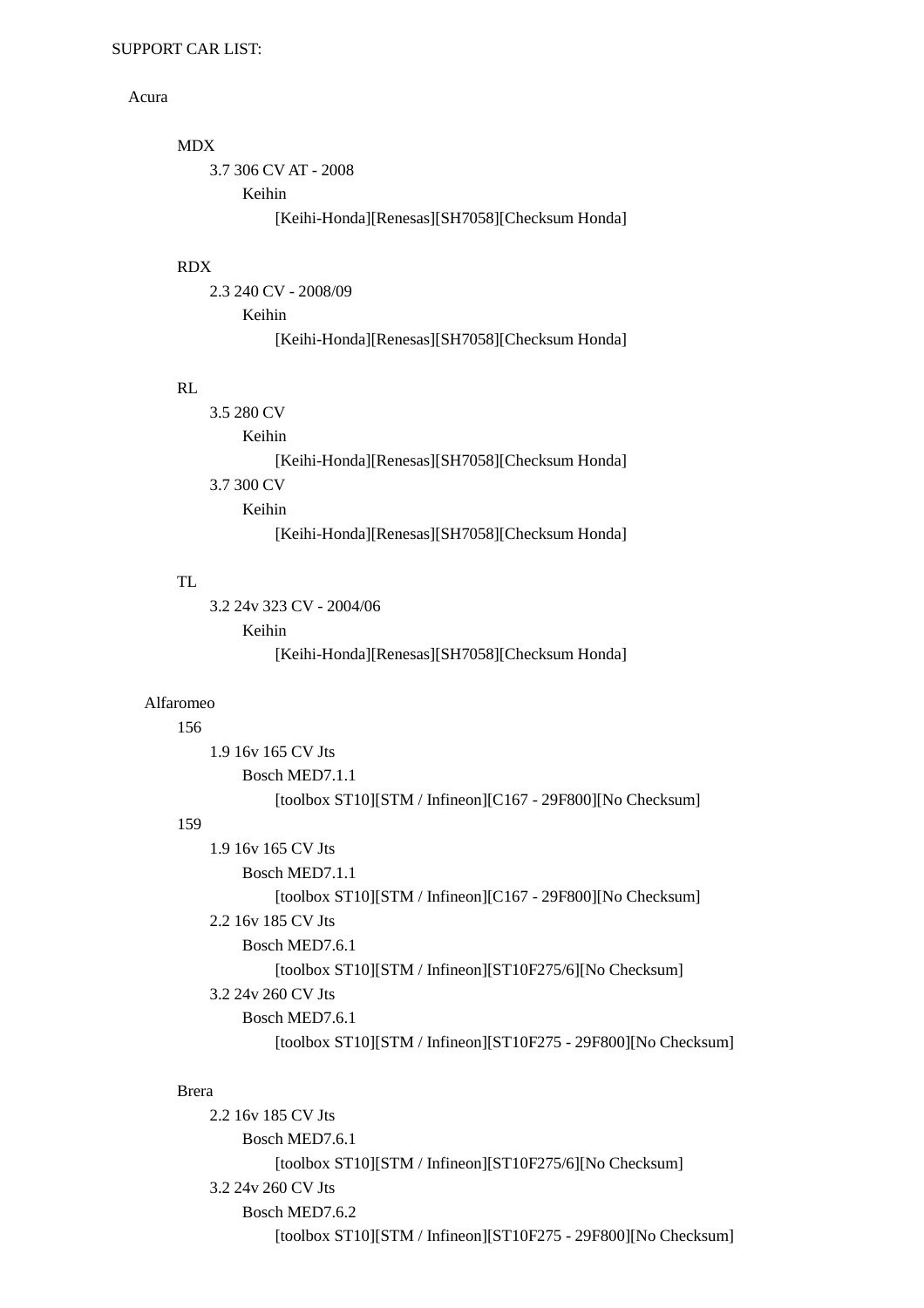### Spider

```
 2.2 16v 185 CV Jts 
          Bosch MED7.6.1 
              [toolbox ST10][STM / Infineon][ST10F275 - 29F800][No Checksum] 
Brera 
   2.2 16v 185 CV Jts 
         Bosch MED7.6.1 
              [toolbox ST10][STM / Infineon][ST10F275/6][No Checksum] 
  3.2 24v 260 CV Jts 
             Bosch MED7.6.2 
                toolbox ST10][STM / Infineon][ST10F275 - 29F800][No Checksum]
```
# Spider

 2.2 16v 185 CV Jts Bosch MED7.6.1 toolbox ST10][STM / Infineon][ST10F275/6][No Checksum] 3.2 24v 260 CV Jts Bosch MED7.6.2 [toolbox ST10][STM / Infineon][ST10F275 - 29F800][No Checksum]

# Brilliance

#### Frv

```
 1.6i 16V 100 CV > 2008 
   Bosch Me7.9.7 
      [toolbox ST10][STM / Infineon][ST10F275/6][No Checksum]
```
#### Byd

# F6

 2.4i 16V 160 CV > 2008 Mitsubishi [Mitsubishi][Mitsubishi protocol][Mitsubishi autosize][No Checksum]

# Chevrolet

# Astra

 $2.0i$  140CV  $> 2008$  Bosch ME7.9.7 [toolbox ST10][STM / Infineon][ST10F275/6][No Checksum]

#### Captiva

```
 2.4 16v 136 CV 
    Bosch ME7.9.9 
         [toolbox ST10][STM / Infineon][ST10F275/6][No Checksum]
```
# Epica

 2.0 16v 130 CV >2008 Bosch ME7.9.7 [toolbox ST10][STM / Infineon][ST10F275/6][No Checksum]

#### Chrysler

 Sebring 3.0i 204 CV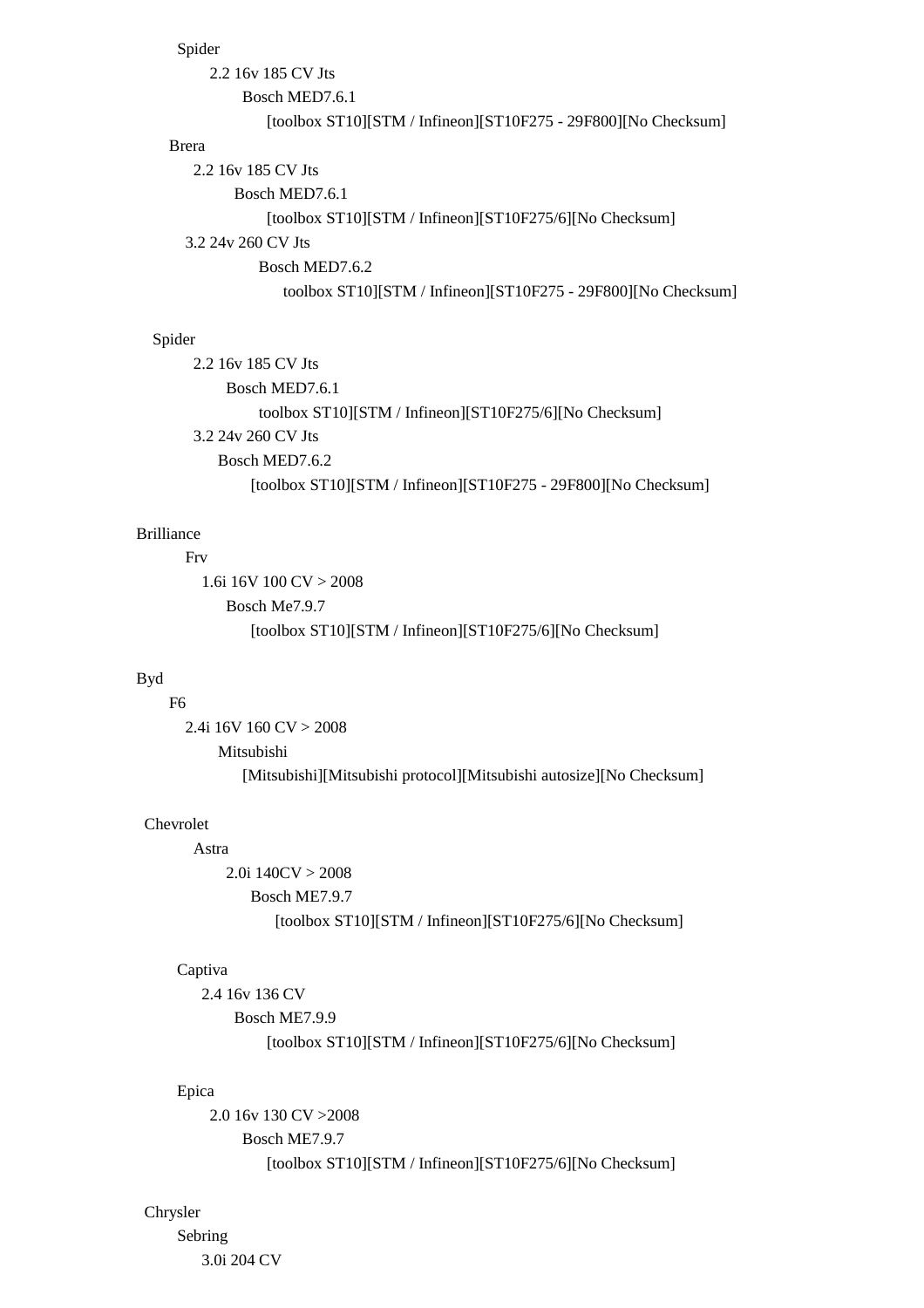### Mitsubishi

[Mitsubishi][Mitsubishi protocol][Mitsubishi autosize][No Checksum]

#### Stratus

3.0 200 CV

Mitsubishi

[Mitsubishi][Mitsubishi protocol][Mitsubishi autosize][No Checksum]

#### Citroen

### Berlingo

 1.4 8v 74 CV E4 Jonson Valeo [toolbox ST10][STM / Infineon][ST10F273][No Checksum]

### 1.6 16v 110 CV

 Bosch ME7.4.4 [toolbox C16X][STM / Infineon][C167 - 29F400][No Checksum] Bosch ME7.4.5 [toolbox ST10][STM / Infineon][ST10F275/6][No Checksum]

#### C-crosser

 2.4i 170 CV > 2008 Mitsubishi [Mitsubishi][Mitsubishi protocol][Mitsubishi 1Mbyte][Checksum Mitsubishi]

# C1

 1.0 16v 68 CV Bosch ME7.9.5 [toolbox ST10][STM / Infineon][ST10F275/6][No Checksum]

# $C<sub>2</sub>$

1.1 8v 60 CV E4

Jonson Valeo

[toolbox ST10][STM / Infineon][ST10F273][No Checksum]

# 1.4 16v 90 CV

Magneti Marelli IAW6LP

[toolbox ST10][STM / Infineon][ST10F280][No Checksum]

### 1.4 8v 75 CV E4

Jonson Valeo

[toolbox ST10][STM / Infineon][ST10F273][No Checksum]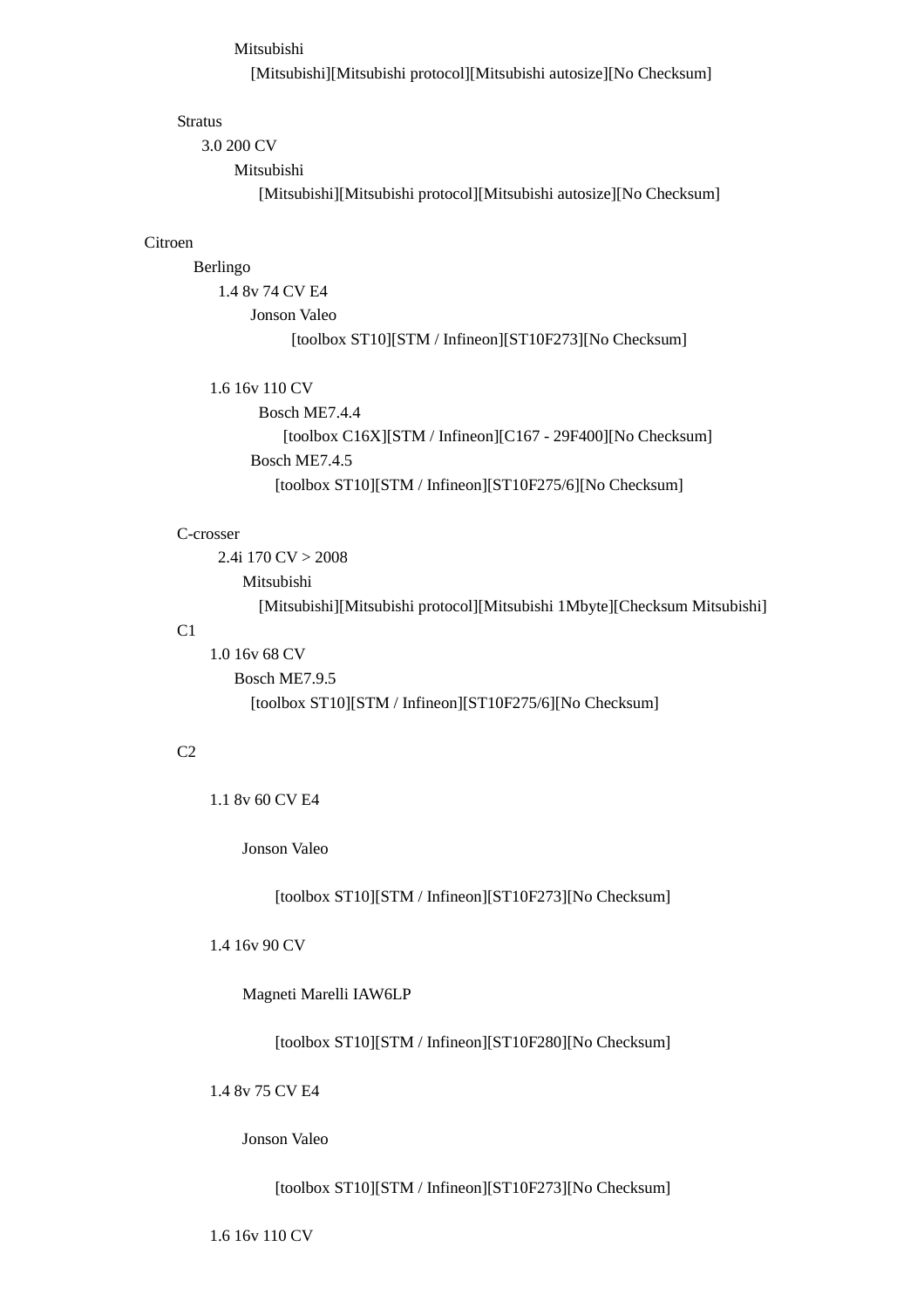Bosch ME7.4.4

[toolbox C16X][STM / Infineon][C167 - 29F400][No Checksum]

Bosch ME7.4.5

[toolbox ST10][STM / Infineon][ST10F275/6][No Checksum]

1.6 16v 125 CV

Bosch ME7.4.4

[toolbox C16X][STM / Infineon][C167 - 29F400][No Checksum]

Bosch ME7.4.5

[toolbox ST10][STM / Infineon][ST10F275/6][No Checksum]

### C3

1.1 8v 60 CV E4

Jonson Valeo

[toolbox ST10][STM / Infineon][ST10F273][No Checksum]

1.4 16V 90 CV

Magneti Marelli IAW6LP

[toolbox ST10][STM / Infineon][ST10F280][No Checksum]

1.4 8v 74 CV E4

Jonson Valeo

[toolbox ST10][STM / Infineon][ST10F273][No Checksum]

1.6 16v 110 CV

Bosch ME7.4.4

[toolbox C16X][STM / Infineon][C167 - 29F400][No Checksum]

Bosch ME7.4.5

[toolbox ST10][STM / Infineon][ST10F275/6][No Checksum]

1.4 16V 90 CV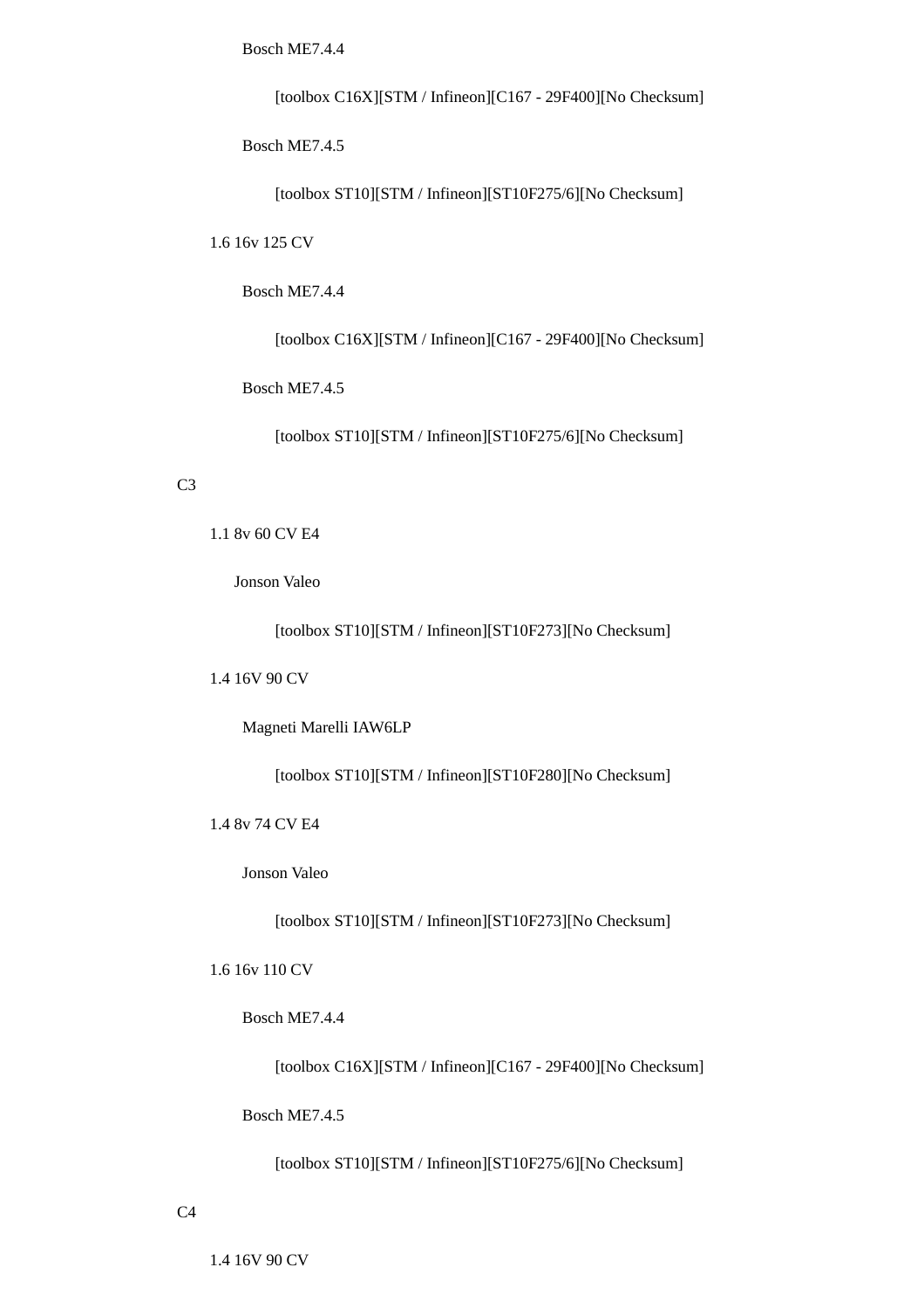Magneti Marelli IAW6LP

[toolbox ST10][STM / Infineon][ST10F280][No Checksum]

1.6 16v 110 CV

Bosch ME7.4.4

[toolbox C16X][STM / Infineon][C167 - 29F400][No Checksum]

Bosch ME7.4.5

[toolbox ST10][STM / Infineon][ST10F275/6][No Checksum]

2.0 16v 140 CV

Magneti Marelli IAW6LP

[toolbox ST10][STM / Infineon][ST10F280][No Checksum]

2.0 16v 180 CV Vts

Magneti Marelli IAW6LP

[toolbox ST10][STM / Infineon][ST10F280][No Checksum]

#### $C<sub>5</sub>$

2.0 136 CV

Delphi DCM 3.4

[toolbox ST10][Renesas][SH7058][No Checksum]

2.0 16v 146 CV

Magneti Marelli 6KPF

[toolbox ST10][STM / Infineon][ST10F296][Checksum Marelli 6KPX]

#### C8

2.4 16v 136 CV

Magneti Marelli IAW6LP

[toolbox ST10][STM / Infineon][ST10F280][No Checksum]

Xsara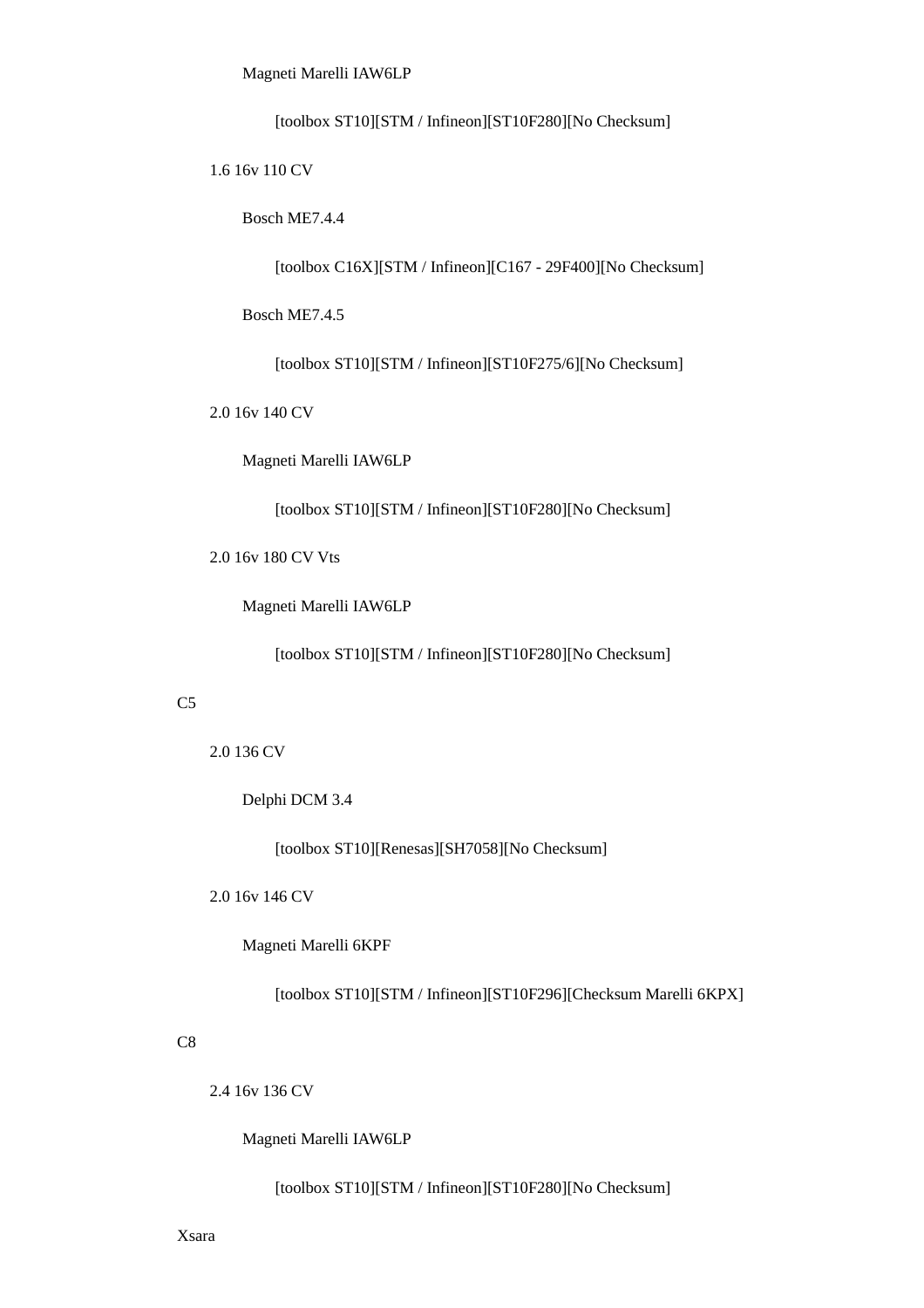### Bosch ME7.4.4

[toolbox C16X][STM / Infineon][C167 - 29F400][No Checksum]

Bosch ME7.4.5

[toolbox ST10][STM / Infineon][ST10F275/6][No Checksum]

### Dacia

Logan

1.5 Dci 68 CV - 2007

Delphi DCM1.2

[toolbox ST10][STM / Infineon][ST10F280][No Checksum]

# Ferrari

360 Modena

3.6 40v 400 CV

Bosch ME7.3.1

[toolbox C16X][STM / Infineon][C167 - 29F400][No Checksum]

# Fiat

600

1.1 8v 54 CV

Maneti Marelli IAW4AF

[toolbox ST10][STM / Infineon][ST10F269][No Checksum]

Maneti Marelli IAW59F

[toolbox ST10][STM / Infineon][ST10F168][No Checksum]

#### Bravo

2.0 147cv

Bosch ME7.3.1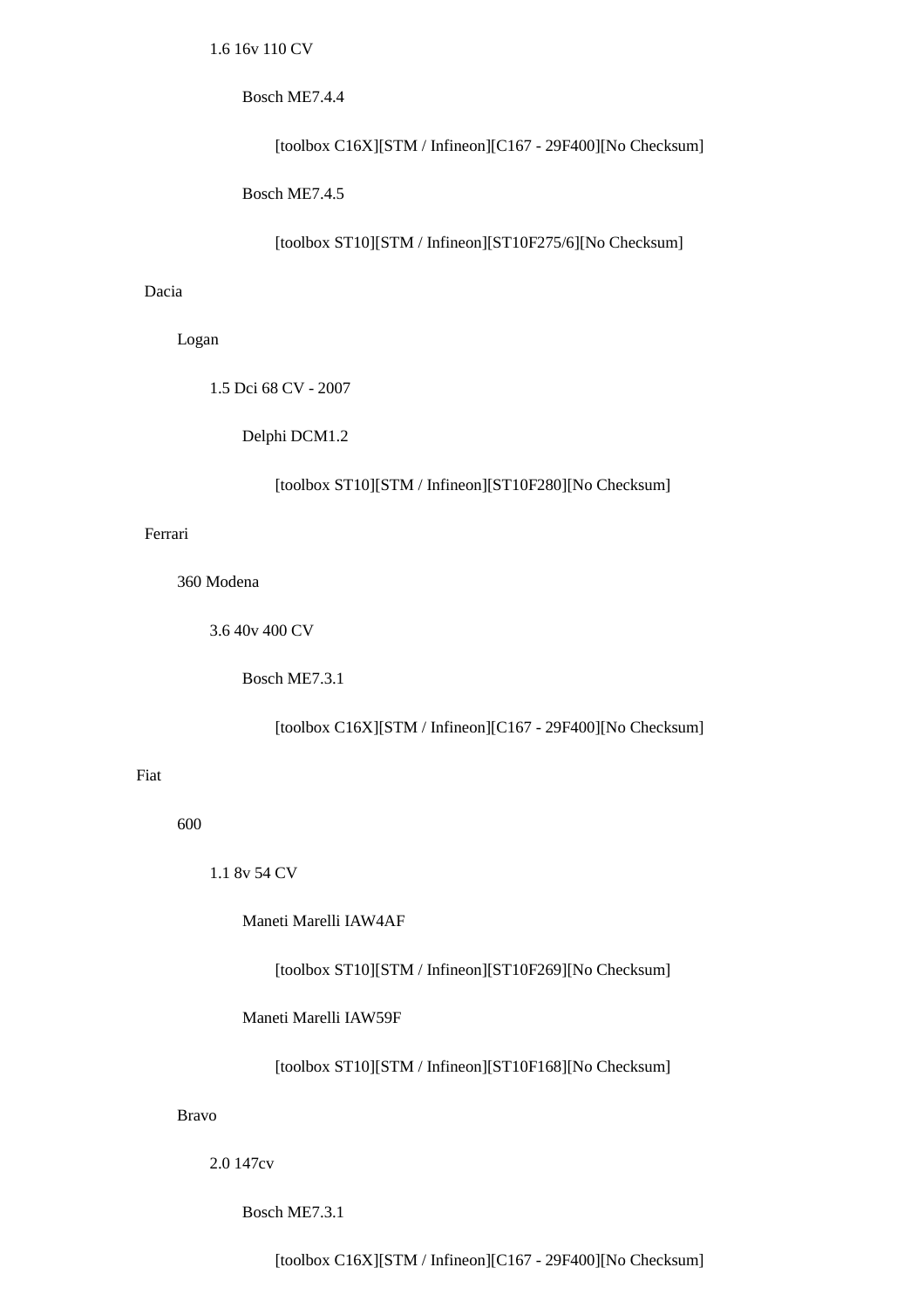# Doblo'

1.2 8v 65 CV

Maneti Marelli IAW59F

[toolbox ST10][STM / Infineon][ST10F168][No Checksum]

1.4 8v 75 CV

Maneti Marelli IAW5SF

[toolbox ST10][STM / Infineon][ST10F280][No Checksum]

# Fiorino

1.3 8v

Maneti Marelli IAW4AF

[toolbox ST10][STM / Infineon][ST10F269][No Checksum]

# Grande Punto

1.2 8v 65 CV

Maneti Marelli IAW5SF

[toolbox ST10][STM / Infineon][ST10F280][No Checksum]

1.4 16v 120 CV T-jet

Bosch ME7.9.10

[toolbox ST10][STM / Infineon][ST10F275/6][No Checksum]

1.4 16v 155 CV T-jet Abarth

Bosch ME7.9.10

[toolbox ST10][STM / Infineon][ST10F275/6][Checkusm ME7]

1.4 8v 75 CV

Maneti Marelli IAW5SF

[toolbox ST10][STM / Infineon][ST10F280][No Checksum]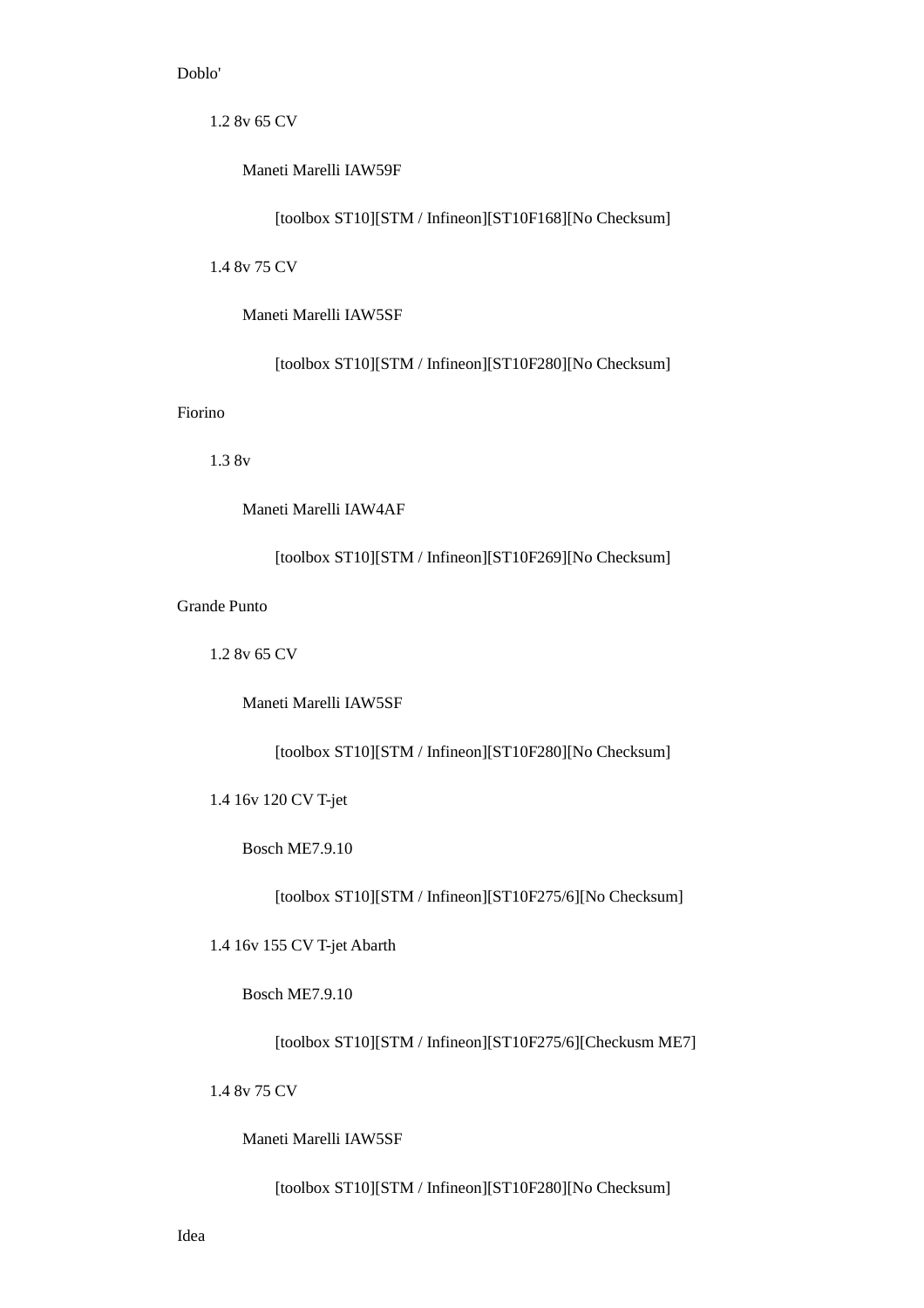1.4 16v 95 CV

### Bosh ME7.3H4

[toolbox C16X][STM / Infineon][C167 - 29F400][No Checksum]

1.4 8v 77 CV

Maneti Marelli IAW5SF

[toolbox ST10][STM / Infineon][ST10F280][No Checksum]

## Linea

1.4 16V 120 CV Turbo V T-Jet

Bosch ME7.9.10

[toolbox ST10][STM / Infineon][ST10F275/6][No Checksum]

New 500

1.2 8V 67 CV

Maneti Marelli 5SF.xx

[toolbox ST10][STM / Infineon][ST10F269][No Checksum]

1.4 16V 100 CV

# Bosch ME7.9.10

[toolbox ST10][STM / Infineon][ST10F275/6][No Checksum]

New Bravo

1.4 16V 120 CV T-Jet

Bosch ME7.9.10

[toolbox ST10][STM / Infineon][ST10F275/6][No Checksum]

1.4 16V 150 CV T-Jet

Bosch ME7.9.10

# [toolbox ST10][STM / Infineon][ST10F275/6][No Checksum]

New Panda

1.1 8v 54 CV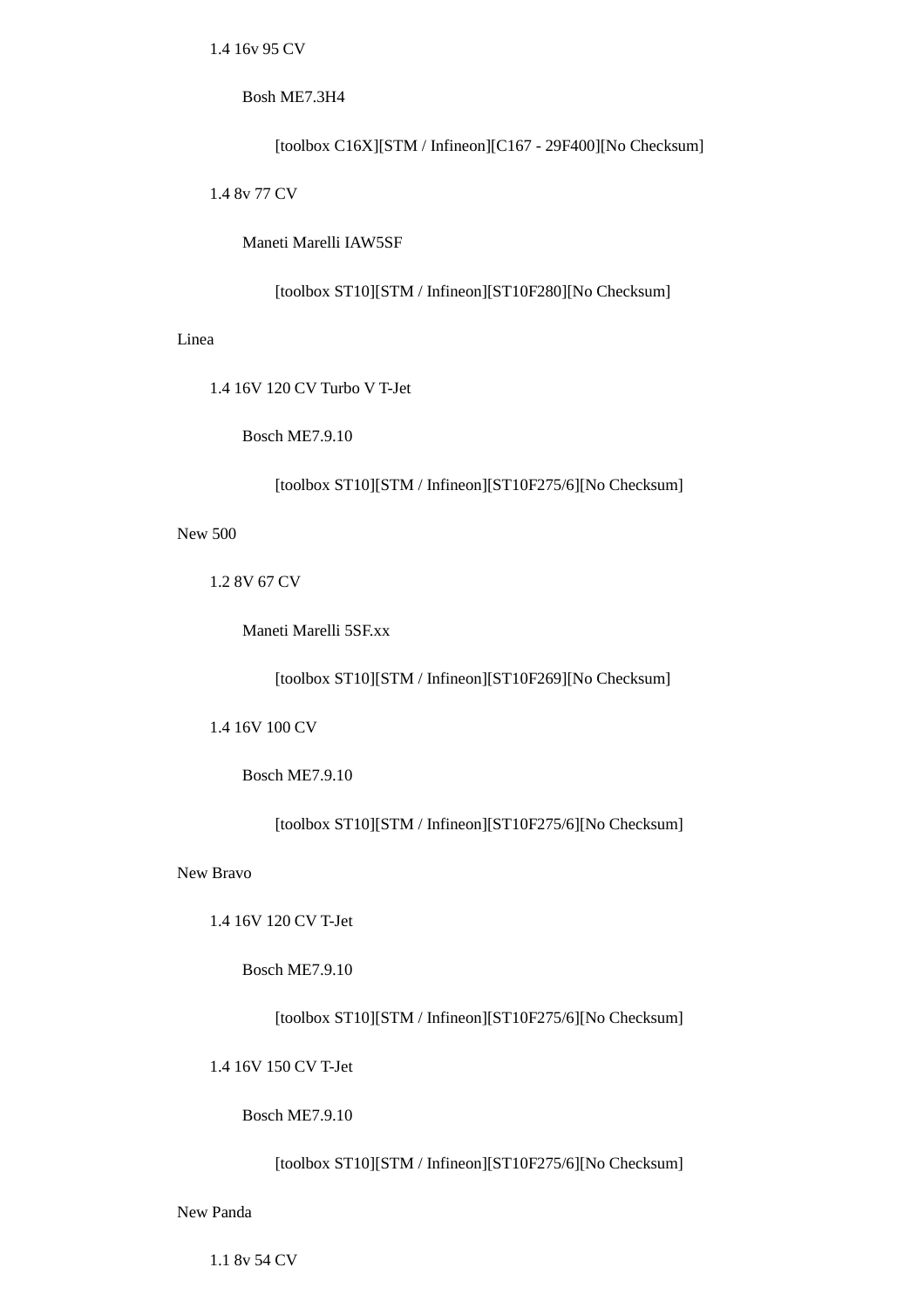Maneti Marelli IAW4AF

[toolbox ST10][STM / Infineon][ST10F168][No Checksum]

1.2 8v 60 CV

Maneti Marelli IAW4AF

[toolbox ST10][STM / Infineon][ST10F168][No Checksum]

### Palio

1.0 8v 54 CV

Maneti Marelli IAW4AF

[toolbox ST10][STM / Infineon][ST10F269][No Checksum]

1.1 8v 54 CV

Maneti Marelli IAW59F

[toolbox ST10][STM / Infineon][ST10F168][No Checksum]

### 1.2 8v 60 CV

Maneti Marelli IAW4AF

[toolbox ST10][STM / Infineon][ST10F269][No Checksum]

Maneti Marelli IAW4SF

[toolbox ST10][STM / Infineon][ST10F280][No Checksum]

Maneti Marelli IAW59F

[toolbox ST10][STM / Infineon][ST10F168][No Checksum]

Maneti Marelli IAW5SF

[toolbox ST10][STM / Infineon][ST10F280][No Checksum]

1.5 85 CV - 2004/2007

Maneti Marelli IAW59F

[toolbox ST10][STM / Infineon][ST10F168][No Checksum]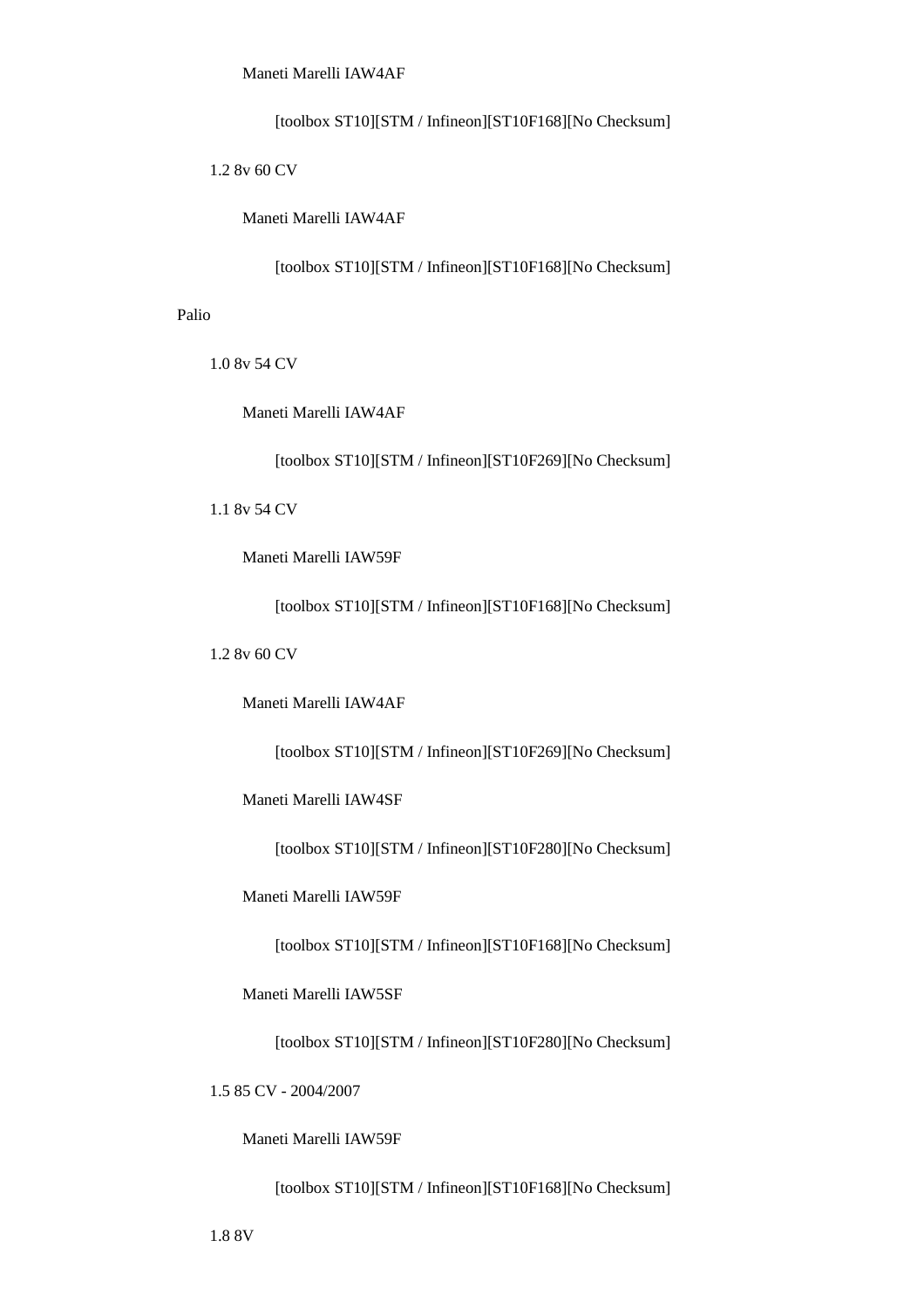Maneti Marelli IAW4SF

[toolbox ST10][STM / Infineon][ST10F280][No Checksum]

Panda

1.1 8v 54 CV

Maneti Marelli IAW4AF

[toolbox ST10][STM / Infineon][ST10F269][No Checksum]

Punto

1.2 8v 60 CV

Maneti Marelli IAW59F

[toolbox ST10][STM / Infineon][ST10F168][No Checksum]

Maneti Marelli IAW5AF

[toolbox ST10][STM / Infineon][ST10F168][No Checksum]

Stilo

1.2 8v 65 CV

Maneti Marelli IAW5SF

[toolbox ST10][STM / Infineon][ST10F280][No Checksum]

1.6 16v - 2004

Maneti Marelli IAW5SF

[toolbox ST10][STM / Infineon][ST10F280][No Checksum]

2.4 20v

ME7.3.1

[toolbox C16X][STM / Infineon][C167 - 29F400][No Checksum]

Ford

Escape

2.3 16y  $147cy > 2007$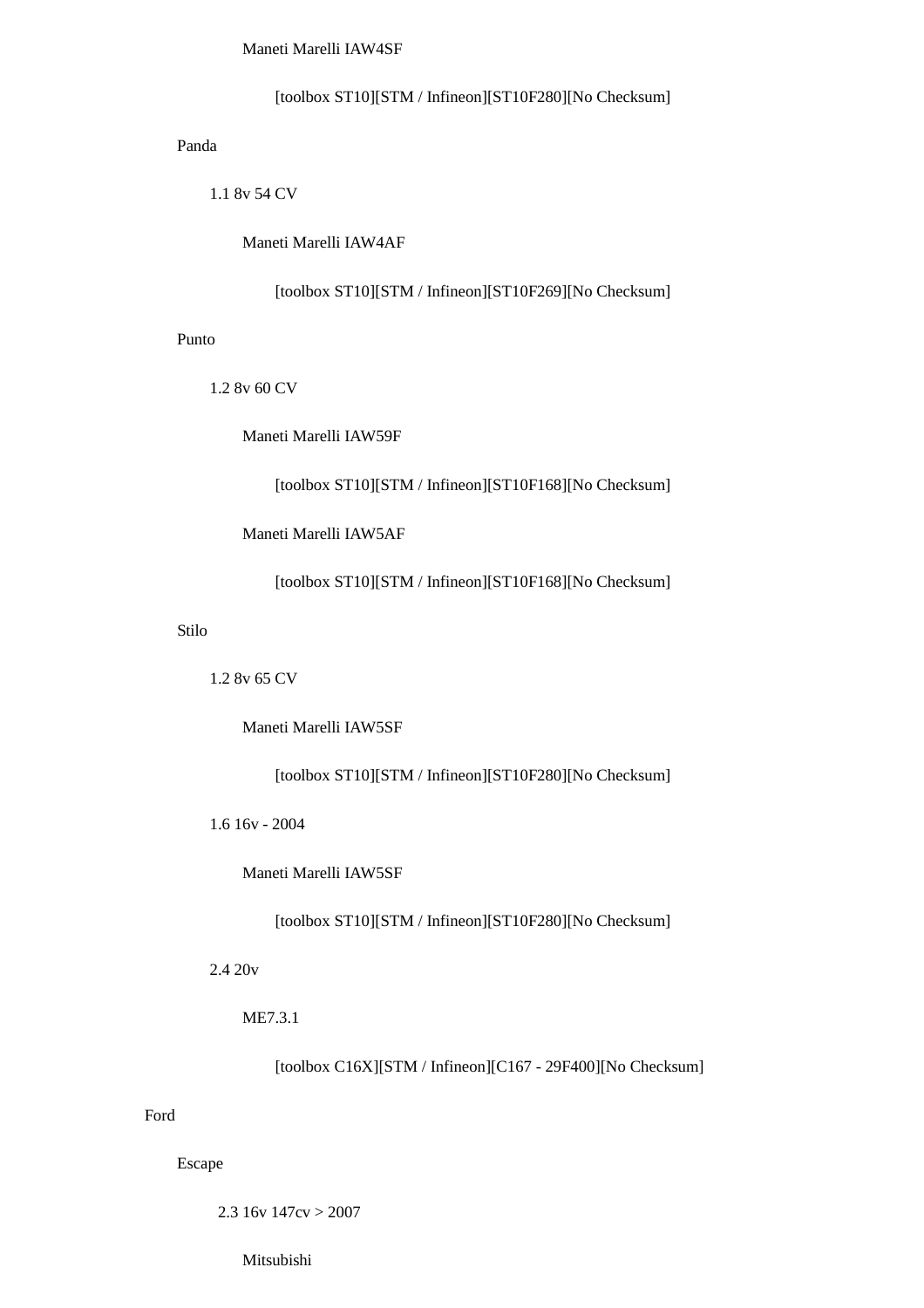### [Mitsubishi][Mitsubishi protocol][Mitsubishi 1Mbyte][No Checksum]

 $2.3$  147cv  $>$  2003

Denso

[Mitsubishi][Renesas][SH7055][No Checksum]

Imax

```
 2.0 148 CV > 2007
```
Mitsubishi

[Mitsubishi][Mitsubishi protocol][Mitsubishi 1Mbyte][No Checksum]

#### Ranger

### 2.5 TDI 109 CV

Mitsubishi

[Mitsubishi][Mitsubishi protocol][Mitsubishi 128Kbyte][No Checksum]

# Geely

Vision

1.8 140 CV >2008

Bosch ME7.9.7

[toolbox ST10][STM / Infineon][ST10F275/6][No Checksum]

#### Honda

Accord

2.0 16v 155 CV

Matsushita

[Keihi-Honda][Renesas][SH7055][Checksum Matsushita]

2.0 16v 155 CV 2008-up

## Matsushita

[Keihi-Honda][Renesas][SH7058][Checksum Matsushita]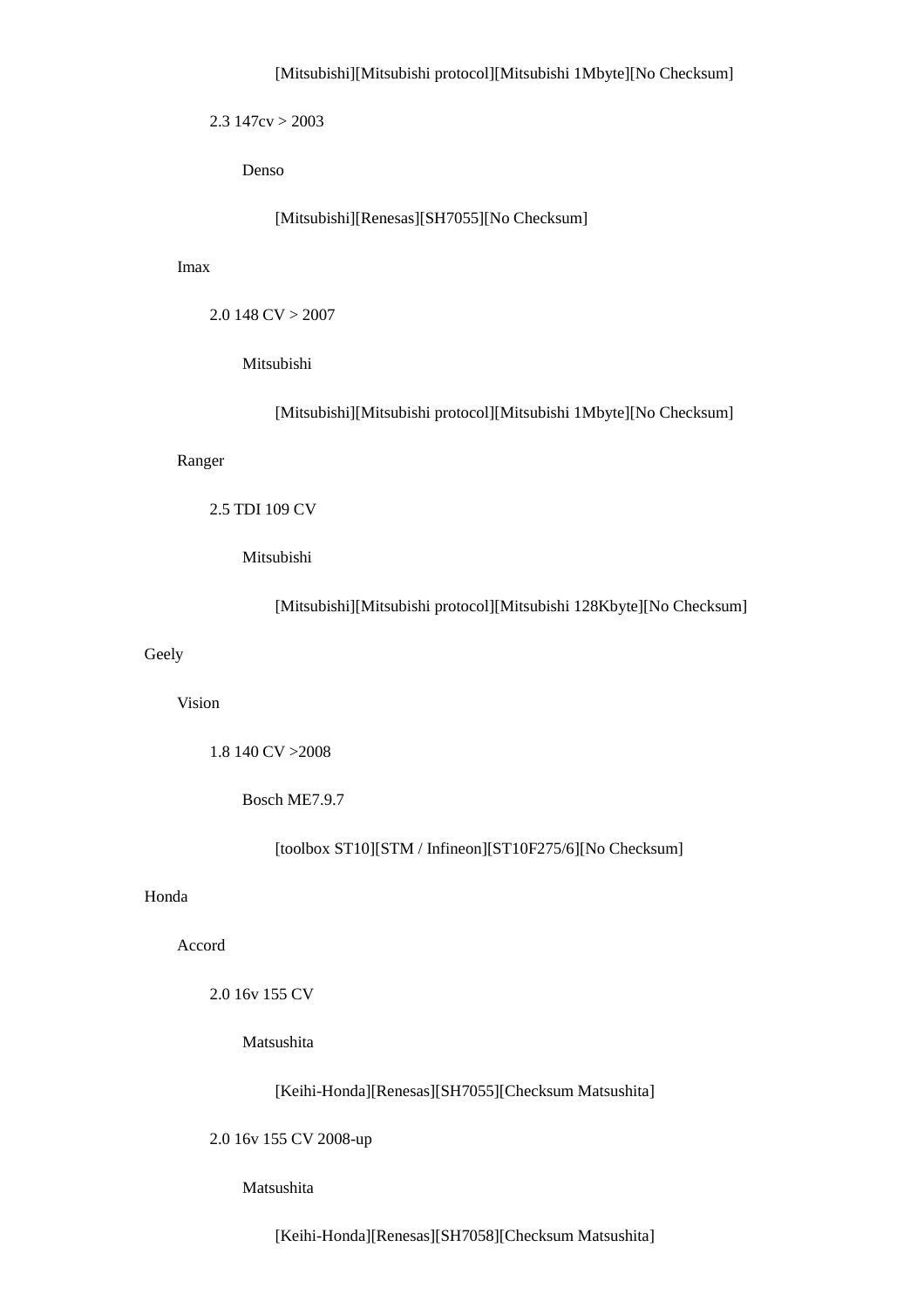2.4 16v 190 CV

Matsushita

```
 [Keihi-Honda][Renesas][SH7055][Checksum Matsushita]
```
2.4 16v 190 CV 2002-up

Keihin

[Keihi-Honda][Renesas][SH7055][Checksum Honda]

2.4 200 CV > 2008/09

Keihin

[Keihi-Honda][Renesas][SH7058][Checksum Honda]

### **CRV**

```
 2.0 16v 150 CV
```
Keihin

[Keihi-Honda][Renesas][SH7058][Checksum Honda]

#### **City**

```
1.5 110 CV > 2007
```
Keihin

[Keihi-Honda][Renesas][SH7058][Checksum Honda]

# Civic

```
 1.4 16v 100 CV - >2008
```
Keihin

[Keihi-Honda][Renesas][SH7058][Checksum Honda]

1.8 16v 140 CV TypeS

Keihin

[Keihi-Honda][Renesas][SH7058][Checksum Honda]

## 2.0 16v 201 CV TypeR

Keihin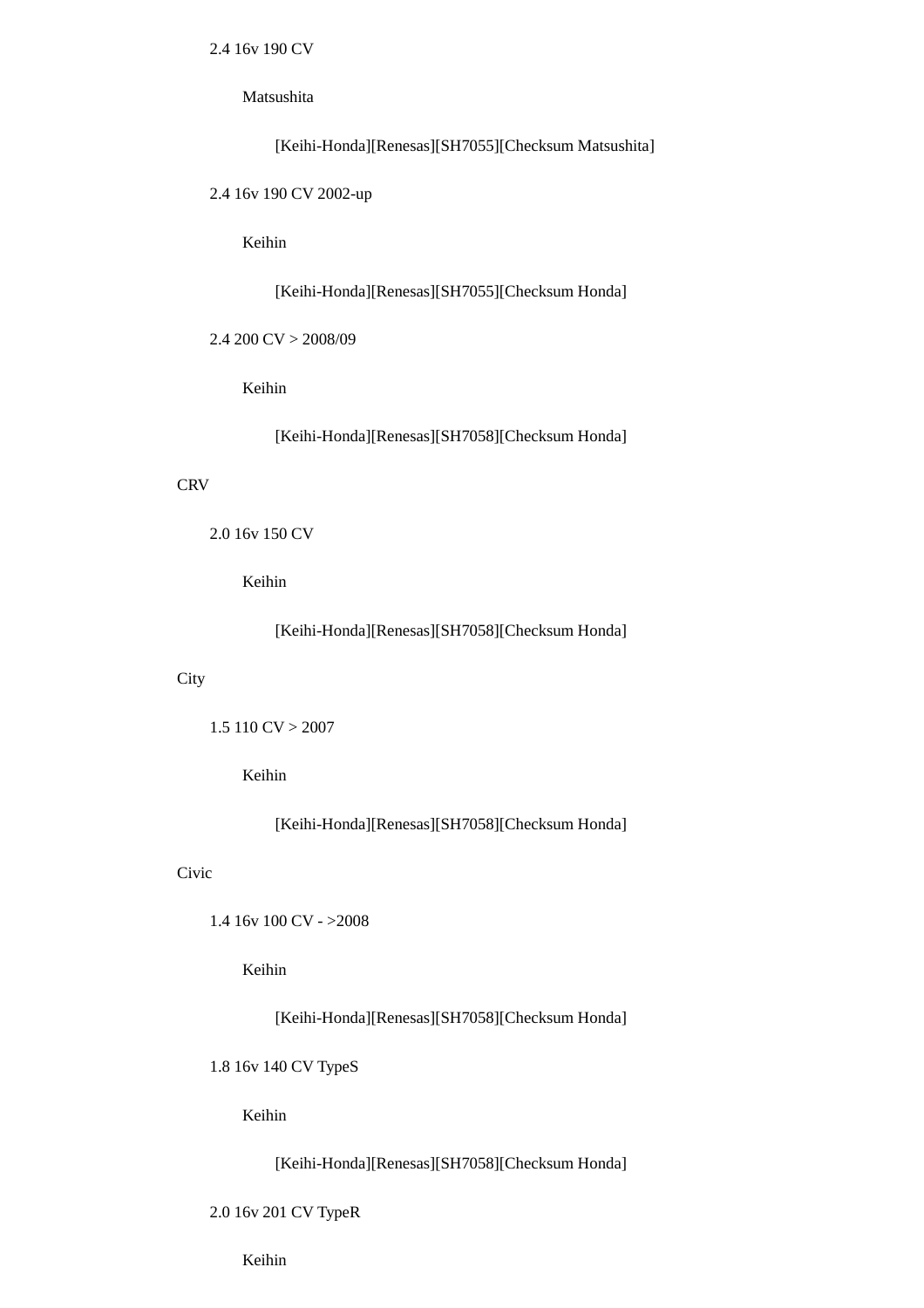### Crossroad

1.8 140 CV > 2008/09

Matsushita

[Keihi-Honda][Renesas][SH7058][Checksum Matsushita]

### Element

2.4 i 160cv >2003

Keihin

[Keihi-Honda][Renesas][SH7055][Checksum Honda]

# FRV

```
 1.8 16v 140 CV
```
Keihin

[Keihi-Honda][Renesas][SH7058][Checksum Honda]

2.0 16v 150 CV

Matsushita

[Keihi-Honda][Renesas][SH7055][Checksum Matsushita]

## Jazz

1.5 120 CV - >2008

Keihin

[Keihi-Honda][Renesas][SH7058][Checksum Honda]

Gear Box

Keihin

[Keihi-Honda][Renesas][SH7055][No Checksum]

Legend

3.5 24v 295 CV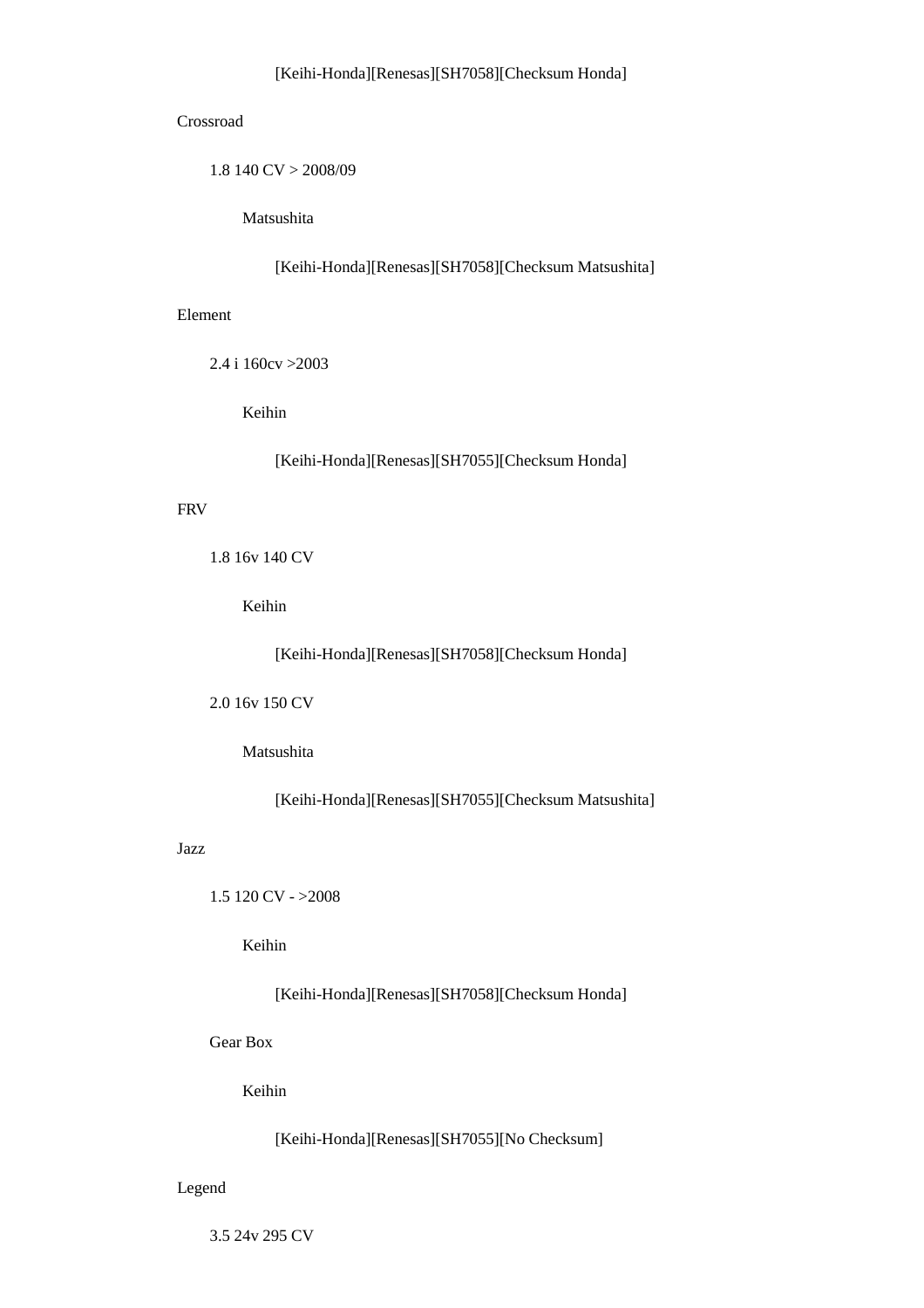Keihin

# [Keihi-Honda][Renesas][SH7058][Checksum Honda]

**Odyssey** 

2.4 160 CV > 2003 up

keihin

[Keihi-Honda][Renesas][SH7058][Checksum Honda]

Pilot

3.5 24v 250 CV

Keihin

[Keihi-Honda][Renesas][SH7058][Checksum Honda]

3.7 24v 300 CV

Keihin

[Keihi-Honda][Renesas][SH7058][Checksum Honda]

#### S2000

2.0 16v 240 CV AP2

# Keihin

[Keihi-Honda][Renesas][SH7058][Checksum Honda]

### Stream

1.8 16v 140 CV

Matsushita

[Keihi-Honda][Renesas][SH7058][Checksum Matsushita]

### Hyundai

Coupe

2.0i 16v 148cv

Siemens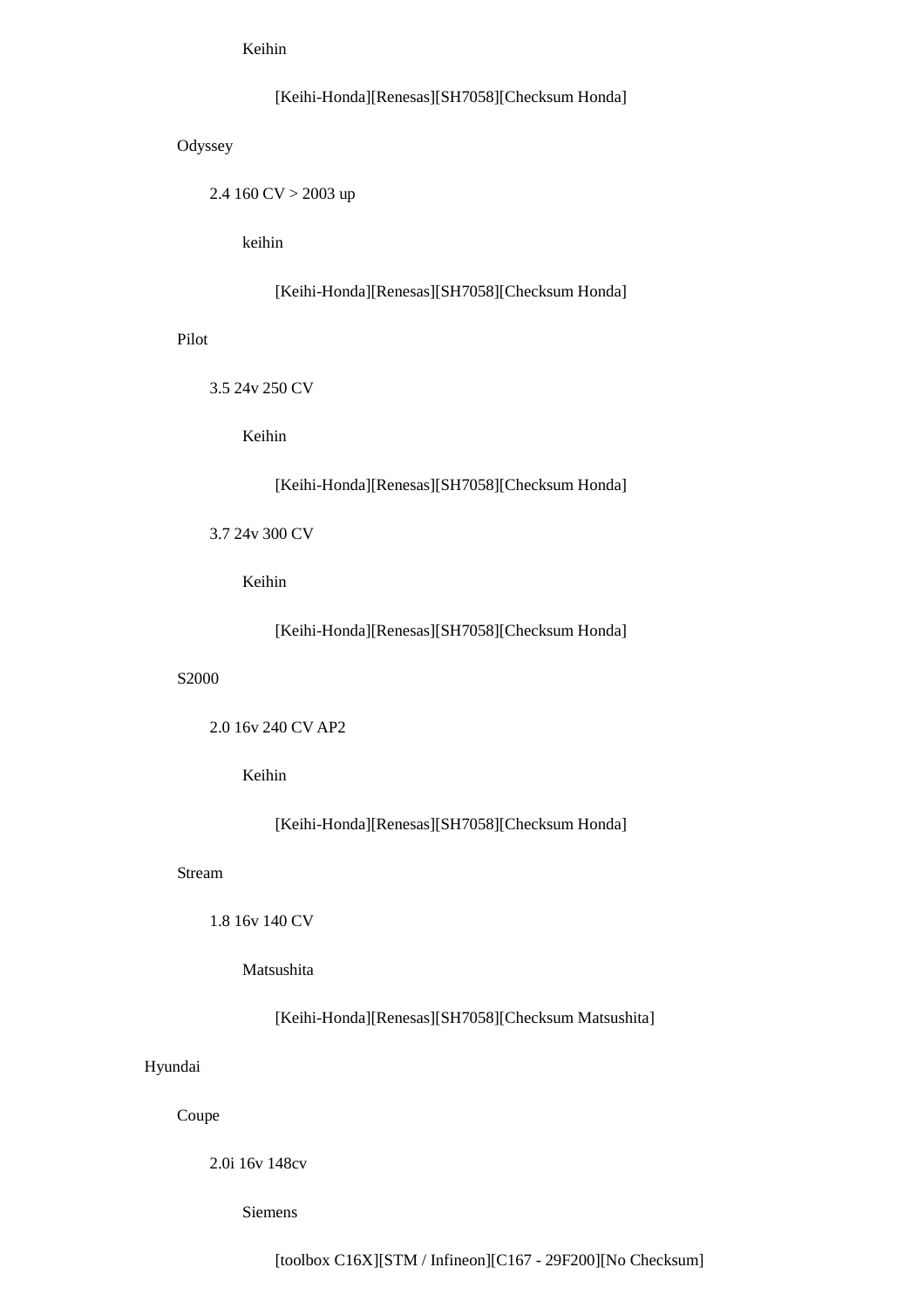## Galloper

2.5 TDI 116 CV

Mitsubishi

[Mitsubishi][Mitsubishi protocol][Mitsubishi autosize][No Checksum]

## I10

1.1 66 CV

Bosch ME7.9.8

[toolbox ST10][STM / Infineon][ST10F275/6][No Checksum]

Bosch ME7.9.8 CAN

[OBD II][Hyunday OBD II protocol][Non Computato][No Checksum]

### I30

1.4 16V 66 CV

Bosch ME7.9.8

[toolbox ST10][STM / Infineon][ST10F275/6][No Checksum]

Bosch ME7.9.8 CAN

[OBD II][Hyunday OBD II protocol][Non Computato][No Checksum]

1.6 16V 126 CV - >2005

Bosch ME7.9.8

[toolbox ST10][STM / Infineon][ST10F275/6][No Checksum]

**GearBox** 

[toolbox ST10][STM / Infineon][ST10F275/6][No Checksum]

Santafe'

2.4 i 150 CV

Mitsubishi 128

[Mitsubishi][Mitsubishi protocol][Mitsubishi 128Kbyte][No Checksum]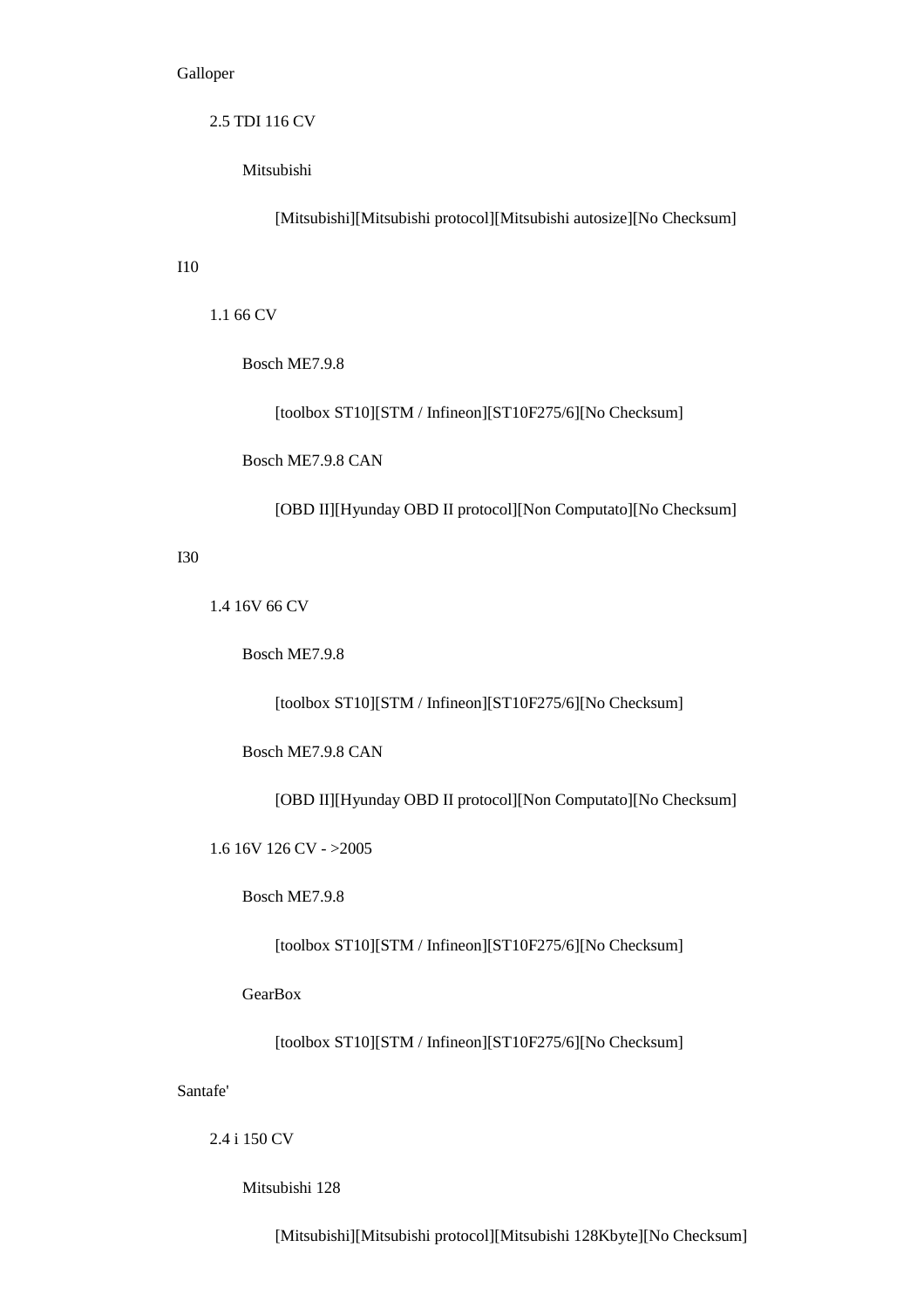Siemens

# [toolbox C16X][STM / Infineon][C167 - 29F400][No Checksum]

### Infinity

# EX35

3.5 303 CV

Hitachi

# [Hitachi-Nissan][Renesas][SH7058][Checksum Nissan]

## FX35

3.5 303 CV

Hitachi

# [Hitachi-Nissan][Renesas][SH7058][Checksum Nissan]

# FX45

4.5 325 CV

Hitachi

# [Hitachi-Nissan][Renesas][SH7058][Checksum Nissan]

#### FX50

5.0 390 CV

Hitachi

# [Hitachi-Nissan][Renesas][SH7059][Checksum Nissan]

# G35

 $3.5 280 CV > 2003$ 

Hitachi

# [Hitachi-Nissan][Renesas][SH7055][Checksum Nissan]

3.5 305 CV

Hitachi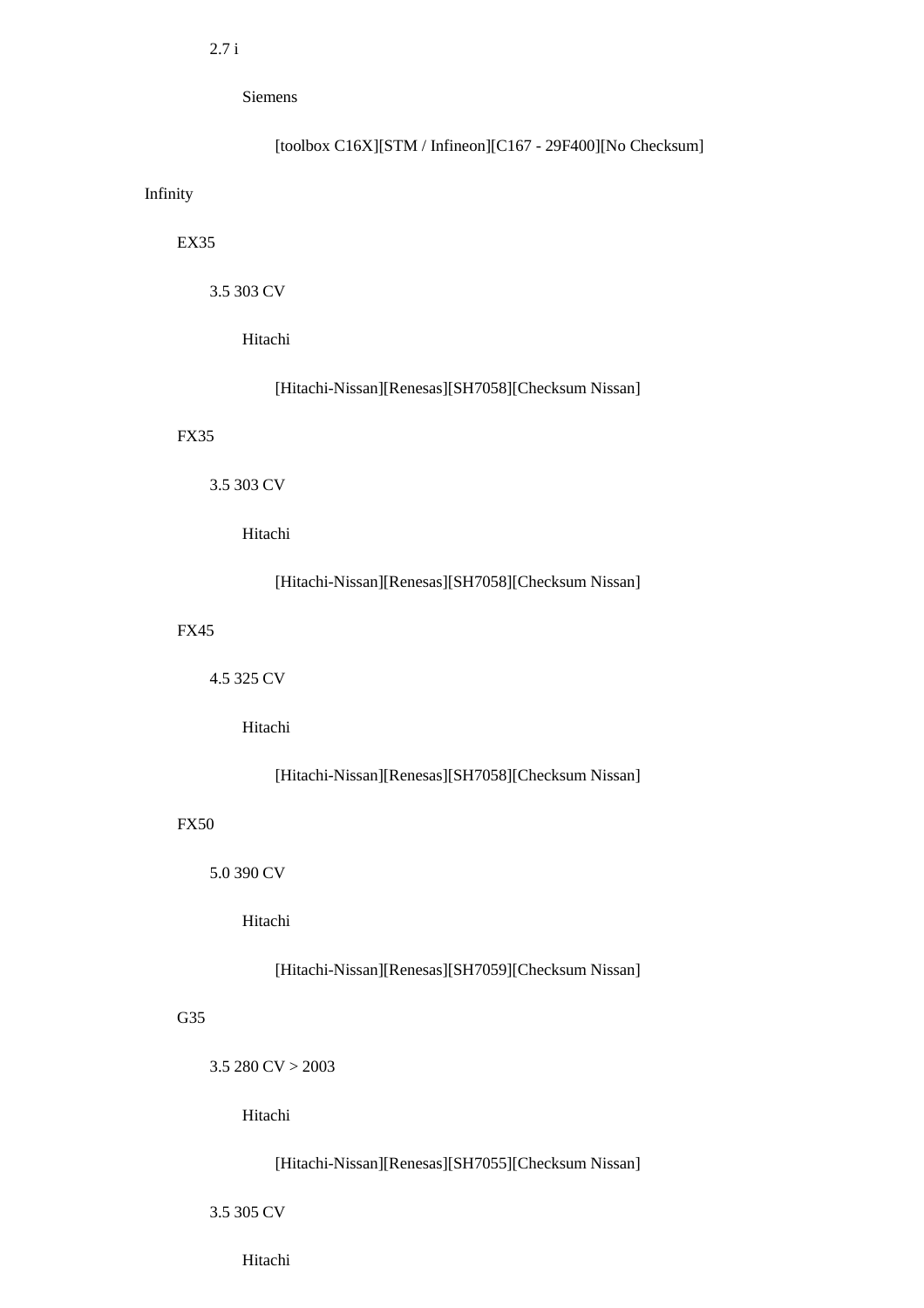```
 3.5 313 CV
```
Hitachi

[Hitachi-Nissan][Renesas][SH7058][Checksum Nissan]

## G37

3.7 330 CV

Hitachi

[Hitachi-Nissan][Renesas][SH7058][Checksum Nissan]

3.7 330 CV > 2009

Hitachi 1.5 Mbyte

[Hitachi-Nissan][Renesas][SH7059][Checksum Nissan]

### M35

3.5 275 CV

Hitachi

[Hitachi-Nissan][Renesas][SH7058][Checksum Nissan]

### M45

4.5 325 CV

Hitachi

[Hitachi-Nissan][Renesas][SH7058][Checksum Nissan]

# QX56

5.6 325 CV

Hitachi

[Hitachi-Nissan][Renesas][SH7055][Checksum Nissan]

# Isuzu

D-MAX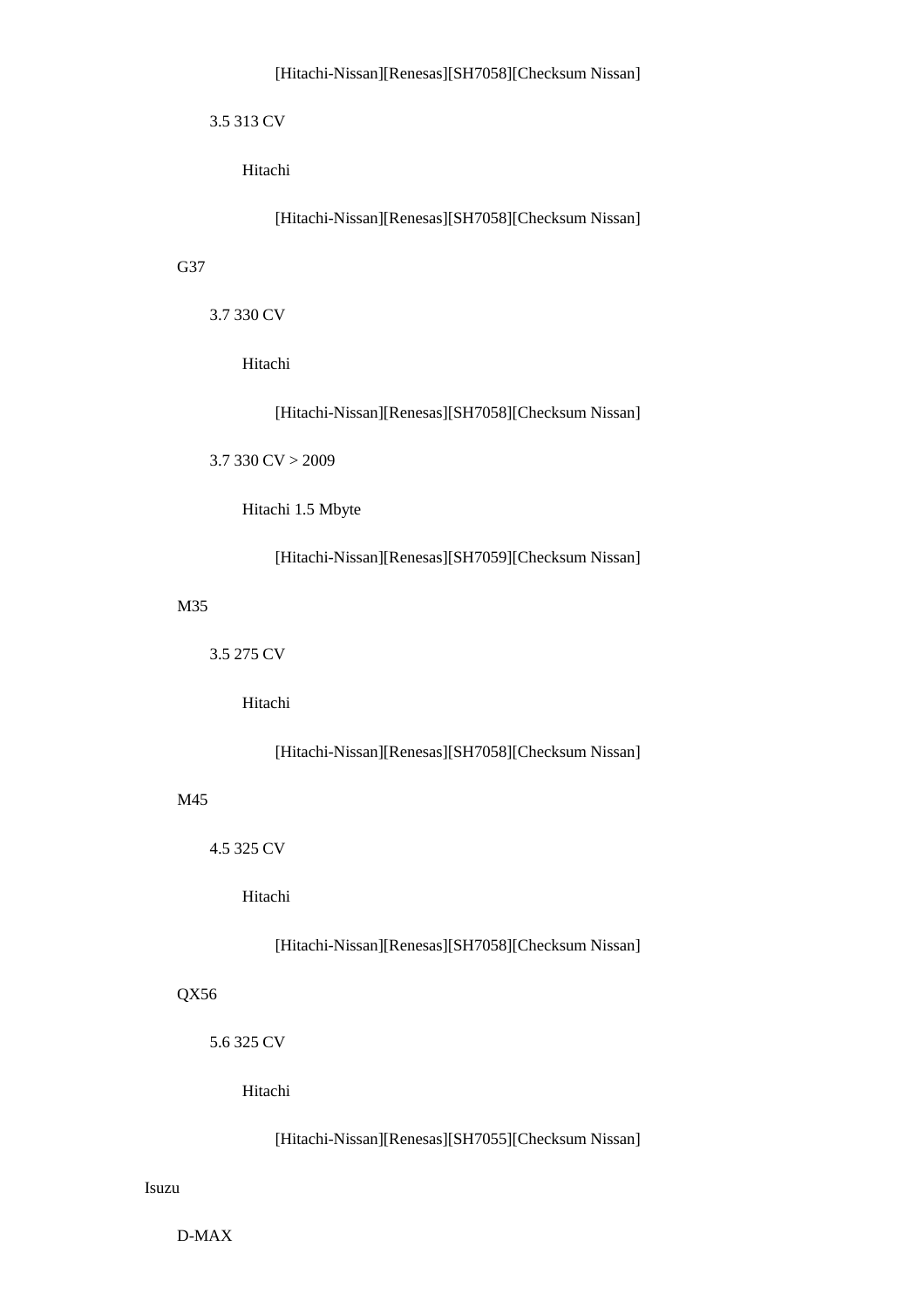# 2.5 TIDI 136 CV

### Transtron

# [Tranvalueong][Renesas][SH7058][Checksum Trangstrong]

### 3.0 TIDI 163 CV

# Transtron

[Tranvalueong][Renesas][SH7058][Checksum Trangstrong]

# Jaguar

S type

2.5 V6 201 CV

Denso

# [Denso-Jaguar][Renesas][SH7055][No Checksum]

3.0 V6 238 CV

Denso

[Denso-Jaguar][Renesas][SH7055][No Checksum]

# 4.2 V6 298 CV

Denso

[Denso-Jaguar][Renesas][SH7055][No Checksum]

4.2 V8 Supercharger 395 CV

Denso

[Denso-Jaguar][Renesas][SH7055][No Checksum]

# X type

2.5 V6 196 CV

Denso

[Denso-Jaguar][Renesas][SH7055][No Checksum]

## 3.0 V6 231 CV

Denso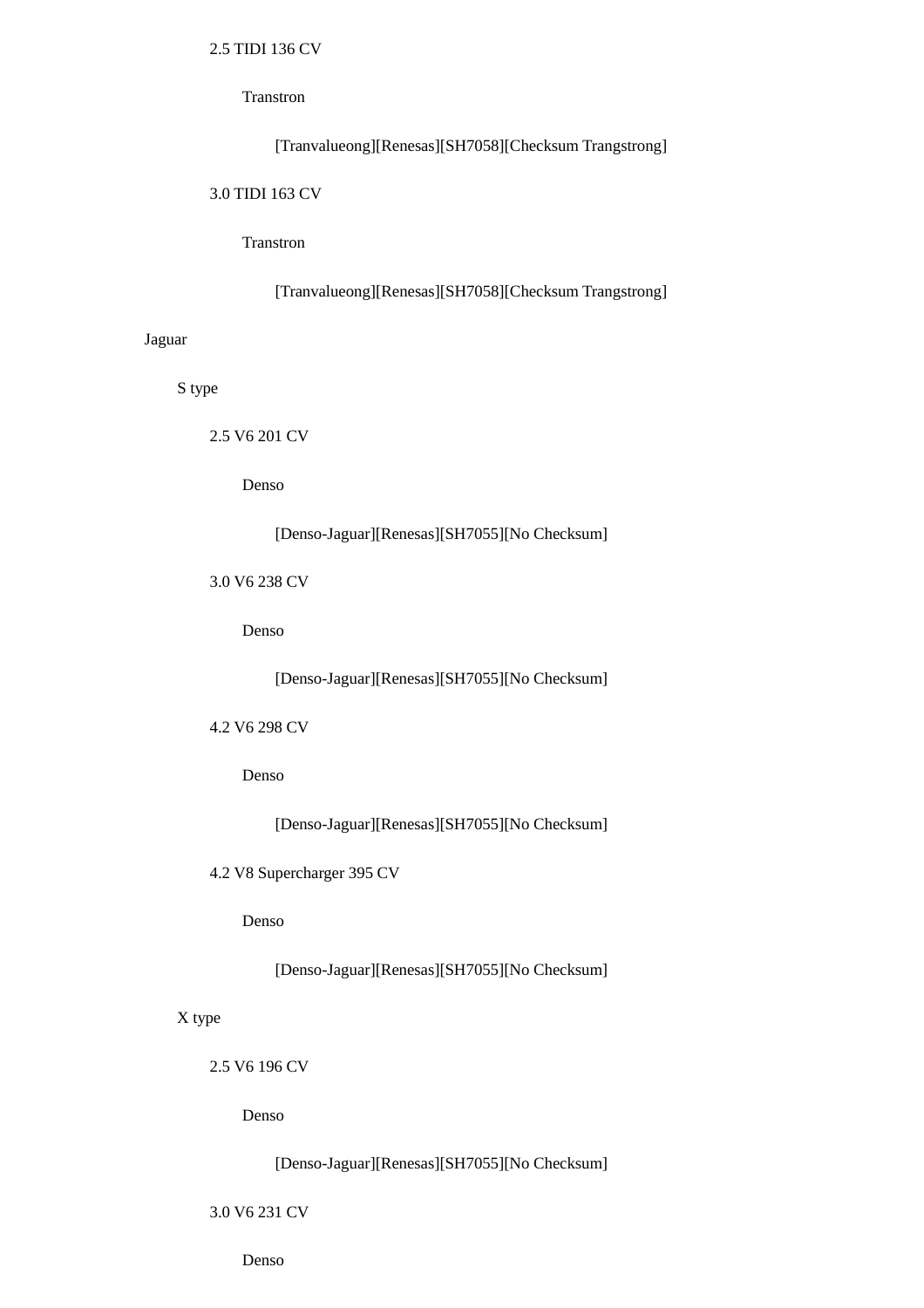# XF

3.0 V6 238 CV

Denso

[Denso-Jaguar][Renesas][SH7058][Checksum Denso]

3.5 V6 238 CV

Denso

[Denso-Jaguar][Renesas][SH7058][Checksum Denso]

# XJ

```
 4.2 298 CV
```
Denso

[Denso-Jaguar][Renesas][SH7055][No Checksum]

5.0 V8 385 CV

Denso

[Denso-Jaguar][Renesas][SH7059][Checksum Denso OBD RSA]

# XJR

4.2 V8 Supercharger 395 CV

Denso

[Denso-Jaguar][Renesas][SH7055][No Checksum]

5.0 V8 Supercharger 510 CV

Denso

[Denso-Jaguar][Renesas][SH7059][Checksum Denso OBD RSA]

## XK

4.2 V8 298 CV

Denso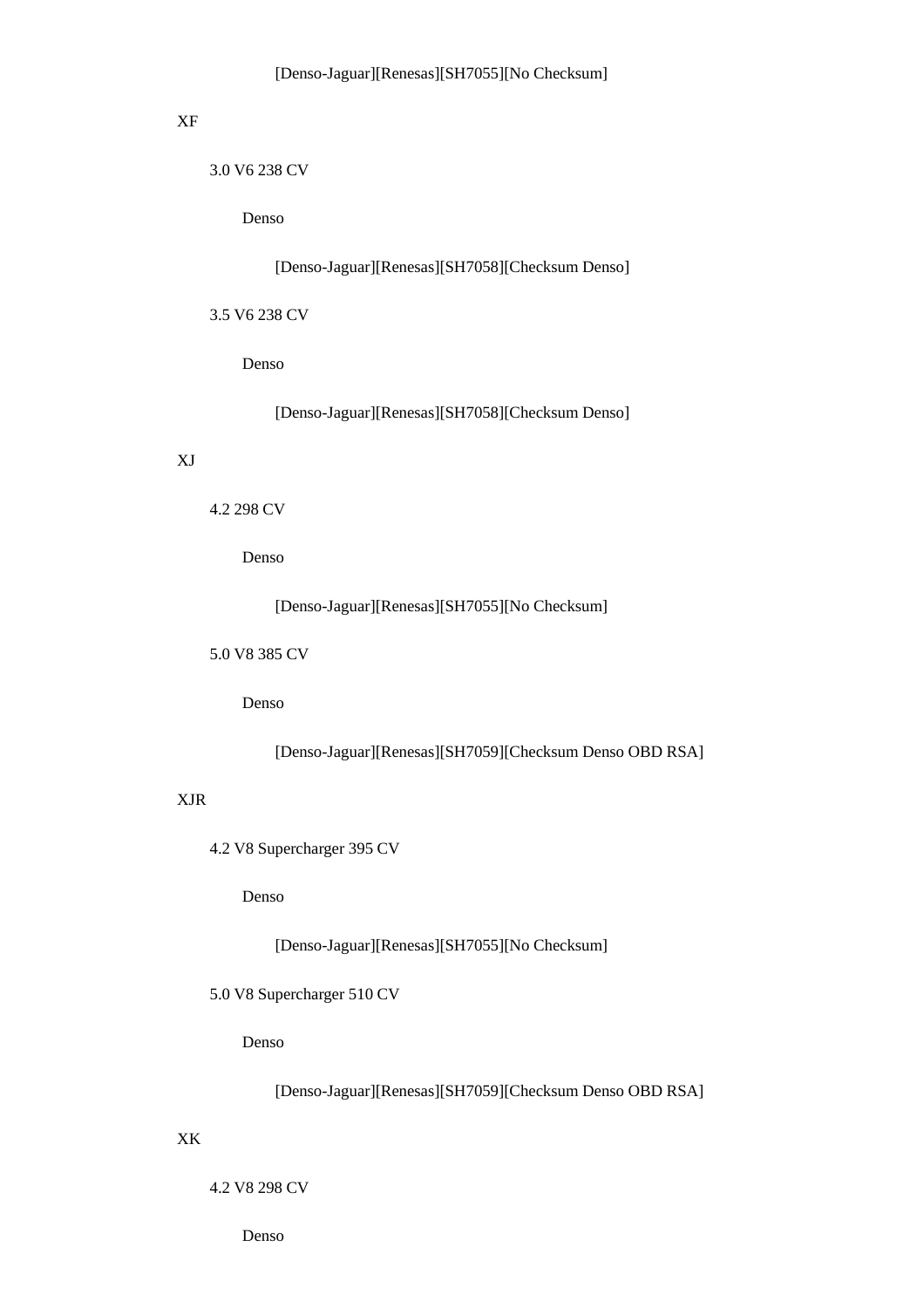### XKR

4.2 V8 Supercharger 416 CV

Denso 1024

[Denso-Jaguar][Renesas][SH7058][Checksum Denso]

Denso 512

[Denso-Jaguar][Renesas][SH7055][No Checksum]

## Kia

#### Optima

2.4 16V

Mitsubishi/Kefico

[Mitsubishi][Mitsubishi protocol][Mitsubishi autosize][No Checksum]

2.4i 175 CV - >2004

Mitsubishi/Kefico

[Mitsubishi][Mitsubishi protocol][Mitsubishi autosize][No Checksum]

Price / Rio

1.4

Bosch ME7.9.5

[toolbox ST10][STM / Infineon][ST10F275/6][No Checksum]

# 1.6

Bosch ME7.9.5

[toolbox ST10][STM / Infineon][ST10F275/6][No Checksum]

#### Sedona

2.0 16V 136 CV

Mitsubishi/Kefico

[Mitsubishi][Mitsubishi protocol][Mitsubishi autosize][No Checksum]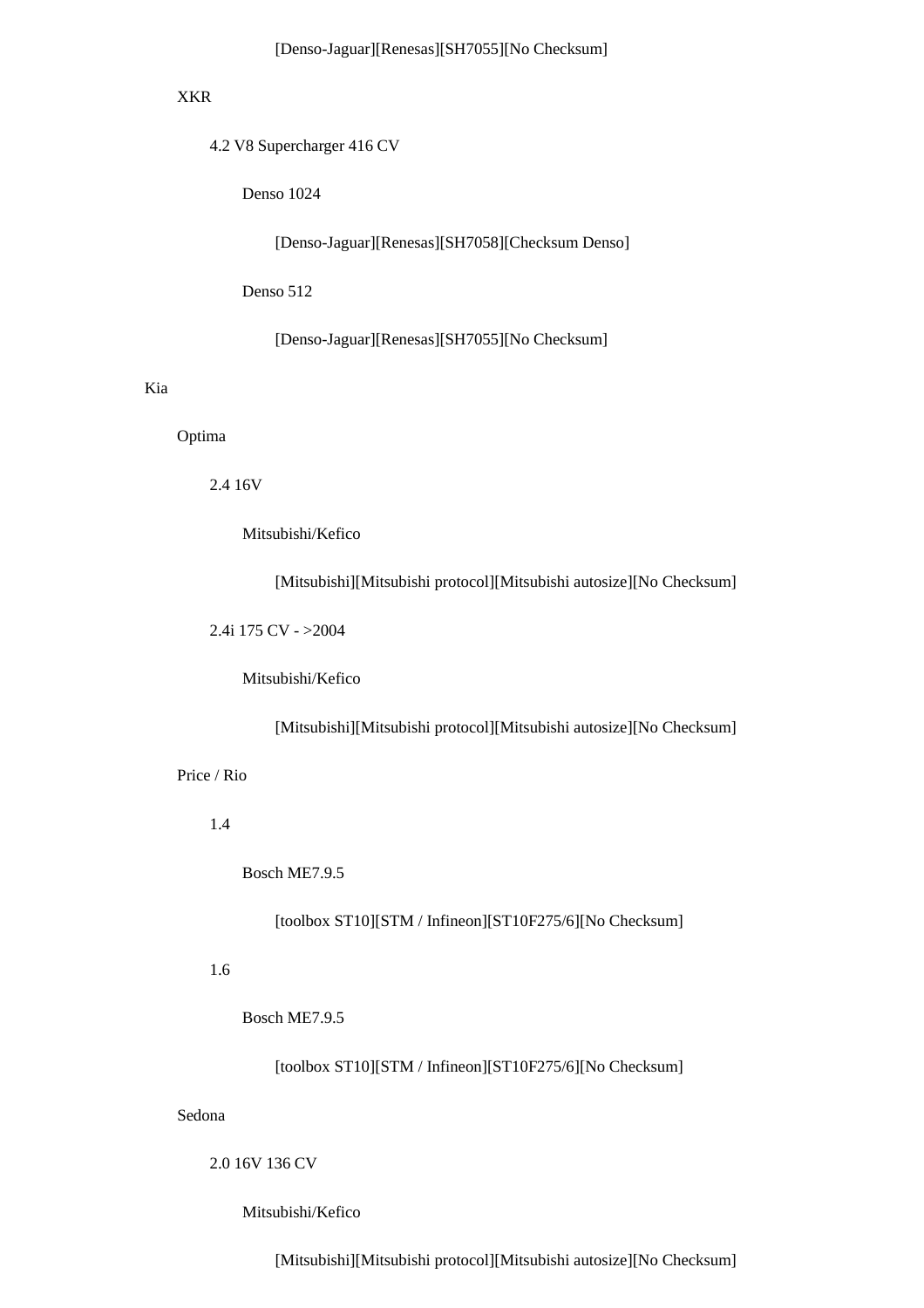#### Sorento

2.4 16V 136 CV

Mitsubishi/Kefico

[Mitsubishi][Mitsubishi protocol][Mitsubishi autosize][No Checksum]

3.5 V6 195 CV

Mitsubishi/Kefico

[Mitsubishi][Mitsubishi protocol][Mitsubishi autosize][No Checksum]

### Lada

Niva

```
 1.7 82 CV - >2008
```
Bosch ME9.7.9

[toolbox ST10][STM / Infineon][ST10F275/6][No Checksum]

### Lancia

Delta

1.4 tjet 150 CV

Bosh ME7.9.10

[toolbox ST10][STM / Infineon][ST10F275/6][No Checksum]

#### Musa

1.4 16V 95 CV

Bosh ME7.3H4

[toolbox C16X][STM / Infineon][C167 - 29F400][No Checksum]

1.4 8V 77 CV

Magneti Marelli IAW5SF

[toolbox ST10][STM / Infineon][ST10F280][No Checksum]

Ypsilon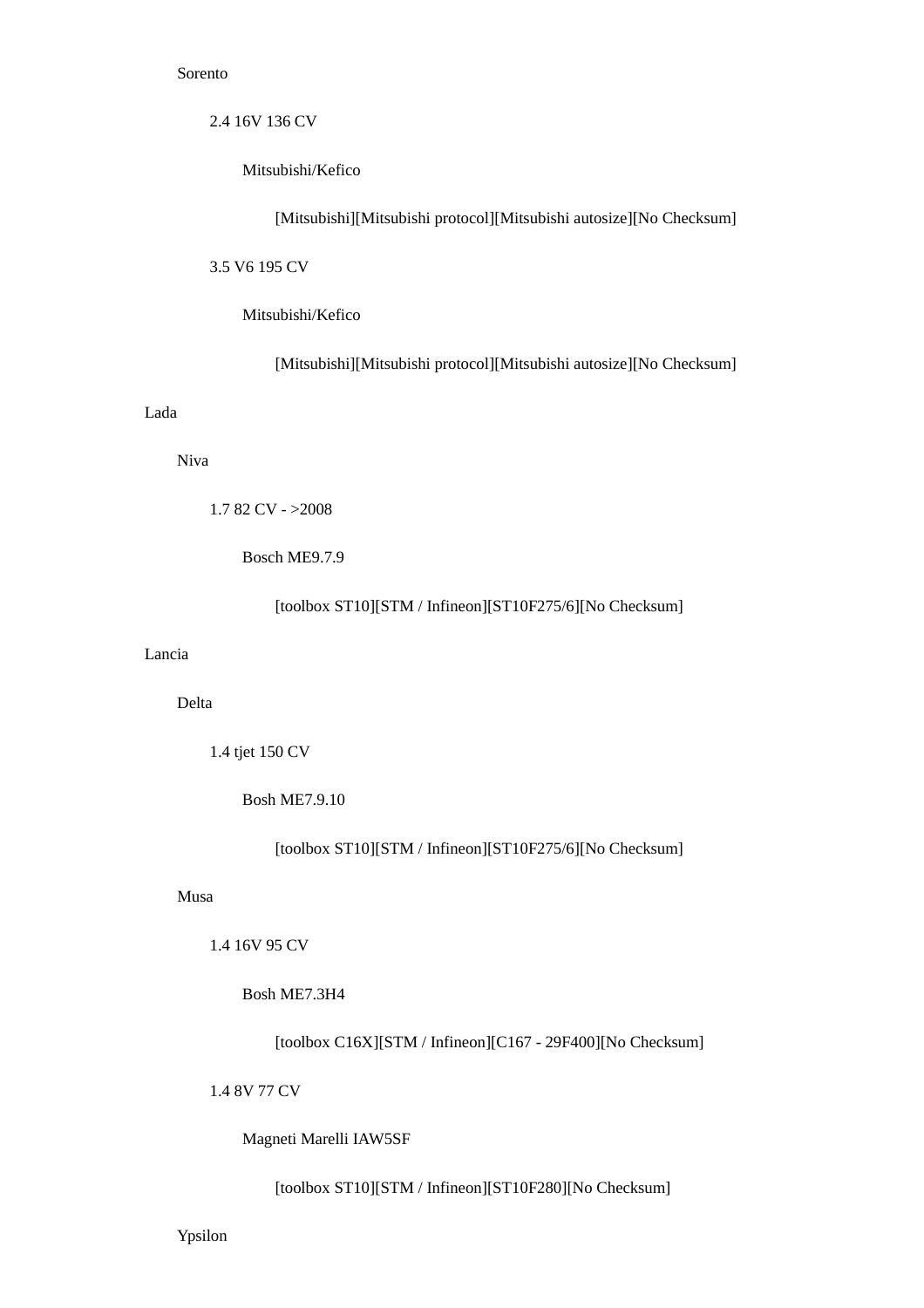1.2 8V 60 CV

Magneti Marelli IAW59F

[toolbox ST10][STM / Infineon][ST10F168][No Checksum]

Magneti Marelli IAW5AF

[toolbox ST10][STM / Infineon][ST10F168][No Checksum]

1.4 16V 95 CV

Bosh ME7.3H4

[toolbox C16X][STM / Infineon][C167 - 29F400][No Checksum]

1.4 8V 77 CV

Magneti Marelli IAW5SF

[toolbox ST10][STM / Infineon][ST10F280][No Checksum]

Land Rover

**Discovery** 

4.4 V8 299 CV

Denso

[Denso-Jaguar][Renesas][SH7058][Checksum Denso]

Freee lander

20Td4 112 CV

Bosch DDE4.0

[toolbox C16X][STM / Infineon][C167 - 29F400][No Checksum]

Freelander

3.2 L6 230 CV

Denso

[Denso-Jaguar][Renesas][SH7058][Checksum Denso]

Range Rover

4.2 SC 290 CV SPORT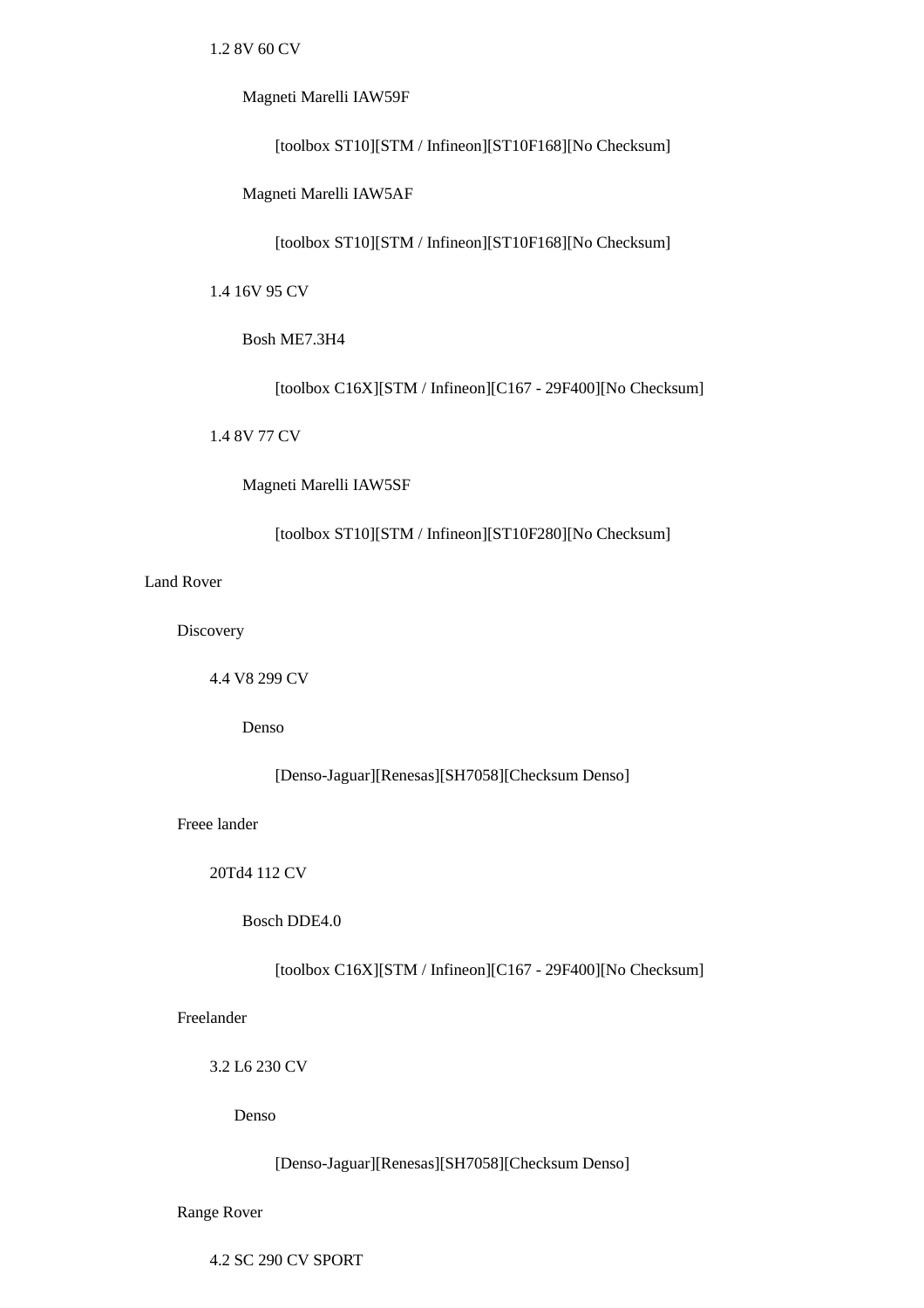[Denso-Jaguar][Renesas][SH7058][Checksum Denso]

4.4 V8 306 CV

Denso

[Denso-Jaguar][Renesas][SH7058][Checksum Denso]

Lotus

Elise

111R 1.8 16V 192 CV

Efi 4TE

[EFI-Lotus][Freescale/Motorola BDM][MPC563][No Checksum]

S 1.6 16V 136 CV

Efi T6

[EFI-Lotus][Error carlist][Idle][No Checksum]

S 1.8 16V 136 CV

Efi 4TE

[EFI-Lotus][Freescale/Motorola BDM][MPC563][No Checksum]

SC 1.8 16V 220 CV

Efi 4TE

[EFI-Lotus][Freescale/Motorola BDM][MPC563][No Checksum]

Evora

3.5 V6 280 CV

Efi T6

[EFI-Lotus][Error carlist][Idle][No Checksum]

Exige

S 1.8 16V 220 CV / 240 CV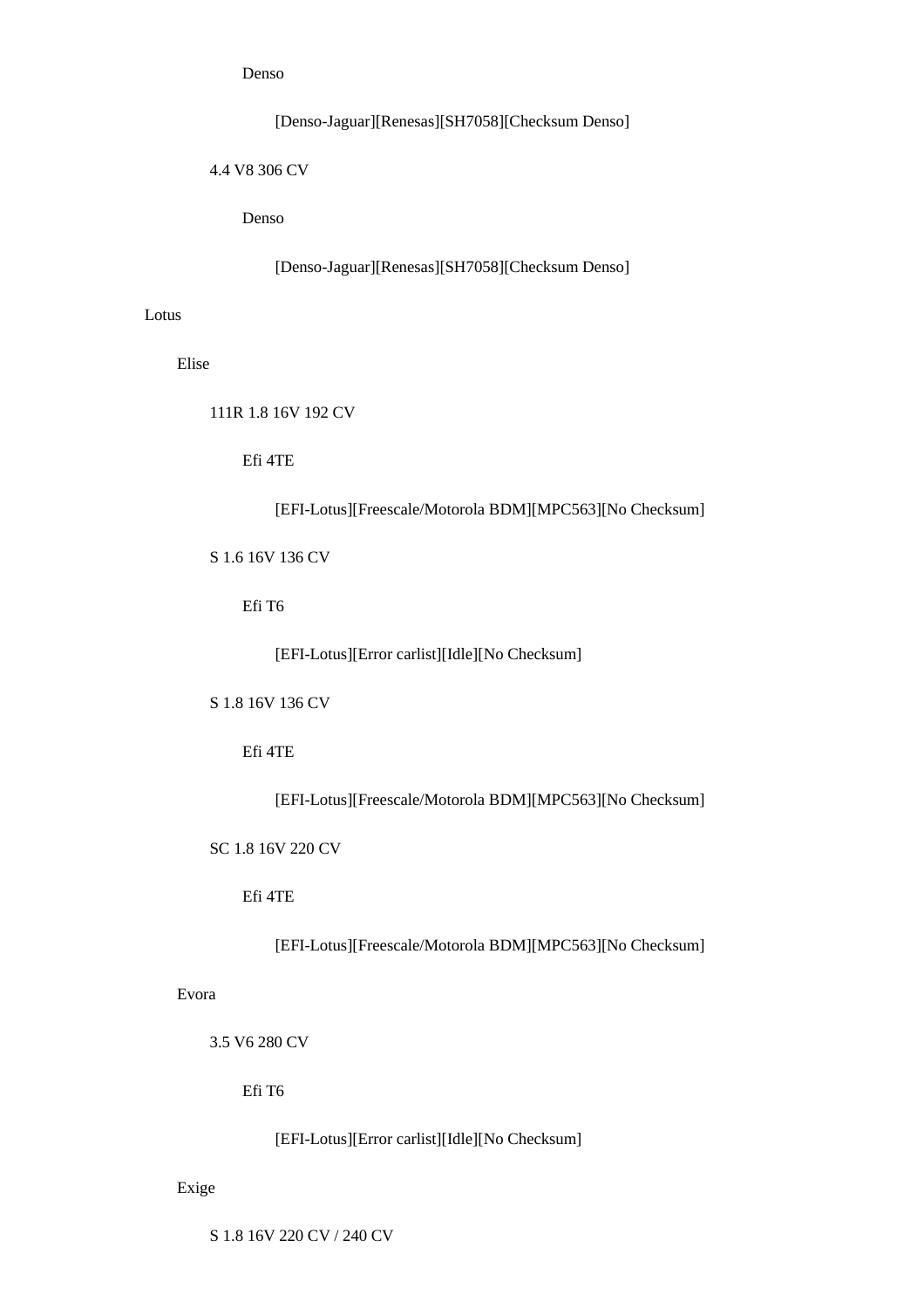[EFI-Lotus][Freescale/Motorola BDM][MPC563][No Checksum]

Mazda

2

1.3 16V 86 CV

Denso

[Denso-Mazda][Renesas][SH7058][Checksum Denso OBD RSA]

1.5 16V 105 CV

Denso

[Denso-Mazda][Renesas][SH7058][Checksum Denso OBD RSA]

1.5 16V 105 CV >2010

Denso

[Denso-Mazda][Renesas][SH7059][Checksum Denso OBD RSA]

3

1.5 16V 115 CV >2008

Denso

[OBD II][Renesas][SH7058][Checksum Denso OBD RSA]

1.6 16v 105 CV

Denso 1024

[Denso-Mazda][Renesas][SH7058][No Checksum]

Denso 512

[Denso-Mazda][Renesas][SH7055][No Checksum]

1.6 16v 105 CV >2008

Denso 1Mbyte

[Denso-Mazda][Renesas][SH7058][Checksum Denso OBD RSA]

1.8 16V 120 CV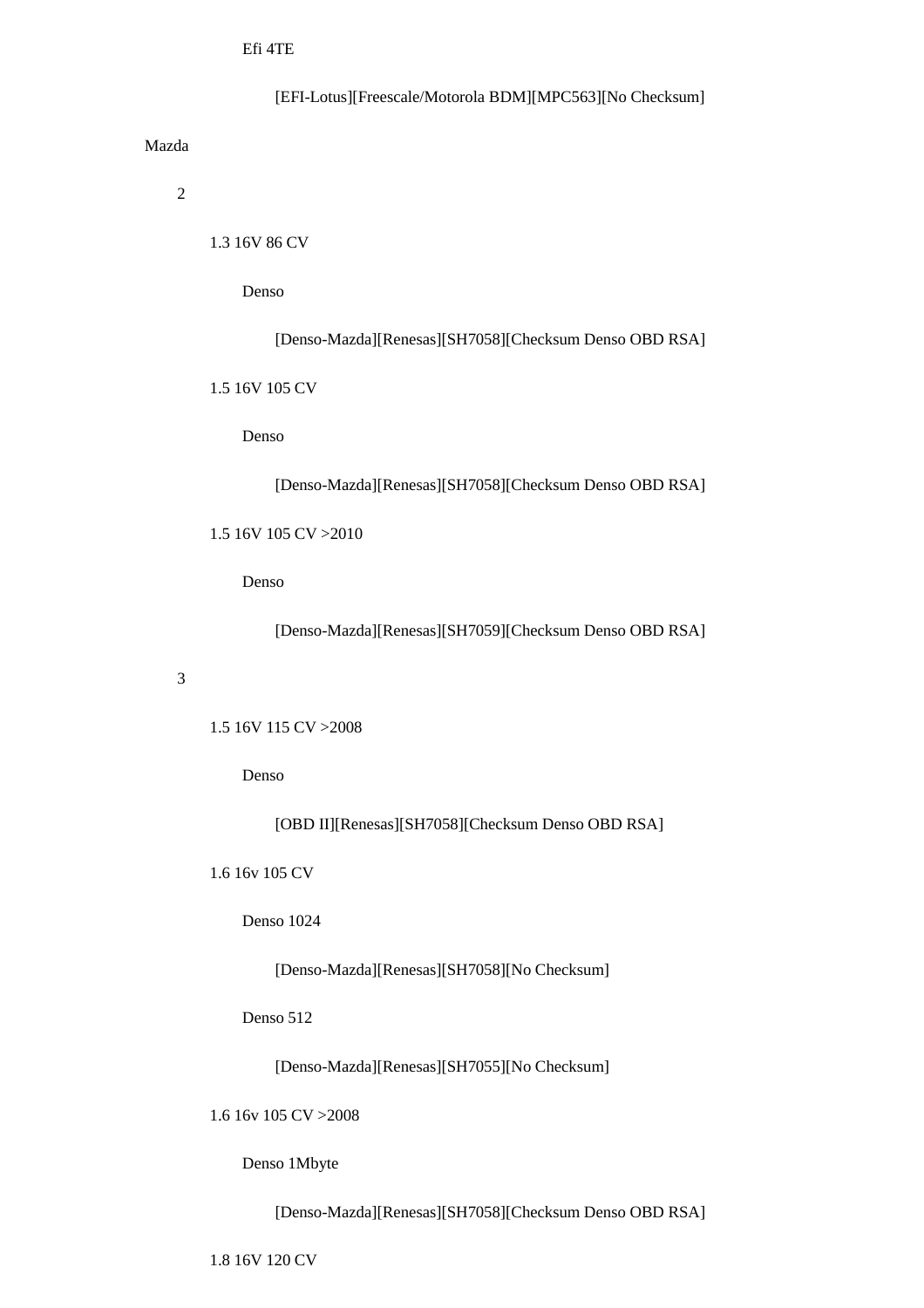### Mitsubishi

[Mitsubishi-Mazda][Mitsubishi protocol][Mitsubishi 1Mbyte][No Checksum]

2.0 16V 150 CV

Mitsubishi

[Mitsubishi-Mazda][Mitsubishi protocol][Mitsubishi 1Mbyte][No Checksum]

# 2.0 16V DCi 143 CV

Denso

[Denso-Mazda][Renesas][SH7058][Checksum Denso OBD RSA]

2.3 16V 165 CV

Denso

[Denso-Mazda][Renesas][SH7058][No Checksum]

Mitsubishi

[Mitsubishi-Mazda][Renesas][SH7058][No Checksum]

#### 2.3 MPS 260 CV

Mitsubishi

[Mitsubishi-Mazda][Mitsubishi protocol][Mitsubishi 1Mbyte][No Checksum]

#### 5

1.8 16V 115 CV

Mitsubishi

[Mitsubishi-Mazda][Mitsubishi protocol][Mitsubishi 1Mbyte][No Checksum]

2.0 16V 145 CV

Mitsubishi

[Mitsubishi-Mazda][Mitsubishi protocol][Mitsubishi 1Mbyte][No Checksum]

2.0 DCi 110 CV

Denso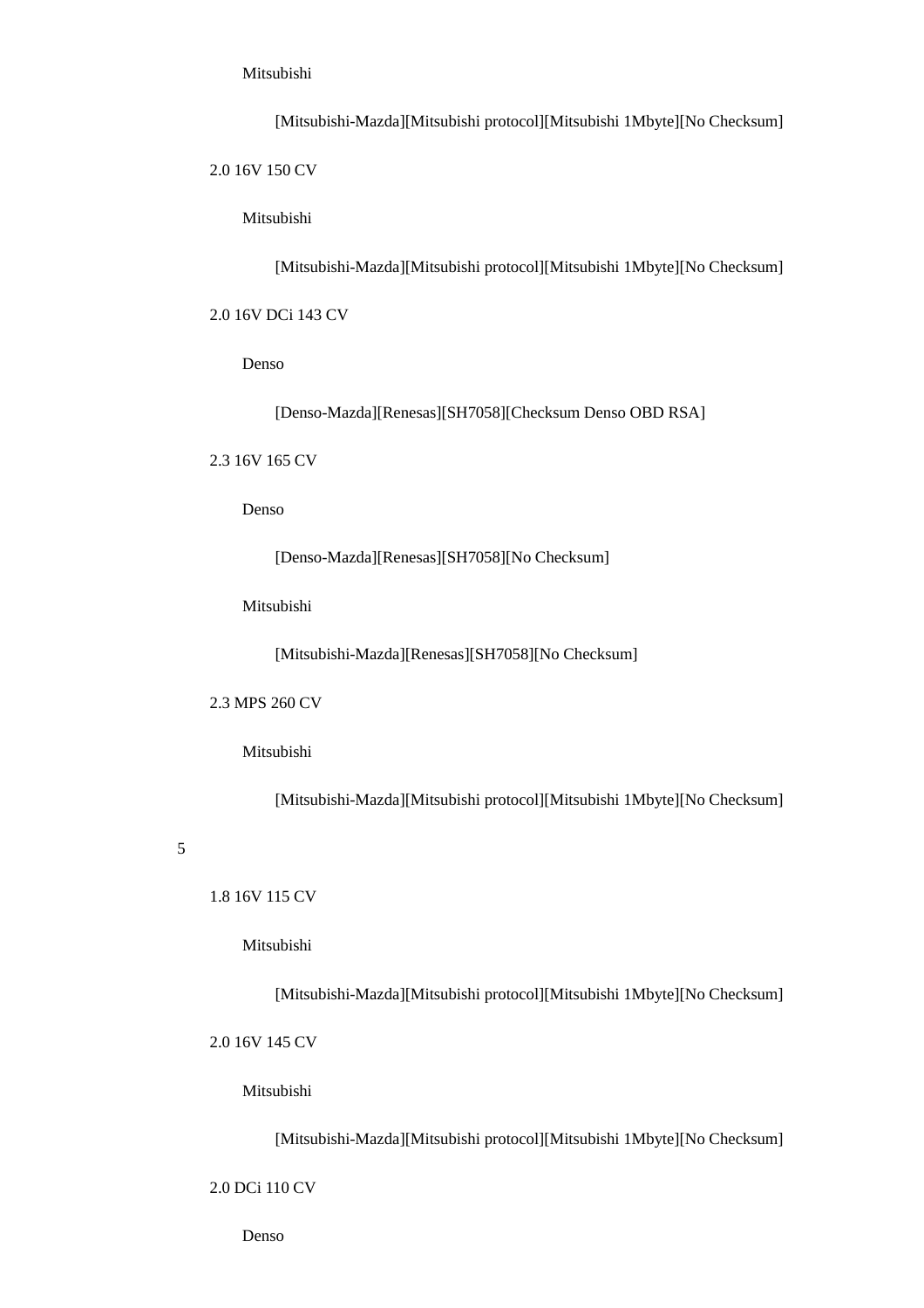#### [Denso-Mazda][Renesas][SH7058][Checksum Denso OBD RSA]

#### 2.0 DCi 143 CV

Denso

[Denso-Mazda][Renesas][SH7058][Checksum Denso OBD RSA]

6

1.6 16V 105 CV

Denso 1024

[Denso-Mazda][Renesas][SH7058][No Checksum]

Denso 512

[Denso-Mazda][Renesas][SH7055][No Checksum]

### 1.8 16V 120 CV

Mitsubishi

[Mitsubishi-Mazda][Mitsubishi protocol][Mitsubishi 512Kbyte][No Checksum]

Mitsubishi DBW

[Mitsubishi-Mazda][Mitsubishi protocol][Mitsubishi 1Mbyte][No Checksum]

2.0 16V 147 CV

#### Mitsubishi

[Mitsubishi-Mazda][Mitsubishi protocol][Mitsubishi 512Kbyte][No Checksum]

Mitsubishi DBW

[Mitsubishi-Mazda][Mitsubishi protocol][Mitsubishi 1Mbyte][No Checksum]

2.0 16V 150 CV - >2008

Mitsubishi

[Mitsubishi-Mazda][Mitsubishi protocol][Mitsubishi 1Mbyte][No Checksum]

2.0 DCi 120 CV

Denso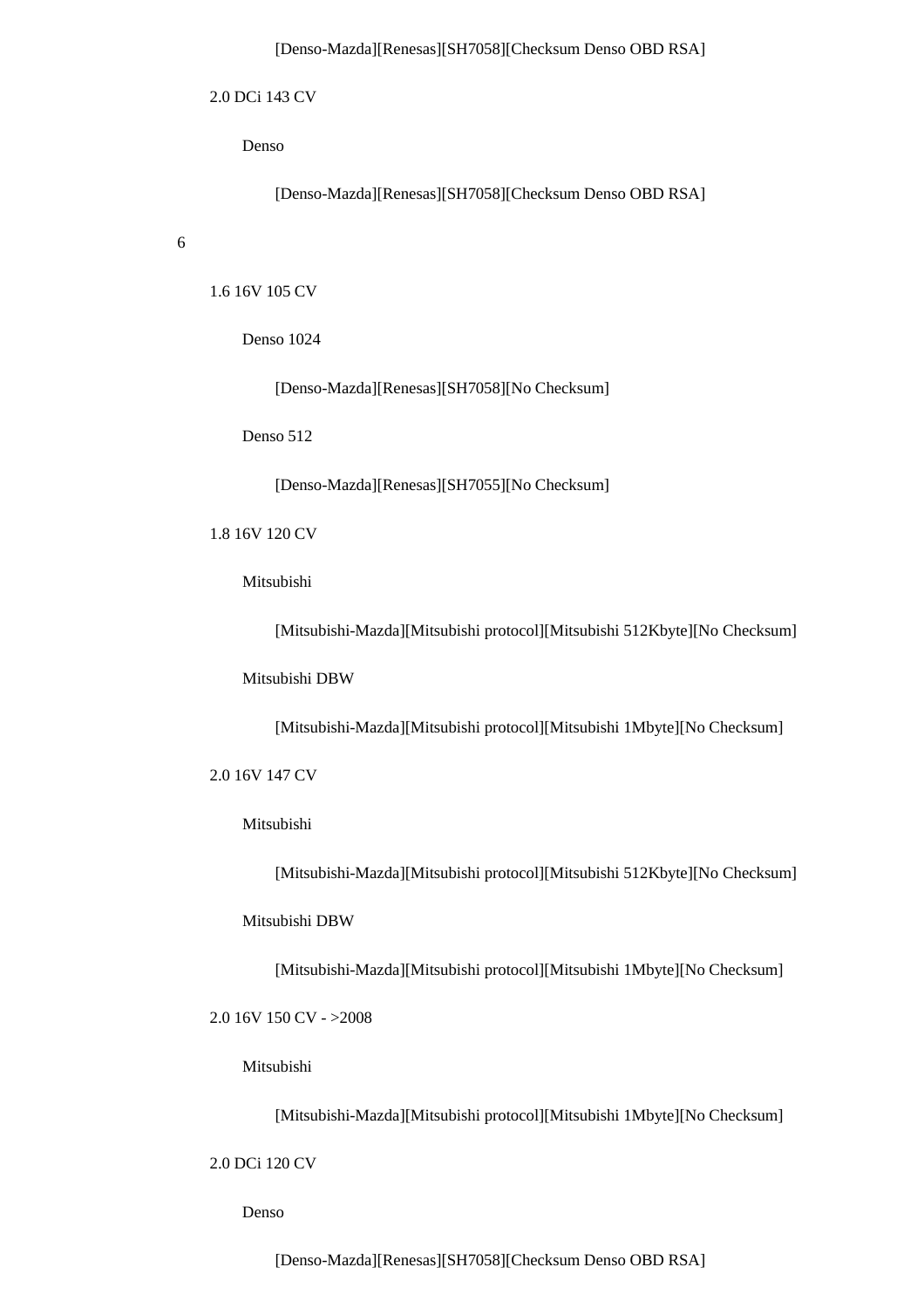[Denso-Mazda][Renesas][SH7058][Checksum Denso OBD RSA]

2.2 dci 125 CV - >2008

Denso

[Denso-Mazda][Renesas][SH7058][Checksum Denso OBD RSA]

2.2 dci 163 CV - >2008

Denso

[Denso-Mazda][Renesas][SH7058][Checksum Denso OBD RSA]

2.2 dci 185 CV - >2008

Denso

[Denso-Mazda][Renesas][SH7058][Checksum Denso OBD RSA]

2.3 16V 166 CV

Denso

[Denso-Mazda][Renesas][SH7058][Checksum Denso OBD RSA]

### Mitsubishi

[Mitsubishi-Mazda][Mitsubishi protocol][Mitsubishi 512Kbyte][No Checksum]

### Mitsubishi DBW

[Mitsubishi-Mazda][Mitsubishi protocol][Mitsubishi 1Mbyte][No Checksum]

### 2.3 MPS 260 CV

Mitsubishi

[Mitsubishi-Mazda][Mitsubishi protocol][Mitsubishi 1Mbyte][No Checksum]

2.5i 170 CV - >2008

Mitsubishi

[Mitsubishi-Mazda][Mitsubishi protocol][Mitsubishi 1Mbyte][No Checksum]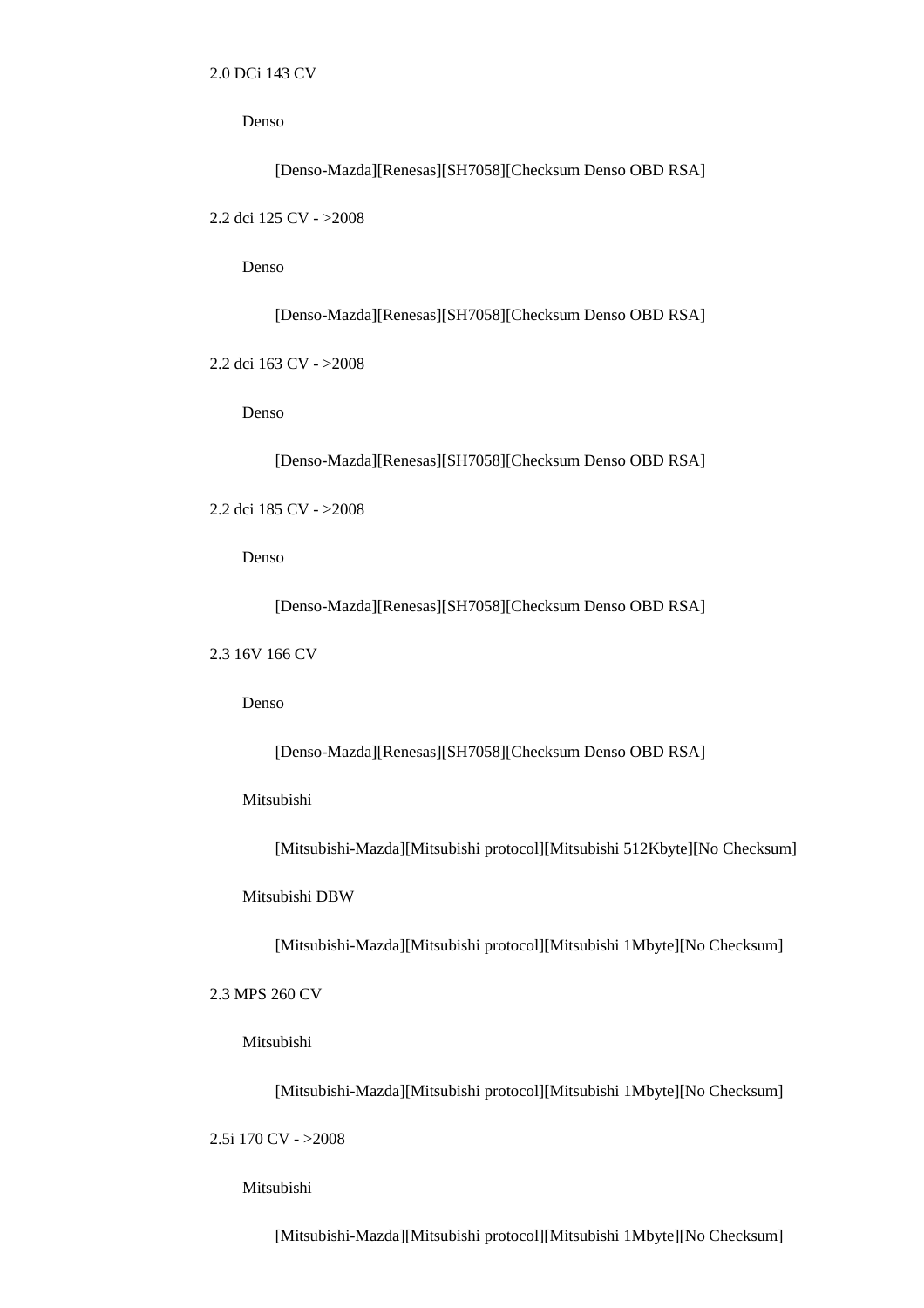[Denso-Mazda][Renesas][SH7058][Checksum Denso OBD RSA]

CX7

2.2 DCI 173 CV Turbo 2008

Denso

[Denso-Mazda][Renesas][SH7059][Checksum Denso OBD RSA]

2.3 16V 260 CV Turbo

Mitsubishi

[Mitsubishi-Mazda][Mitsubishi protocol][Mitsubishi 1Mbyte][No Checksum]

## Familia

1.6 16V 110 CV >2008

Bosch ME7.9.7

[toolbox ST10][STM / Infineon][ST10F275/6][No Checksum]

# MX5

```
 1.8 16V 126 CV
```
Denso

[Denso-Mazda][Renesas][SH7058][Checksum Denso OBD RSA]

# 2.0 16V 150 CV

Denso

[Denso-Mazda][Renesas][SH7058][Checksum Denso OBD RSA]

# Mpv

2.3 T 245 CV >2006

Mitsubishi

[Mitsubishi-Mazda][Mitsubishi protocol][Mitsubishi 1Mbyte][No Checksum]

RX8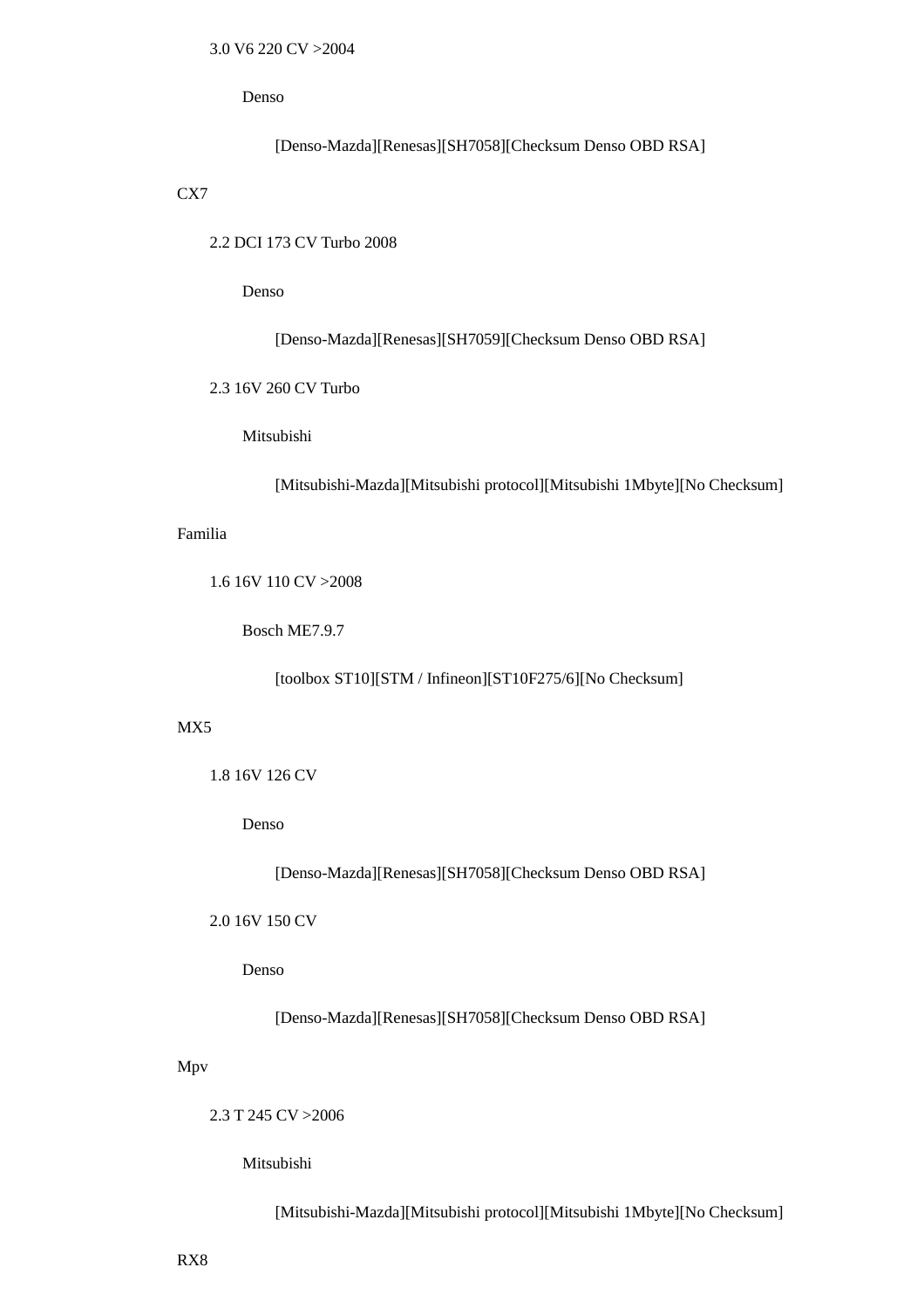[Denso-Mazda][Renesas][SH7055][Checksum Denso OBD RSA]

1.3 231 CV - >2003

Denso

[Denso-Mazda][Renesas][SH7055][Checksum Denso OBD RSA]

1.3i 232 CV - >2009

Denso

[Denso-Mazda][Renesas][SH7058][Checksum Denso OBD RSA]

#### Mitsubishi

Airtrek

 $2.0$  240 CV -  $>2002$ 

Mitsubishi

[Mitsubishi][Mitsubishi protocol][Mitsubishi autosize][Checksum Mitsubishi]

## Carisma

1.6 16V 102 CV >2001

Mitsubishi

[Mitsubishi][Mitsubishi protocol][Mitsubishi autosize][No Checksum]

# Cedia

2.0 116 CV - 2001/04

#### Mitsubishi

[Mitsubishi][Mitsubishi protocol][Mitsubishi autosize][Checksum Mitsubishi]

# Colt

1.1 16V 75 CV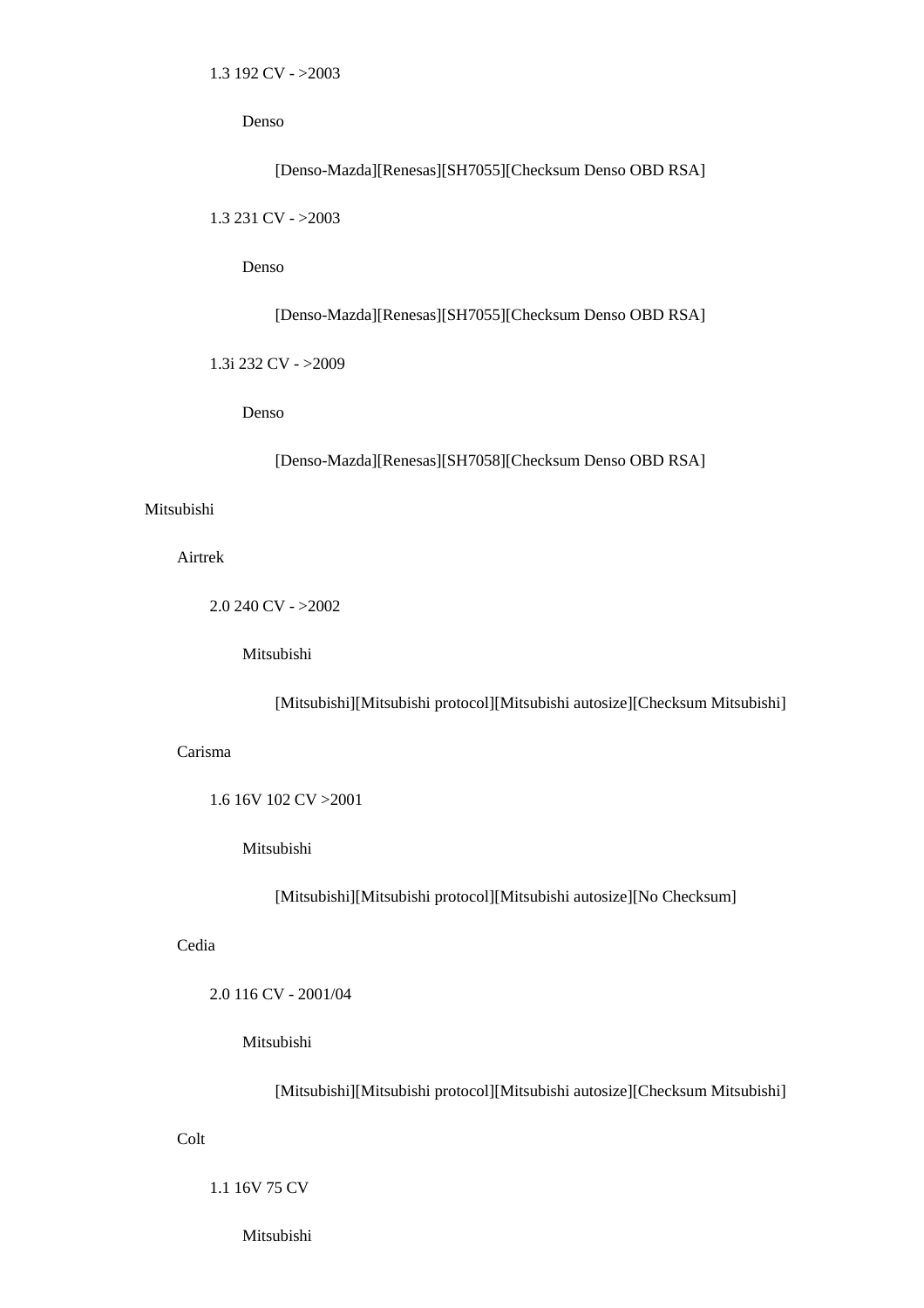## [Mitsubishi][Mitsubishi protocol][Mitsubishi autosize][Checksum Mitsubishi]

1.3 16V 95 CV

Mitsubishi

[Mitsubishi][Mitsubishi protocol][Mitsubishi autosize][Checksum Mitsubishi]

1.5 16V 109 CV

Mitsubishi

[Mitsubishi][Mitsubishi protocol][Mitsubishi autosize][Checksum Mitsubishi]

1.5 16V 150 CV Turbo

Mitsubishi

[Mitsubishi][Mitsubishi protocol][Mitsubishi autosize][Checksum Mitsubishi]

Dingo

1.3 85 CV - >2005

Mitsubishi

[Mitsubishi][Mitsubishi protocol][Mitsubishi autosize][No Checksum]

#### Eclipse

2.4i 152cv 2004-up

Mitsubishi

[Mitsubishi][Mitsubishi protocol][Mitsubishi 768Kbyte][Checksum Mitsubishi]

3.8i 265cv 2004-up

Mitsubishi

[Mitsubishi][Mitsubishi protocol][Mitsubishi 768Kbyte][Checksum Mitsubishi]

# Fortis

2.0 150 CV - >2008

Mitsubishi

[Mitsubishi][Mitsubishi protocol][Mitsubishi 1Mbyte][Checksum Mitsubishi]

GT3000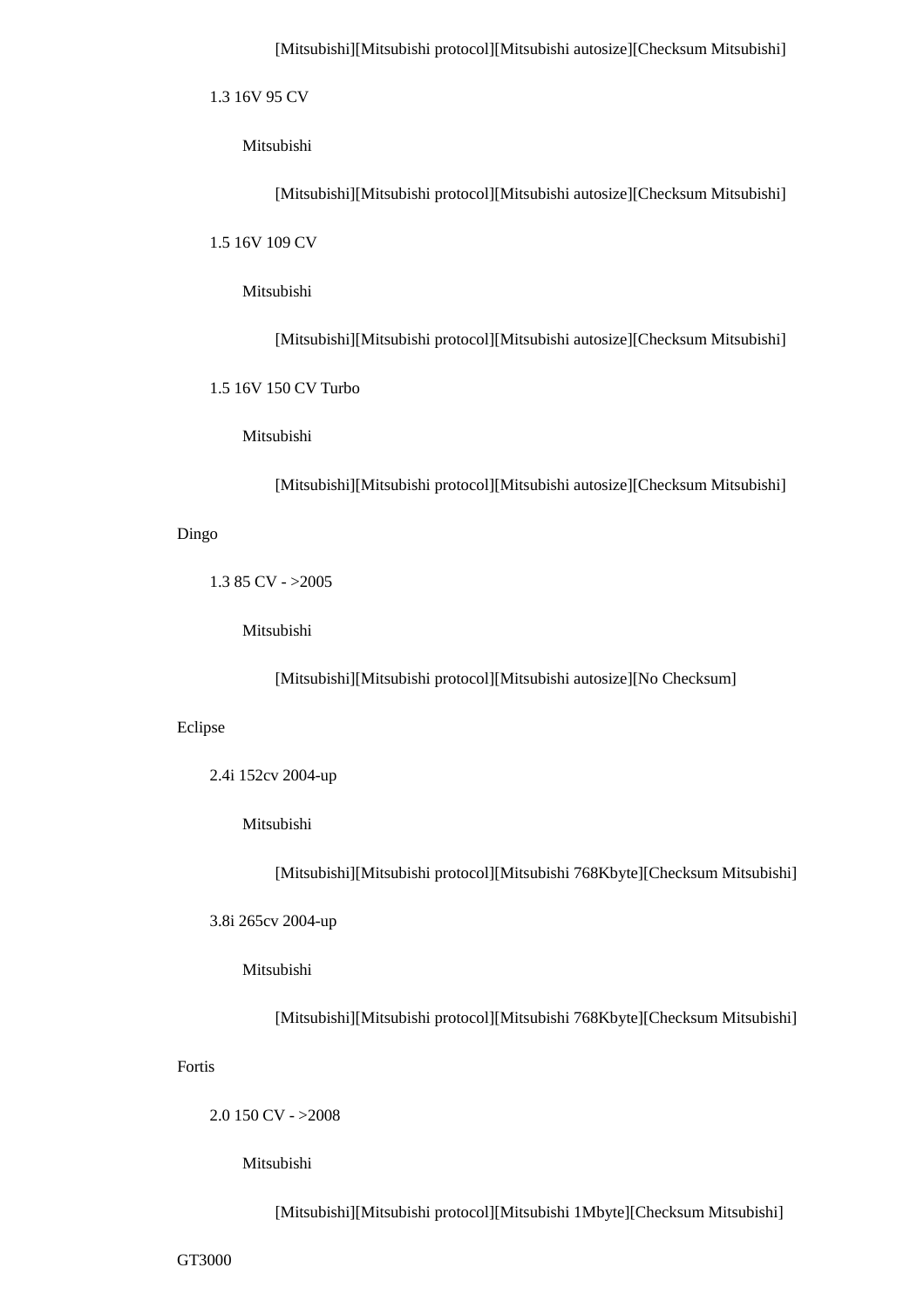### Mitsubishi

[Mitsubishi][Mitsubishi protocol][Mitsubishi 128Kbyte][No Checksum]

2.4 152 CV - >2004

### Mitsubishi

[Mitsubishi][Mitsubishi protocol][Mitsubishi 768Kbyte][Checksum Mitsubishi]

# Grandis

Galant

2.4 16V 165 CV

Mitsubishi

[Mitsubishi][Mitsubishi protocol][Mitsubishi 768Kbyte][Checksum Mitsubishi]

### L200

2.4 126 CV >2007

Mitsubishi

[Mitsubishi][Mitsubishi protocol][Mitsubishi autosize][No Checksum]

# 2.5 DID 115 CV

Mitsubishi

[Mitsubishi][Mitsubishi protocol][Mitsubishi autosize][No Checksum]

# 2.5 DID 136 CV

Denso

[Denso-Mitsubishi][Renesas][SH7058][Checksum Denso]

3.0 181 CV >2005

Mitsubishi

[Mitsubishi][Mitsubishi protocol][Mitsubishi 128Kbyte][No Checksum]

3.2 DID 170 CV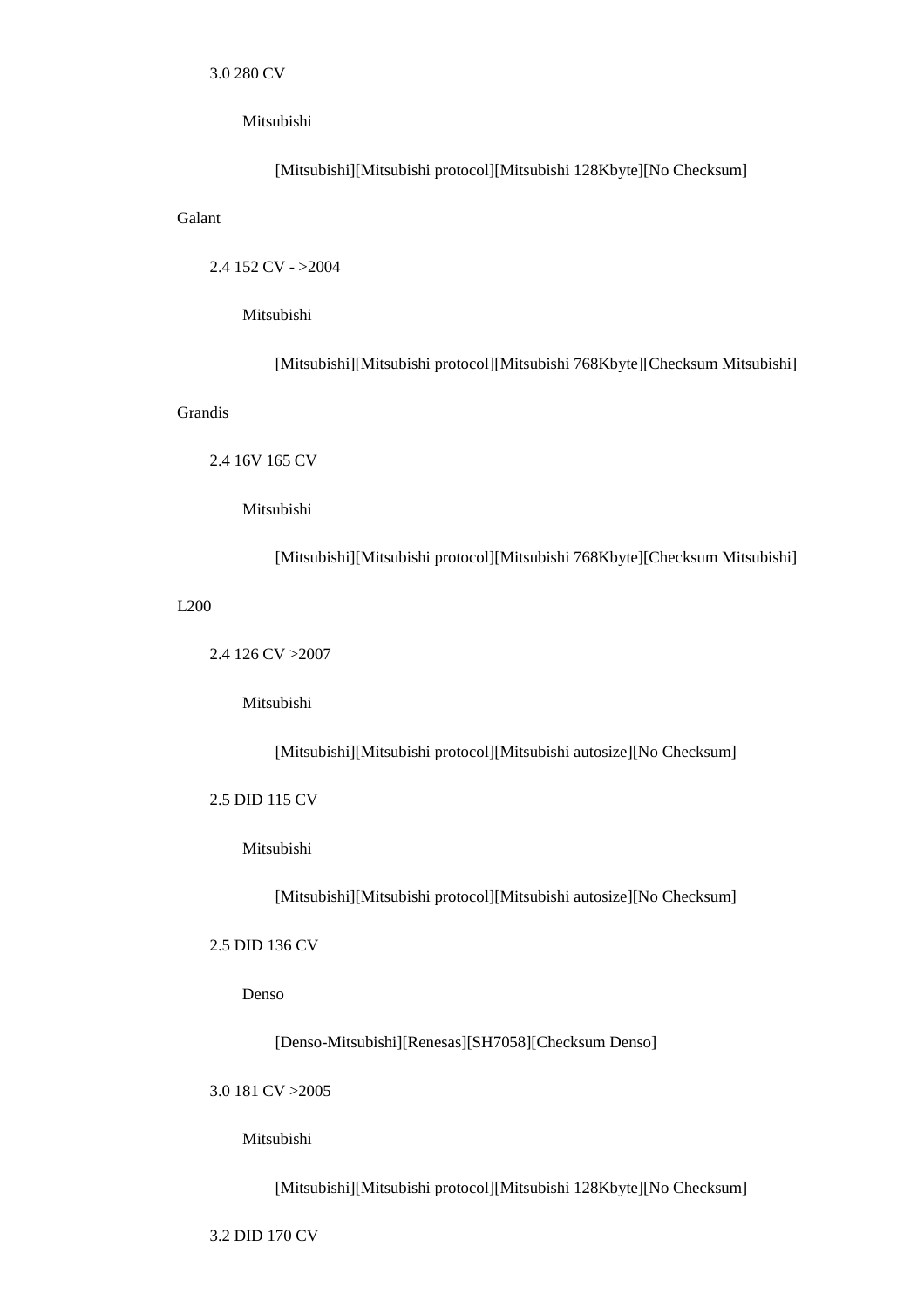[Denso-Mitsubishi][Renesas][SH7058][Checksum Denso]

3.5 208 CV >2008

Mitsubishi

[Mitsubishi][Mitsubishi protocol][Mitsubishi autosize][Checksum Mitsubishi]

Lancer

1.3 16V 82 CV - 1998-2000

Mitsubishi

[Mitsubishi][Mitsubishi protocol][Mitsubishi 128Kbyte][No Checksum]

1.3 16V 82 CV >2001

Mitsubishi

[Mitsubishi][Mitsubishi protocol][Mitsubishi autosize][No Checksum]

1.6 16V 98 CV

Mitsubishi

[Mitsubishi][Mitsubishi protocol][Mitsubishi autosize][No Checksum]

1.8 16V 143 CV

Mitsubishi

[Mitsubishi][Mitsubishi protocol][Mitsubishi 1Mbyte][Checksum Mitsubishi]

2.0 16V 150 CV

Mitsubishi

[Mitsubishi][Mitsubishi protocol][Mitsubishi autosize][No Checksum]

2.0 16V 150 CV GT

Mitsubishi

[Mitsubishi][Mitsubishi protocol][Mitsubishi 1Mbyte][Checksum Mitsubishi]

ECU ACD/AYC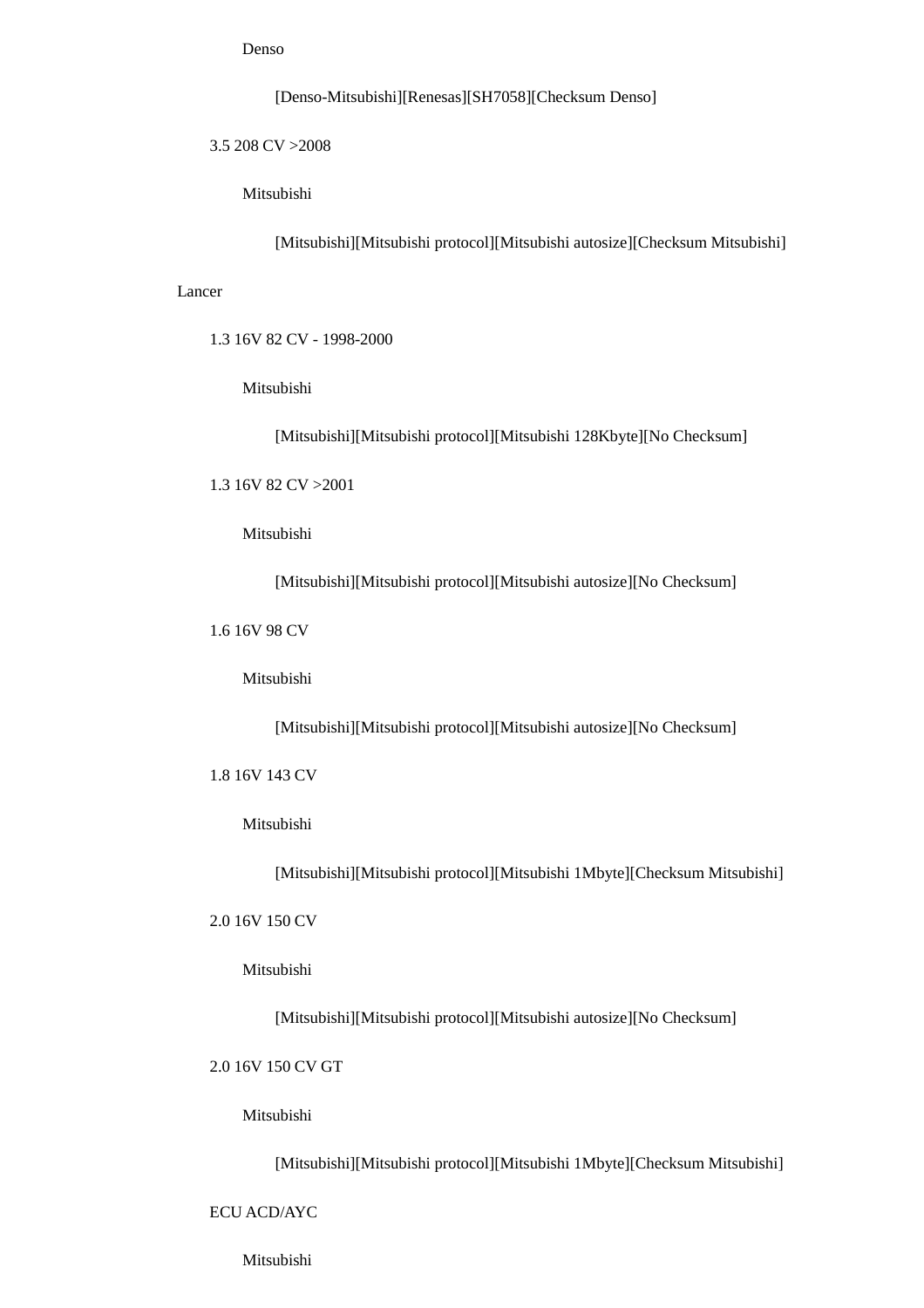### [Mitsubishi][Mitsubishi protocol][Mitsubishi 128Kbyte][No Checksum]

#### Lancer Evo 10

1.5i 109 CV - >2009

Mitsubishi

[Mitsubishi][Mitsubishi protocol][Mitsubishi autosize][Checksum Mitsubishi]

2.0 Turbo 280 CV

Mitsubishi

[Mitsubishi][Mitsubishi protocol][Mitsubishi 1Mbyte][Checksum Mitsubishi]

## ACD

#### Mitsubishi

[Mitsubishi][Mitsubishi protocol][Mitsubishi 512Kbyte][No Checksum]

Lancer Evo 5

2.0 Turbo 280 CV

Mitsubishi

[Mitsubishi][Mitsubishi protocol][Mitsubishi 128Kbyte][No Checksum]

Lancer Evo 6

2.0 Turbo 280 CV

Mitsubishi

[Mitsubishi][Mitsubishi protocol][Mitsubishi 128Kbyte][No Checksum]

Lancer Evo 7

2.0 Turbo 280 CV

Mitsubishi

[Mitsubishi][Mitsubishi protocol][Mitsubishi autosize][No Checksum]

2.0 Turbo 280 CV GTA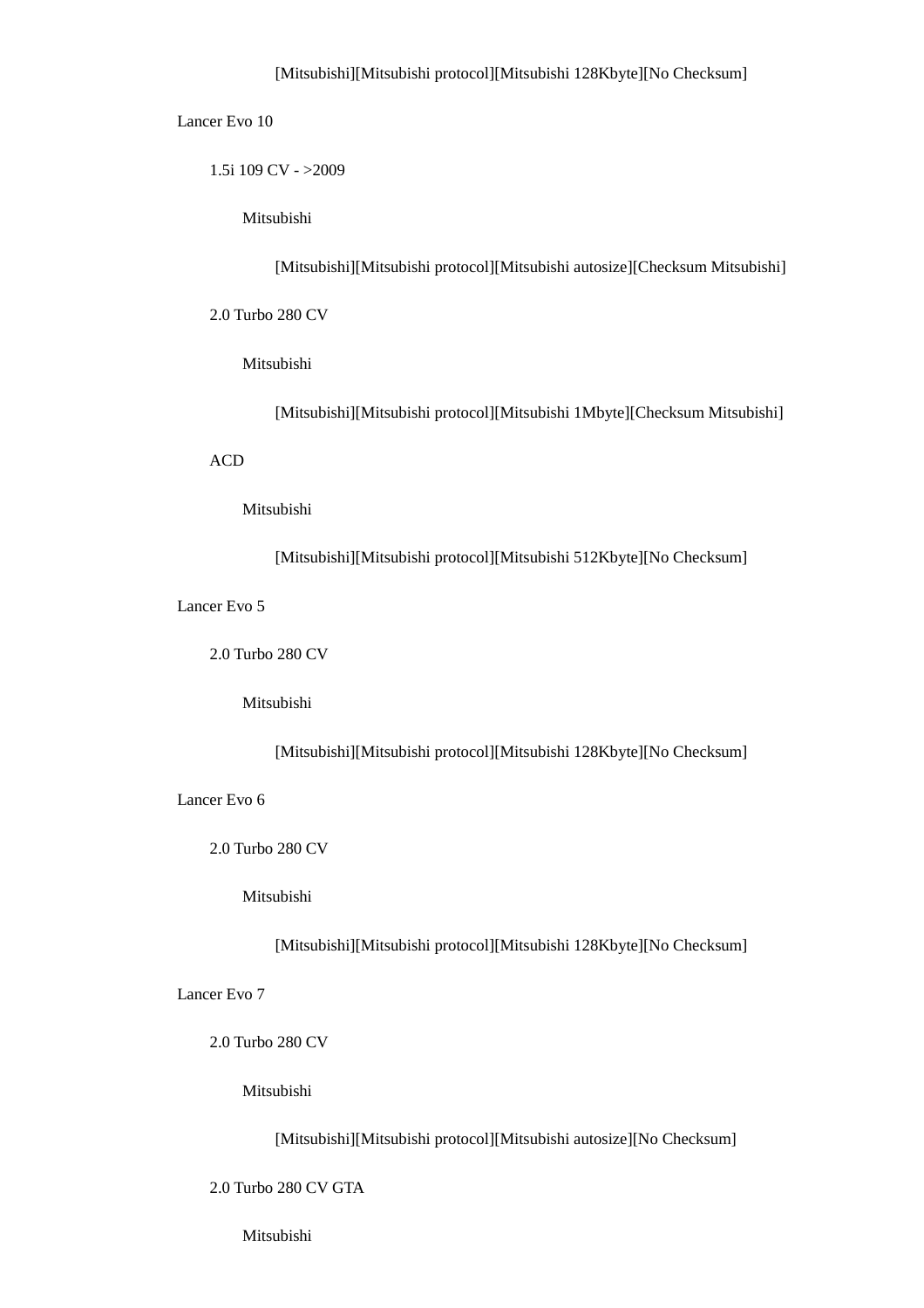### ACD

# Mitsubishi

[Mitsubishi][Mitsubishi protocol][Mitsubishi 128Kbyte][No Checksum]

Lancer Evo 8

2.0 Turbo 280 CV

Mitsubishi

[Mitsubishi][Mitsubishi protocol][Mitsubishi autosize][No Checksum]

Lancer Evo 9

2.0 Turbo 280 CV

Mitsubishi

[Mitsubishi][Mitsubishi protocol][Mitsubishi 512Kbyte][No Checksum]

Liebao

2.4 125 CV - >2003

Mitsubishi

[Mitsubishi][Mitsubishi protocol][Mitsubishi 128Kbyte][No Checksum]

#### Mirage

1.6 110 CV - 97/2002

Mitsubishi

[Mitsubishi][Mitsubishi protocol][Mitsubishi 128Kbyte][No Checksum]

Outlander

2.0 140 CV >2009

Mitsubishi

[Mitsubishi][Mitsubishi protocol][Mitsubishi 1Mbyte][Checksum Mitsubishi]

2.0 16V 136 CV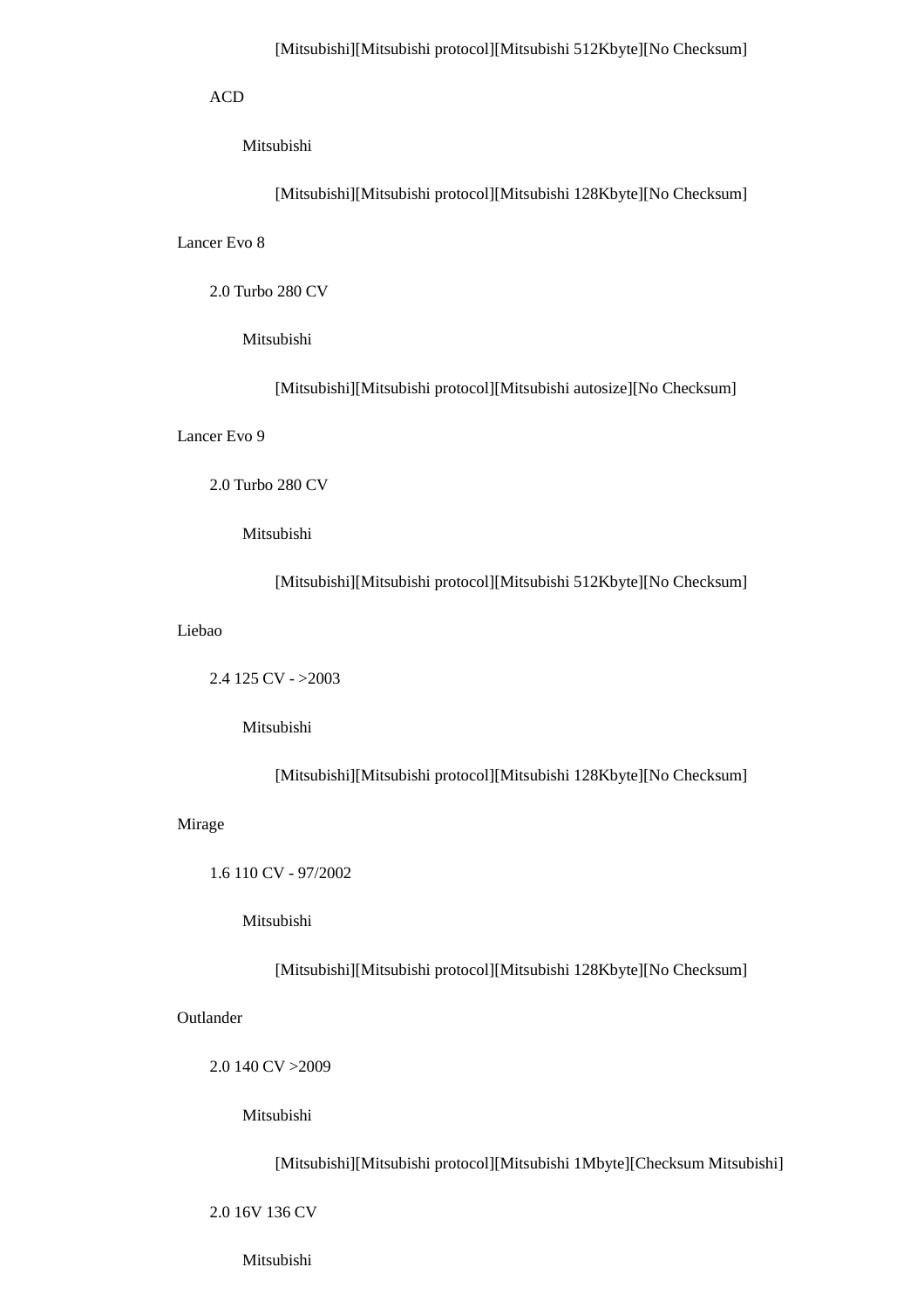2.0 16V Turbo 202 CV

Mitsubishi

[Mitsubishi][Mitsubishi protocol][Mitsubishi autosize][Checksum Mitsubishi]

2.4 16V 165 CV <2008

Mitsubishi

[Mitsubishi][Mitsubishi protocol][Mitsubishi autosize][Checksum Mitsubishi]

2.4 16V 165 CV >2008

Mitsubishi

[Mitsubishi][Mitsubishi protocol][Mitsubishi 1Mbyte][Checksum Mitsubishi]

3.0 24V 223 CV >2008

Mitsubishi

[Mitsubishi][Mitsubishi protocol][Mitsubishi 1Mbyte][Checksum Mitsubishi]

Pajero

2.5 DID 115 CV - 2004/06

Mitsubishi

[Mitsubishi][Mitsubishi protocol][Mitsubishi autosize][No Checksum]

2.5 DID 136 CV

Denso

[Denso-Mitsubishi][Renesas][SH7058][Checksum Denso]

3.0 24V 170 CV - 2000/02

Mitsubishi

[Mitsubishi][Mitsubishi protocol][Mitsubishi 128Kbyte][No Checksum]

3.0 24V 170 CV - >2007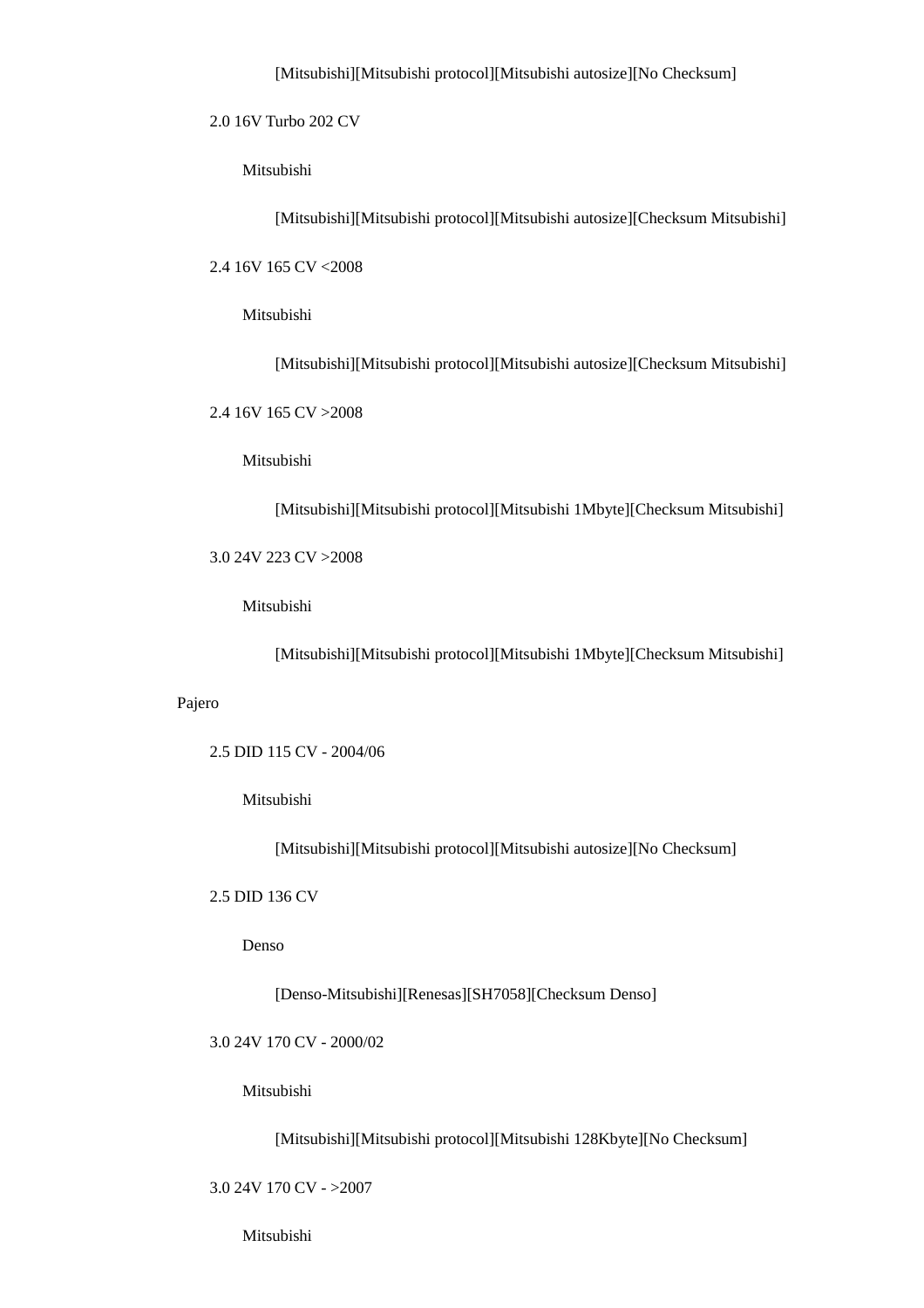3.0 Gearbox - 2000/02

Mitsubishi

[Mitsubishi][Mitsubishi protocol][Mitsubishi 128Kbyte][No Checksum]

3.2 DID 163 CV - 2000/03

Mitsubishi

[Mitsubishi][Mitsubishi protocol][Mitsubishi 128Kbyte][No Checksum]

3.2 DID 163 CV - 2004/06

Mitsubishi

[Mitsubishi][Mitsubishi protocol][Mitsubishi autosize][No Checksum]

3.2 DID 170 CV

Denso

[Denso-Mitsubishi][Renesas][SH7058][Checksum Denso]

3.2 did 200 CV

Denso

[Denso-Mitsubishi][Renesas][SH7058][Checksum Denso]

3.8 24V 247 CV

Mitsubishi

[Mitsubishi][Mitsubishi protocol][Mitsubishi autosize][Checksum Mitsubishi]

Pinin

1.8 16V 140 CV GDI

Mitsubishi

[Mitsubishi][Mitsubishi protocol][Mitsubishi autosize][No Checksum]

Savrin

2.0 136 CV - >2002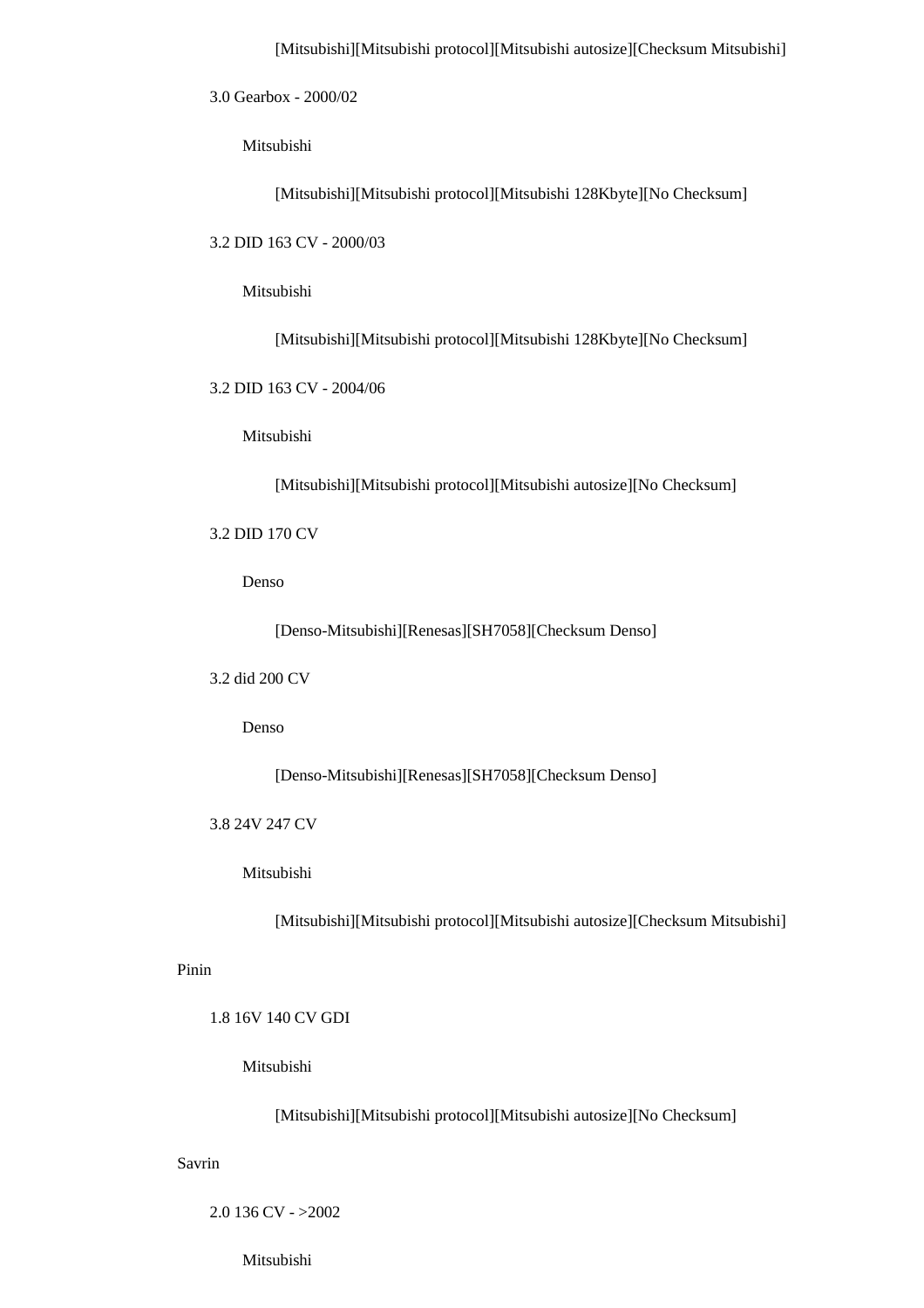## SpaceStar

1.3 82 CV - 2001/04

Mitsubishi

[Mitsubishi][Mitsubishi protocol][Mitsubishi autosize][No Checksum]

## TR4

2.0 16V 133 CV

Mitsubishi

[Mitsubishi][Mitsubishi protocol][Mitsubishi autosize][No Checksum]

## Mitsuoka

Galue

3.5 280 CV 2007

Hitachi

[Hitachi-Nissan][Renesas][SH7058][Checksum Nissan]

## Nissan

350Z

3.5 24V 280 CV

Hitachi

[Hitachi-Nissan][Renesas][SH7055][Checksum Nissan]

3.5 24V 280 CV - 2004/07

Hitachi

[Hitachi-Nissan][Renesas][SH7058][Checksum Nissan]

3.5 24V 301 CV

Hitachi

[Hitachi-Nissan][Renesas][SH7058][Checksum Nissan]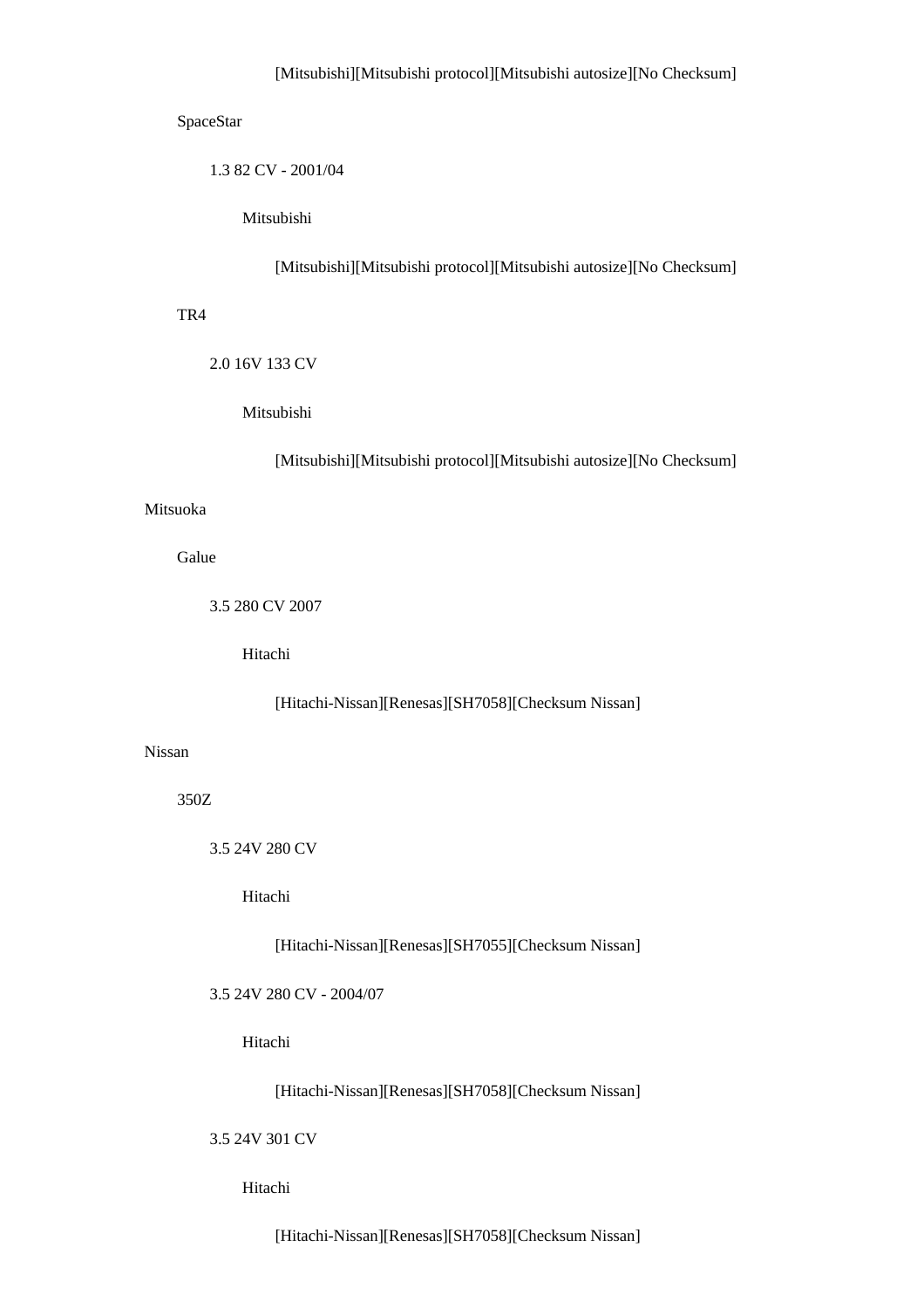Hitachi

[Hitachi-Nissan][Renesas][SH7058][Checksum Nissan]

370Z

3.7 V6 331 CV - >2008

Hitachi

[Hitachi-Nissan][Renesas][SH7059][Checksum Nissan]

#### Almera

1.5 16V 98 CV - >2006

Hitachi

[Hitachi-Nissan][Renesas][SH7055][Checksum Nissan]

1.6 16V - 2001

Hitachi

[Hitachi-Nissan][Renesas][SH7055][Checksum Nissan]

1.6 16V - 2007

Hitachi

[Hitachi-Nissan][Renesas][SH7055][Checksum Nissan]

1.8 16V 115 CV - >2003

Hitachi

[Hitachi-Nissan][Renesas][SH7055][Checksum Nissan]

Altima

2.5 16V 175 CV - >2003

Hitachi

[Hitachi-Nissan][Renesas][SH7055][Checksum Nissan]

3.5 V6 245 CV - >2003

Hitachi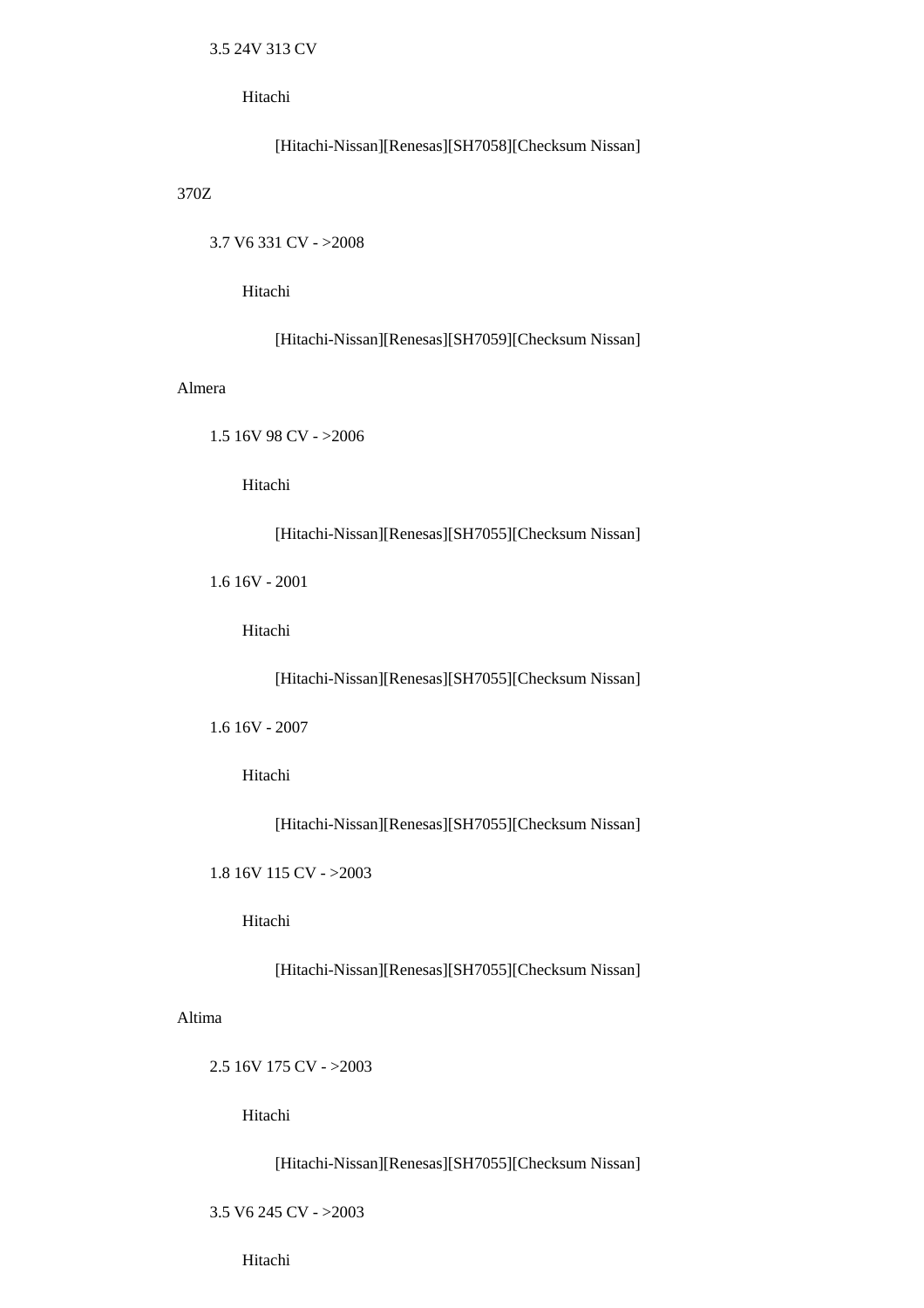## [Hitachi-Nissan][Renesas][SH7058][Checksum Nissan]

# 3.5 V6 270 CV - >2009

Hitachi

[Hitachi-Nissan][Renesas][SH7058][Checksum Nissan]

## Armada

5.6 V8 300 CV

Hitachi

[Hitachi-Nissan][Renesas][SH7055][Checksum Nissan]

# Cefiro

```
 2.0 V6 150 CV > 2003
```
Hitachi

[Hitachi-Nissan][Renesas][SH7055][Checksum Nissan]

# Elgrand

```
 3.5 240 CV - >2002
```
Hitachi

[Hitachi-Nissan][Renesas][SH7055][Checksum Nissan]

# Frontier

2.5 DCI 174 CV

Denso

[Hitachi-Nissan][Renesas][SH7058][Checksum Denso]

# Fuga

3.5 280 CV2003-2007

Hitachi

[Hitachi-Nissan][Renesas][SH7058][Checksum Nissan]

GT-R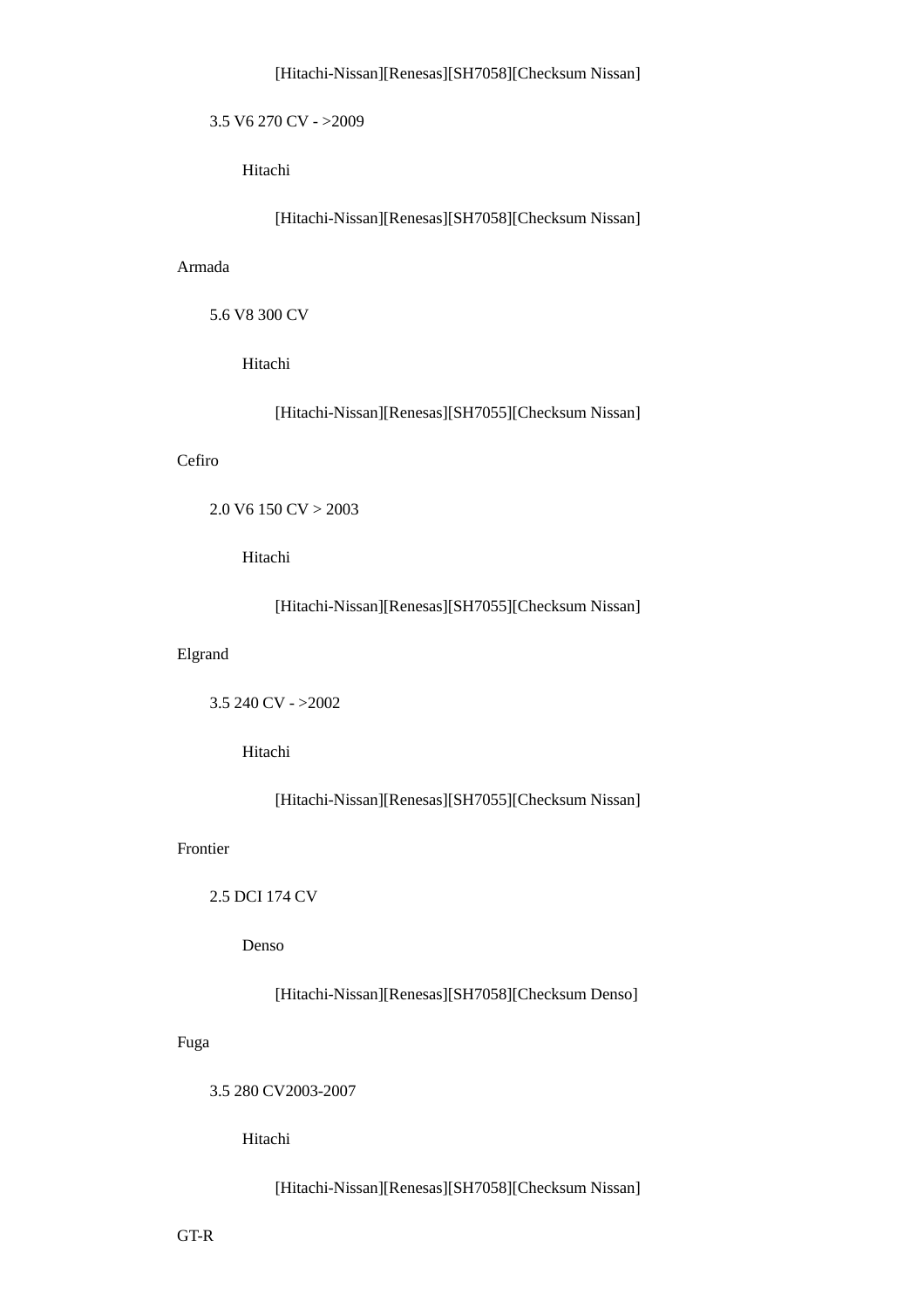# 3.8 24V 480 CV Turbo

Hitachi

```
 [Hitachi-Nissan][Renesas][SH7058][Checksum Nissan]
```
# March

1.2 16V 90 CV > 2010

Hitachi

[Hitachi-Nissan][Renesas][SH7058][Checksum Nissan]

# Maxima

2.0 143 CV - >2004

Hitachi

## [Hitachi-Nissan][Renesas][SH7055][Checksum Nissan]

3.5 V6 270 CV - >2009

Hitachi

[Hitachi-Nissan][Renesas][SH7058][Checksum Nissan]

## Micra

```
 1.2 16V 65 CV
```
Hitachi

[Hitachi-Nissan][Renesas][SH7054][Checksum Nissan]

# 1.2 16V 80 CV

Hitachi

[Hitachi-Nissan][Renesas][SH7054][Checksum Nissan]

[Hitachi-Nissan][Renesas][SH7055][Checksum Nissan]

1.4 16V 88 CV

Hitachi

[Hitachi-Nissan][Renesas][SH7055][Checksum Nissan]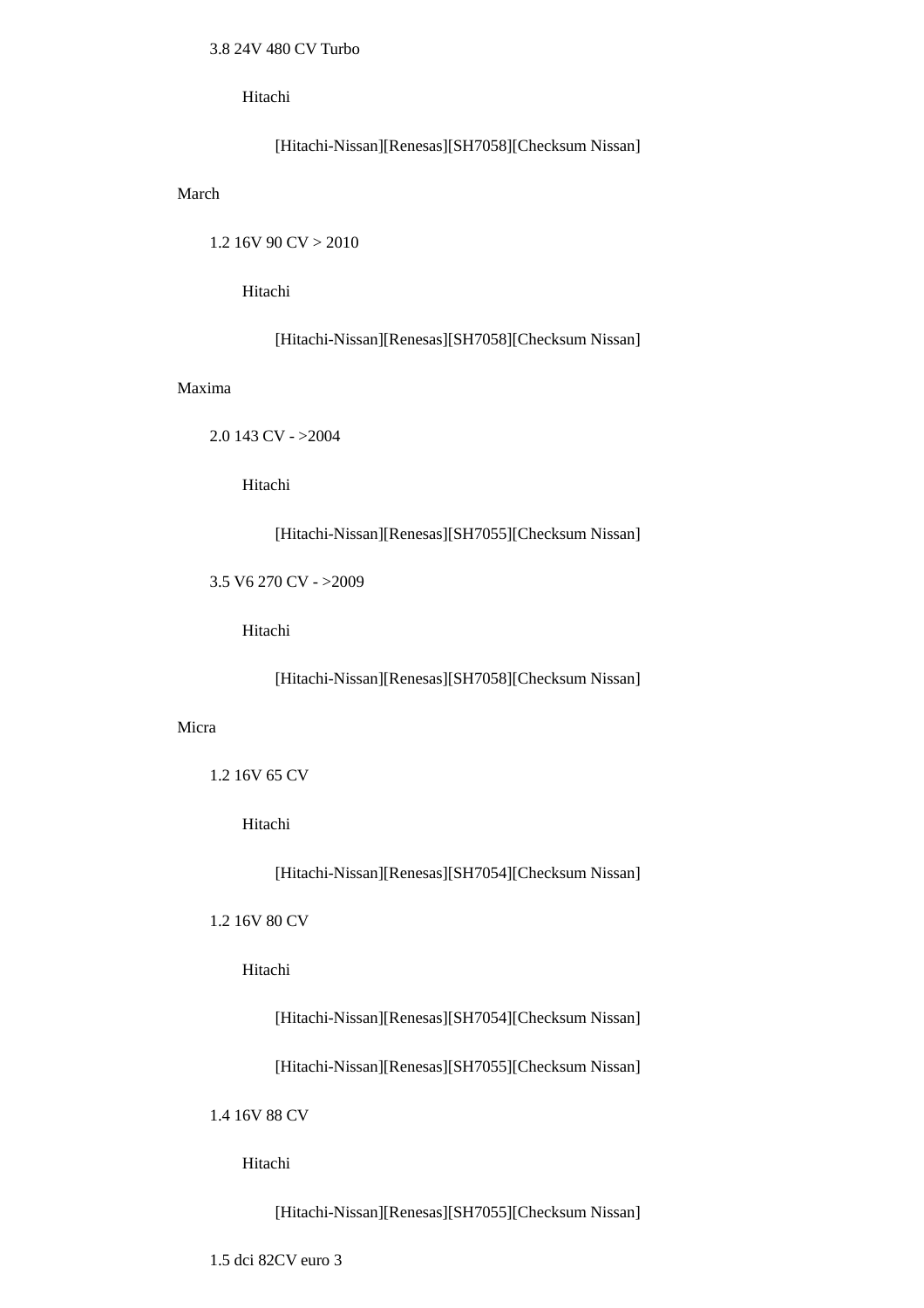[Mitsubishi-Mazda][STM / Infineon][C167 - 29F200][No Checksum]

### 1.6 16V 110 CV

Hitachi

[Hitachi-Nissan][Renesas][SH7055][Checksum Nissan]

# Murano

2.5 Dci 190CV - >2009

Denso

[Denso-Nissan][Renesas][SH7059][Checksum Denso OBD RSA]

3.5 V6 245CV - >2003/07

Hitachi

[Hitachi-Nissan][Renesas][SH7058][Checksum Nissan]

3.5 V6 265CV - >2008

Hitachi

[Hitachi-Nissan][Renesas][SH7058][Checksum Nissan]

Navarra

2.5 DCI 144 CV

Denso

[Denso-Nissan][Renesas][SH7058][Checksum Denso]

# 2.5 DCI 174 CV

Denso

[Denso-Nissan][Renesas][SH7058][Checksum Denso]

2.5 Dci 190CV - >2009

Denso

[Denso-Nissan][Renesas][SH7059][Checksum Denso OBD RSA]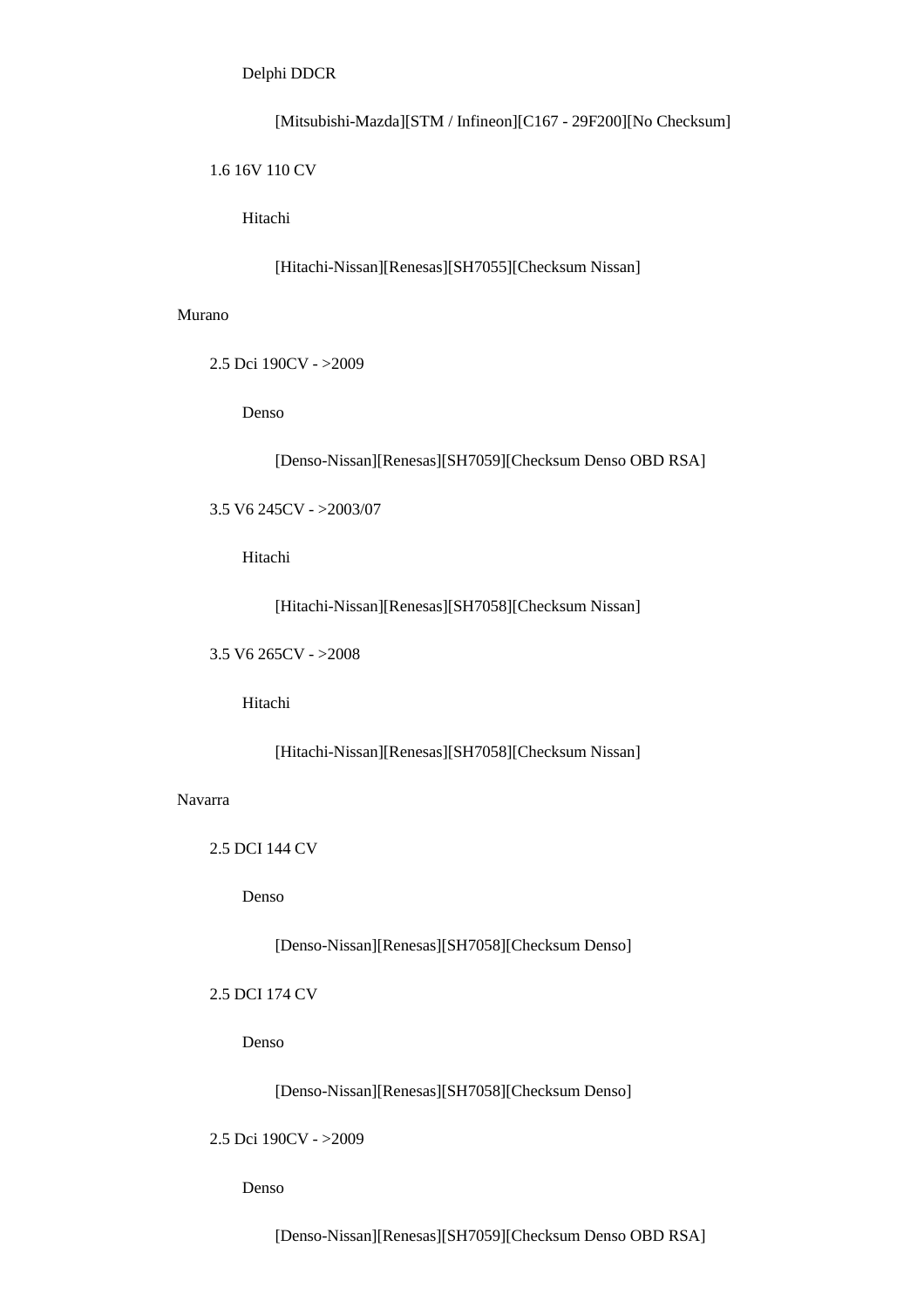# Note

1.4 16V 88 CV

Hitachi

[Hitachi-Nissan][Renesas][SH7054][Checksum Nissan]

1.6 16V 110 CV

Hitachi

[Hitachi-Nissan][Renesas][SH7055][Checksum Nissan]

# Np300

2.5 dci 130 CV> 2007

Denso

[Hitachi-Nissan][Renesas][SH7058][Checksum Denso]

Pathfinder

2.5 DCI 174 CV

Denso

[Denso-Nissan][Renesas][SH7058][Checksum Denso]

```
 2.5 Dci 190CV - >2009
```
Denso

[Denso-Nissan][Renesas][SH7059][Checksum Denso OBD RSA]

3.5 V6 Dci 250CV

Hitachi

[Denso-Nissan][Renesas][SH7055][Checksum Nissan]

4.0 270 CV - >2005

Hitachi

[Hitachi-Nissan][Renesas][SH7058][Checksum Nissan]

Patrol

4.5 280 CV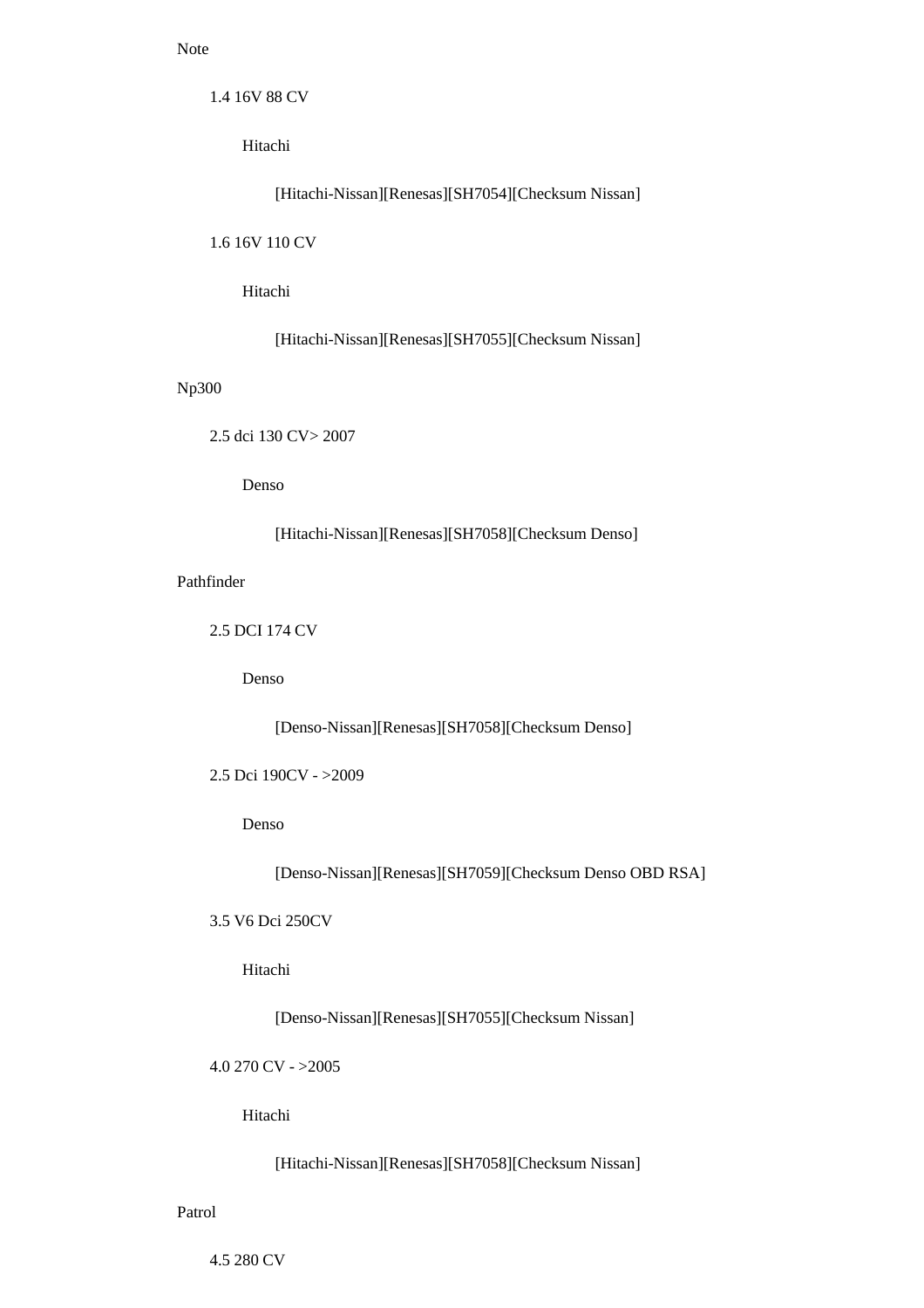Hitachi

[Hitachi-Nissan][Renesas][SH7055][Checksum Nissan]

4.8 280 CV

Hitachi

[Hitachi-Nissan][Renesas][SH7055][Checksum Nissan]

5.6 V8 400 CV >2010

Hitachi

[Hitachi-Nissan][Renesas][SH7059][Checksum Nissan]

#### Primera

```
 2.0 16 V 136 CV > 2003
```
Hitachi

[Hitachi-Nissan][Renesas][SH7055][Checksum Nissan]

# Qashqai

1.6 16V 114 CV

Hitachi

[Hitachi-Nissan][Renesas][SH7055][Checksum Nissan]

2.0i 140 CV - >2007

Hitachi

[Hitachi-Nissan][Renesas][SH7055][Checksum Nissan]

# Sentra

2.0i 140CV - >2007

Hitachi

[Hitachi-Nissan][Renesas][SH7058][Checksum Nissan]

2.5 177CV

Hitachi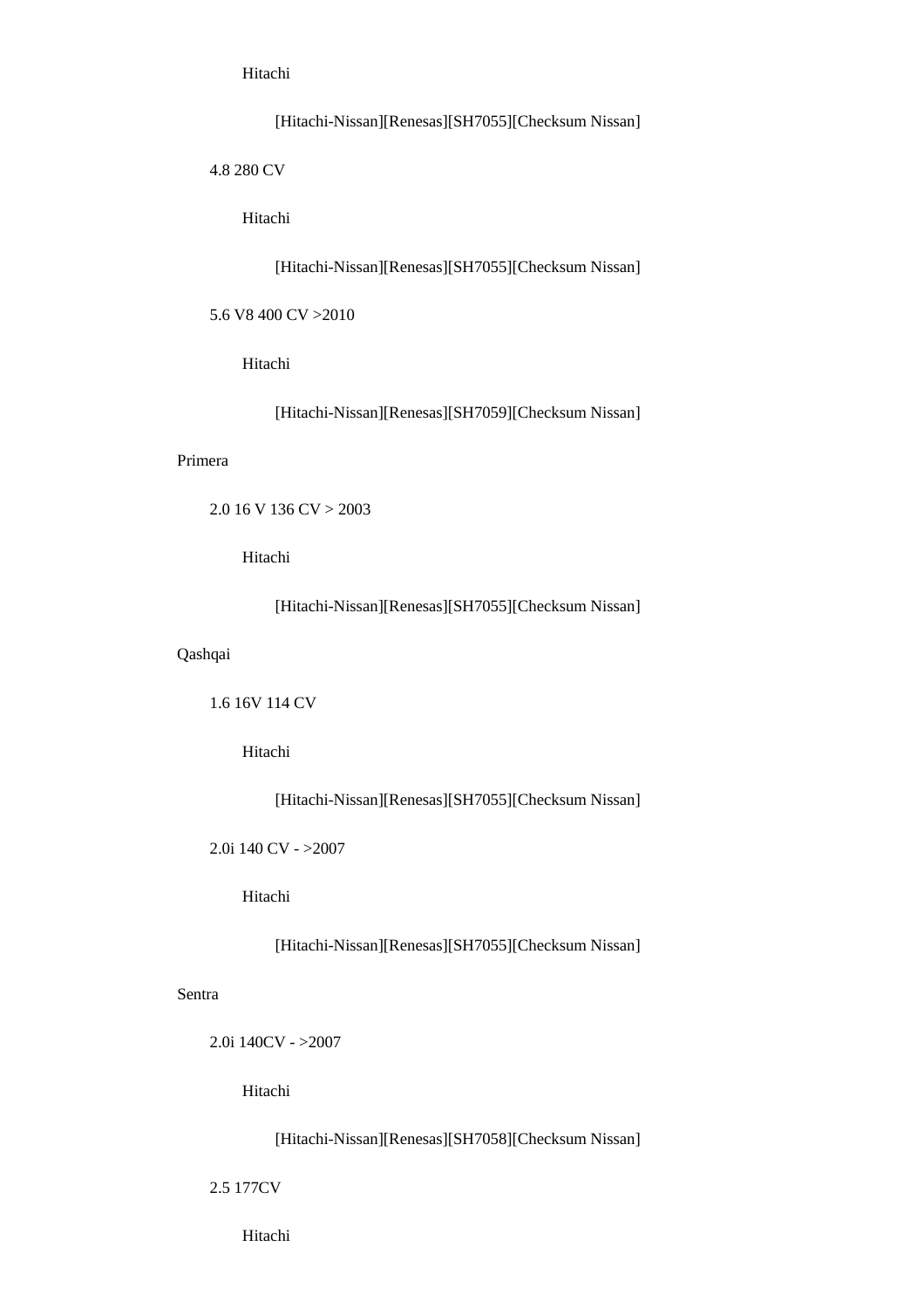# Skyline

300 3.0 V6 260 CV

Hitachi

[Hitachi-Nissan][Renesas][SH7055][Checksum Nissan]

#### Teana

```
 2.0i 143 CV - >2004
```
Hitachi

[Hitachi-Nissan][Renesas][SH7055][Checksum Nissan]

2.3 173  $CV > 2004$ 

Hitachi

[Hitachi-Nissan][Renesas][SH7055][Checksum Nissan]

2.5 182 CV > 2008

Hitachi

[Hitachi-Nissan][Renesas][SH7055][Checksum Nissan]

3.5 V6 231 CV - >2004

Hitachi

[Hitachi-Nissan][Renesas][SH7055][Checksum Nissan]

3.5 V6 251 CV - >2008

Hitachi

[Hitachi-Nissan][Renesas][SH7058][Checksum Nissan]

# Tiida

1.6 16V - 2005

Hitachi

[Hitachi-Nissan][Renesas][SH7055][Checksum Nissan]

Xterra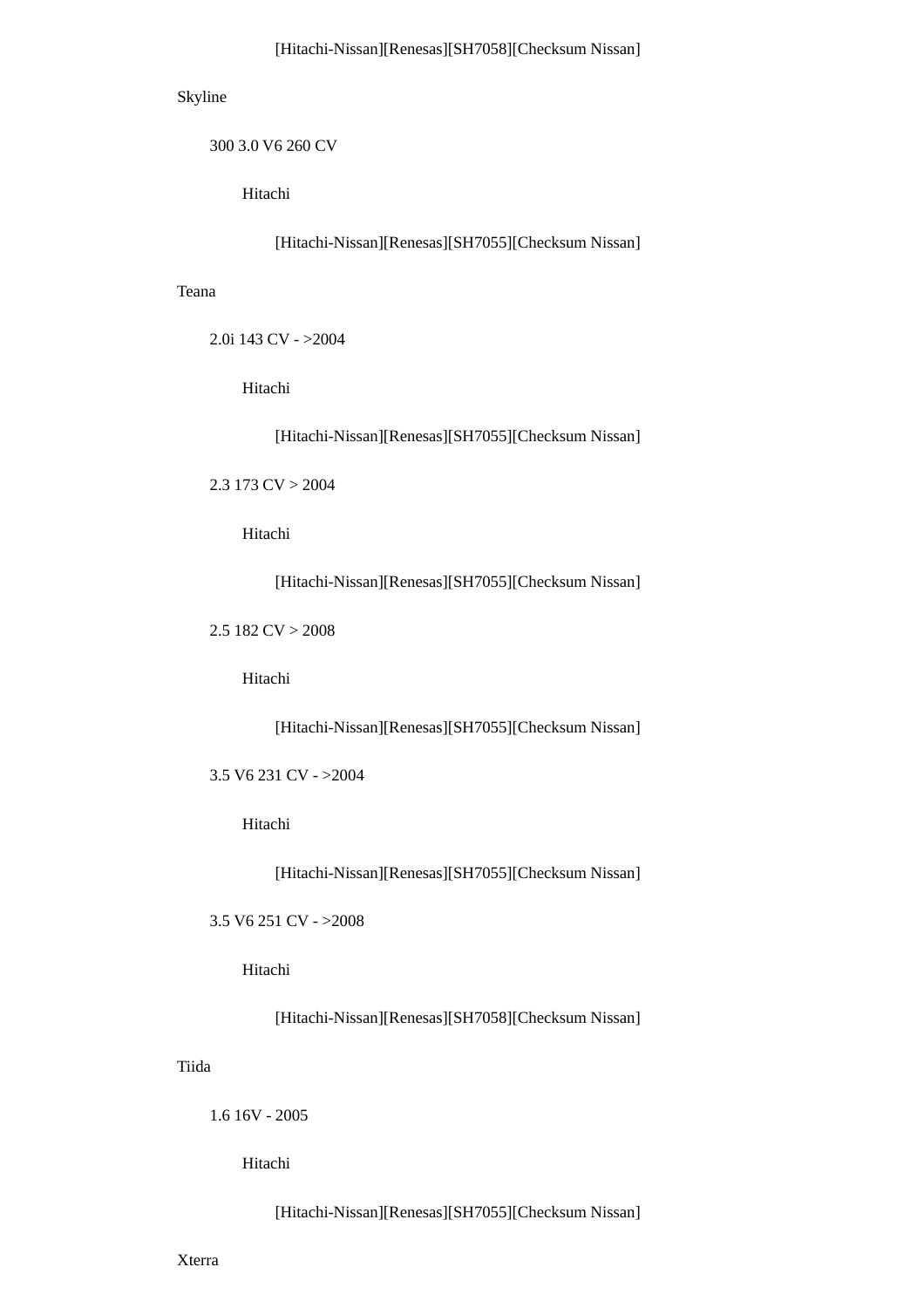Hitachi

[Hitachi-Nissan][Renesas][SH7058][Checksum Nissan]

Xtrail

2.0 140 CV - 2005/08

Hitachi

[Hitachi-Nissan][Renesas][SH7058][Checksum Nissan]

2.2 DCI 136 CV - 2003/05

Denso

[Denso-Nissan][Renesas][SH7055][Checksum Denso]

2.2 DCI 136 CV - 2006

Denso

[Denso-Nissan][Renesas][SH7058][Checksum Denso]

2.5 16V 169 CV

Hitachi

[Hitachi-Nissan][Renesas][SH7058][Checksum Nissan]

Opel

Agila

1.0 12V 60 CV

Mitsubishi

[Mitsubishi][Mitsubishi protocol][Mitsubishi autosize][Checksum Mitsubishi]

1.2 16V 80 CV

Mitsubishi

[Mitsubishi][Mitsubishi protocol][Mitsubishi autosize][Checksum Mitsubishi]

Astra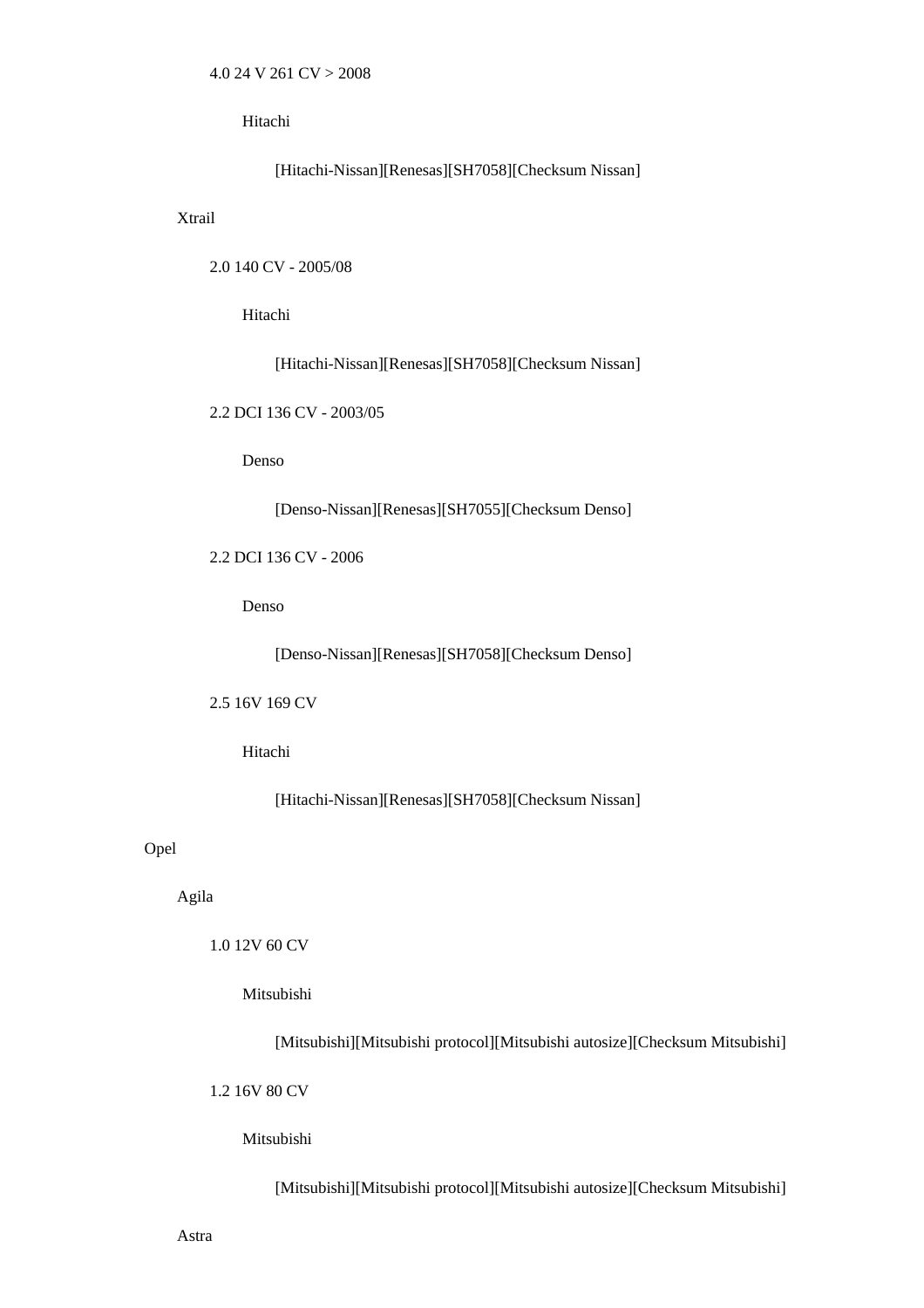# 1.7 Cdti 100 CV euro 3

### Bosch EDC15C7

[toolbox C16X][STM / Infineon][C167 - 29F400][No Checksum]

## 1.7 Cdti 110 CV

Denso

[Denso-Opel][Renesas][SH7058][Checksum Opel]

# 1.7 Cdti 110 CV 2010 - 1.5 Mbyte

Denso

[Denso-Opel][Renesas][SH7059][Checksum Opel]

# 1.7 Cdti 125 CV

Denso

[Denso-Opel][Renesas][SH7058][Checksum Opel]

1.7 Cdti 125 CV 2010 - 1.5 Mbyte

Denso

[Denso-Opel][Renesas][SH7059][Checksum Opel]

# Signum

3.0 DCi 184 CV

Denso

[Denso-Opel][Renesas][SH7058][Checksum Opel]

## Vectra

3.0 DCi 184 CV

Denso

[Denso-Opel][Renesas][SH7058][Checksum Opel]

# Peugeot

1007

1.0 16V 68 CV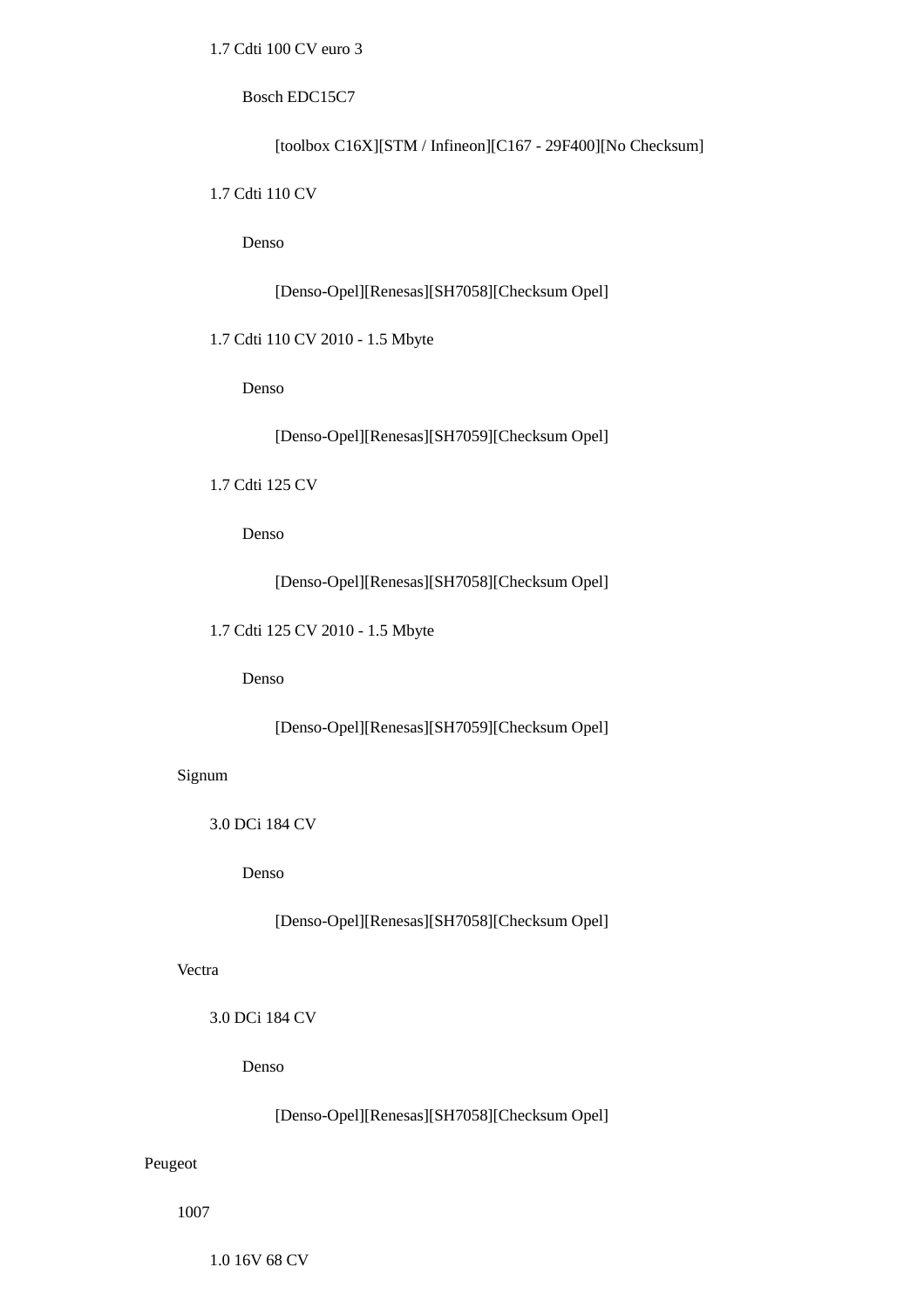Bosch ME7.9.5

[toolbox ST10][STM / Infineon][ST10F275/6][No Checksum]

1.4 8V 75 CV E4

Jonson Valeo

[toolbox ST10][STM / Infineon][ST10F273][No Checksum]

1.6 16V 110 CV

Bosch ME7.9.5

[toolbox ST10][STM / Infineon][ST10F275/6][No Checksum]

#### 107

1.0 16V 68 CV

Bosch ME7.9.5

[toolbox ST10][STM / Infineon][ST10F275/6][No Checksum]

# 206

1.1 8V 60 CV E4

Jonson Valeo

[toolbox ST10][STM / Infineon][ST10F273][No Checksum]

1.4 8V 75 CV E4

Jonson Valeo

[toolbox ST10][STM / Infineon][ST10F273][No Checksum]

1.6 16V 110 CV

Bosch ME7.4.4

[toolbox C16X][STM / Infineon][C167 - 29F400][No Checksum]

Bosch ME7.4.5

[toolbox ST10][STM / Infineon][ST10F275/6][No Checksum]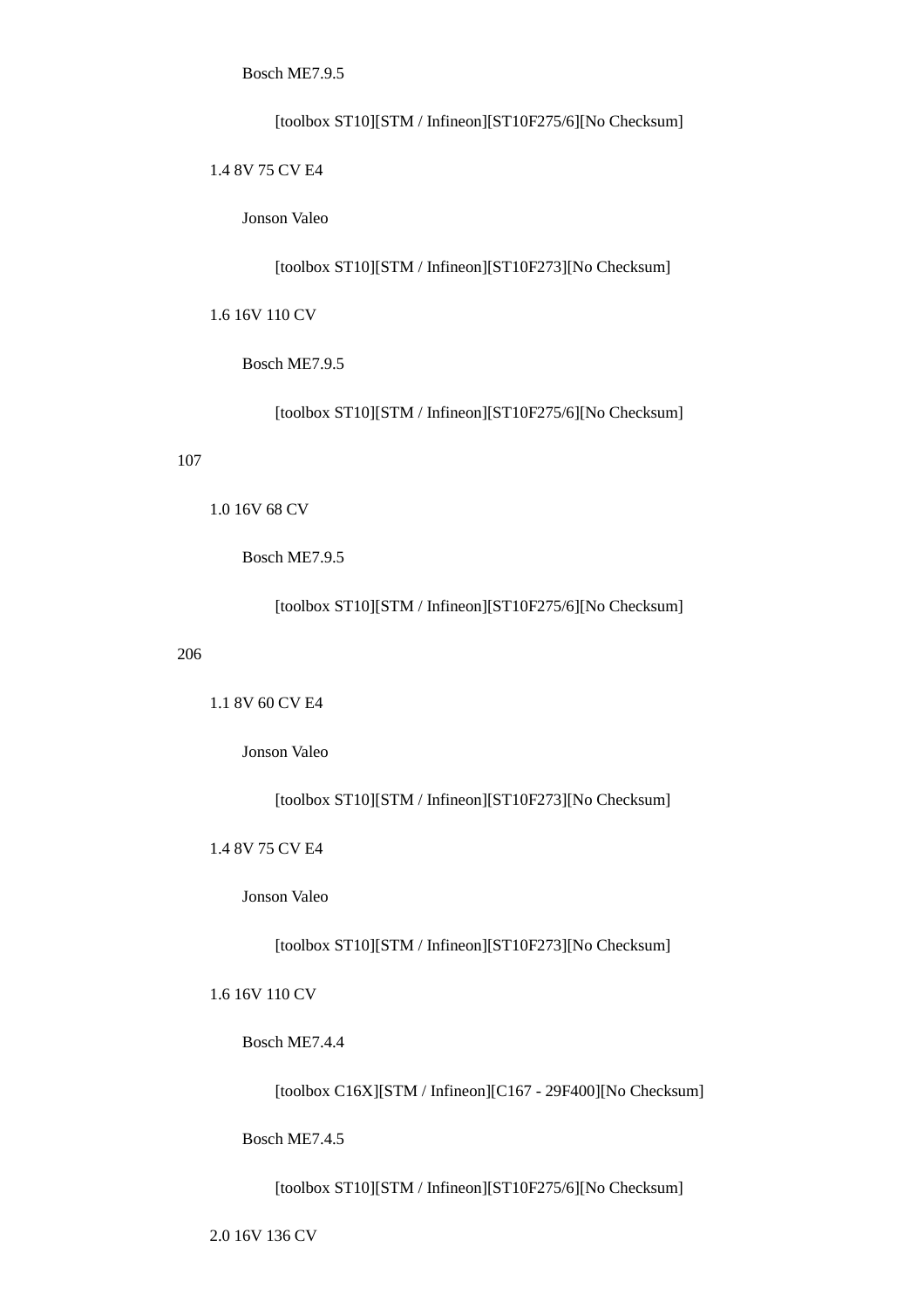Magneti Marelli IAW6LP

[toolbox ST10][STM / Infineon][ST10F280][No Checksum]

2.0 16V 177 CV

Magneti Marelli IAW6LP

[toolbox ST10][STM / Infineon][ST10F280][No Checksum]

207

1.4 16V 95 CV

Magneti Marelli IAW6LP

[toolbox ST10][STM / Infineon][ST10F280][No Checksum]

1.6 16V 110 CV

Magneti Marelli IAW6LP

[toolbox ST10][STM / Infineon][ST10F280][No Checksum]

307

1.4 16V 88 CV

Magneti Marelli IAW6LP

[toolbox ST10][STM / Infineon][ST10F280][No Checksum]

1.6 16V 110 CV

Bosch ME7.4.4

[toolbox C16X][STM / Infineon][C167 - 29F400][No Checksum]

Bosch ME7.4.5

[toolbox ST10][STM / Infineon][ST10F275/6][No Checksum]

2.0 16V 136 CV

Magneti Marelli IAW6LP

[toolbox ST10][STM / Infineon][ST10F280][No Checksum]

308

1.4 16V 95 CV VTI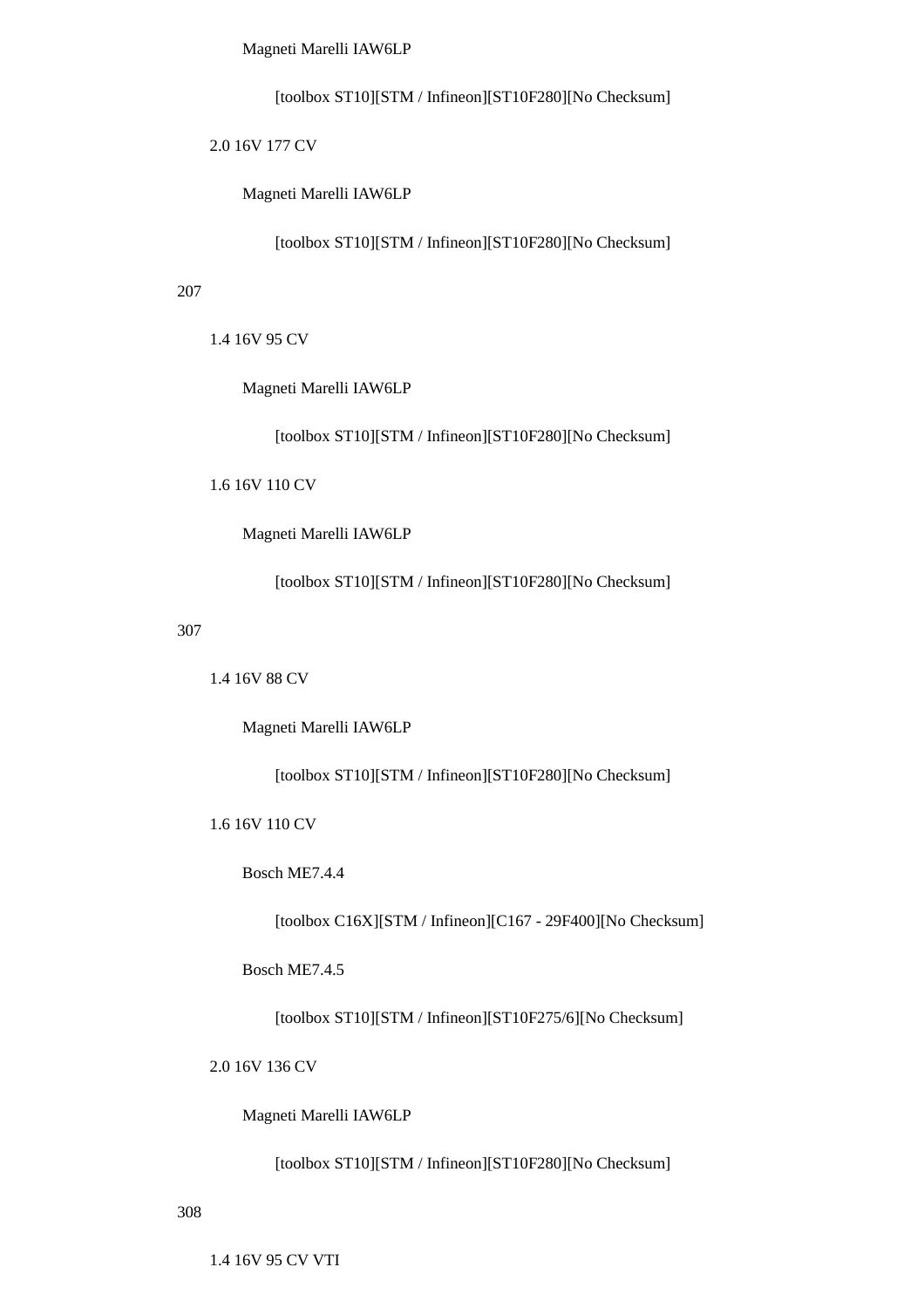## Magneti Marelli IAW6LP

[toolbox ST10][STM / Infineon][ST10F280][No Checksum]

## 407

2.2 16V 157 CV

Magneti Marelli IAW6LP

[toolbox ST10][STM / Infineon][ST10F280][No Checksum]

#### Partner

1.6 16V 110 CV - >2001

Bosch ME7.4.4

[toolbox C16X][STM / Infineon][C167 - 29F400][No Checksum]

# Ranch

1.6 16V 110 CV

Bosch ME7.4.4

[toolbox C16X][STM / Infineon][C167 - 29F400][No Checksum]

Bosch ME7.4.5

[toolbox ST10][STM / Infineon][ST10F275/6][No Checksum]

# Porsche

996

3.4 300 CV - 2002/06

Bosch ME7.2

[toolbox C16X][STM / Infineon][C167 - 29F400][No Checksum]

### 997

3.8 Twin Turbo 480 CV

Bosch ME7.8.1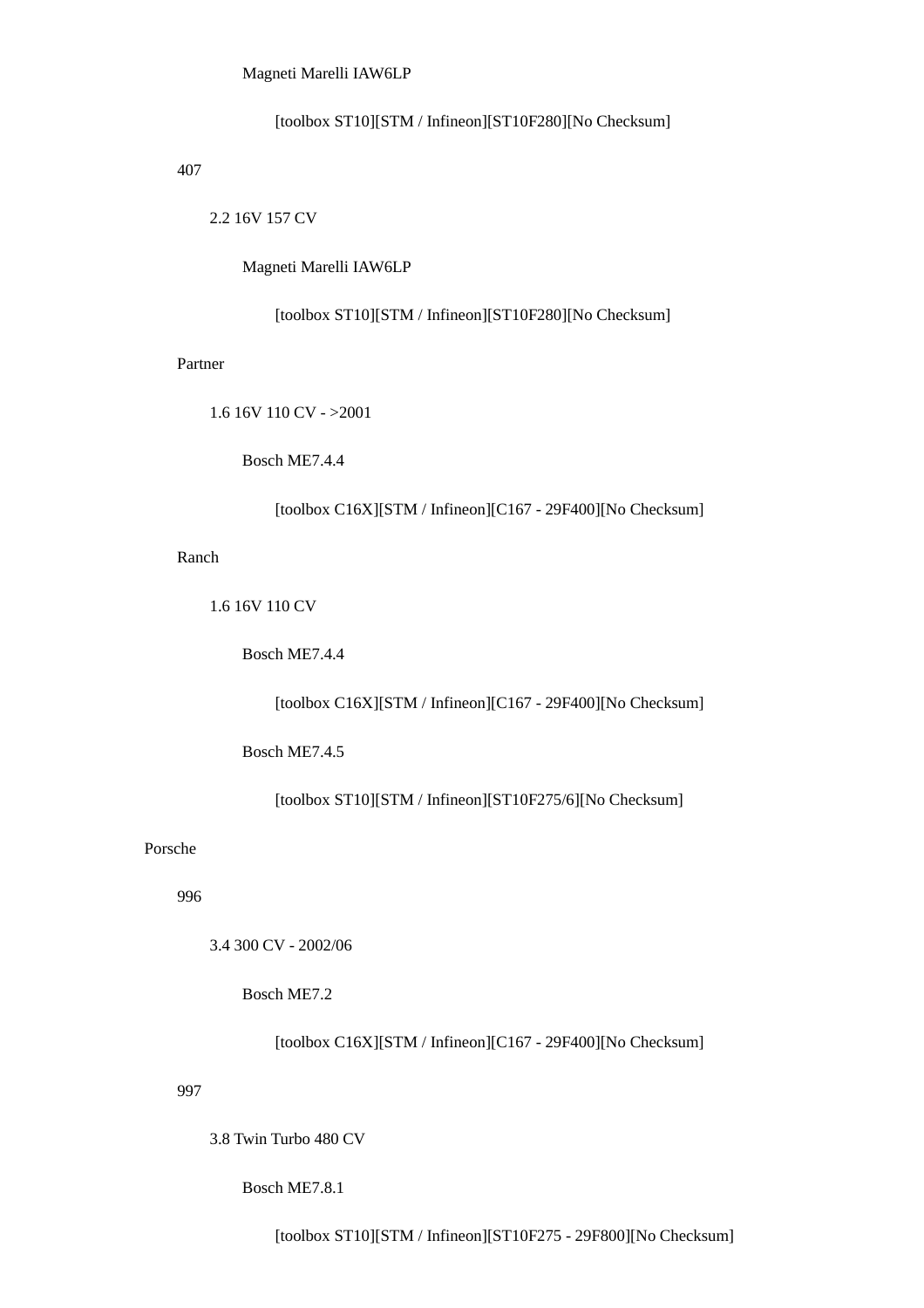# Proton

# Exora

1.6 16V 125 CV

Siemens VDO

[toolbox C16X][STM / Infineon][C167 - 29F400][No Checksum]

# Gen2

1.6 16V 110 CV

Siemens VDO

[toolbox C16X][STM / Infineon][C167 - 29F400][No Checksum]

# **GearBox**

# Mitsubishi

[Mitsubishi][Mitsubishi protocol][Mitsubishi autosize][Checksum Mitsubishi]

## Persona

1.6 16V 110 CV

Siemens VDO

[toolbox C16X][STM / Infineon][C167 - 29F400][No Checksum]

# Savvy

1.2i 80 CV - >2006

Siemens

[Simens-Renault][Renesas][SH7055][Checksum Siemens Sim32]

# Waja

1.6 16V 110 CV

# Mitsubishi

[Mitsubishi][Mitsubishi protocol][Mitsubishi autosize][No Checksum]

## Renault

Clio III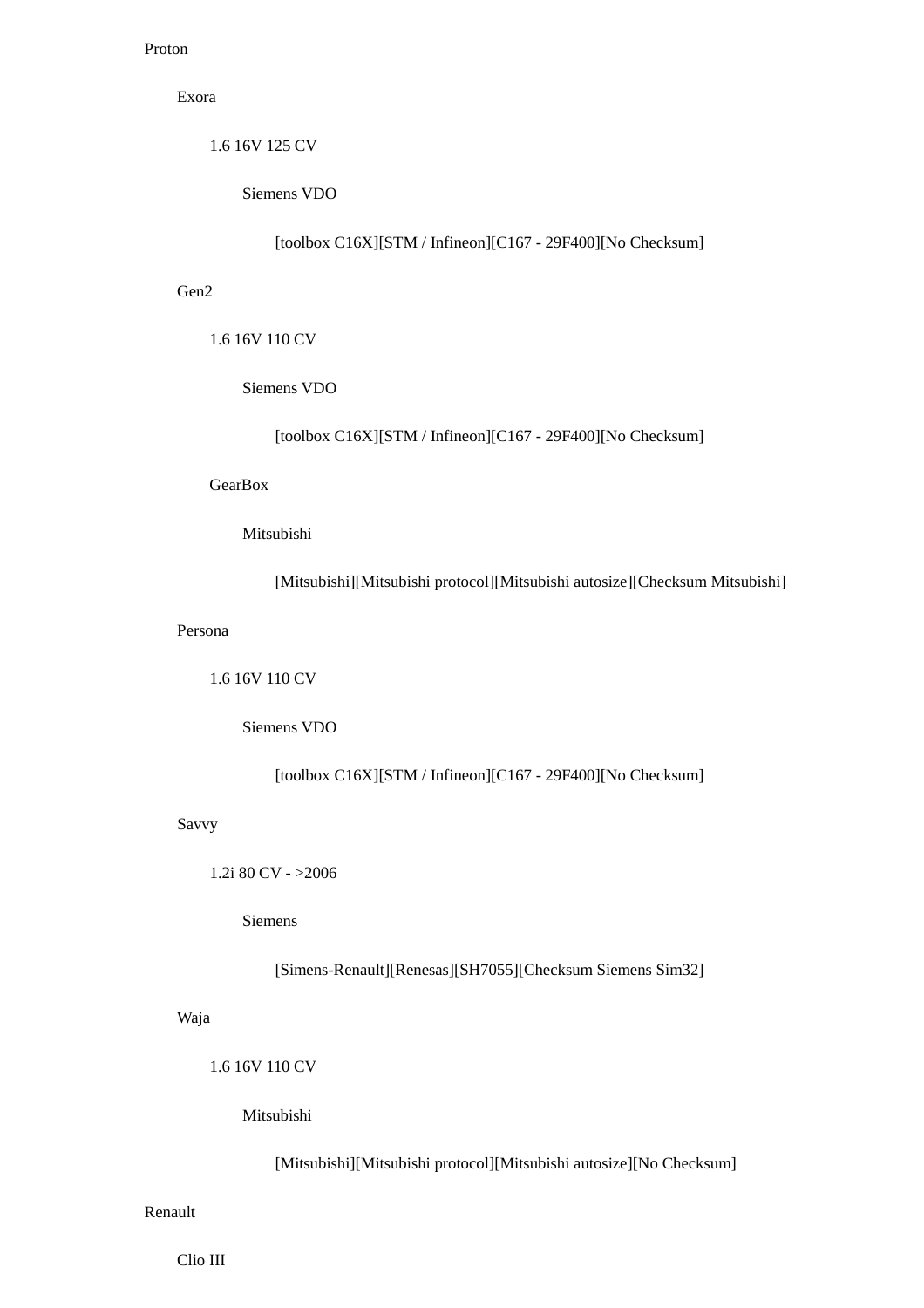1.2 16V 80 CV

Siemens Sim 32

[Simens-Renault][Renesas][SH7055][Checksum Siemens Sim32]

1.2 Turbo 100 CV

Siemens Sim 32

[Simens-Renault][Renesas][SH7055][Checksum Siemens Sim32]

1.5 dci 106 CV

Delphi DCM1.2

[toolbox ST10][STM / Infineon][ST10F280][Checksum Delphi DCM 1.2]

1.5 dci 86 CV

Delphi DCM1.2

[toolbox ST10][STM / Infineon][ST10F280][Checksum Delphi DCM 1.2]

2.0 16V 197 CV

Sagem 3000

[Simens-Renault][Renesas][SH7055][Checksum Sagem 3000]

Espace

3.0 184 CV DCI - 2007

Denso

[Denso-Renault][Renesas][SH7058][Checksum Denso]

Espace II

2.0 Turbo 170 CV

Sagem 3000

[Simens-Renault][Renesas][SH7055][Checksum Sagem 3000]

Kangoo

1.4 16V 95CV - 2005/06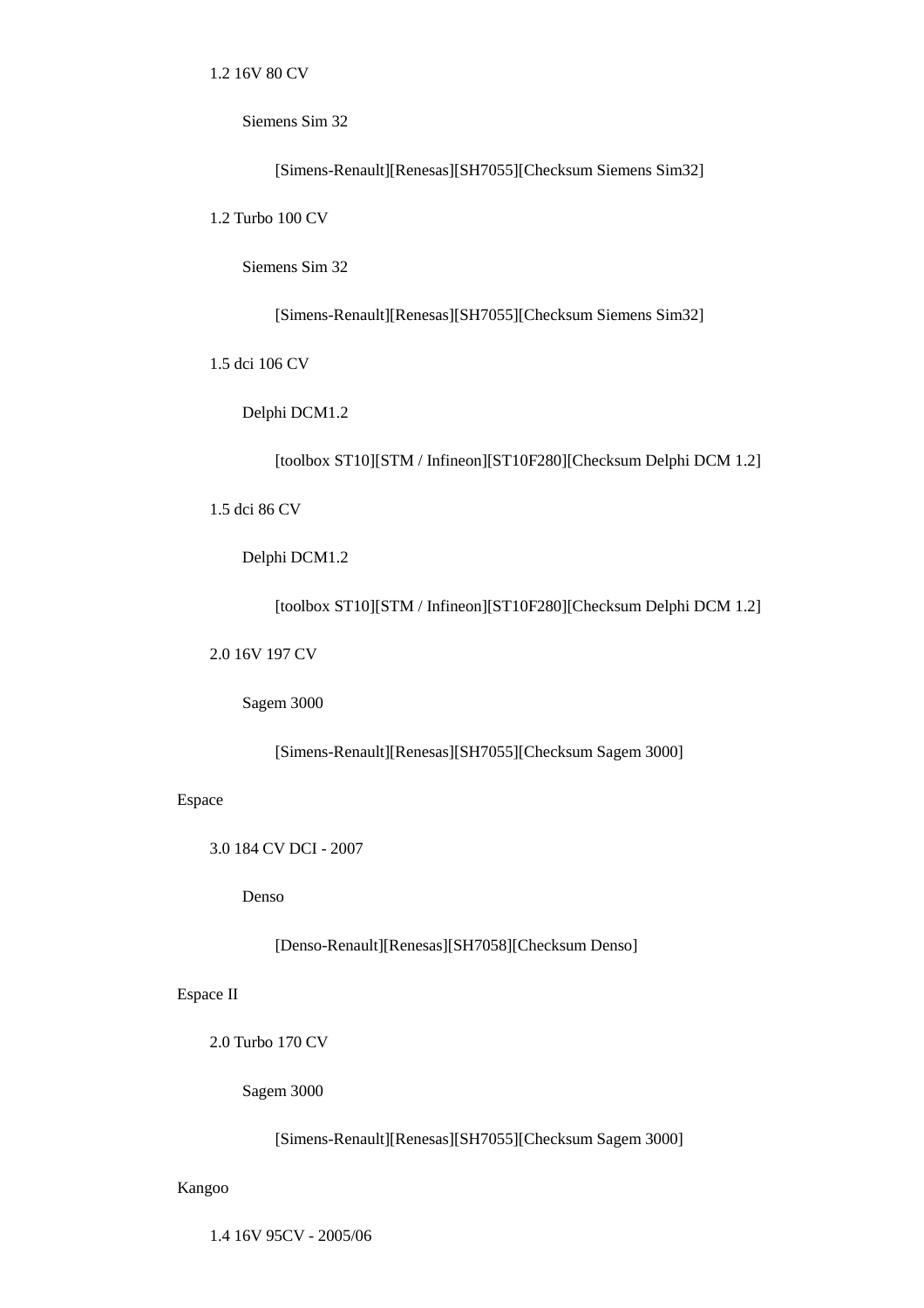EMS31/34

[toolbox C16X][STM / Infineon][C167 - 29F400][No Checksum]

Laguna II

1.6 16V 115 CV

Sagem 3000

[Simens-Renault][Renesas][SH7055][Checksum Sagem 3000]

2.0 Turbo 200 CV

Sagem 3000

[Simens-Renault][Renesas][SH7055][Checksum Sagem 3000]

Laguna III

1.4 Turbo 130 CV

Sagem 3000 II

[Simens-Renault][Renesas][SH7058][Checksum Sagem 3000]

2.0 16V - 140 CV - 2008

Hitachi

[Simens-Renault][Renesas][SH7058][Checksum Renault]

2.0 Turbo 204 CV - 2009

Sagem 3000 II

[Simens-Renault][Renesas][SH7058][Checksum Sagem]

Megane II

1.5 dci 86 CV

Delphi DCM1.2

[toolbox ST10][STM / Infineon][ST10F280][Checksum Delphi DCM 1.2]

1.6 16V 115 CV

Sagem 3000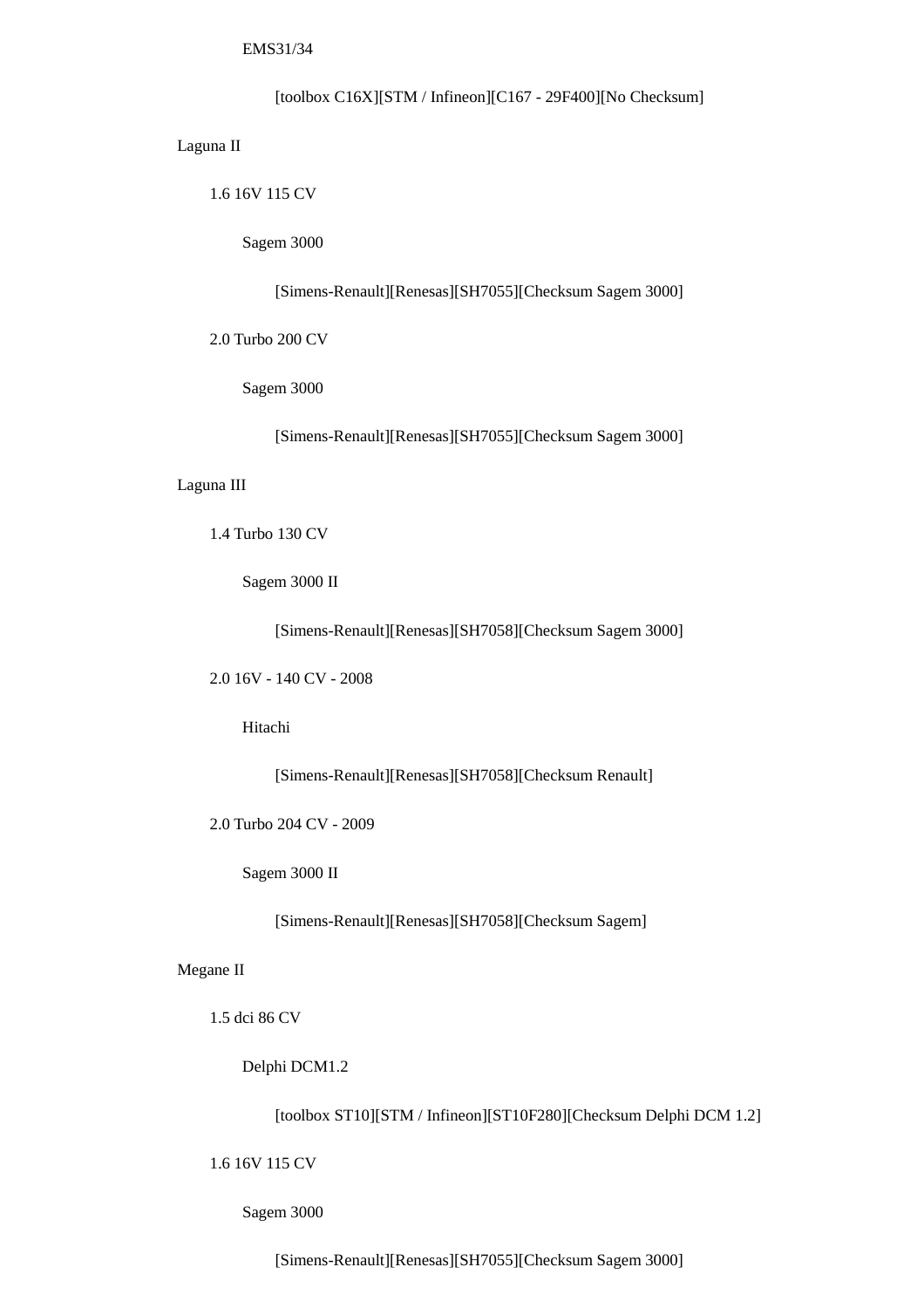2.0 16V 136 CV

Sagem 3000

[Simens-Renault][Renesas][SH7055][Checksum Sagem 3000]

2.0 Turbo 165 CV

Sagem 3000

[Simens-Renault][Renesas][SH7055][Checksum Sagem 3000]

2.0 Turbo 225 CV

Sagem 3000

[Simens-Renault][Renesas][SH7055][Checksum Sagem 3000]

# Megane III

1.4 Turbo 130 CV

Sagem 3000 II

[Simens-Renault][Renesas][SH7058][Checksum Sagem 3000]

1.5 dci 86 CV

Delphi DCM1.2

[toolbox ST10][STM / Infineon][ST10F280][Checksum Delphi DCM 1.2]

# Modus

1.5 dci 106 CV

Delphi DCM1.2

[toolbox ST10][STM / Infineon][ST10F280][Checksum Delphi DCM 1.2]

1.5 dci 86 CV

Delphi DCM1.2

[toolbox ST10][STM / Infineon][ST10F280][Checksum Delphi DCM 1.2]

Twingo II

1.2 Turbo 100 CV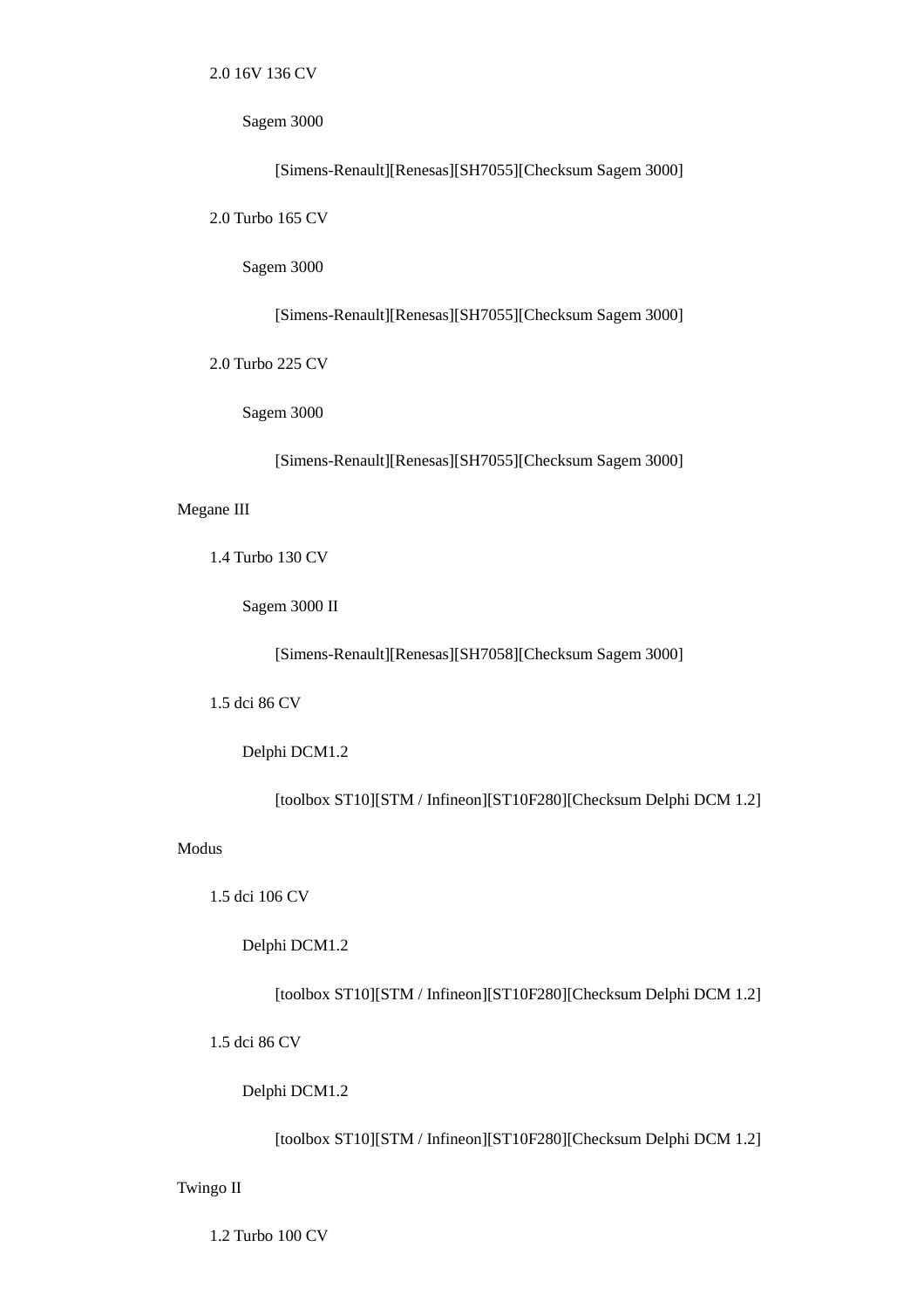Siemens Sim 32

[Simens-Renault][Renesas][SH7055][Checksum Siemens Sim32]

1.2 dci 80 CV

Siemens Sim 32

[Simens-Renault][Renesas][SH7055][Checksum Siemens Sim32]

### Samsung

SM5

2.0 16V - 140 CV - 2008

Hitachi

[Simens-Renault][Renesas][SH7058][Checksum Renault]

Sm7

3.5i 280 CV - >2007

Hitachi

[Hitachi-Nissan][Renesas][SH7055][Checksum Nissan]

## Seat

Cordoba

1.4 16V 75 CV

Magneti Marelli 4TV

[toolbox ST10][STM / Infineon][ST10F280][No Checksum]

1.4 16V 85 CV

Magneti Marelli 4HV

[toolbox ST10][STM / Infineon][ST10F296][No Checksum]

## Ibiza

1.4 16V 75 CV

Magneti Marelli 4TV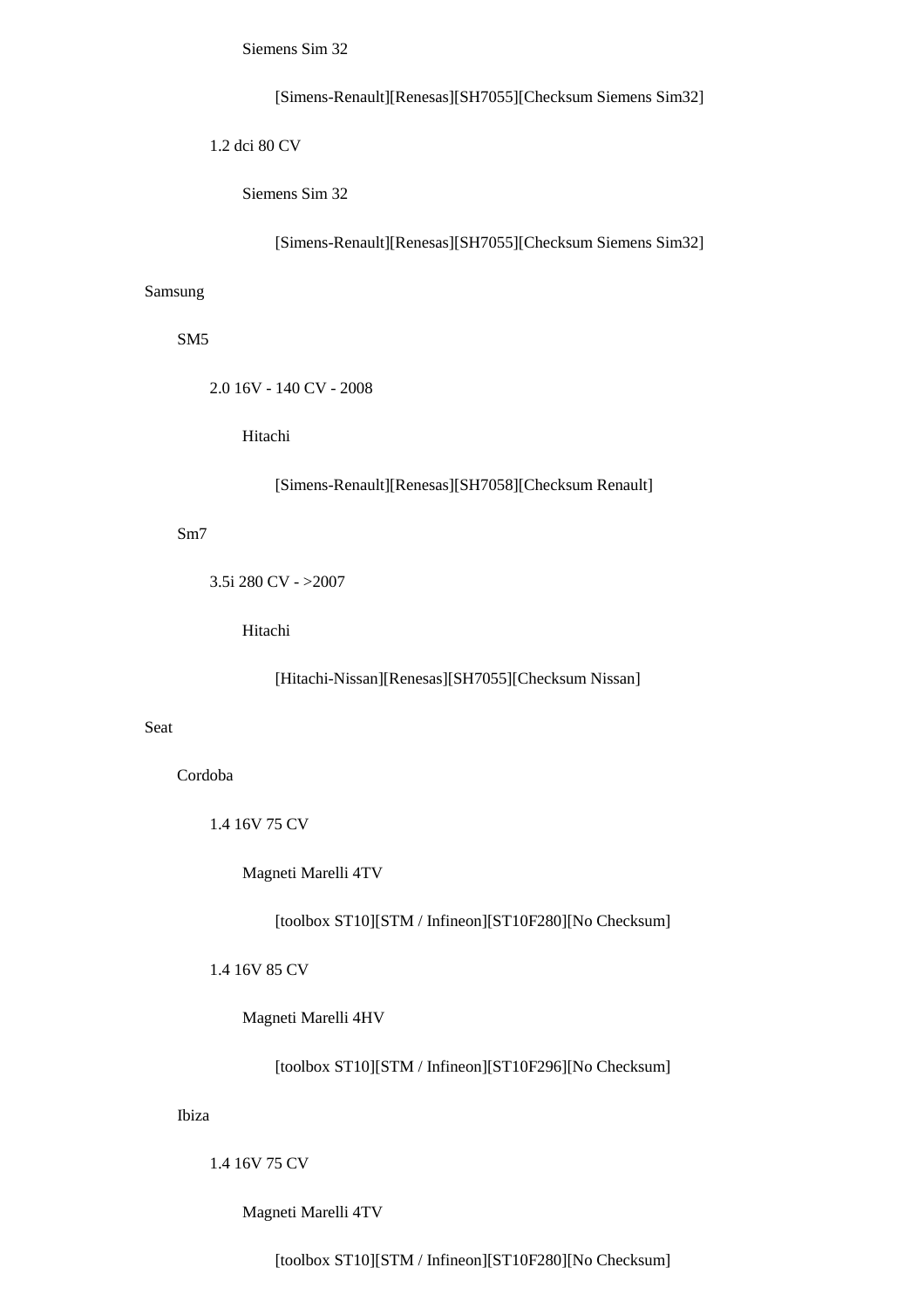## Magneti Marelli 4HV

#### [toolbox ST10][STM / Infineon][ST10F296][No Checksum]

## Leon

1.4 16V 85 CV - >2006

# Magneti Marelli 4HV

[toolbox ST10][STM / Infineon][ST10F296][No Checksum]

# Toledo

```
 1.6 102 CV - >2004
```
Simos 7.1

[toolbox C16X][STM / Infineon][C167 - 29F400][No Checksum]

# Skoda

Fabia

1.4 16V 75 CV

Magneti Marelli IAW4TV

[toolbox ST10][STM / Infineon][ST10F280][No Checksum]

1.4 16V 85 CV

Bosch ME7.5.20

[toolbox ST10][STM / Infineon][ST10F275/6][No Checksum]

1.6 16V 105 CV

Bosch ME7.5.20

[toolbox ST10][STM / Infineon][ST10F275/6][No Checksum]

#### Roomste

1.6 16V 105 CV

Bosch ME7.5.20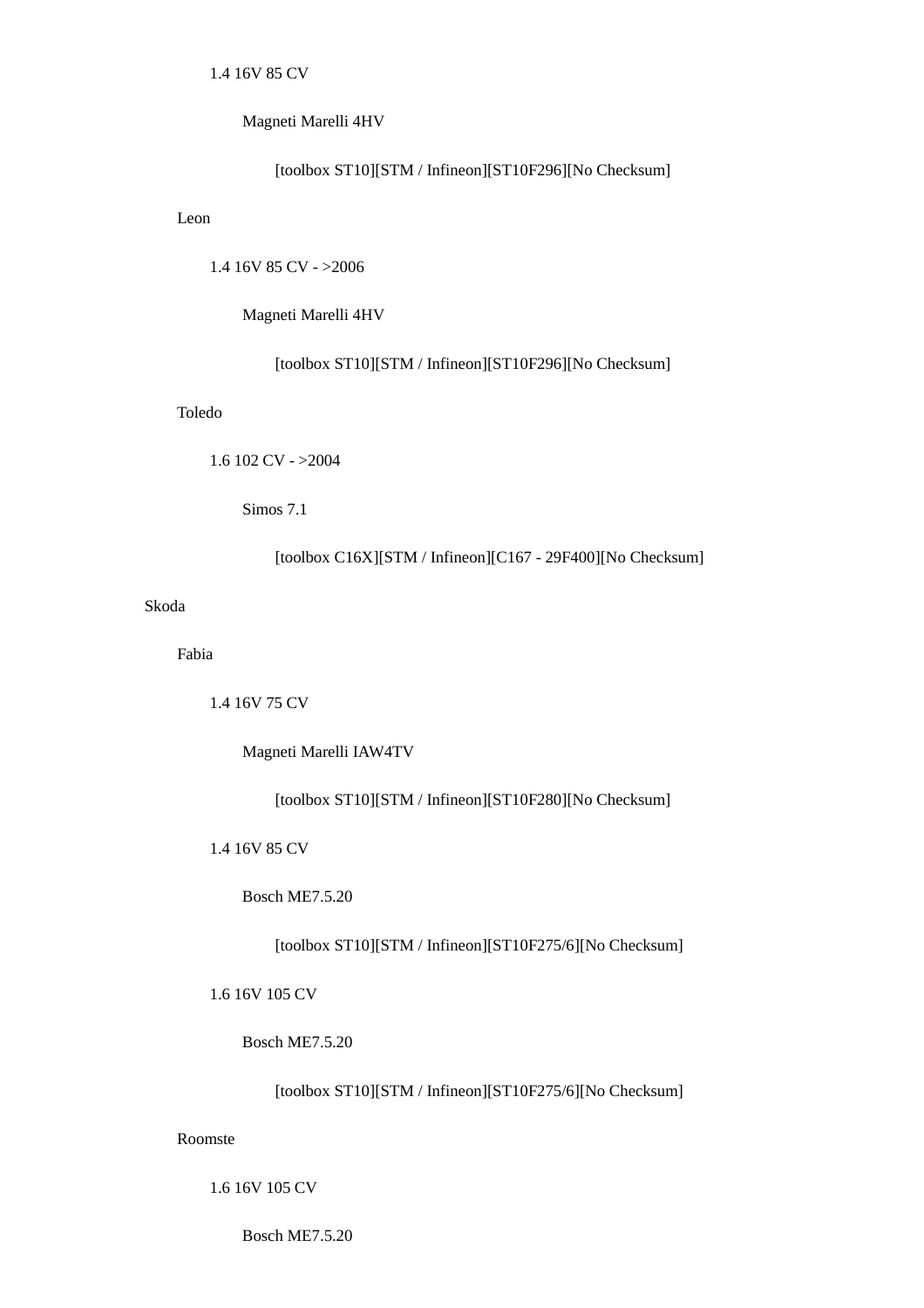# Smart

Forfor

1.1 16V 75 CV

Mitsubishi

[Mitsubishi][Mitsubishi protocol][Mitsubishi autosize][Checksum Mitsubishi]

1.3 16V 95 CV

Mitsubishi

[Mitsubishi][Mitsubishi protocol][Mitsubishi autosize][Checksum Mitsubishi]

1.5 16V 109 CV

Mitsubishi

[Mitsubishi][Mitsubishi protocol][Mitsubishi autosize][Checksum Mitsubishi]

1.5 16V 122 CV Brabus

Mitsubishi

[Mitsubishi][Mitsubishi protocol][Mitsubishi autosize][Checksum Mitsubishi]

1.5 16V 177 CV Turbo Brabus

#### Mitsubishi

[Mitsubishi][Mitsubishi protocol][Mitsubishi autosize][Checksum Mitsubishi]

Fortwo

1.0 16V 61 CV

Bosch ME7.7.0

[toolbox ST10][STM / Infineon][ST10F275/6][No Checksum]

1.0 16V 71 CV

Bosch ME7.7.0

[toolbox ST10][STM / Infineon][ST10F275/6][No Checksum]

1.0 16V Turbo 84 CV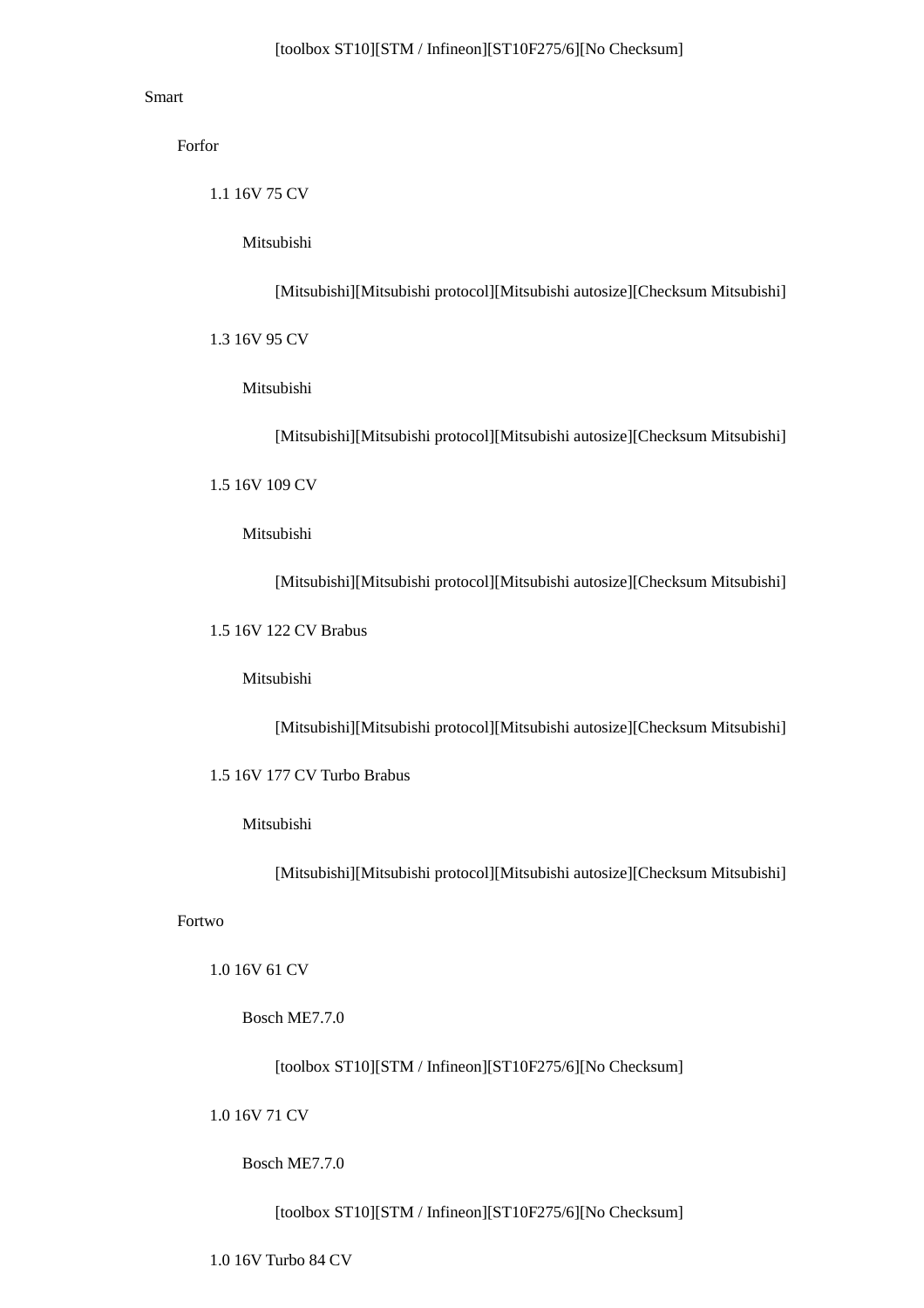Bosch ME7.7.0

[toolbox ST10][STM / Infineon][ST10F275/6][No Checksum]

1.0 16V Turbo 98 CV

Bosch ME7.7.0

[toolbox ST10][STM / Infineon][ST10F275/6][No Checksum]

# Subaru

Forester

2.0 d 150 CV

Denso SH7058

[Denso-Subaru][Renesas][SH7058][Checksum Denso]

Denso SH7059

[Denso-Subaru][Renesas][SH7059][Checksum Denso OBD RSA]

2.5 16V 230 CV Turbo WRX

Denso

[Denso-Subaru][Renesas][SH7058][Checksum Denso]

2.5 170 CV

Denso

[Denso-Subaru][Renesas][SH7055][Checksum Denso]

## Impreza

2.0 16V 300 CV Turbo STI

Denso

[Denso-Subaru][Renesas][SH7058][Checksum Denso]

2.0 d 150 CV >2008

## Denso SH7058

[Denso-Subaru][Renesas][SH7058][Checksum Denso]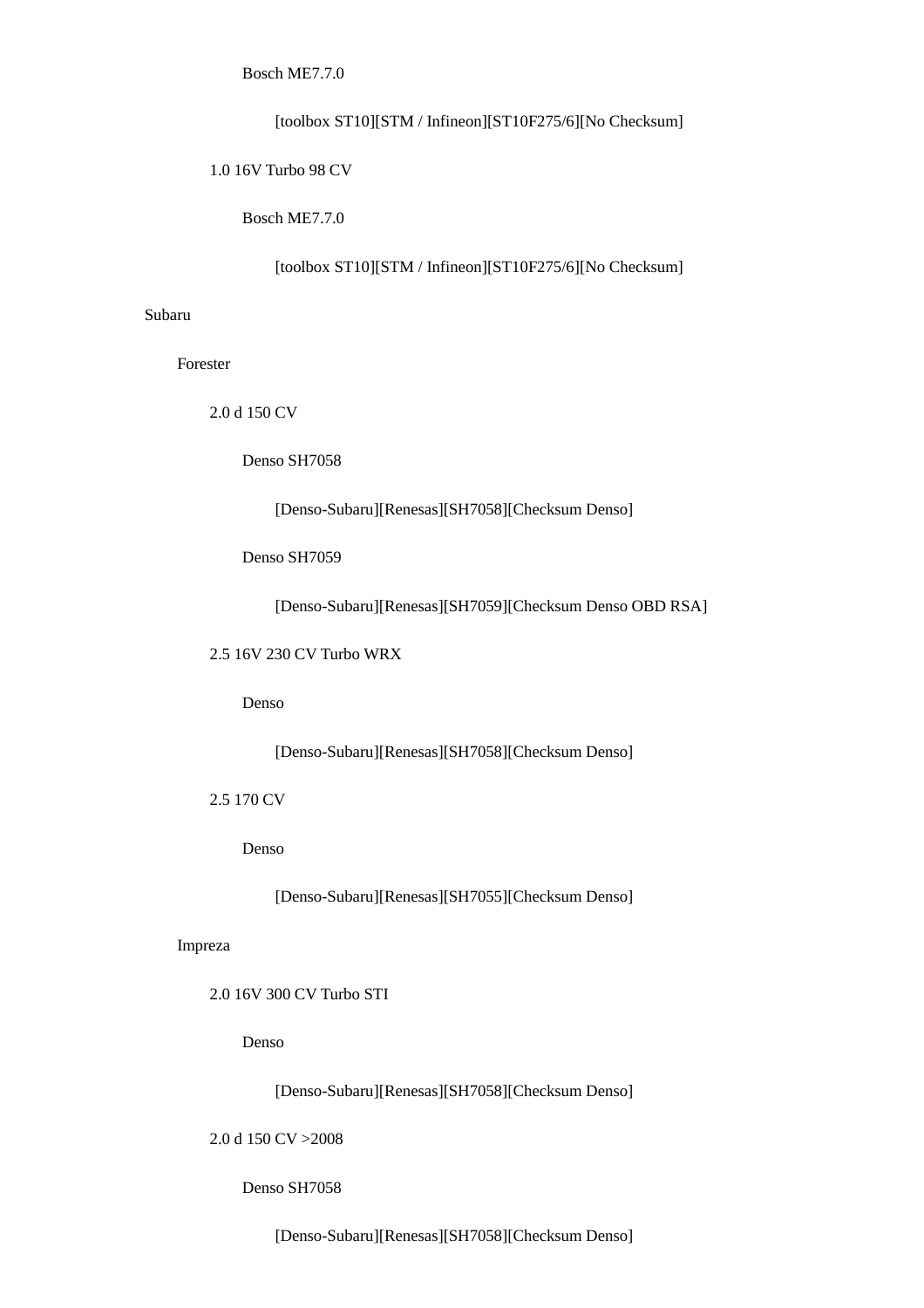Denso SH7059

[Denso-Subaru][Renesas][SH7059][Checksum Denso]

# 2.5 16V 230 CV Turbo WRX

Denso

[Denso-Subaru][Renesas][SH7058][Checksum Denso]

2.5 16V 280 CV Turbo STI

Denso

[Denso-Subaru][Renesas][SH7058][Checksum Denso]

2.5 16V 300 CV Turbo STI

Denso

[Denso-Subaru][Renesas][SH7058][Checksum Denso]

Legacy

2.0 d 150 CV

Denso SH7058

[Denso-Subaru][Renesas][SH7058][Checksum Denso]

Denso SH7059

[Denso-Subaru][Renesas][SH7059][Checksum Denso OBD RSA]

3.0 245 CV

Denso 1M

[Denso-Subaru][Renesas][SH7058][Checksum Denso]

Denso 512K

[Denso-Subaru][Renesas][SH7055][Checksum Denso]

Liberty GT

2.0 280 CV - 2003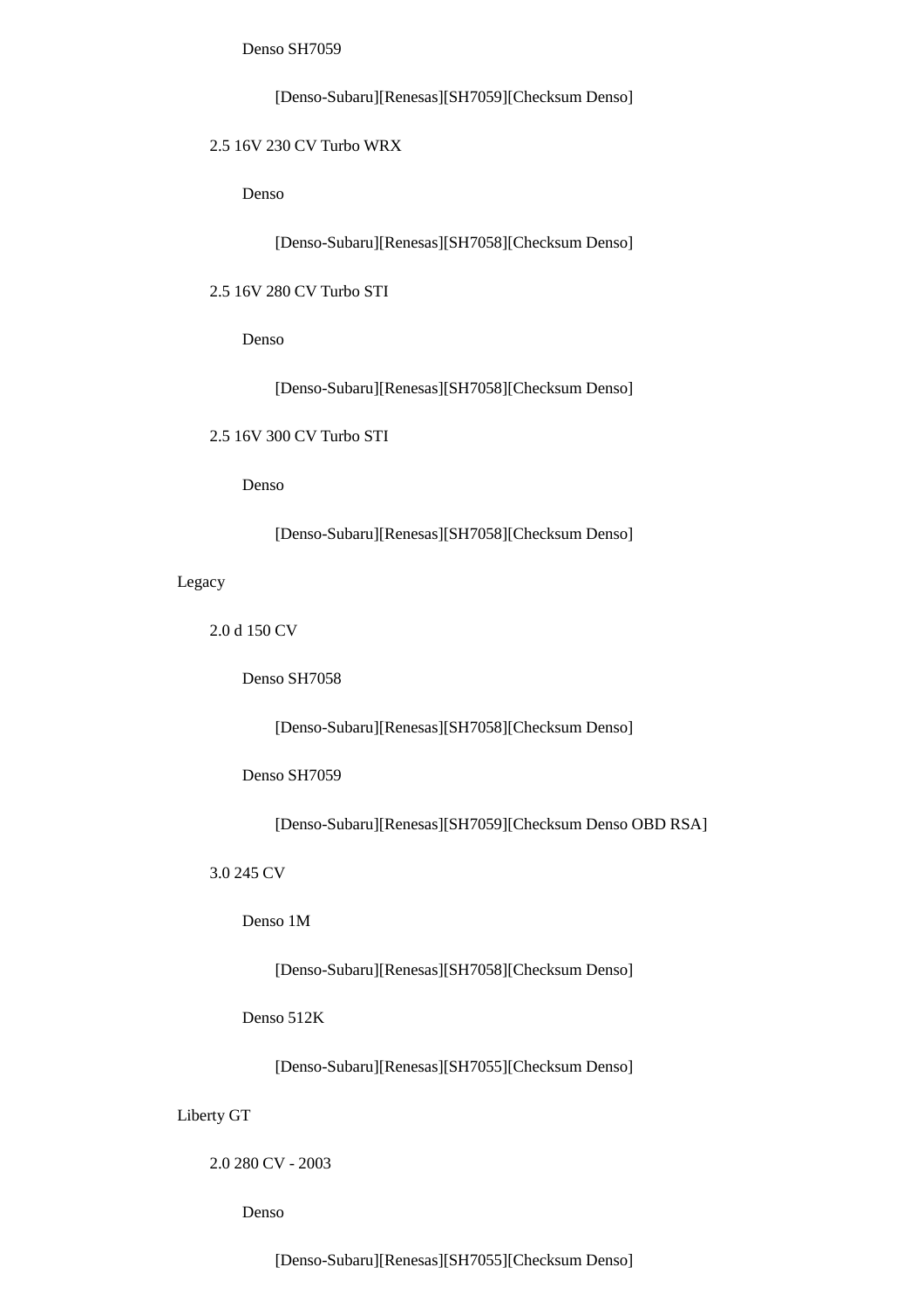## **Outback**

2.0 d 150 CV - >2008

Denso SH7058

[Denso-Subaru][Renesas][SH7058][Checksum Denso]

Denso SH7059

[Denso-Subaru][Renesas][SH7059][Checksum Denso]

2.5 165 CV

Denso

[Denso-Subaru][Renesas][SH7058][Checksum Denso]

3.0 245 CV

Denso 1M

[Denso-Subaru][Renesas][SH7058][Checksum Denso]

Denso 512K

[Denso-Subaru][Renesas][SH7055][Checksum Denso]

# Tribeca

3.0 245 CV

Denso

[Denso-Subaru][Renesas][SH7058][Checksum Denso]

3.6i 256 CV

Denso

[Denso-Subaru][Renesas][SH7058][Checksum Denso]

# Suzuki

Jimmy

1.3 16V 85 CV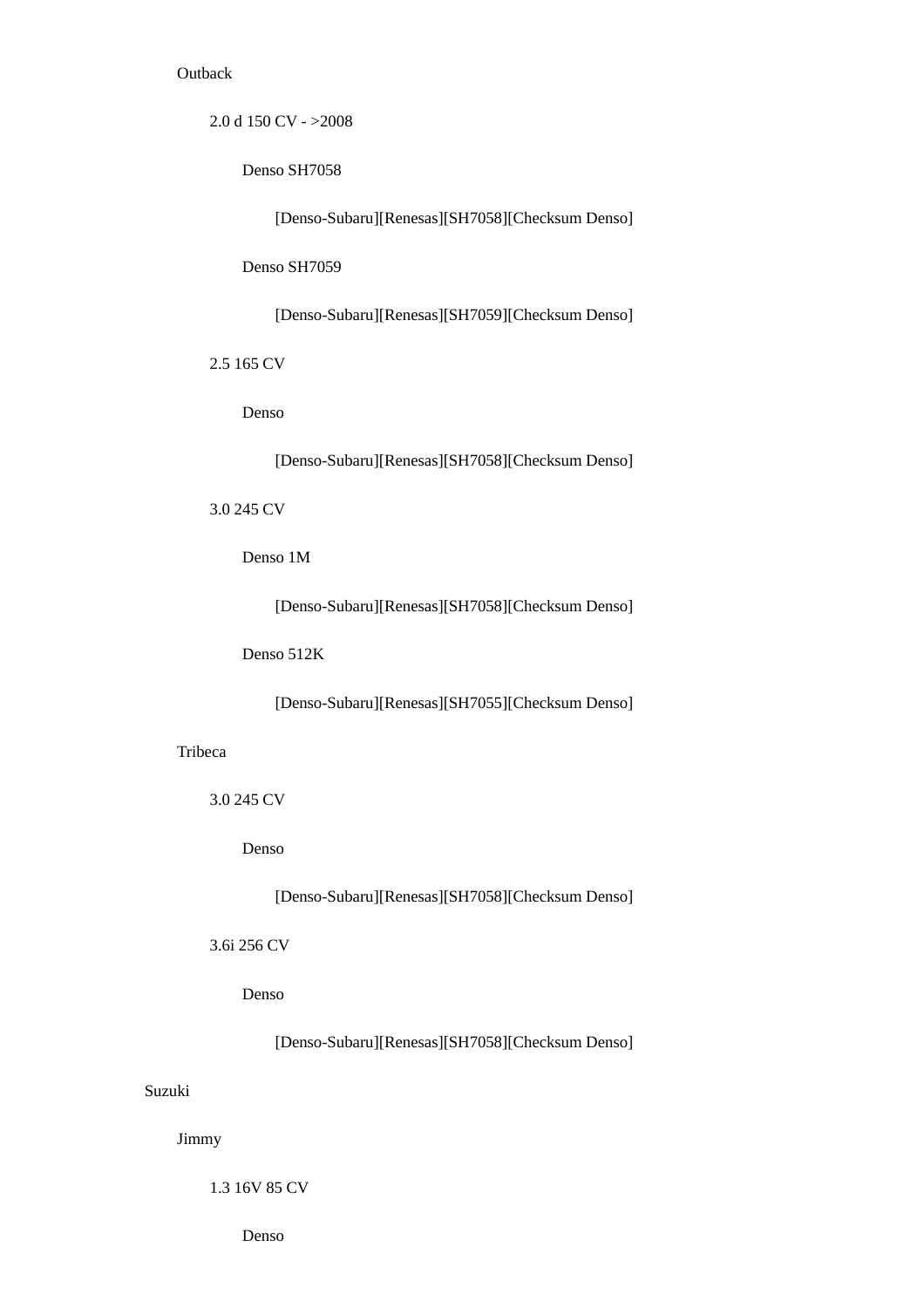## SX4

1.5 16V 100 CV

Denso 1M

[Denso-Suzuki][Renesas][SH7058][Checksum Denso]

Denso 512K

[Denso-Suzuki][Renesas][SH7055][Checksum Denso]

1.6 16V 107 CV

Denso

[Denso-Suzuki][Renesas][SH7058][Checksum Denso]

#### Splash

1.0 12V 66 CV

Mitsubishi

[Mitsubishi][Mitsubishi protocol][Mitsubishi autosize][Checksum Mitsubishi]

1.2 16V 87 CV

## Mitsubishi

[Mitsubishi][Mitsubishi protocol][Mitsubishi autosize][Checksum Mitsubishi]

## Swift

1.3 16V 92 CV

Denso

[Denso-Suzuki][Renesas][SH7055][Checksum Denso]

 $1.393CV - > 2009$ 

Denso

[Denso-Suzuki][Renesas][SH7058][Checksum Denso]

#### 1.3 AT 92 CV > 2003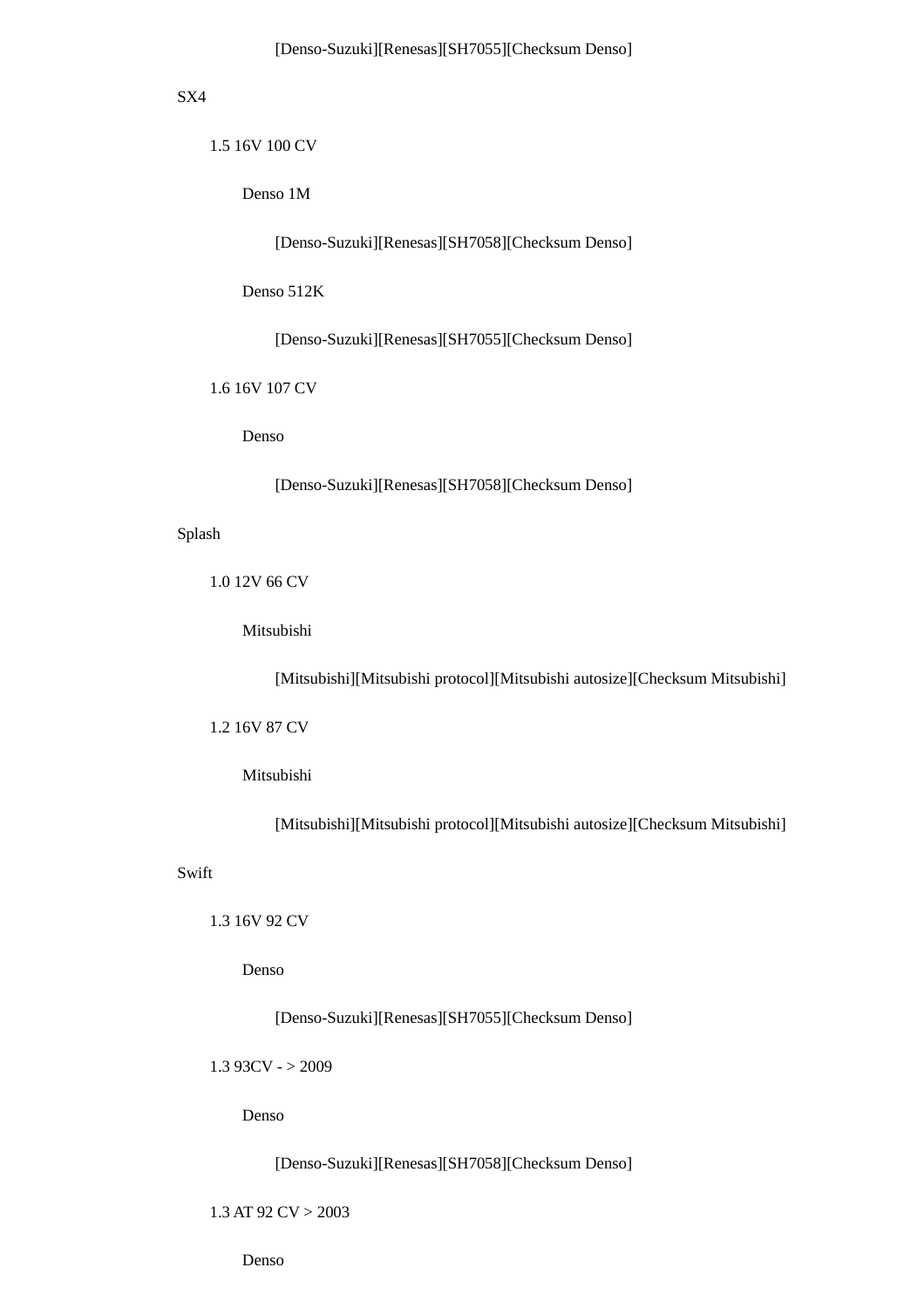1.5 16V 100 CV

Denso 1M

[Denso-Suzuki][Renesas][SH7058][Checksum Denso]

Denso 512K

[Denso-Suzuki][Renesas][SH7055][Checksum Denso]

1.6 16V 125 CV

Denso

[Denso-Suzuki][Renesas][SH7058][Checksum Denso]

## Vitara

1.6 16V 106 CV

Denso

[Denso-Suzuki][Renesas][SH7058][Checksum Denso]

2.0 16V 128 CV - 2001/03

Mitsubishi

[Mitsubishi][Mitsubishi protocol][Mitsubishi 128Kbyte][No Checksum]

2.0 16V 128 CV - >2004

Mitsubishi

[Mitsubishi][Mitsubishi protocol][Mitsubishi 512Kbyte][No Checksum]

2.0 16V 140 CV

Denso

[Denso-Suzuki][Renesas][SH7058][Checksum Denso]

Toyota

Auris

1.4 16V 75 CV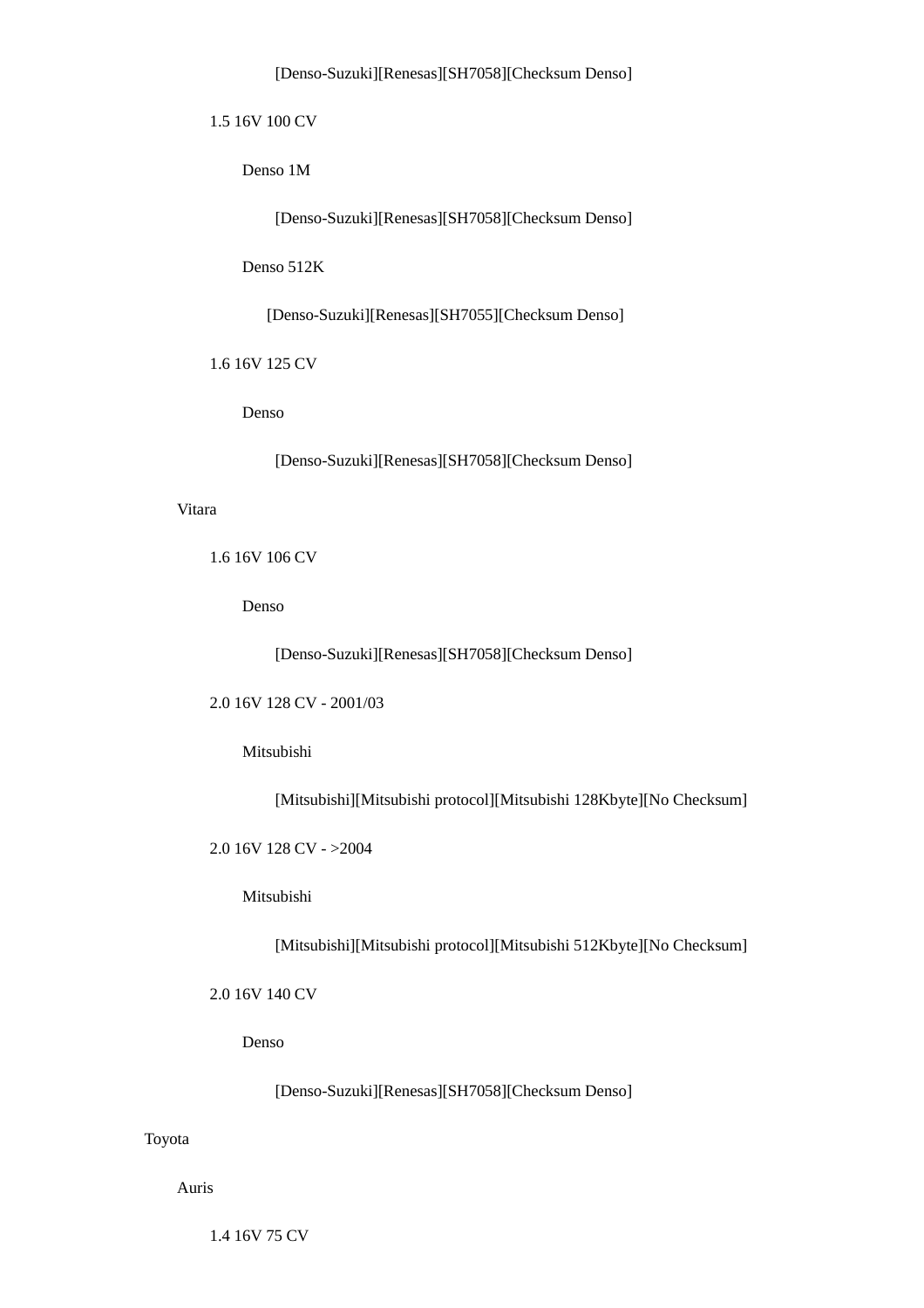Bosch ME7.9.x

[toolbox ST10][STM / Infineon][ST10F275/6][No Checksum]

1.6 16V 105 CV

Bosch ME7.9.x

[toolbox ST10][STM / Infineon][ST10F275/6][No Checksum]

Aygo

1.0 16V 68 CV

Bosch ME7.9.5

[toolbox ST10][STM / Infineon][ST10F275/6][No Checksum]

Yaris

1.0 16V 68 CV

Bosch ME7.9.x

[toolbox ST10][STM / Infineon][ST10F275/6][No Checksum]

## Volkswagen

Fox

1.4 16V Sport 75 CV

Bosch ME7.5.20

[toolbox ST10][STM / Infineon][ST10F275/6][No Checksum]

1.4 8V 75 CV

Magneti Marelli IAW4TV

[toolbox ST10][STM / Infineon][ST10F280][No Checksum]

Polo

1.6 16V 105 CV

Bosch ME7.5.20

[toolbox ST10][STM / Infineon][ST10F275/6][No Checksum]

Saveiro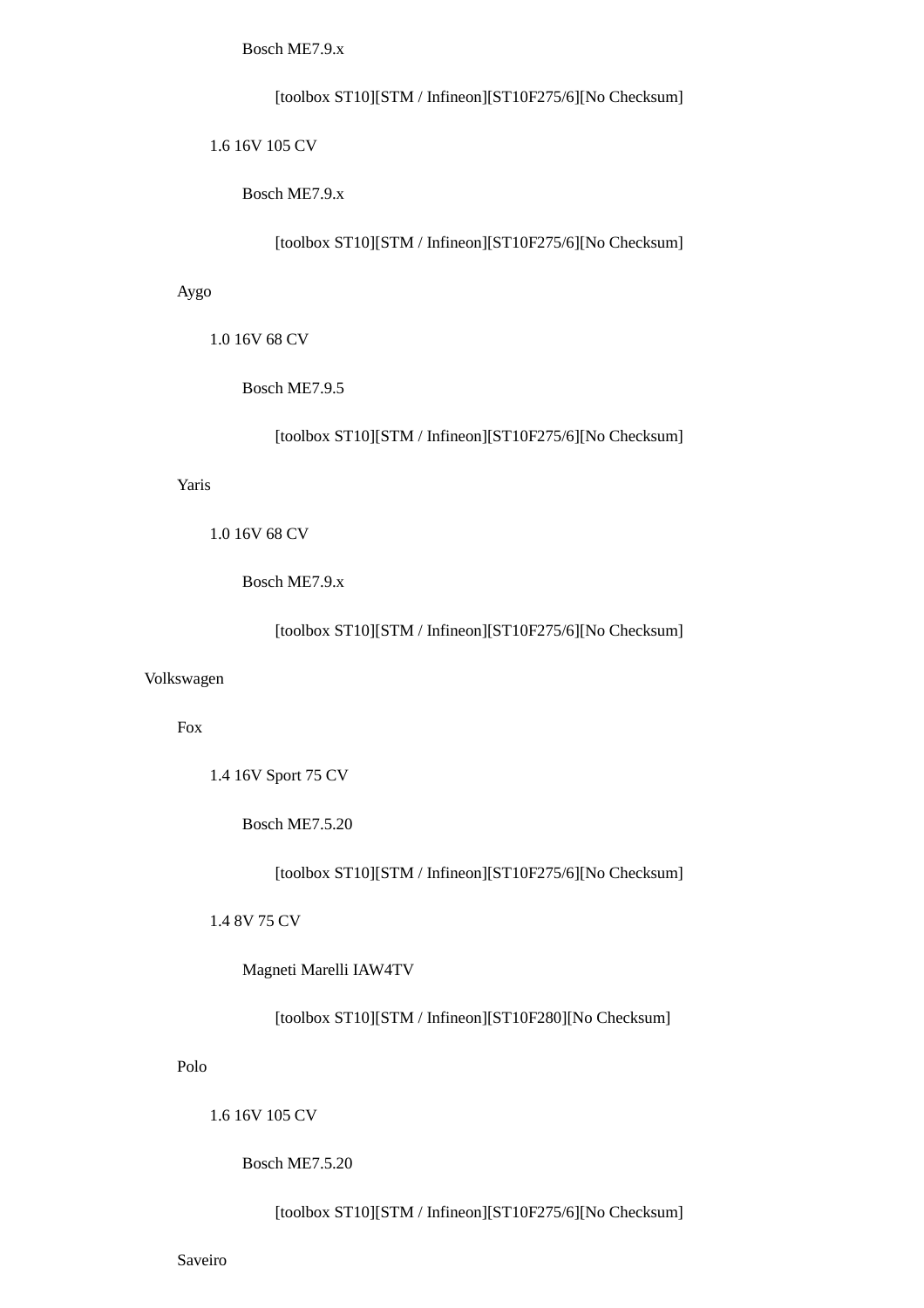Bosch ME7.5.20

# [toolbox ST10][STM / Infineon][ST10F275/6][No Checksum]

# Volvo

# C<sub>30</sub>

2.4 170 CV - >2006

Denso

[Denso-Volvo][Renesas][SH7058][No Checksum]

# S40

# 2.4 140 CV

Denso

[Denso-Volvo][Renesas][SH7058][No Checksum]

# S60

2.4 140 CV - >2002

Denso

[Denso-Volvo][Renesas][SH7055][No Checksum]

2.4 140 CV - >2004

Denso

[Denso-Volvo][Renesas][SH7058][No Checksum]

2.4 170 CV - >2002

Denso

[Denso-Volvo][Renesas][SH7055][No Checksum]

2.4 170 CV - >2004

Denso

[Denso-Volvo][Renesas][SH7058][No Checksum]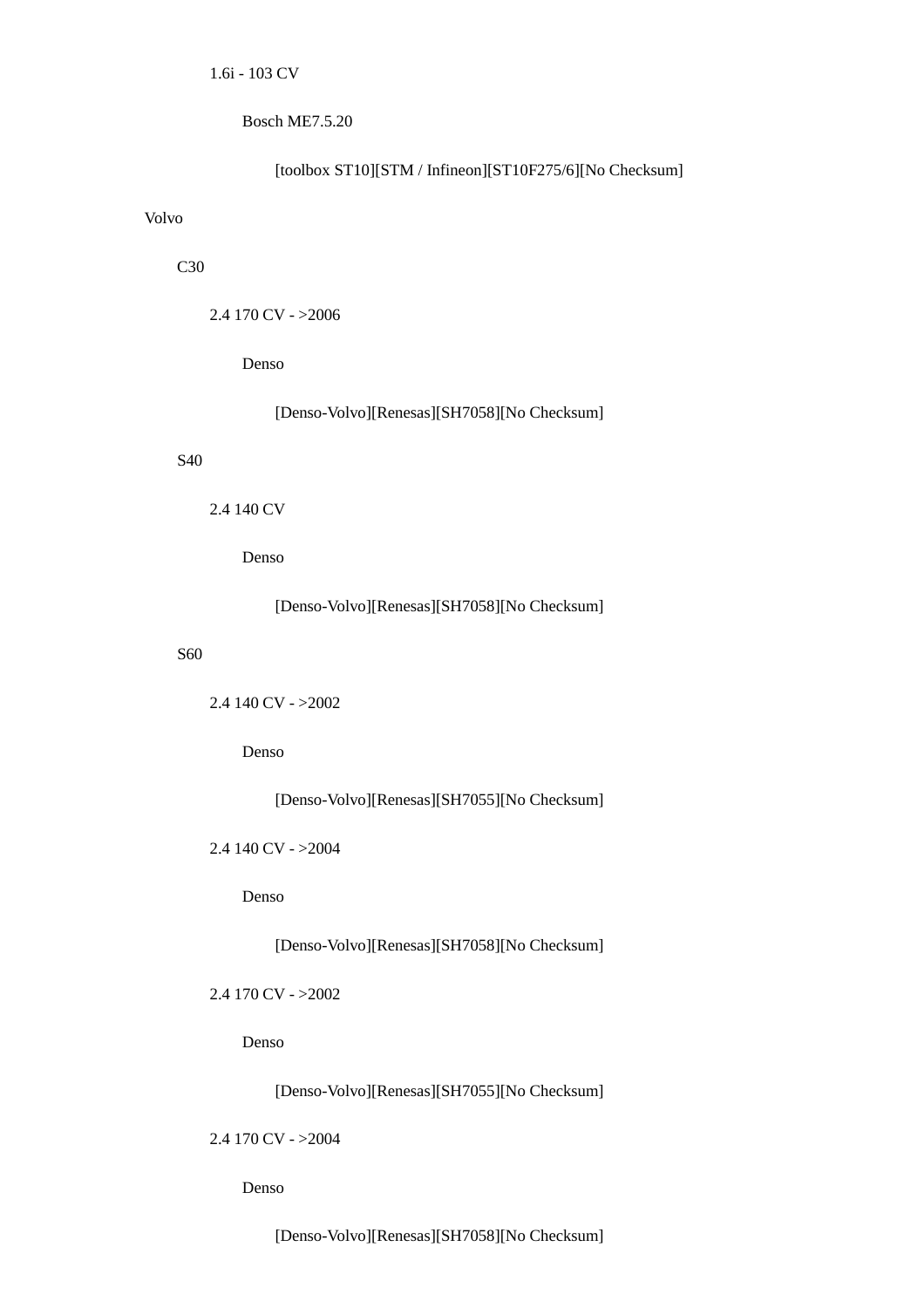Denso

[Denso-Volvo][Renesas][SH7058][Checksum Denso OBD RSA]

S80

3.2 238 CV

Denso

[Denso-Volvo][Renesas][SH7058][Checksum Denso OBD RSA]

V40

1.8 16V 140 CV GDI

Mitsubishi

[Mitsubishi][Mitsubishi protocol][Mitsubishi 512Kbyte][No Checksum]

2.4 140 CV

Denso

[Denso-Volvo][Renesas][SH7058][No Checksum]

2.4 170 CV

Denso

[Denso-Volvo][Renesas][SH7058][No Checksum]

### V70

2.4 140 CV - 2002/05

Denso

[Denso-Volvo][Renesas][SH7058][No Checksum]

 $2.4$  140 CV - 2009 >

Denso

[Denso-Volvo][Renesas][SH7058][No Checksum]

#### 2.4 170 CV - 2002/05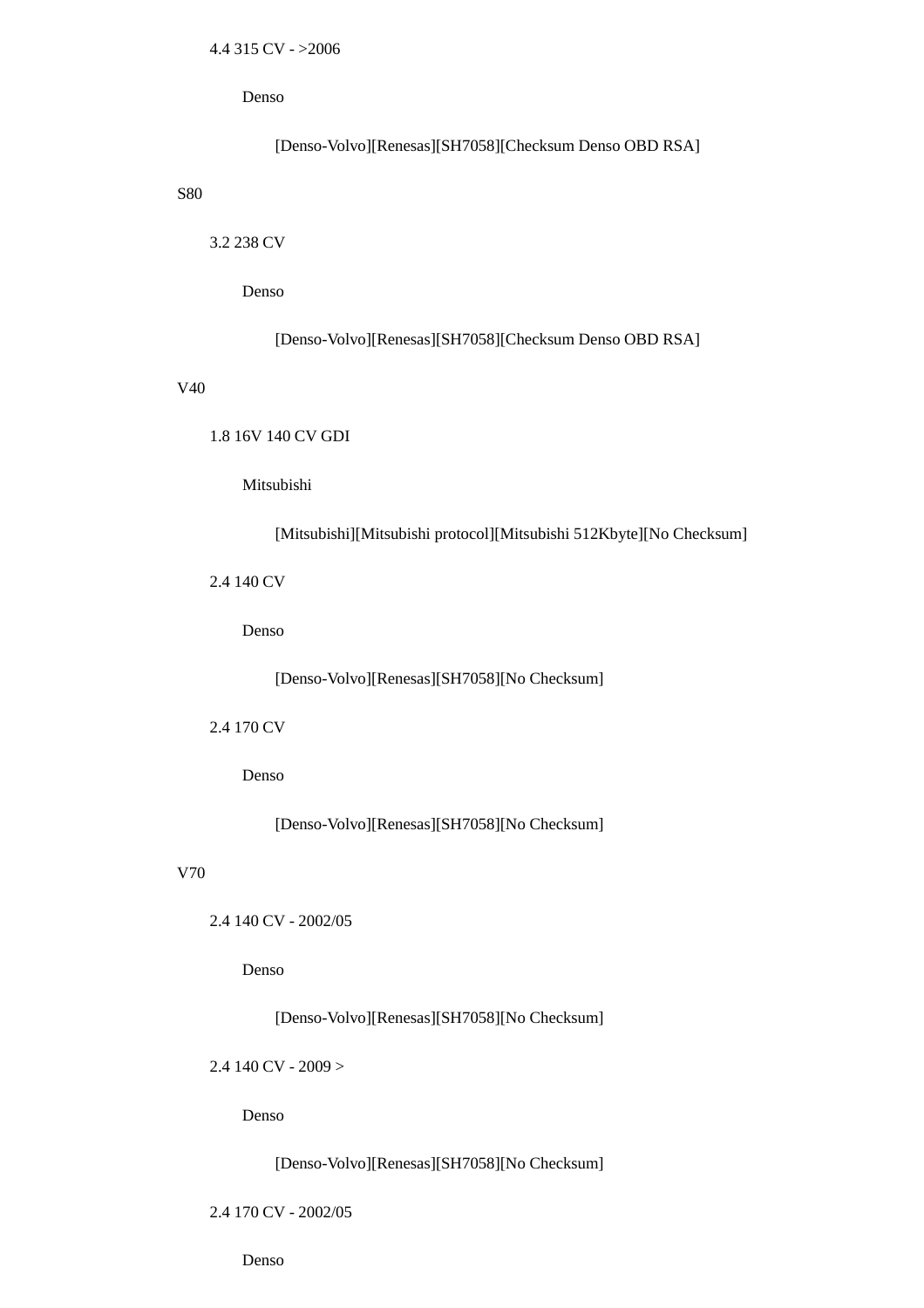## [Denso-Volvo][Renesas][SH7058][No Checksum]

2.4 170 CV - 2009 >

Denso

[Denso-Volvo][Renesas][SH7058][No Checksum]

# Zhongtai

Mini Suv

1.5i 106 CV - >2008

Bosch Me7.9.7

[toolbox ST10][STM / Infineon][ST10F275/6][No Checksum]

1

Kawasaki

STX12F

1.2 130 CV - 2004/07

Mitsubishi

[Mitsubishi-Kawasaki][Mitsubishi protocol][Mitsubishi 128Kbyte][No Checksum]

## STX15F

1.5 160 CV - 2004/07

Mitsubishi

[Mitsubishi-Kawasaki][Mitsubishi protocol][Mitsubishi 128Kbyte][No Checksum]

Ultra 250x

1.5 Supercharger 250 CV - 2007/09

Mitsubishi

[Mitsubishi-Kawasaki][Mitsubishi protocol][Mitsubishi 256Kbyte][No Checksum]

Ultra 260x

1.5 Supercharger 260 CV - 2007/09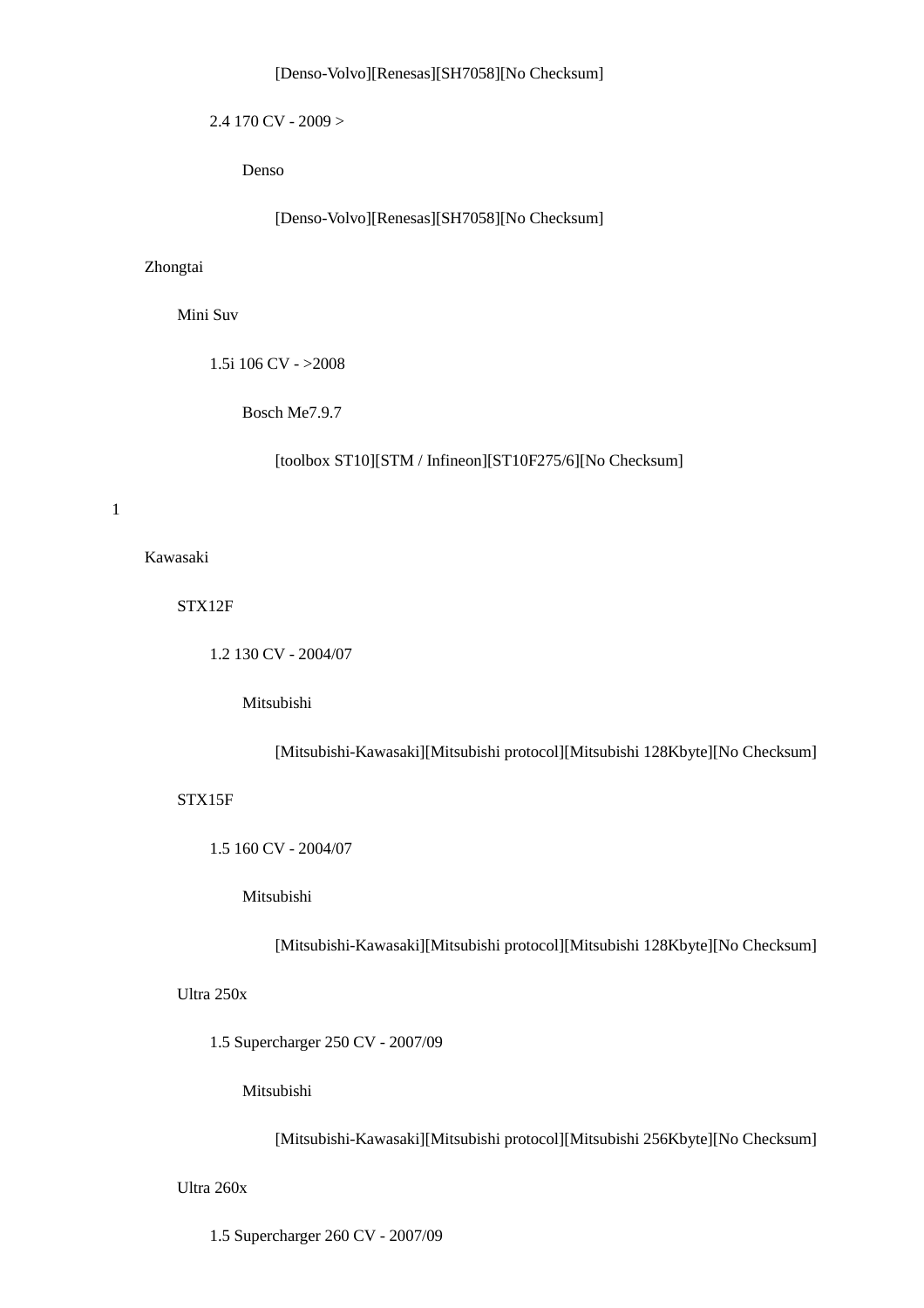# Mitsubishi

 [Mitsubishi-Kawasaki][Mitsubishi protocol][Mitsubishi 256Kbyte][No Checksum] Seadoo

**GTX** 

1.5 155 CV - 2003

Siemens-VDO

[Siemens/VDO - Doo][STM / Infineon][ST10F269][Checksum Siemens]

1.5 185 CV Compressor - 2003

Siemens-VDO

[Siemens/VDO - Doo][STM / Infineon][ST10F269][Checksum Siemens]

1.5 215 CV Compressor - 2005

Siemens-VDO

[Siemens/VDO - Doo][STM / Infineon][ST10F269][Checksum Siemens]

1.5 260 CV Compressor - 2008

Siemens-VDO

[Siemens/VDO - Doo][STM / Infineon][ST10F269][Checksum Siemens]

RXP

1.5 155 CV - 2003

Siemens-VDO

[Siemens/VDO - Doo][STM / Infineon][ST10F269][Checksum Siemens]

# RXT

1.5 215 CV Compressor - 2008

Siemens-VDO

[Siemens/VDO - Doo][STM / Infineon][ST10F269][Checksum Siemens]

1.5 255 CV Compressor - 2008

Siemens-VDO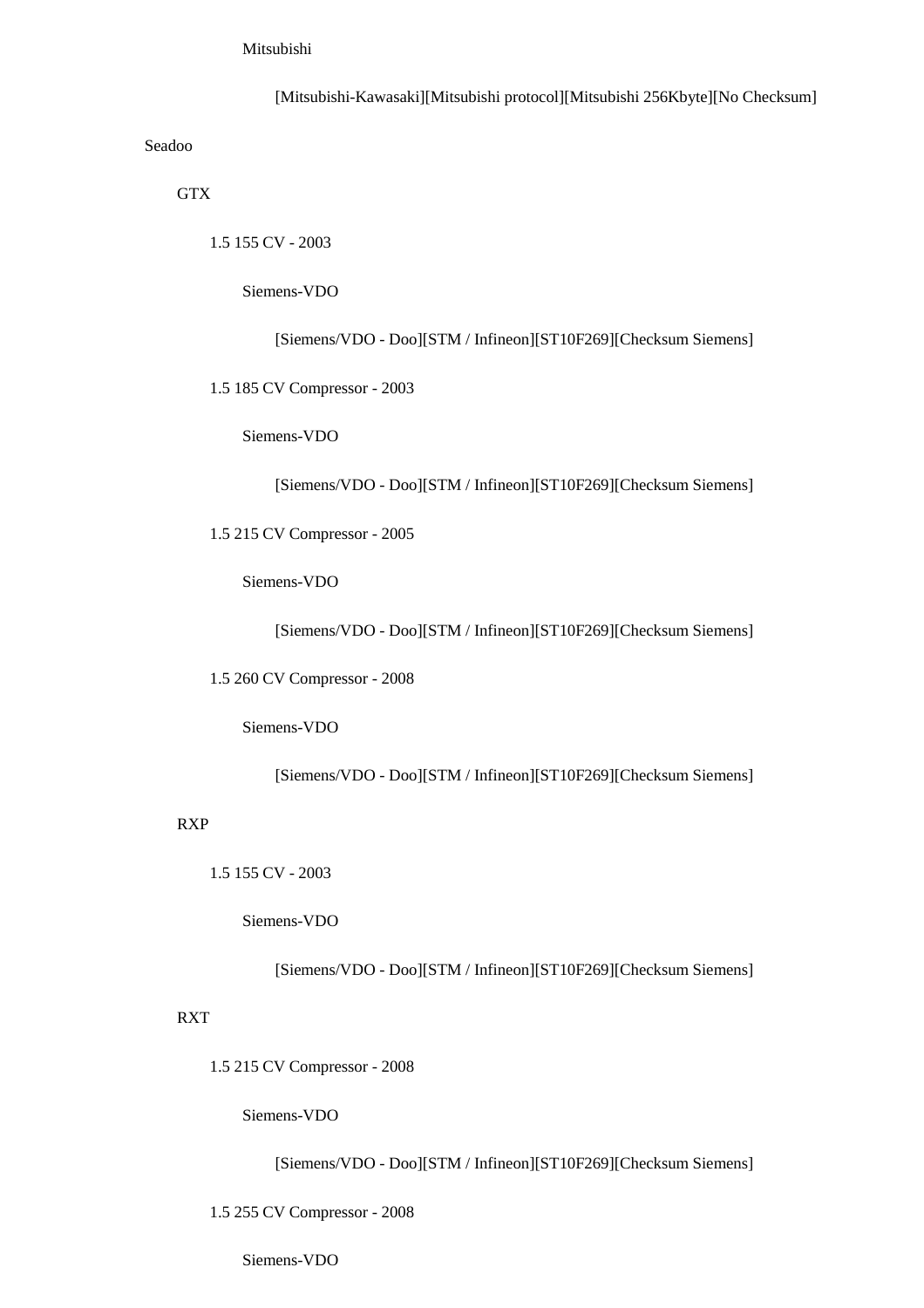1.5 260 CV Compressor - 2008

Siemens-VDO

[Siemens/VDO - Doo][STM / Infineon][ST10F269][Checksum Siemens]

# Yamaha

# FX-SHO

1.1 160 CV - 2005/09

Mitsubishi

[Mitsubishi-Yamaha][Mitsubishi protocol][Mitsubishi 128Kbyte][No Checksum]

#### FX-SHO/FZS/FZR

1.8 255 CV - 2006/09

# Mitsubishi

 [Mitsubishi-Yamaha][Mitsubishi protocol][Mitsubishi 512Kbyte][Checksum Mitsubishi]

VX110

1.1 110 CV - 2005/09

#### Mitsubishi

 [Mitsubishi-Yamaha][Mitsubishi protocol][Mitsubishi 512Kbyte][Checksum Mitsubishi]

2

# Buell

1125R

146 CV 2007-2010

VDO Controll

# [Mitsubishi-Kawasaki][Buell VDO Controll][BUEL][No Checksum]

S1 Lightning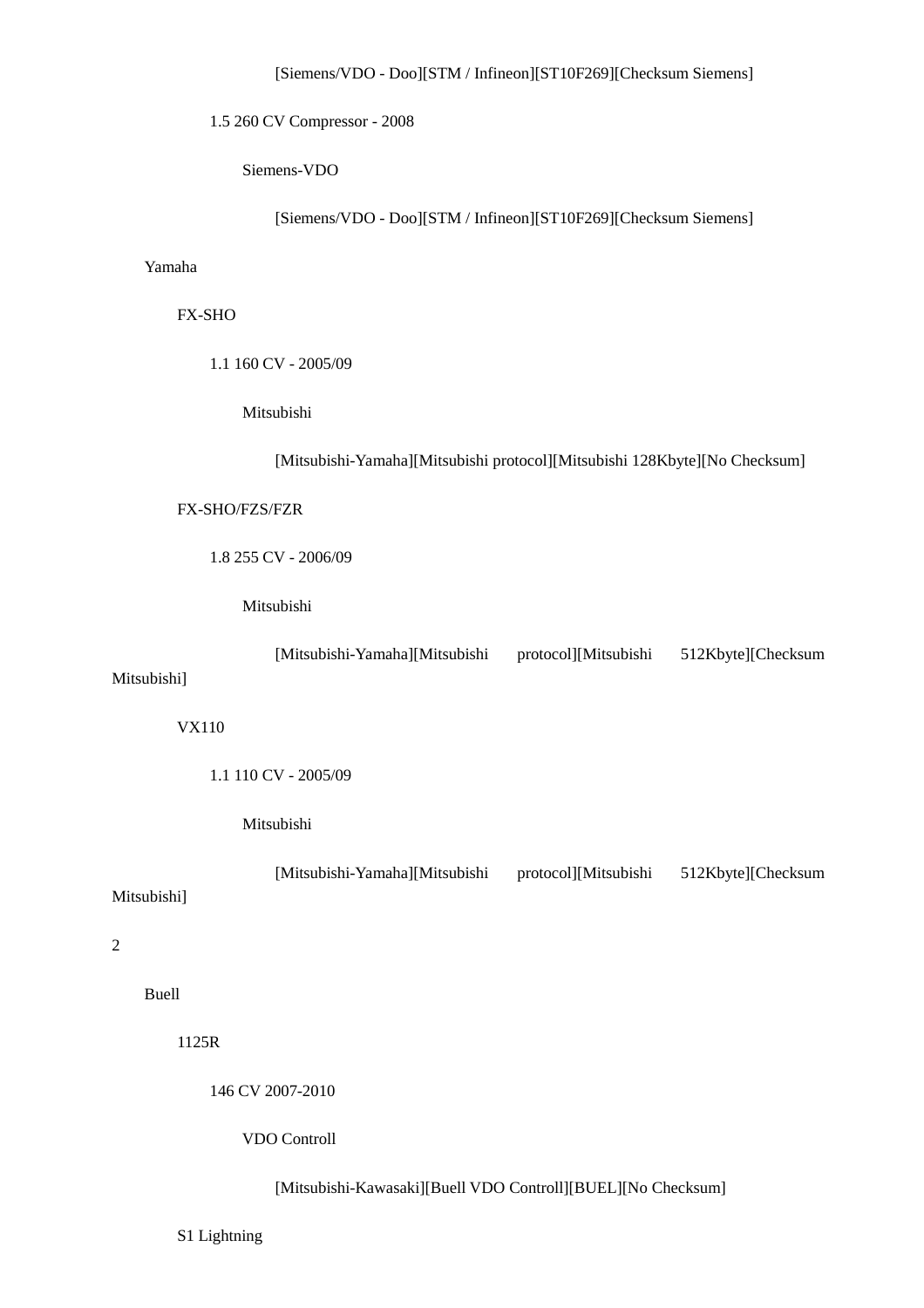# 1.2L 85 CV 1999-2002

## VDO Controll

# [Mitsubishi-Kawasaki][Buell VDO Controll][BUEL][No Checksum]

# XB12

1.2L 103 CV 2004-2010

### VDO Controll

## [Mitsubishi-Kawasaki][Buell VDO Controll][BUEL][No Checksum]

## XB9

0.9L 92 CV 2003-2010

# VDO Controll

# [Mitsubishi-Kawasaki][Buell VDO Controll][BUEL][No Checksum]

# Ducati

749

748 cc 103 CV

Magneti Marelli IAW59M

[Mitsubishi-Kawasaki][General KLINE protocol][Non computato][No Checksum]

## 749 Dark

748 cc 106 CV

Magneti Marelli IAW59M

[Mitsubishi-Kawasaki][General KLINE protocol][Non computato][No Checksum]

## 749 R

748 cc 8V 120 CV

Magneti Marelli IAW59M

[Mitsubishi-Kawasaki][General KLINE protocol][Non computato][No Checksum]

#### 749 S

748 cc 8V 103 CV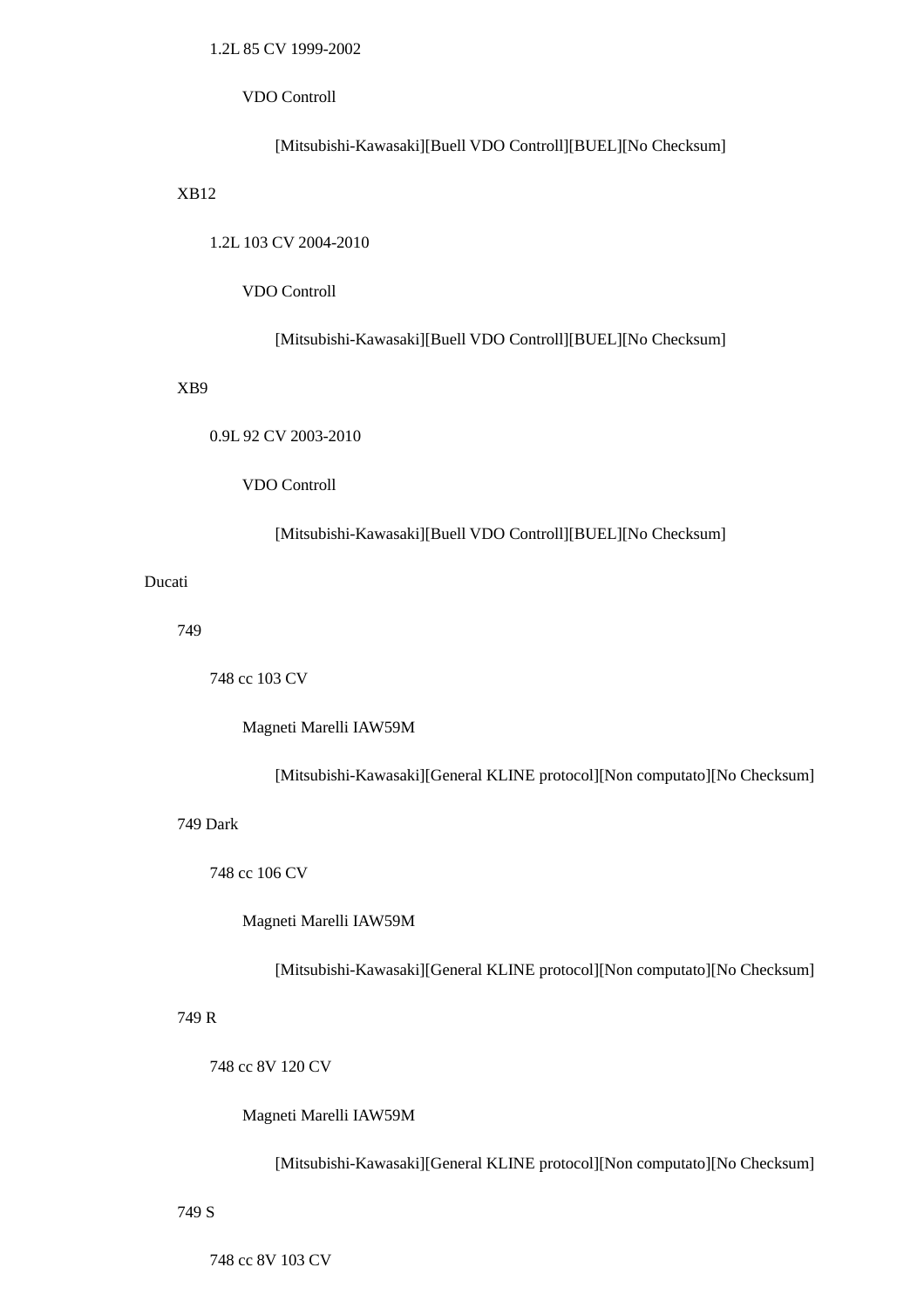[Mitsubishi-Kawasaki][General KLINE protocol][Non computato][No Checksum]

998

998 cc 8V 123 CV

Magneti Marelli IAW59M

[Mitsubishi-Kawasaki][General KLINE protocol][Non computato][No Checksum]

Final Edition

Magneti Marelli IAW59M

[Mitsubishi-Kawasaki][General KLINE protocol][Non computato][No Checksum]

998 Matrix

998cc 8V 123 CV

Magneti Marelli IAW59M

[Mitsubishi-Kawasaki][General KLINE protocol][Non computato][No Checksum]

#### 998 R

999cc 8V 139 CV

Magneti Marelli IAW59M

[Mitsubishi-Kawasaki][General KLINE protocol][Non computato][No Checksum]

## 998 S

998cc 8V 136 CV

Magneti Marelli IAW59M

[Mitsubishi-Kawasaki][General KLINE protocol][Non computato][No Checksum]

#### 999

998cc 8V 124 CV 2004

Magneti Marelli IAW59M

[Mitsubishi-Kawasaki][General KLINE protocol][Non computato][No Checksum]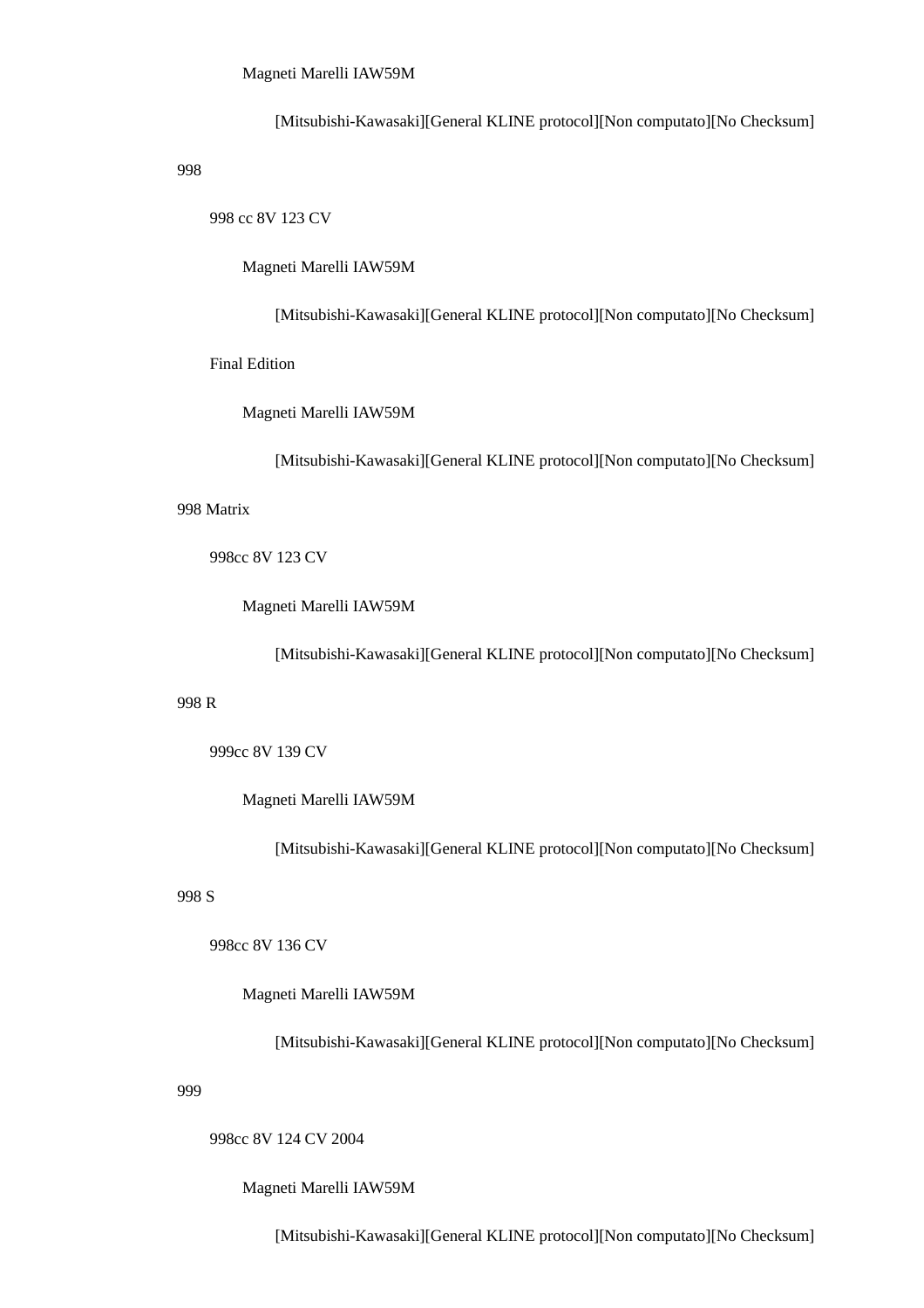### Magneti Marelli IAW59M

[Mitsubishi-Kawasaki][General KLINE protocol][Non computato][No Checksum]

R 998cc 8V 139 CV 2004

Magneti Marelli IAW59M

[Mitsubishi-Kawasaki][General KLINE protocol][Non computato][No Checksum]

R 999cc 8V 154 CV 2005

Magneti Marelli IAW59M

[Mitsubishi-Kawasaki][General KLINE protocol][Non computato][No Checksum]

R XEROX 999cc 8V 150 CV 2006

Magneti Marelli IAW59M

[Mitsubishi-Kawasaki][General KLINE protocol][Non computato][No Checksum]

S 998cc 8V 136 CV

Magneti Marelli IAW59M

[Mitsubishi-Kawasaki][General KLINE protocol][Non computato][No Checksum]

S 998cc 8V 143 CV

Magneti Marelli IAW59M

[Mitsubishi-Kawasaki][General KLINE protocol][Non computato][No Checksum]

Diavel

1200S 162 CV Turing

## Mitsubishi

[Mitsubishi-Kawasaki][Mitsubishi protocol][Mitsubishi 512Kbyte][Checksum

# Mitsubishi]

Monster

1000 S 992cc 8V 84 CV

Magneti Marelli IAW59M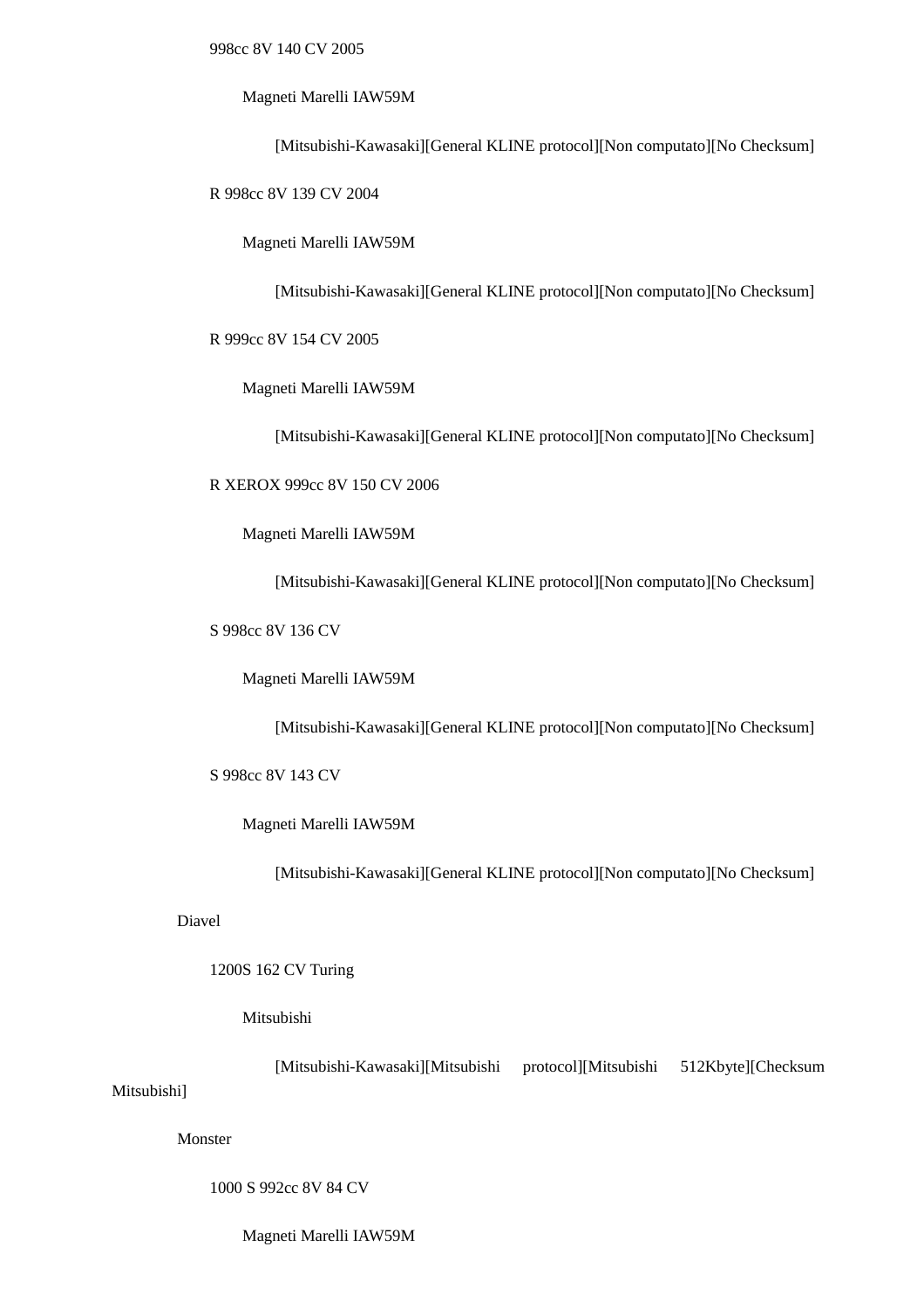620 618cc 4V 60 CV

Magneti Marelli IAW59M

[Mitsubishi-Kawasaki][General KLINE protocol][Non computato][No Checksum]

620 618cc 4V 83 CV

Magneti Marelli IAW59M

[Mitsubishi-Kawasaki][General KLINE protocol][Non computato][No Checksum]

620 Capirex 618cc 4V 60 CV

Magneti Marelli IAW59M

[Mitsubishi-Kawasaki][General KLINE protocol][Non computato][No Checksum]

620 Dark 618cc 4V 46 CV

Magneti Marelli IAW59M

[Mitsubishi-Kawasaki][General KLINE protocol][Non computato][No Checksum]

620 Dark SD 618cc 4V 62 CV

Magneti Marelli IAW59M

[Mitsubishi-Kawasaki][General KLINE protocol][Non computato][No Checksum]

620 Matrix 618cc 4V 60 CV

Magneti Marelli IAW59M

[Mitsubishi-Kawasaki][General KLINE protocol][Non computato][No Checksum]

695 695cc 4V 72 CV

Magneti Marelli IAW59M/5AM

[Mitsubishi-Kawasaki][General KLINE protocol][Non computato][No Checksum]

720 748cc 4V 64 CV

Magneti Marelli IAW59M

[Mitsubishi-Kawasaki][General KLINE protocol][Non computato][No Checksum]

800 803cc 4V 73 CV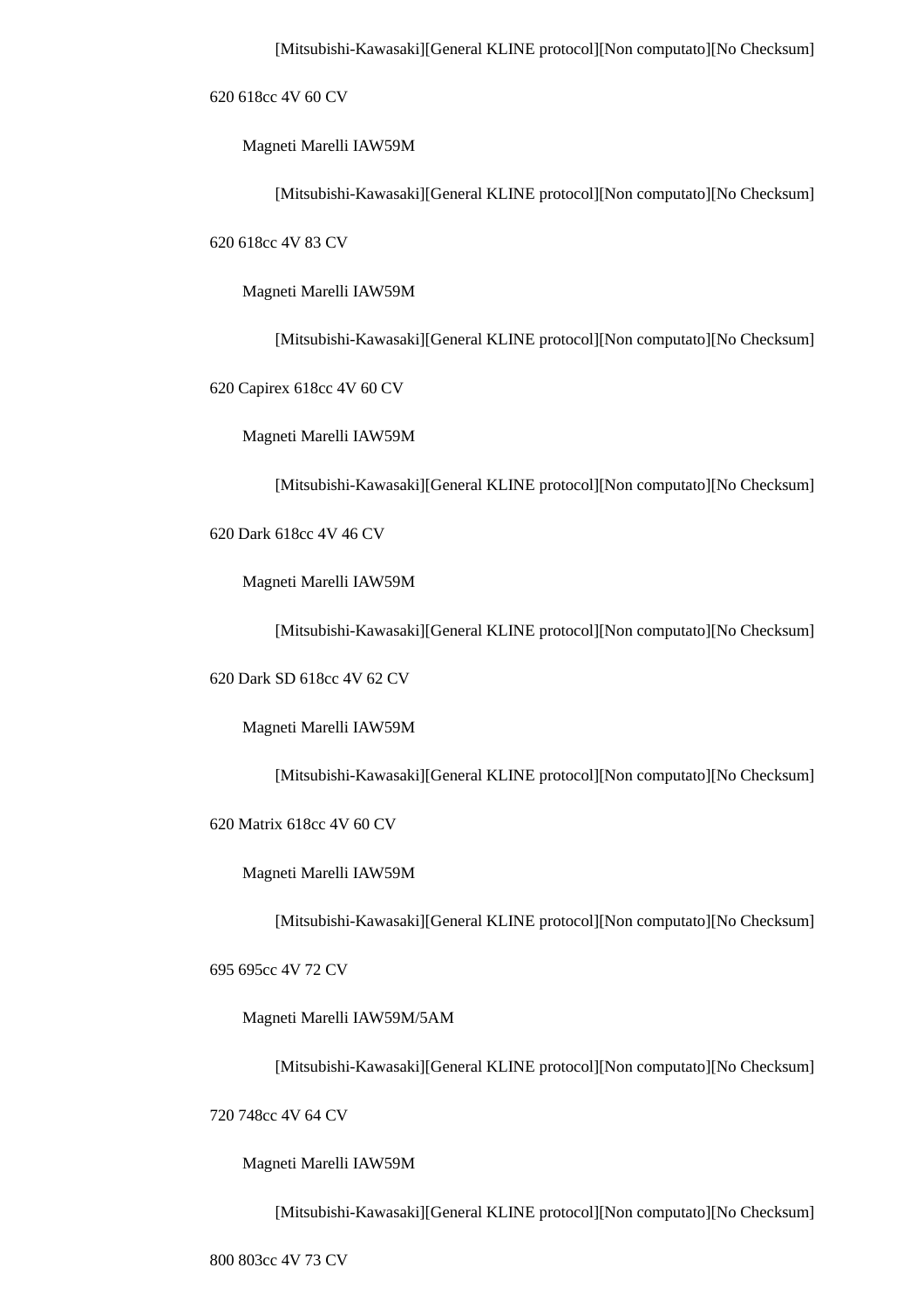Magneti Marelli IAW59M

[Mitsubishi-Kawasaki][General KLINE protocol][Non computato][No Checksum]

900 904cc 4V 78 CV

Magneti Marelli IAW59M/5AM

[Mitsubishi-Kawasaki][General KLINE protocol][Non computato][No Checksum]

S2R 1000 992cc 4V 93 CV

Magneti Marelli IAW59M

[Mitsubishi-Kawasaki][General KLINE protocol][Non computato][No Checksum]

S2R 800 803cc 4V 76 CV

Magneti Marelli IAW59M

[Mitsubishi-Kawasaki][General KLINE protocol][Non computato][No Checksum]

S4R 996cc 4V 115 CV

Magneti Marelli IAW59M

[Mitsubishi-Kawasaki][General KLINE protocol][Non computato][No Checksum]

#### Multistrada

1000 DS 992cc 4V 84 CV

Magneti Marelli IAW59M

[Mitsubishi-Kawasaki][General KLINE protocol][Non computato][No Checksum]

1078cc 93 CV

1100 S Magneti Marelli IAW 5AM

[Mitsubishi-Kawasaki][General KLINE protocol][Non computato][No Checksum]

1100 1078cc 8V 93 CV

Magneti Marelli IAW 5AM

[Mitsubishi-Kawasaki][General KLINE protocol][Non computato][No Checksum]

1200 150 CV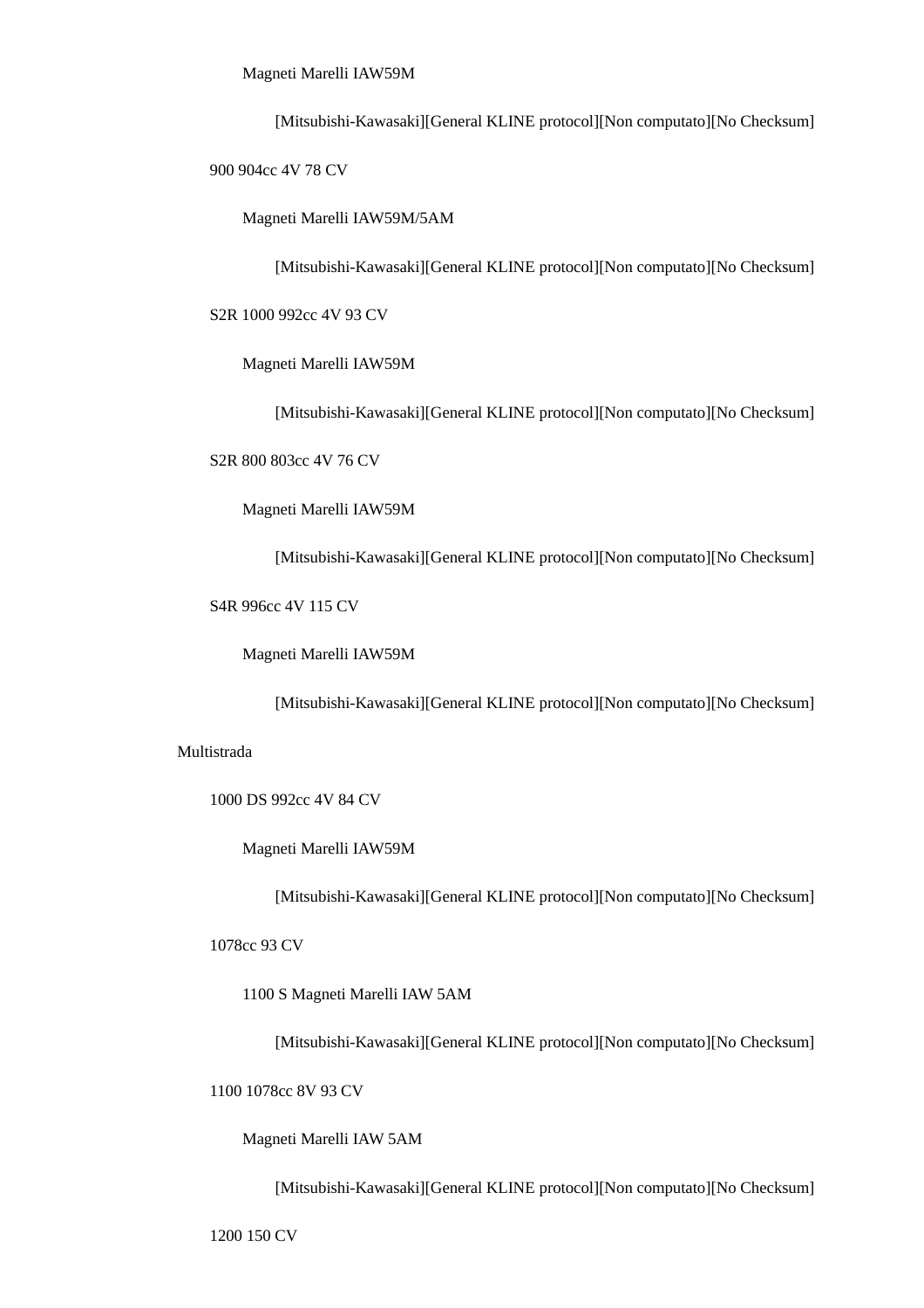| Mitsubishi] | [Mitsubishi-Kawasaki][Mitsubishi                                          | protocol][Mitsubishi                    | 512Kbyte][Checksum |  |  |
|-------------|---------------------------------------------------------------------------|-----------------------------------------|--------------------|--|--|
|             | 1200S 150 CV                                                              |                                         |                    |  |  |
|             | Mitsubishi                                                                |                                         |                    |  |  |
| Mitsubishi] | [Mitsubishi-Kawasaki][Mitsubishi                                          | protocol][Mitsubishi                    | 512Kbyte][Checksum |  |  |
|             | 1200S 150 CV Turing                                                       |                                         |                    |  |  |
|             | Mitsubishi                                                                |                                         |                    |  |  |
| Mitsubishi] | [Mitsubishi-Kawasaki][Mitsubishi                                          | protocol][Mitsubishi 512Kbyte][Checksum |                    |  |  |
|             | 620 618cc 4V 46 CV                                                        |                                         |                    |  |  |
|             | Magneti Marelli IAW 59M                                                   |                                         |                    |  |  |
|             | [Mitsubishi-Kawasaki][General KLINE protocol][Non computato][No Checksum] |                                         |                    |  |  |
|             | 620 Dark 618cc 4V 46 CV                                                   |                                         |                    |  |  |

Magneti Marelli IAW 59M

[Mitsubishi-Kawasaki][General KLINE protocol][Non computato][No Checksum]

992cc 4V 68 CV

1100 DS Magneti Marelli IAW59M

[Mitsubishi-Kawasaki][General KLINE protocol][Non computato][No Checksum]

S4R S Testastretta 998cc 8V 128 CV

Magneti Marelli IAW 5AM

[Mitsubishi-Kawasaki][General KLINE protocol][Non computato][No Checksum]

S4R Testastretta 998cc 8V 128 CV

Magneti Marelli IAW 5AM

[Mitsubishi-Kawasaki][General KLINE protocol][Non computato][No Checksum]

Paul Smart 1000 LE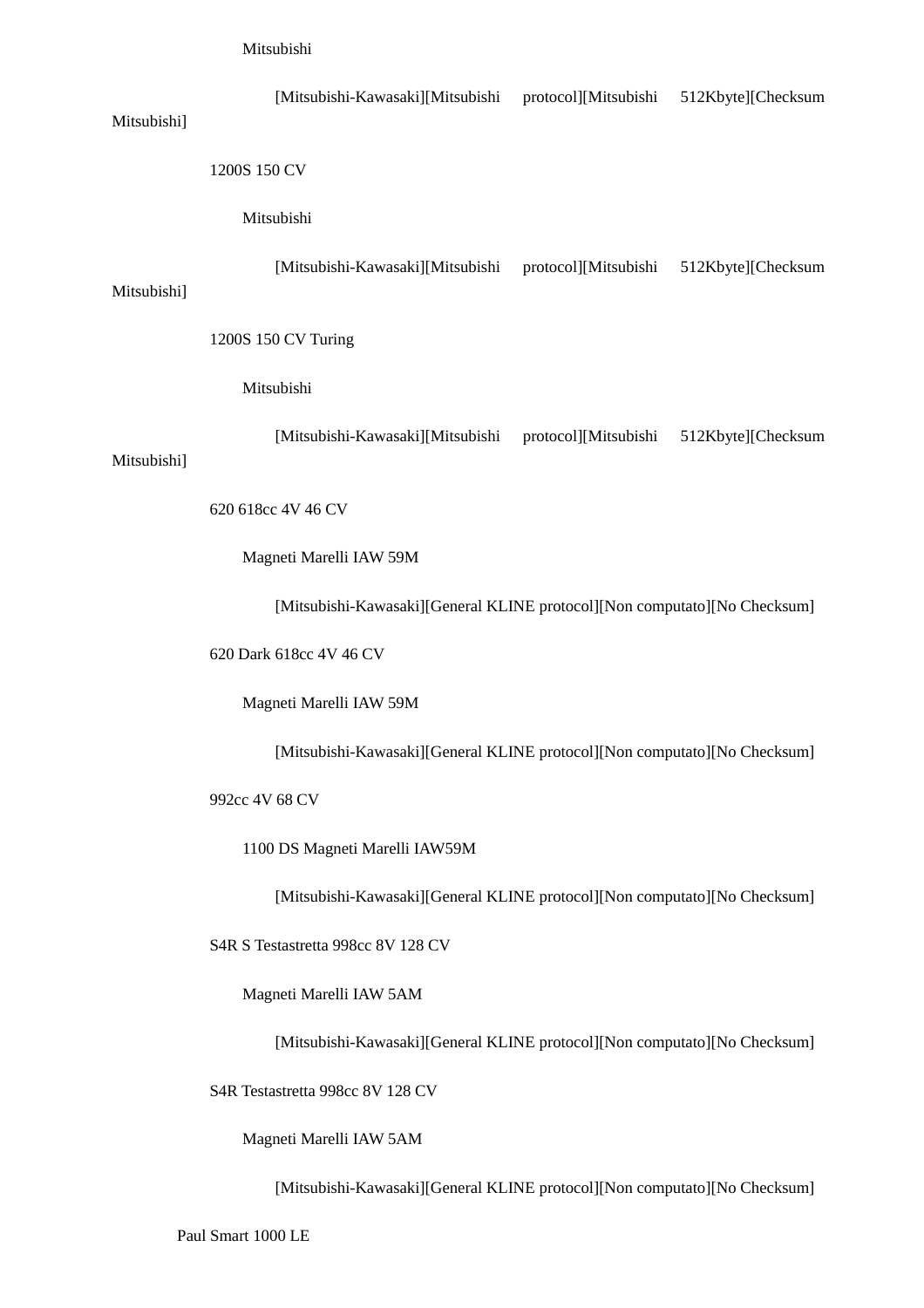### Magneti Marelli IAW 59M

[Mitsubishi-Kawasaki][General KLINE protocol][Non computato][No Checksum]

# ST3

992cc 4V 79 CV

Magneti Marelli IAW 5AM

[Mitsubishi-Kawasaki][General KLINE protocol][Non computato][No Checksum]

### ST3 S ABS

992cc 4V 105 CV

Magneti Marelli IAW 5AM

[Mitsubishi-Kawasaki][General KLINE protocol][Non computato][No Checksum]

### ST4 S

996cc 8V 117 CV

Magneti Marelli IAW 59AM

[Mitsubishi-Kawasaki][General KLINE protocol][Non computato][No Checksum]

996cc 8V 89 CV

Magneti Marelli IAW 59AM

[Mitsubishi-Kawasaki][General KLINE protocol][Non computato][No Checksum]

Sport 1000

992cc 4V 91 CV

Magneti Marelli IAW 59M

[Mitsubishi-Kawasaki][General KLINE protocol][Non computato][No Checksum]

Sport 1000 Touring

### 992cc 4V 91 CV

Magneti Marelli IAW 5AM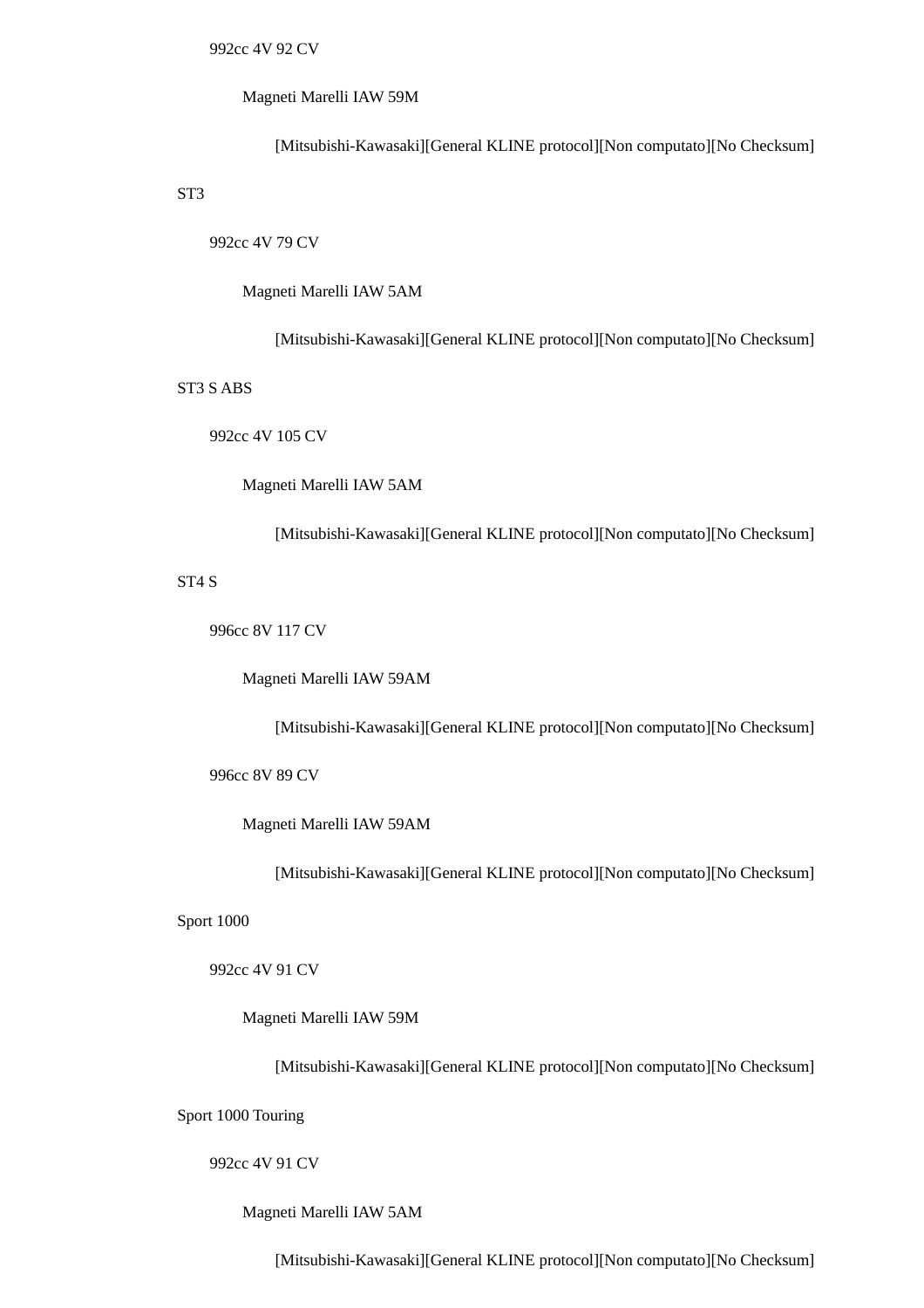Sport 1000 biposto

992cc 4V 91 CV

Magneti Marelli IAW 5AM

[Mitsubishi-Kawasaki][General KLINE protocol][Non computato][No Checksum]

SportClassic 1000

992cc 4V 92 CV

Magneti Marelli IAW 59M

[Mitsubishi-Kawasaki][General KLINE protocol][Non computato][No Checksum]

SportClassic 1000 S

992cc 4V 91 CV

Magneti Marelli IAW 5AM

[Mitsubishi-Kawasaki][General KLINE protocol][Non computato][No Checksum]

Streetfighter

1099cc 8V 155 CV

Magneti Marelli IAW 5AM

[Mitsubishi-Kawasaki][General KLINE protocol][Non computato][No Checksum]

Streetfighter S

1099cc 8V 155 CV

Magneti Marelli IAW 5AM

[Mitsubishi-Kawasaki][General KLINE protocol][Non computato][No Checksum]

Superbike

1098 1099cc 8V 134 CV

Magneti Marelli IAW 5AM

[Mitsubishi-Kawasaki][General KLINE protocol][Non computato][No Checksum]

1098 R 1099cc 8V 180 CV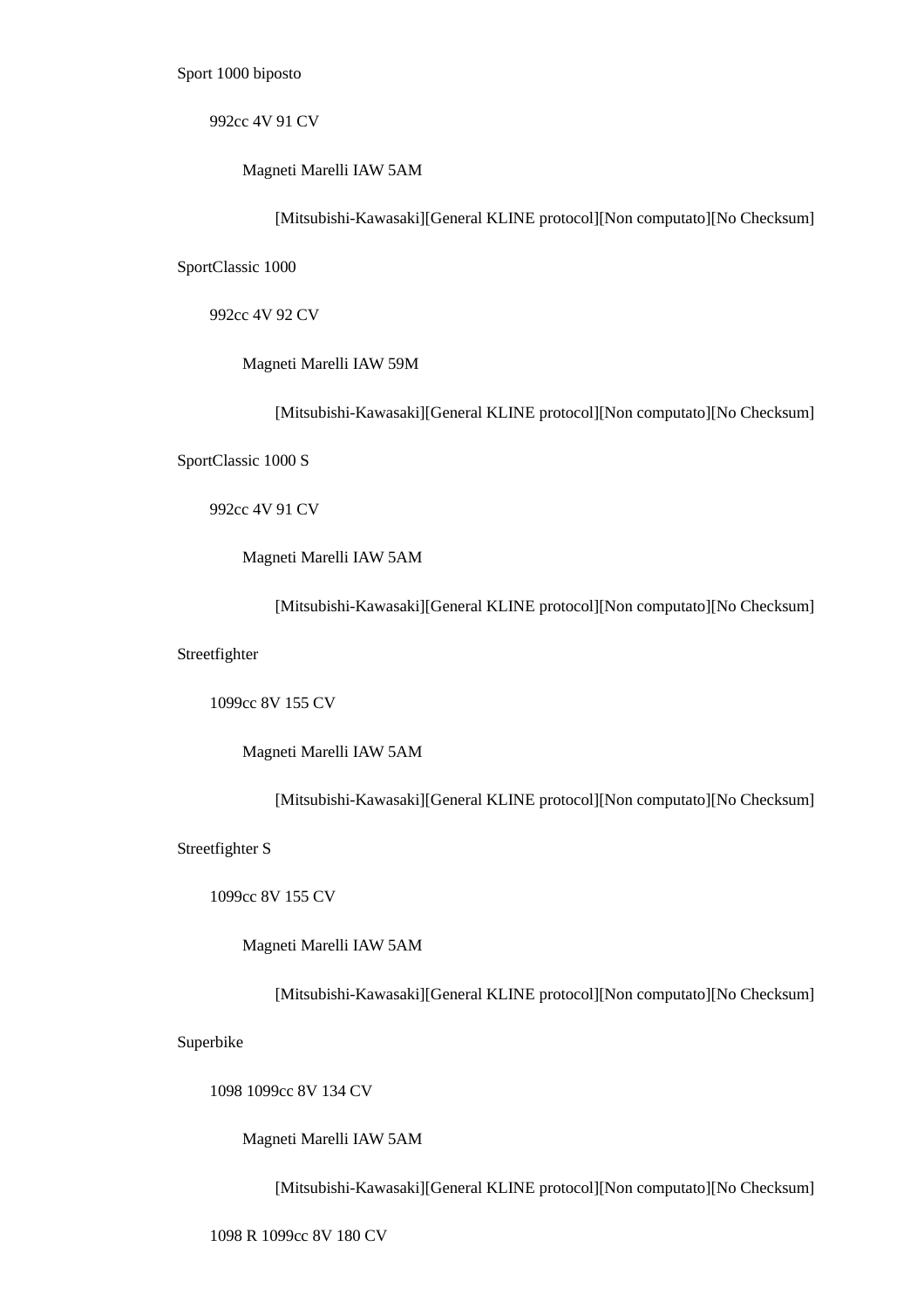Magneti Marelli IAW 5AM

[Mitsubishi-Kawasaki][General KLINE protocol][Non computato][No Checksum]

1098 R 992cc 4V 91 CV

Magneti Marelli IAW 5AM

[Mitsubishi-Kawasaki][General KLINE protocol][Non computato][No Checksum]

1098 R Bayliss LE 1098cc 8V 180 CV

Magneti Marelli IAW 5AM

[Mitsubishi-Kawasaki][General KLINE protocol][Non computato][No Checksum]

1098 S 1099cc 8V 134 CV

Magneti Marelli IAW 5AM

[Mitsubishi-Kawasaki][General KLINE protocol][Non computato][No Checksum]

1099cc 8V 160 CV

1098 S Tricolore Magneti Marelli IAW 5AM

[Mitsubishi-Kawasaki][General KLINE protocol][Non computato][No Checksum]

849cc 134 CV

Magneti Marelli IAW 5AM

[Mitsubishi-Kawasaki][General KLINE protocol][Non computato][No Checksum]

#### Kawasaki

ER6N

2006/08

Denso

[Denso-kawasaki][Renesas][SH7052][No Checksum]

#### EX650

2006/08

Denso

[Denso-kawasaki][Renesas][SH7052][No Checksum]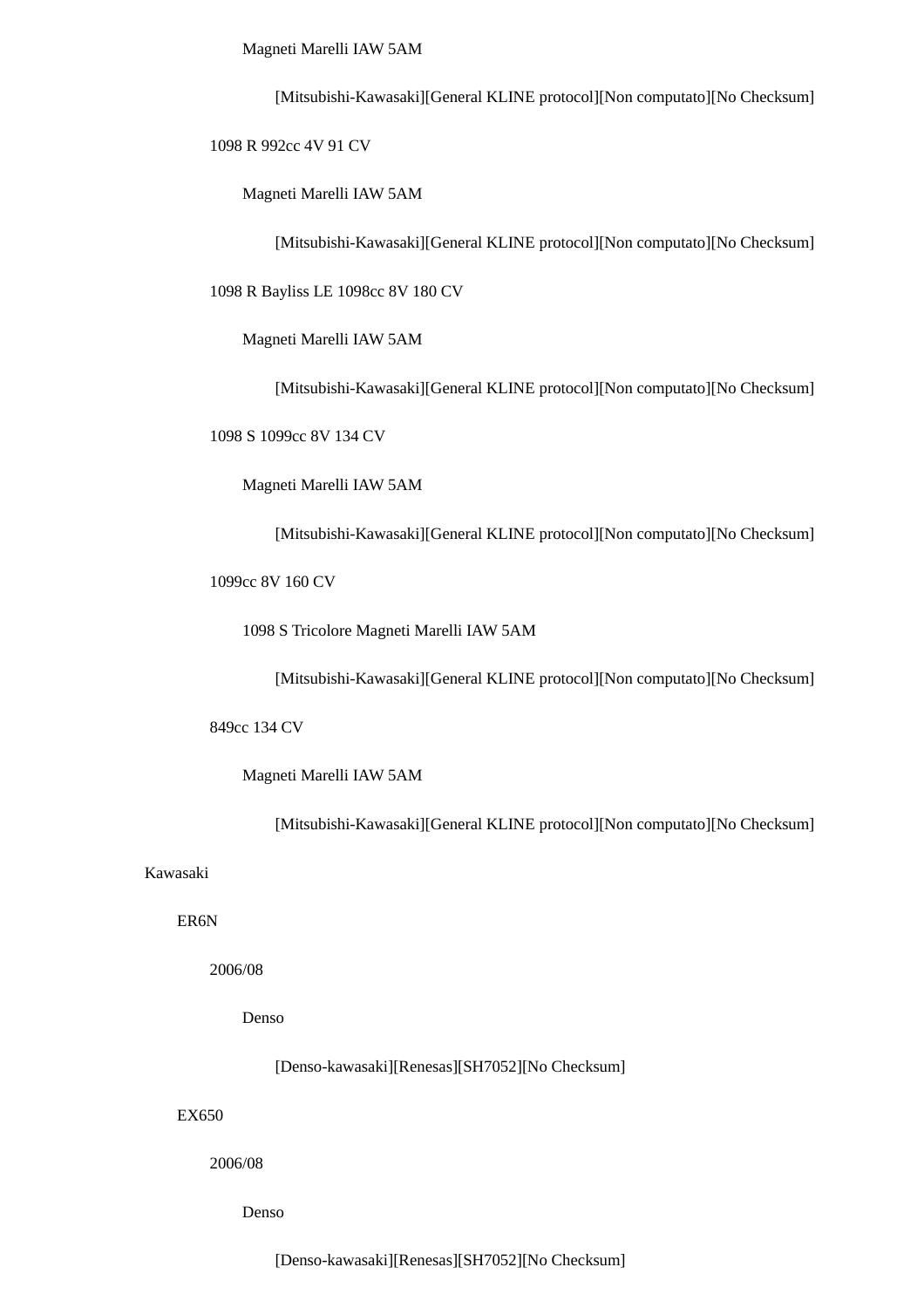### Z1000

2003/04

Denso

[Denso-kawasaki][Renesas][SH7052][No Checksum]

### Z750

2003/04

Denso

[Denso-kawasaki][Renesas][SH7052][No Checksum]

### ZX10R

```
 1.0 175 CV - 2004/05
```
Mitsubishi

[Mitsubishi-kawasaki][Mitsubishi protocol][Mitsubishi 256Kbyte][No Checksum]

1.0 175 CV - 2006/07

Mitsubishi

[Mitsubishi-kawasaki][Mitsubishi protocol][Mitsubishi 256Kbyte][No Checksum]

1.0 175 CV - 2008/10

Mitsubishi

[Mitsubishi-kawasaki][Mitsubishi protocol][Mitsubishi 512Kbyte][No Checksum]

1.0 175 CV - 2011

Mitsubishi

[Mitsubishi-kawasaki][Mitsubishi protocol][Mitsubishi 512Kbyte][No Checksum]

ZX6

600 2003/04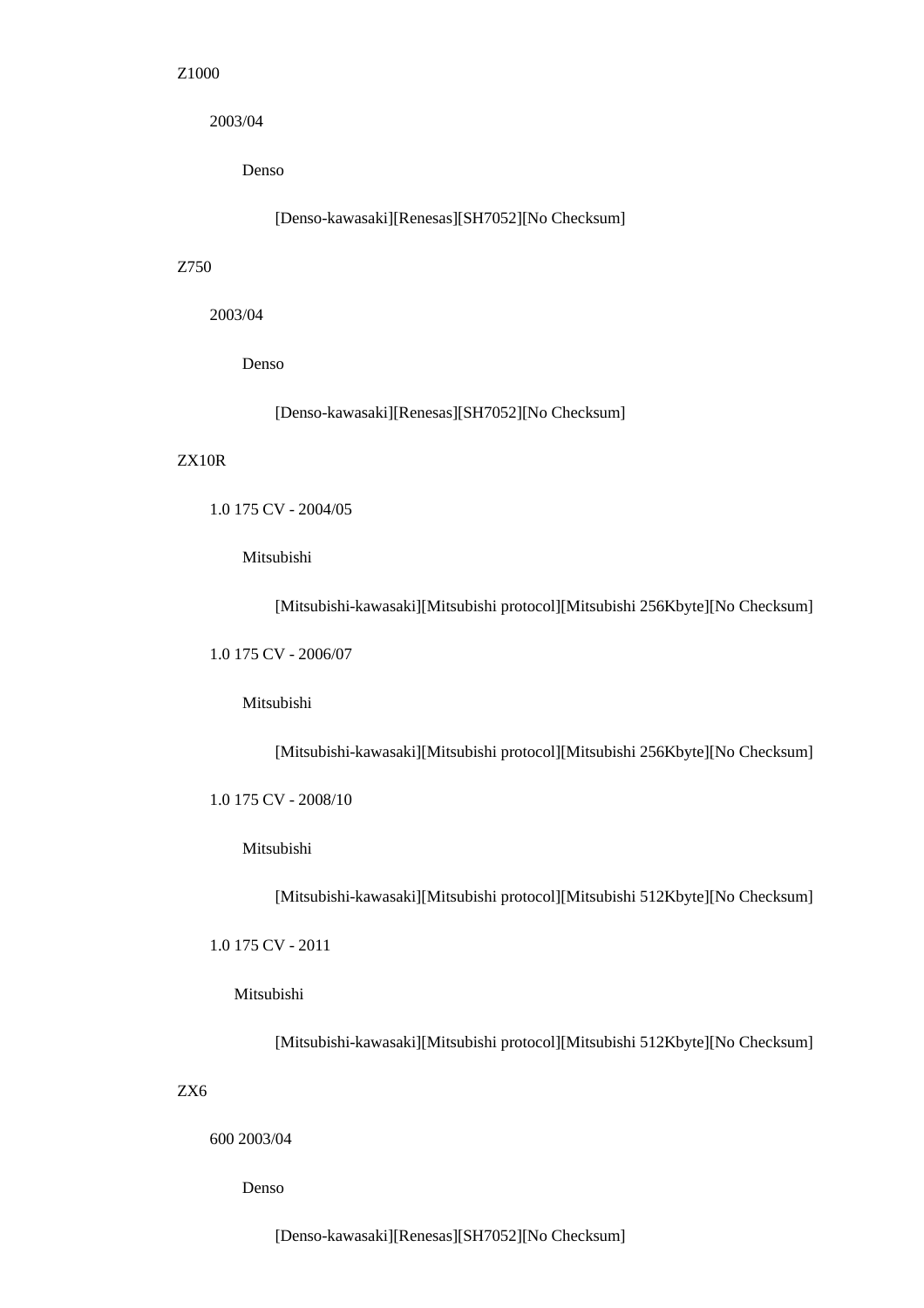### Denso

# [Denso-kawasaki][Renesas][SH7052][No Checksum]

600 2007/08

### Denso

#### [Denso-kawasaki][Renesas][SH7054][No Checksum]

600 2009/10

Denso

[Denso-kawasaki][Mitsubishi M32R][M32196][No Checksum]

### ZX636

#### 600 2003/04

Denso

[Denso-kawasaki][Renesas][SH7052][No Checksum]

#### ZX6RR

600 2004

#### Denso

[Denso-kawasaki][Renesas][SH7052][No Checksum]

#### Suzuki

### DL650

650 2003/06

### Mitsubishi

[Mitsubishi-Suzuki][Mitsubishi protocol][Mitsubishi 128Kbyte][No Checksum]

650 2007/10

### Mitsubishi

[Mitsubishi-Suzuki][Mitsubishi protocol][Mitsubishi 512Kbyte][No Checksum]

**GSX**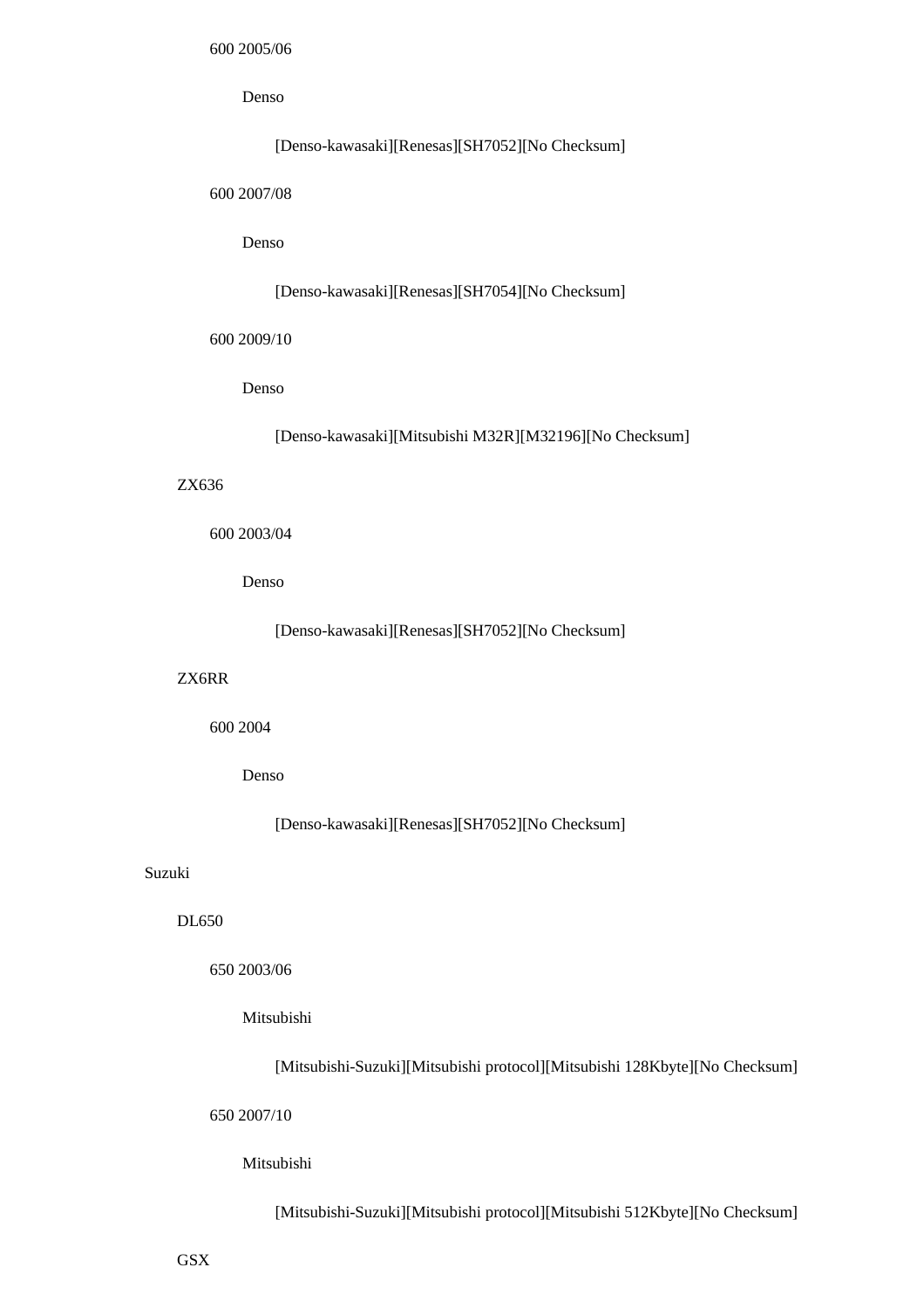[Mitsubishi-Suzuki][Mitsubishi protocol][Mitsubishi 128Kbyte][No Checksum] 1.4 107 CV - 2005/08

Mitsubishi

[Mitsubishi-Suzuki][Mitsubishi protocol][Mitsubishi 128Kbyte][No Checksum]

### GSX-R

1.0 - 2003/04

Denso

[Denso-Suzuki][Renesas][SH7052][No Checksum]

1.0 - 2005/06

Denso

[Denso-Suzuki][Renesas][SH7052][No Checksum]

1.0 - 2007/09

Denso

[Denso-Suzuki][Mitsubishi M32R][M32196][No Checksum]

1.3 - 2002/07

Denso

[Denso-Suzuki][Renesas][SH7052][No Checksum]

1.3 - 2008/10

Denso

[Denso-Suzuki][Mitsubishi M32R][M32196][No Checksum]

600 - 2004/05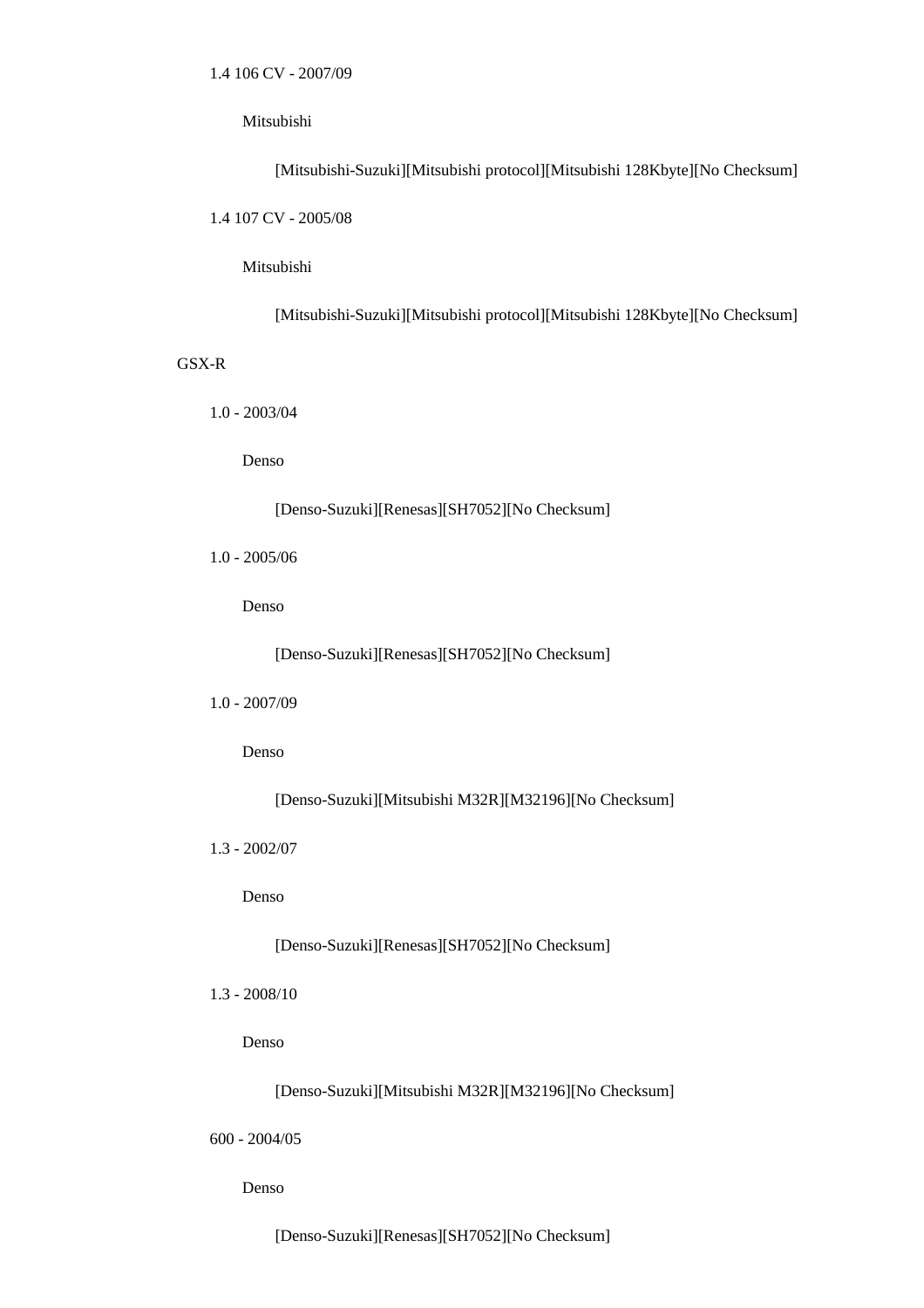600 - 2006/07

Denso

### [Denso-Suzuki][Renesas][SH7054][No Checksum]

600 - 2008/09

Denso

### [Denso-Suzuki][Mitsubishi M32R][M32196][No Checksum]

### Gladius

650 2009/10

Mitsubishi

[Mitsubishi-Suzuki][Mitsubishi protocol][Mitsubishi 512Kbyte][No Checksum]

### SV1000

2003/04

Denso

[Denso-Suzuki][Renesas][SH7052][No Checksum]

#### 2005/06

Denso

[Denso-Suzuki][Renesas][SH7052][No Checksum]

#### 2007/08

Denso

[Denso-Suzuki][Renesas][SH7052][No Checksum]

### SV650

650 2003/06

### Mitsubishi

[Mitsubishi-Suzuki][Mitsubishi protocol][Mitsubishi 128Kbyte][No Checksum]

650 2007/10

Mitsubishi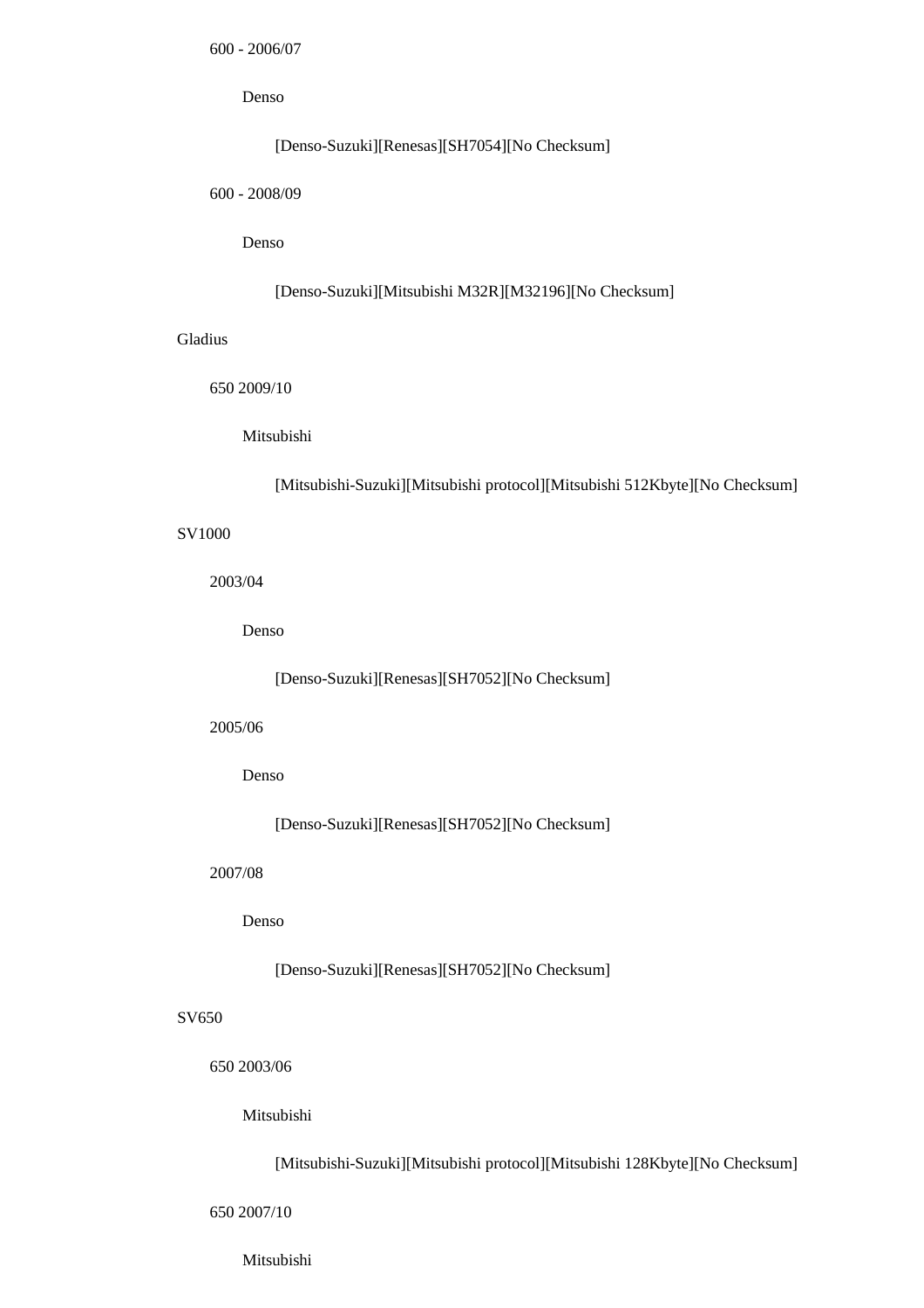### Yamaha

FJR1300

1.7L 2005/09

Mitsubishi

 [Mitsubishi-Yamaha][Mitsubishi protocol][Mitsubishi 256Kbyte][Checksum Mitsubishi Yamaha]

Faser 600

600 xx CV - 2008/10

Mitsubishi

[Mitsubishi-Yamaha][Mitsubishi protocol][Mitsubishi 256Kbyte][No Checksum]

Faser FZ1

1.0 xx CV - 2006/08

Denso

[Denso-Yamaha][Mitsubishi protocol][Mitsubishi 256Kbyte][No Checksum]

Faser FZ6

600 xx CV - 2005/08

Mitsubishi

[Mitsubishi-Yamaha][Mitsubishi protocol][Mitsubishi 128Kbyte][No Checksum]

### MT01

1.7L 2005/09

Mitsubishi

[Mitsubishi-Yamaha][Renesas][SH7052][Checksum MT01]

### R1

1.0 162 CV - 2002/03

Mitsubishi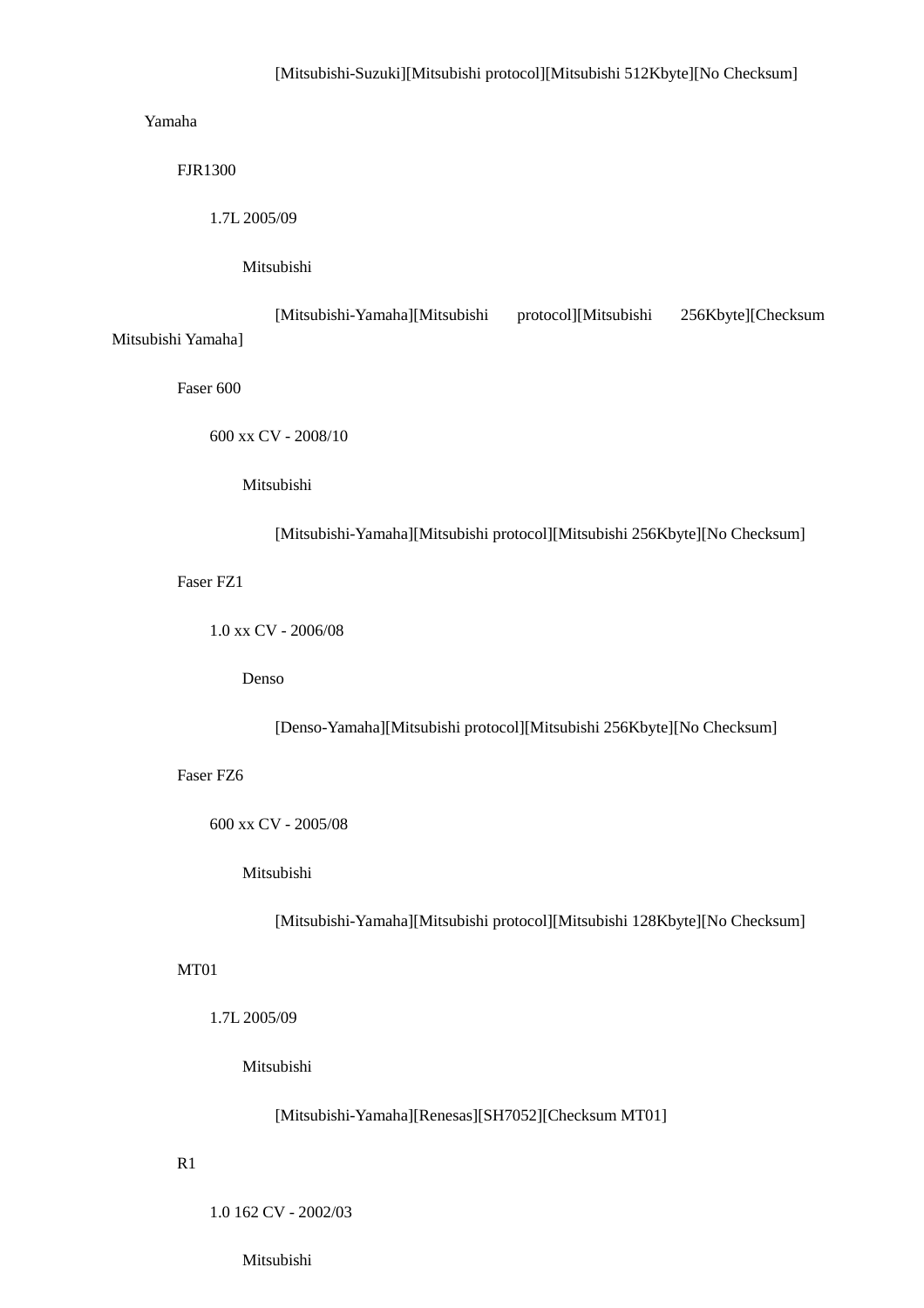1.0 162 CV - 2004/06

Mitsubishi

 [Mitsubishi-Yamaha][Mitsubishi protocol][Mitsubishi 256Kbyte][Checksum Mitsubishi Yamaha]

1.0 180 CV - 2007/08

Denso

[Denso-Yamaha][Renesas][SH7052][Checksum Denso Yamaha]

1.0 180 CV - 2009/10

Denso MCU 1

[Denso-Yamaha][Renesas][SH7058][Checksum Denso Yamaha]

Denso MCU 2

[Denso-Yamaha][Renesas][SH7052][Checksum Denso Yamaha]

#### R6

600 120 CV - 2003/05

### Mitsubishi

 [Mitsubishi-Yamaha][Mitsubishi protocol][Mitsubishi 128Kbyte][Checksum Mitsubishi Yamaha]

600 125 CV - 2006/10

Denso

[Mitsubishi-Yamaha][Renesas][SH7052][Checksum Denso Yamaha]

V-MAX

1.7L 2005/09

Denso

[Denso-Yamaha][Renesas][SH7052][Checksum Denso Yamaha]

XT1200Z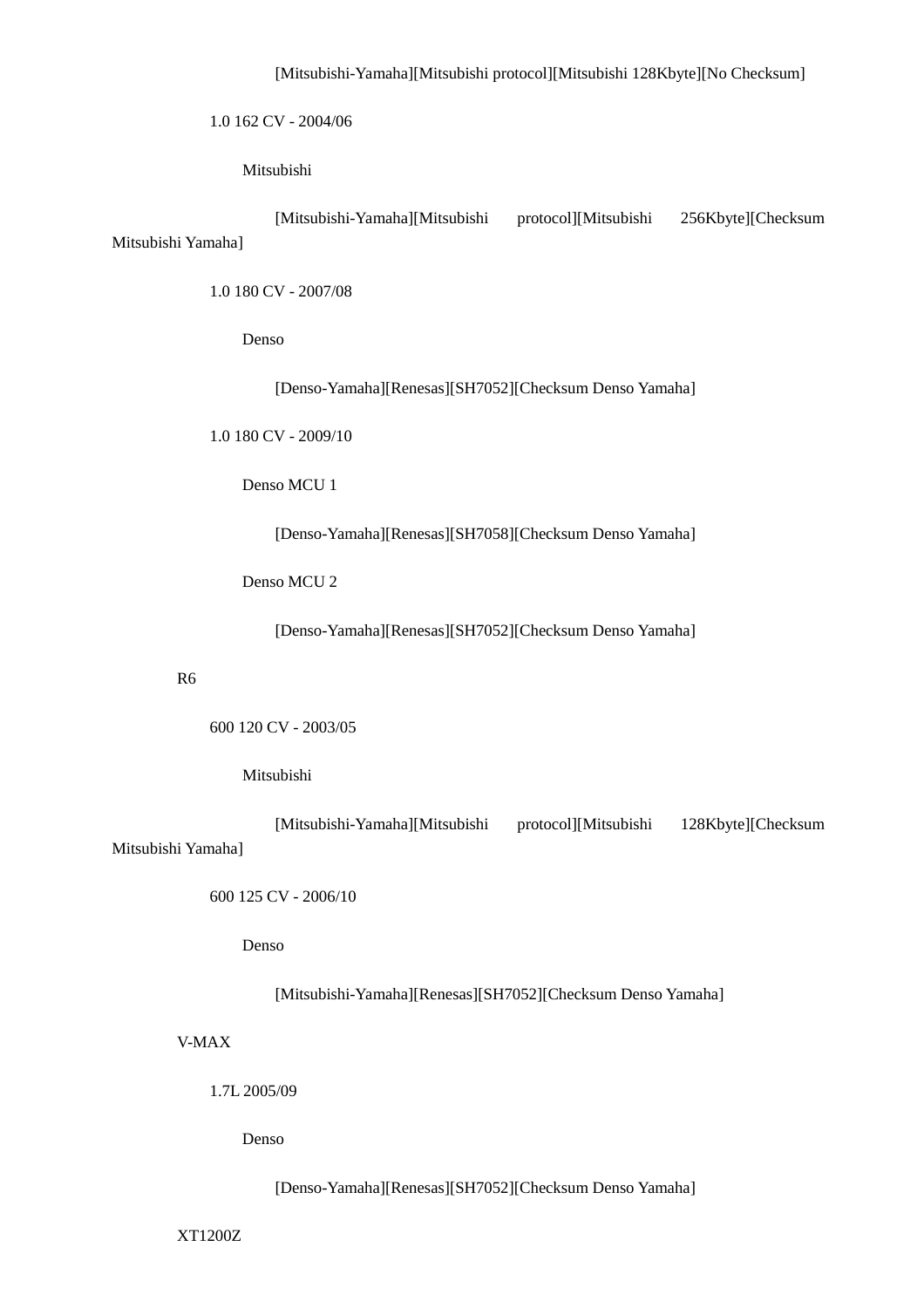#### Denso MCU 1

[Denso-Yamaha][Renesas][SH7058][Checksum Denso Yamaha]

Denso MCU 2

[Denso-Yamaha][Renesas][SH7052][Checksum Denso Yamaha]

3

Selva

ARUANA

40HP

Mitsubishi

[Mitsubishi-Yamaha][Mitsubishi protocol][Mitsubishi 512Kbyte][No Checksum]

BLUE WHALE

250 HP

Mitsubishi

[Mitsubishi-Yamaha][Mitsubishi protocol][Mitsubishi 512Kbyte][No Checksum]

DORADO

40SX HP

Mitsubishi

[Mitsubishi-Yamaha][Mitsubishi protocol][Mitsubishi 512Kbyte][No Checksum]

50 HP

Mitsubishi

[Mitsubishi-Yamaha][Mitsubishi protocol][Mitsubishi 512Kbyte][No Checksum]

60 HP

Mitsubishi

[Mitsubishi-Yamaha][Mitsubishi protocol][Mitsubishi 512Kbyte][No Checksum]

FIN WHALE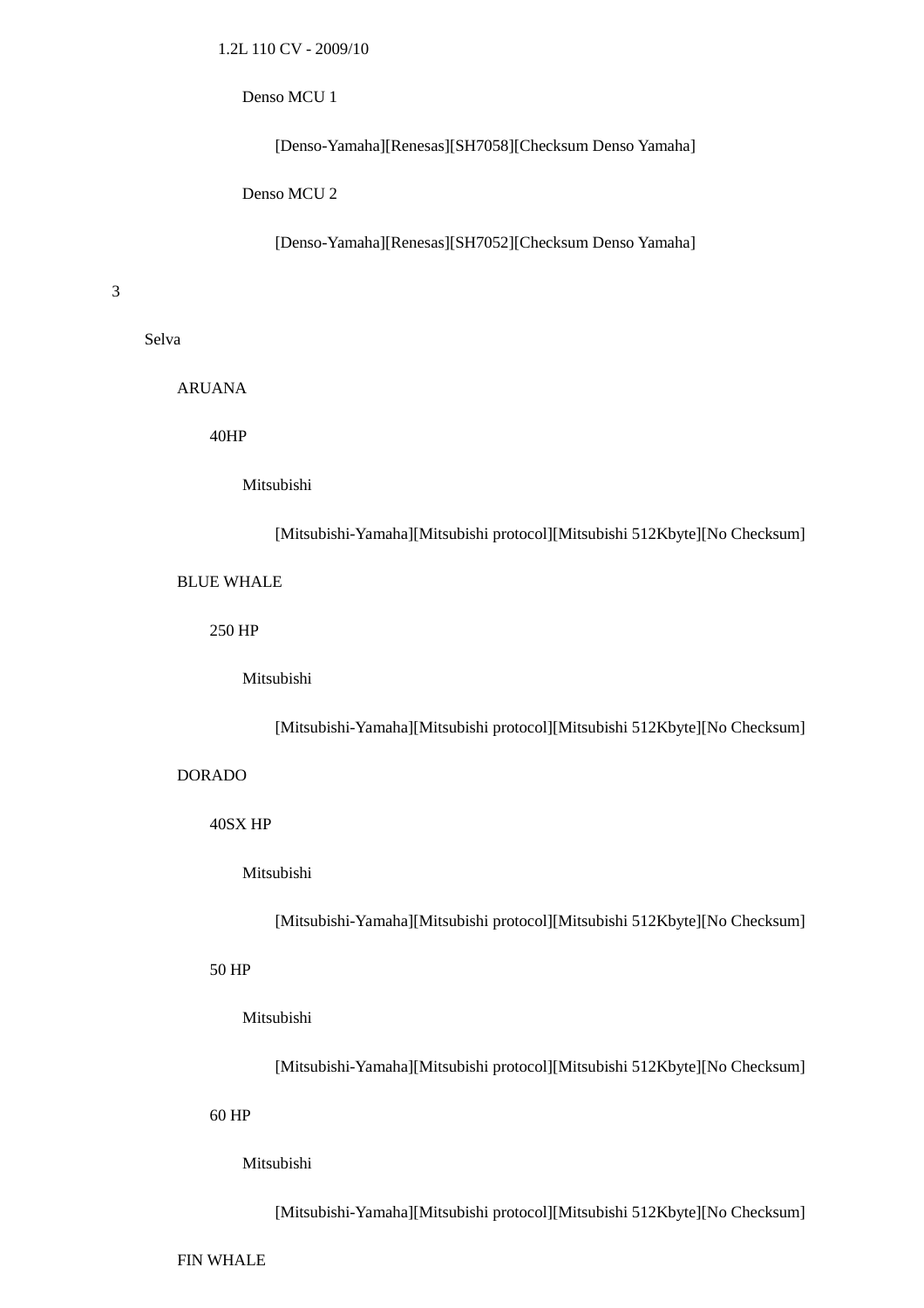[Mitsubishi-Yamaha][Mitsubishi protocol][Mitsubishi 512Kbyte][No Checksum] GREY WHALE

### 200 HP

#### Mitsubishi

[Mitsubishi-Yamaha][Mitsubishi protocol][Mitsubishi 512Kbyte][No Checksum]

### KILLER WHALE

100 HP

### Mitsubishi

[Mitsubishi-Yamaha][Mitsubishi protocol][Mitsubishi 512Kbyte][No Checksum]

### MARLIN

100 HP

#### Mitsubishi

[Mitsubishi-Yamaha][Mitsubishi protocol][Mitsubishi 512Kbyte][No Checksum]

### 80XS HP

### Mitsubishi

[Mitsubishi-Yamaha][Mitsubishi protocol][Mitsubishi 512Kbyte][No Checksum]

### Suzuki

### DF115

2000-2008

Mitsubishi

[Mitsubishi-Suzuky][Mitsubishi protocol][Mitsubishi 128Kbyte][No Checksum]

### DF140

2000-2008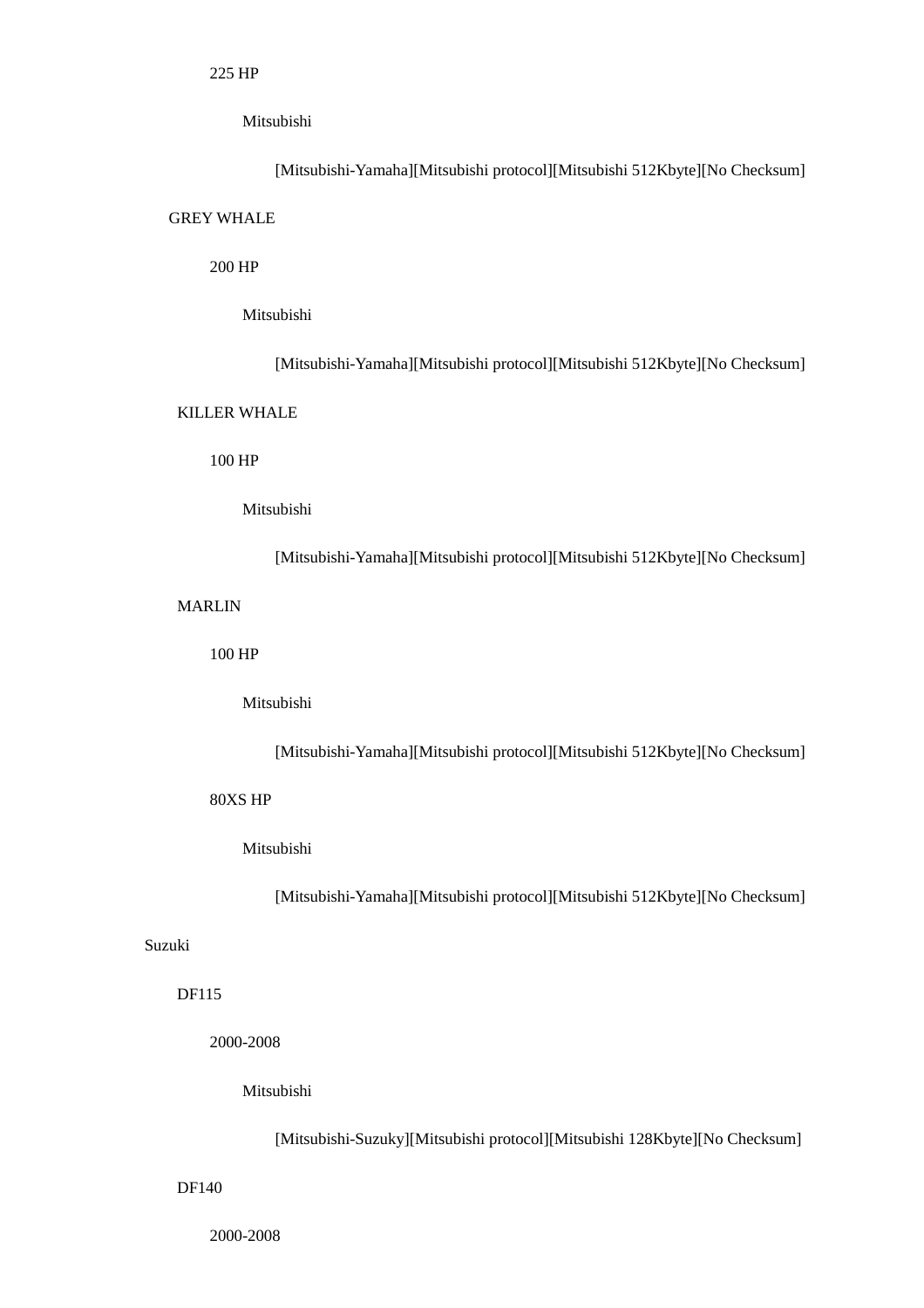[Mitsubishi-Suzuky][Mitsubishi protocol][Mitsubishi 128Kbyte][No Checksum] DF150 150 CV 2005/09 Mitsubishi [Mitsubishi-Suzuky][Mitsubishi protocol][Mitsubishi 256Kbyte][No Checksum] DF175

175 CV 2005/09

Mitsubishi

[Mitsubishi-Suzuky][Mitsubishi protocol][Mitsubishi 256Kbyte][No Checksum]

DF200

200 CV 2005/09

Mitsubishi

[Mitsubishi-Suzuky][Mitsubishi protocol][Mitsubishi 256Kbyte][No Checksum]

DF225

225 CV 2005/09

Mitsubishi

[Mitsubishi-Suzuky][Mitsubishi protocol][Mitsubishi 256Kbyte][No Checksum]

DF250

250 CV 2005/09

Mitsubishi

[Mitsubishi-Suzuky][Mitsubishi protocol][Mitsubishi 256Kbyte][No Checksum]

DF300

2005-2009

Mitsubishi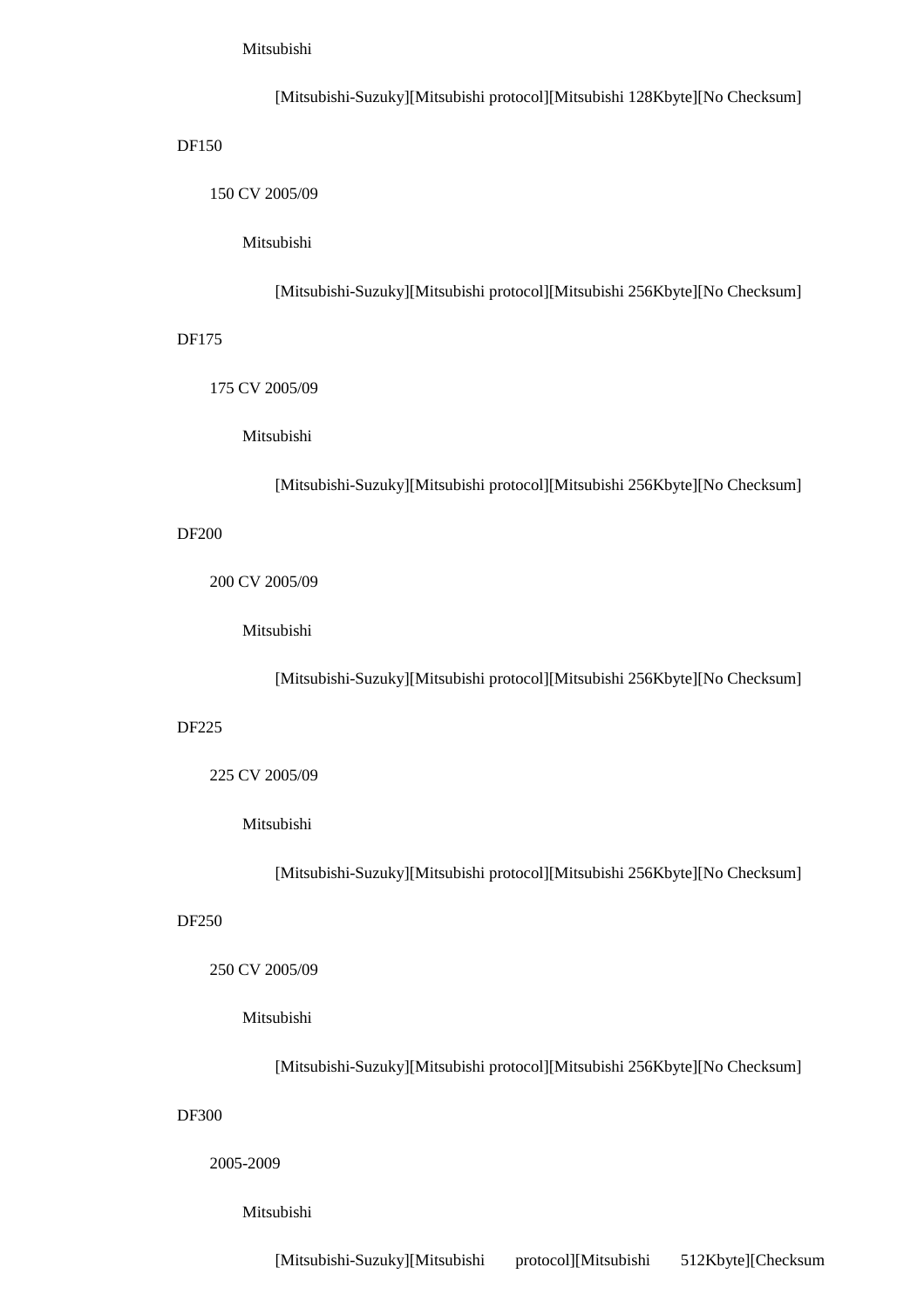### DF40

40 CV 2000/08

Mitsubishi

[Mitsubishi-Suzuky][Mitsubishi protocol][Mitsubishi 128Kbyte][No Checksum]

#### DF50

50 CV 2000/08

#### Mitsubishi

[Mitsubishi-Suzuky][Mitsubishi protocol][Mitsubishi 128Kbyte][No Checksum]

### DF60

#### 60 CV 2000/08

Mitsubishi

[Mitsubishi-Suzuky][Mitsubishi protocol][Mitsubishi 128Kbyte][No Checksum]

#### DF70

2000-2008

### Mitsubishi

[Mitsubishi-Suzuky][Mitsubishi protocol][Mitsubishi 128Kbyte][No Checksum]

#### DF90

### 2000-2008

### Mitsubishi

[Mitsubishi-Suzuky][Mitsubishi protocol][Mitsubishi 128Kbyte][No Checksum]

### Yamaha

### 150HP

4stroke 2006/2009

#### Mitsubishi

[Mitsubishi-Yamaha][Mitsubishi protocol][Mitsubishi 512Kbyte][No Checksum]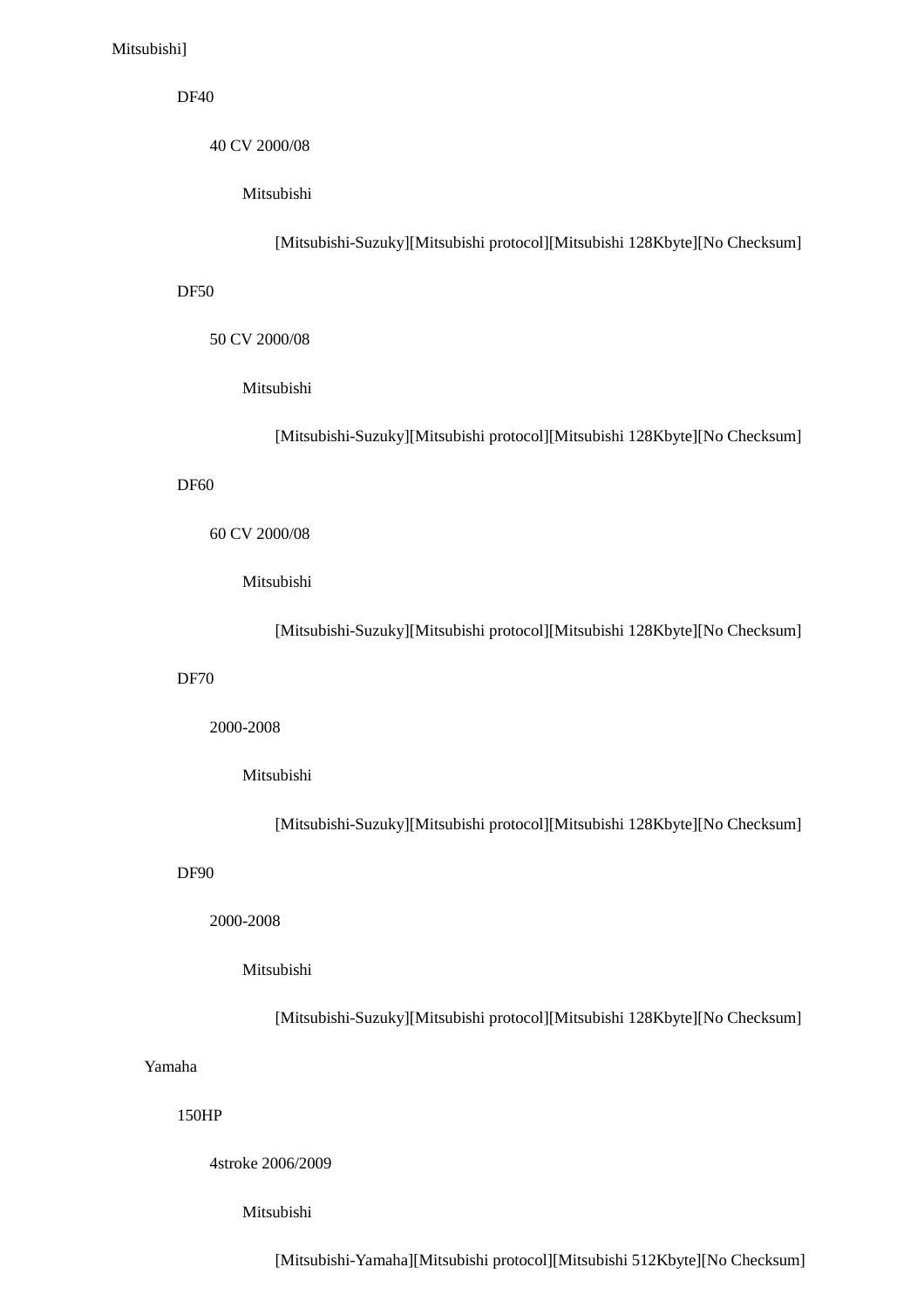#### 200HP

2stroke 2002/2006

Mitsubishi

[Mitsubishi-Yamaha][Mitsubishi protocol][Mitsubishi 512Kbyte][No Checksum]

4stroke 2006/2009

Mitsubishi

[Mitsubishi-Yamaha][Mitsubishi protocol][Mitsubishi 512Kbyte][No Checksum]

### 225HP

2stroke 2002/2006

#### Mitsubishi

[Mitsubishi-Yamaha][Mitsubishi protocol][Mitsubishi 512Kbyte][No Checksum]

4stroke 2002/2006

Mitsubishi

[Mitsubishi-Yamaha][Mitsubishi protocol][Mitsubishi 512Kbyte][No Checksum]

### 250HP

2stroke 2002/2006

Mitsubishi

[Mitsubishi-Yamaha][Mitsubishi protocol][Mitsubishi 512Kbyte][No Checksum]

### 4stroke 2006/2009

#### Mitsubishi

[Mitsubishi-Yamaha][Mitsubishi protocol][Mitsubishi 512Kbyte][Checksum

### Mitsubishi]

### 300HP

2stroke 2002/2006

#### Mitsubishi

[Mitsubishi-Yamaha][Mitsubishi protocol][Mitsubishi 512Kbyte][No Checksum]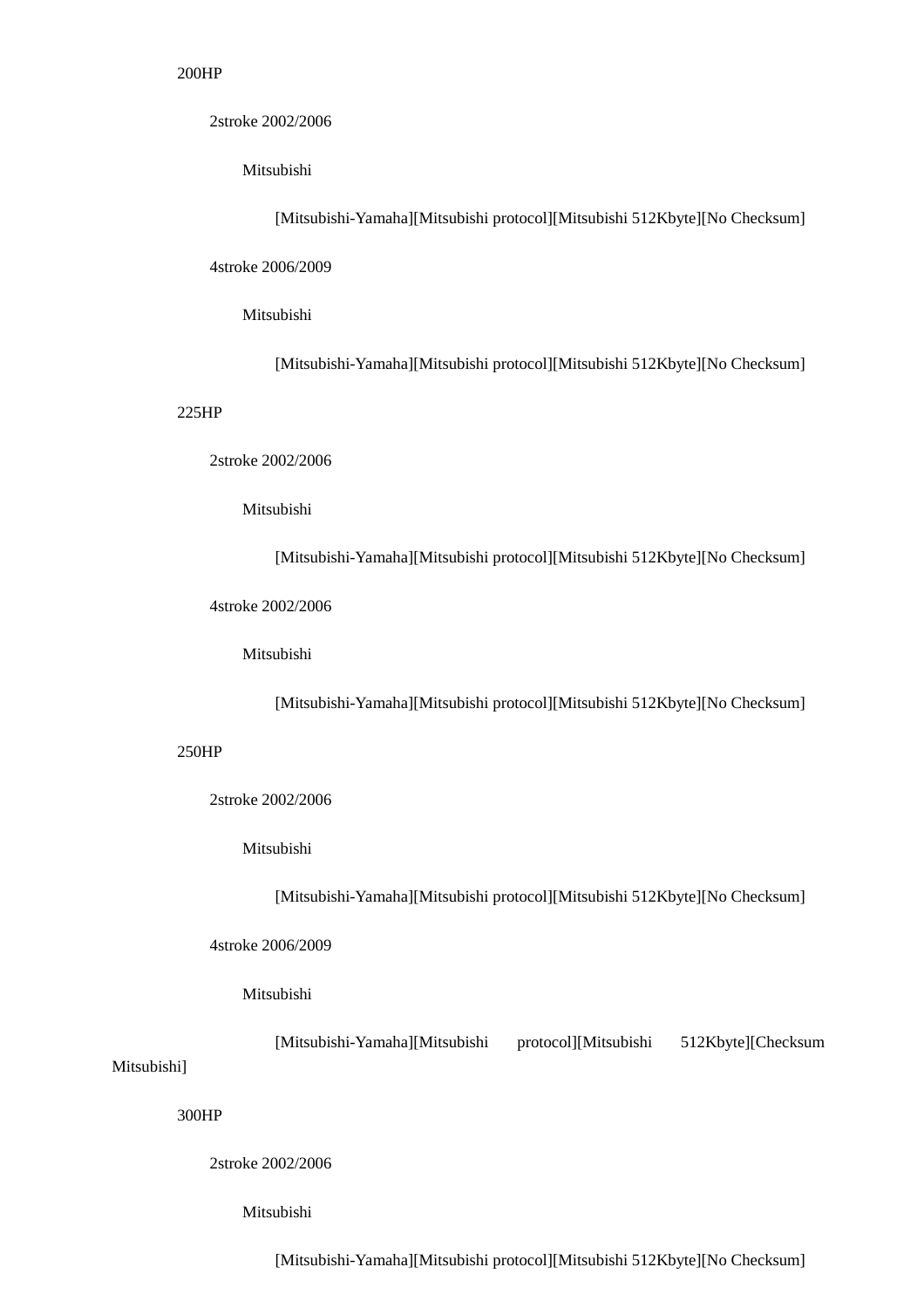| Mitsubishi] |                                                                            | [Mitsubishi-Yamaha][Mitsubishi                                             | protocol][Mitsubishi | 1Mbyte][Checksum |  |
|-------------|----------------------------------------------------------------------------|----------------------------------------------------------------------------|----------------------|------------------|--|
|             | 350HP                                                                      |                                                                            |                      |                  |  |
|             |                                                                            | 4stroke 2006/2009                                                          |                      |                  |  |
|             |                                                                            | Mitsubishi                                                                 |                      |                  |  |
| Mitsubishi] |                                                                            | [Mitsubishi-Yamaha][Mitsubishi                                             | protocol][Mitsubishi | 1Mbyte][Checksum |  |
|             | F100                                                                       |                                                                            |                      |                  |  |
|             |                                                                            | 100 CV 2005/10                                                             |                      |                  |  |
|             |                                                                            | Mitsubishi                                                                 |                      |                  |  |
|             |                                                                            | [Mitsubishi-Yamaha][Mitsubishi protocol][Mitsubishi 512Kbyte][No Checksum] |                      |                  |  |
|             | F115                                                                       |                                                                            |                      |                  |  |
|             |                                                                            | 4 Stoke 2009/11                                                            |                      |                  |  |
|             |                                                                            | Mitsubishi                                                                 |                      |                  |  |
|             | [Mitsubishi-Yamaha][Mitsubishi protocol][Mitsubishi 512Kbyte][No Checksum] |                                                                            |                      |                  |  |
|             | F40                                                                        |                                                                            |                      |                  |  |
|             |                                                                            | 40 CV 2005/10                                                              |                      |                  |  |
|             |                                                                            | Mitsubishi                                                                 |                      |                  |  |
|             |                                                                            | [Mitsubishi-Yamaha][Mitsubishi protocol][Mitsubishi 512Kbyte][No Checksum] |                      |                  |  |
|             | F60                                                                        |                                                                            |                      |                  |  |
|             |                                                                            | 60 CV 2005/10                                                              |                      |                  |  |
|             |                                                                            | Mitsubishi                                                                 |                      |                  |  |
|             |                                                                            | [Mitsubishi-Yamaha][Mitsubishi protocol][Mitsubishi 512Kbyte][No Checksum] |                      |                  |  |

F80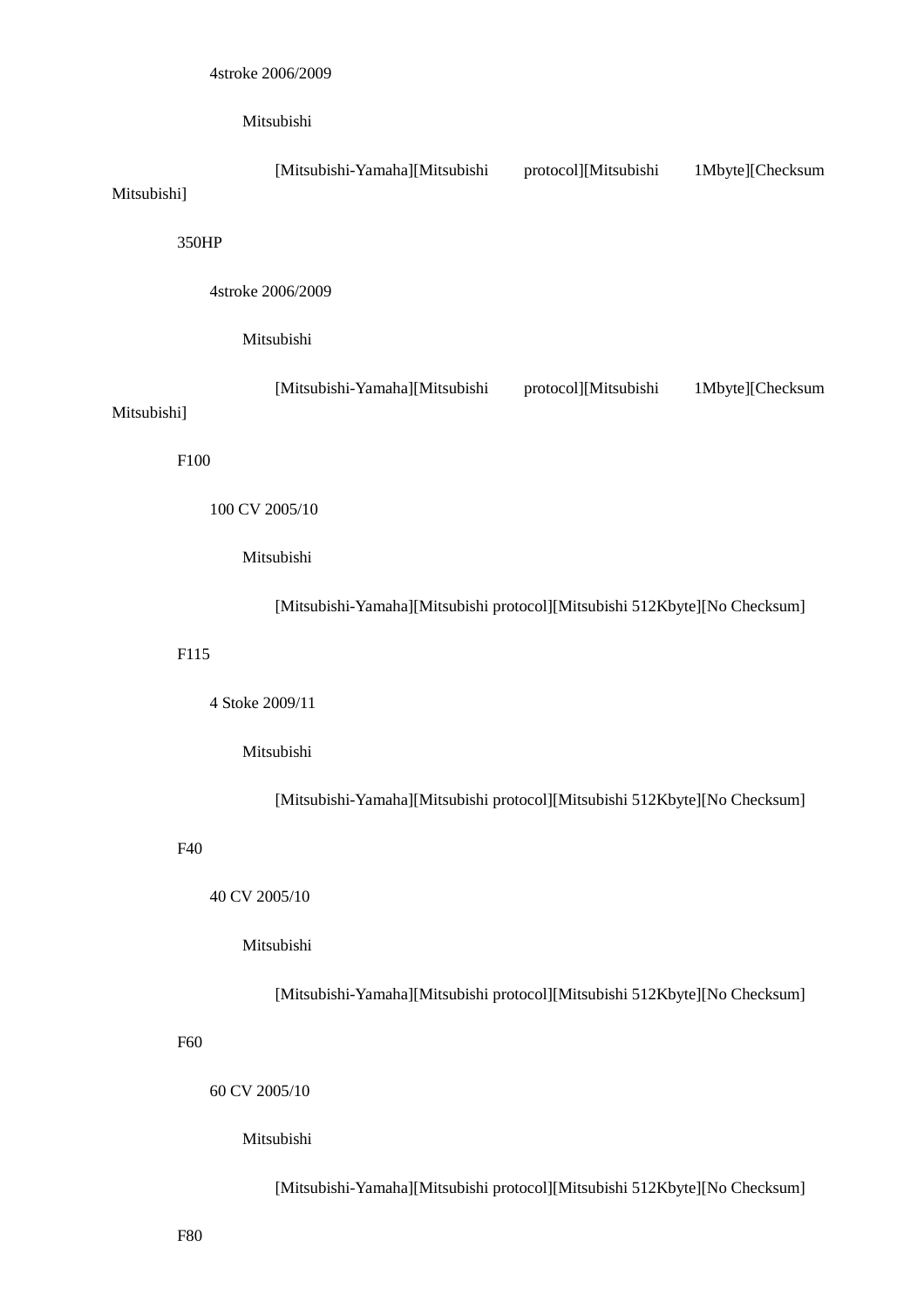[Mitsubishi-Yamaha][Mitsubishi protocol][Mitsubishi 512Kbyte][No Checksum] FET50 50 CV 2000/08

#### Mitsubishi

[Mitsubishi-Yamaha][Mitsubishi protocol][Mitsubishi 512Kbyte][No Checksum]

#### 4

#### Yamaha

Nytro

### 1.0 132 CV

Mitsubishi

[Mitsubishi-Yamaha][Mitsubishi protocol][Mitsubishi 512Kbyte][No Checksum]

#### Phaser

500 80 CV

### Mitsubishi

[Mitsubishi-Yamaha][Mitsubishi protocol][Mitsubishi 256Kbyte][No Checksum]

### RX1GT

### 1.0 150 CV

#### Mitsubishi

[Mitsubishi-Yamaha][Mitsubishi protocol][Mitsubishi 256Kbyte][No Checksum]

### 5

### Kubota

M128x

6.1 128cv - >2008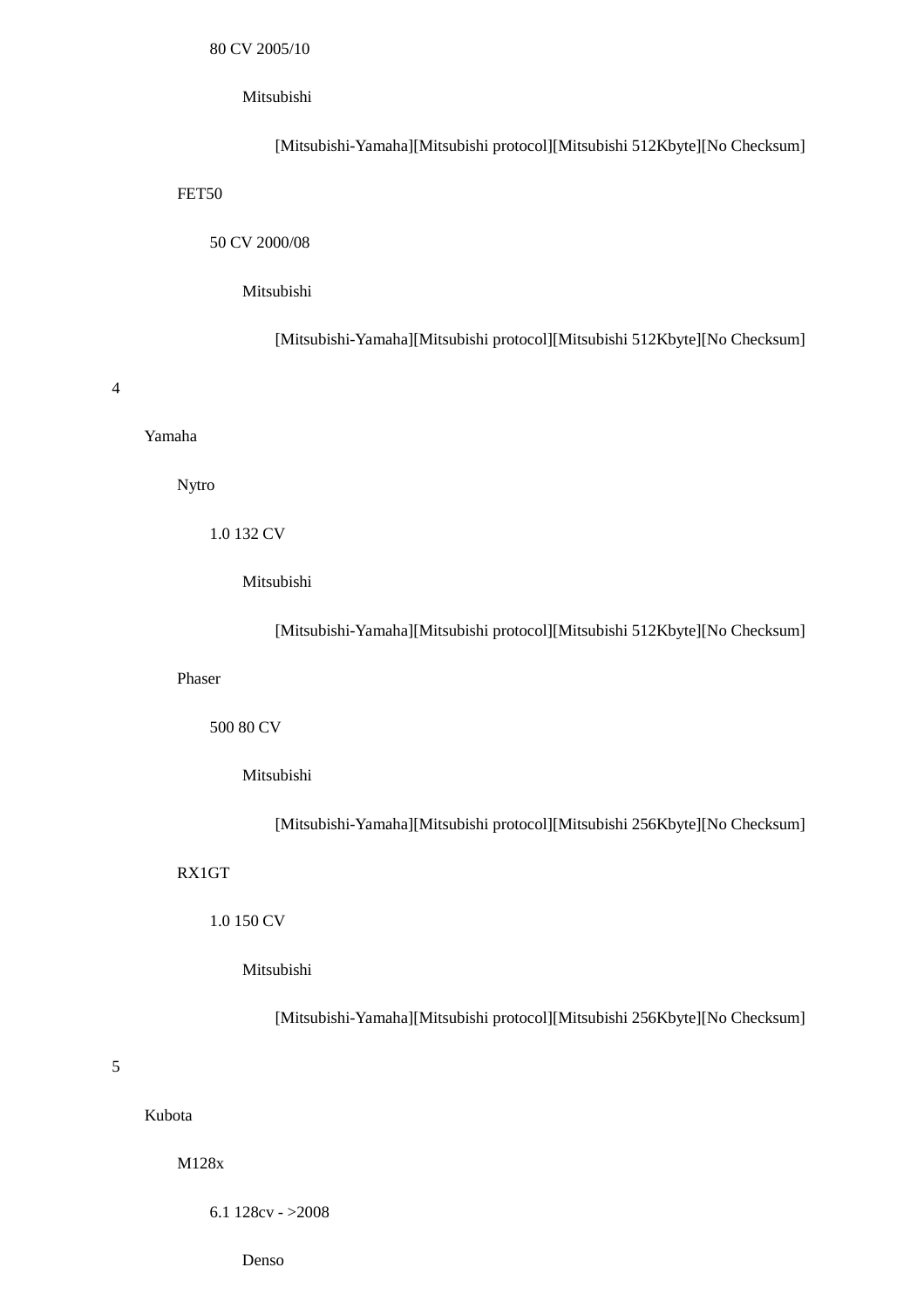#### 6

Hino

500 series

13.0 - 500 Cv

Denso

[Denso Heino Trucs][Renesas][SH7058][Checksum Denso OBD RSA]

7.6 260 CV

Denso

[Denso Heino Trucs][Renesas][SH7058][Checksum Denso OBD RSA]

700 series

13.0 - 390 CV

Denso

[Denso Heino Trucs][Renesas][SH7058][Checksum Denso OBD RSA]

13.0 - 410 CV

Denso

[Denso Heino Trucs][Renesas][SH7058][Checksum Denso OBD RSA]

13.0 - 450 CV

Denso

[Denso Heino Trucs][Renesas][SH7055][Checksum Denso OBD RSA]

[Denso Heino Trucs][Renesas][SH7058][Checksum Denso OBD RSA]

13.0 - 500 CV

Denso

[Denso Heino Trucs][Renesas][SH7058][Checksum Denso OBD RSA]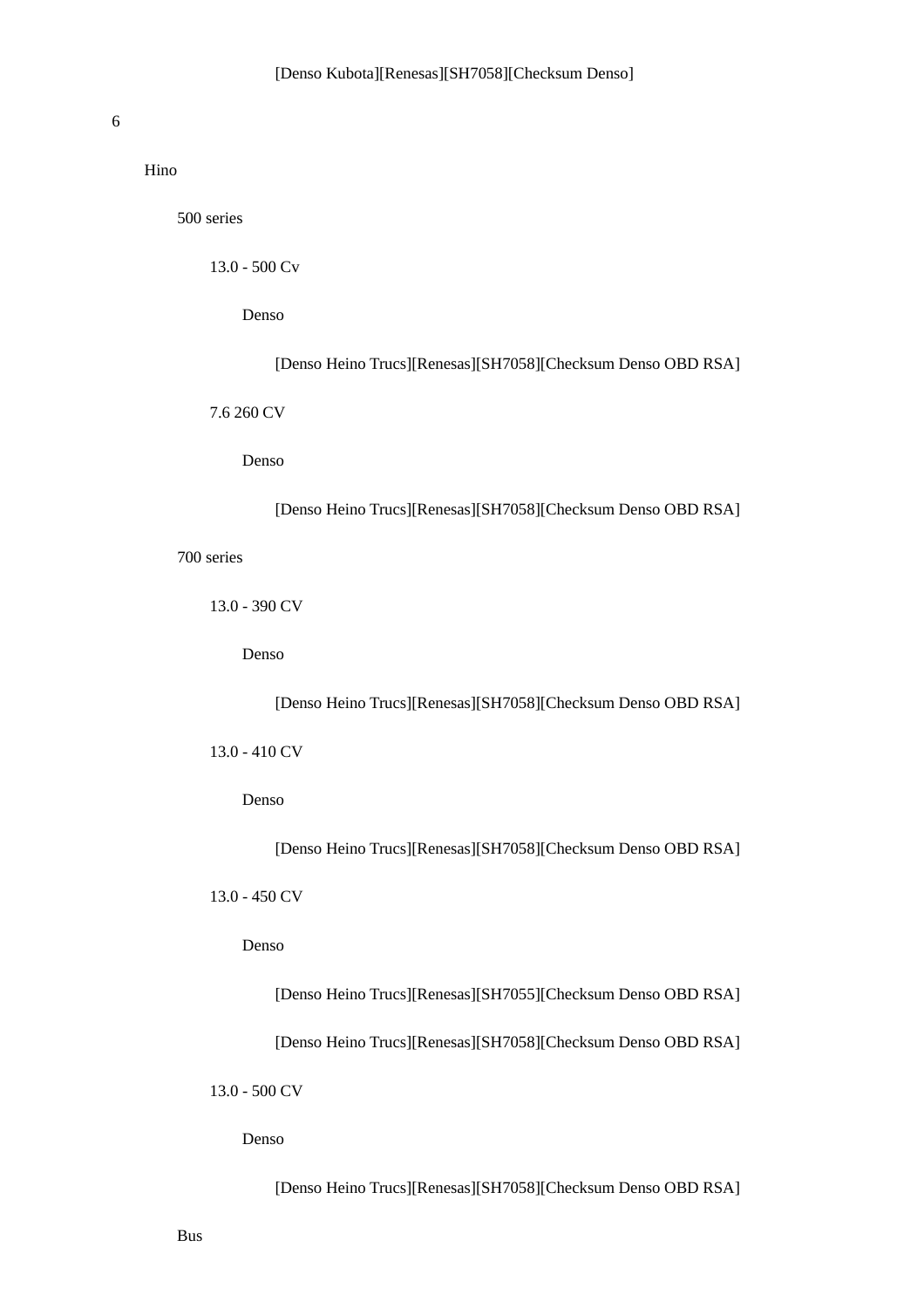### Denso

# [Denso Heino Trucs][Renesas][SH7058][Checksum Denso OBD RSA]

### Hyundai

# E-mighty

3.9 d 145 CV >2007

Denso

[Denso Hyunday Trucs][Renesas][SH7055][Checksum Denso OBD RSA]

#### Isuzu

### CYZ

```
 15.6 - 390 CV
```
Denso

### [Denso Heino Trucs][Renesas][SH7055][Checksum Denso OBD RSA]

#### EXY

### Denso

[Denso Heino Trucs][Renesas][SH7055][Checksum Denso OBD RSA]

### EXZ

### 15.6 - 460 CV

### Denso

[Denso Heino Trucs][Renesas][SH7055][Checksum Denso OBD RSA]

### 7

# Kawasaki

### KFX

#### 450R Efi 45CV 2008/2010

Mitsubishi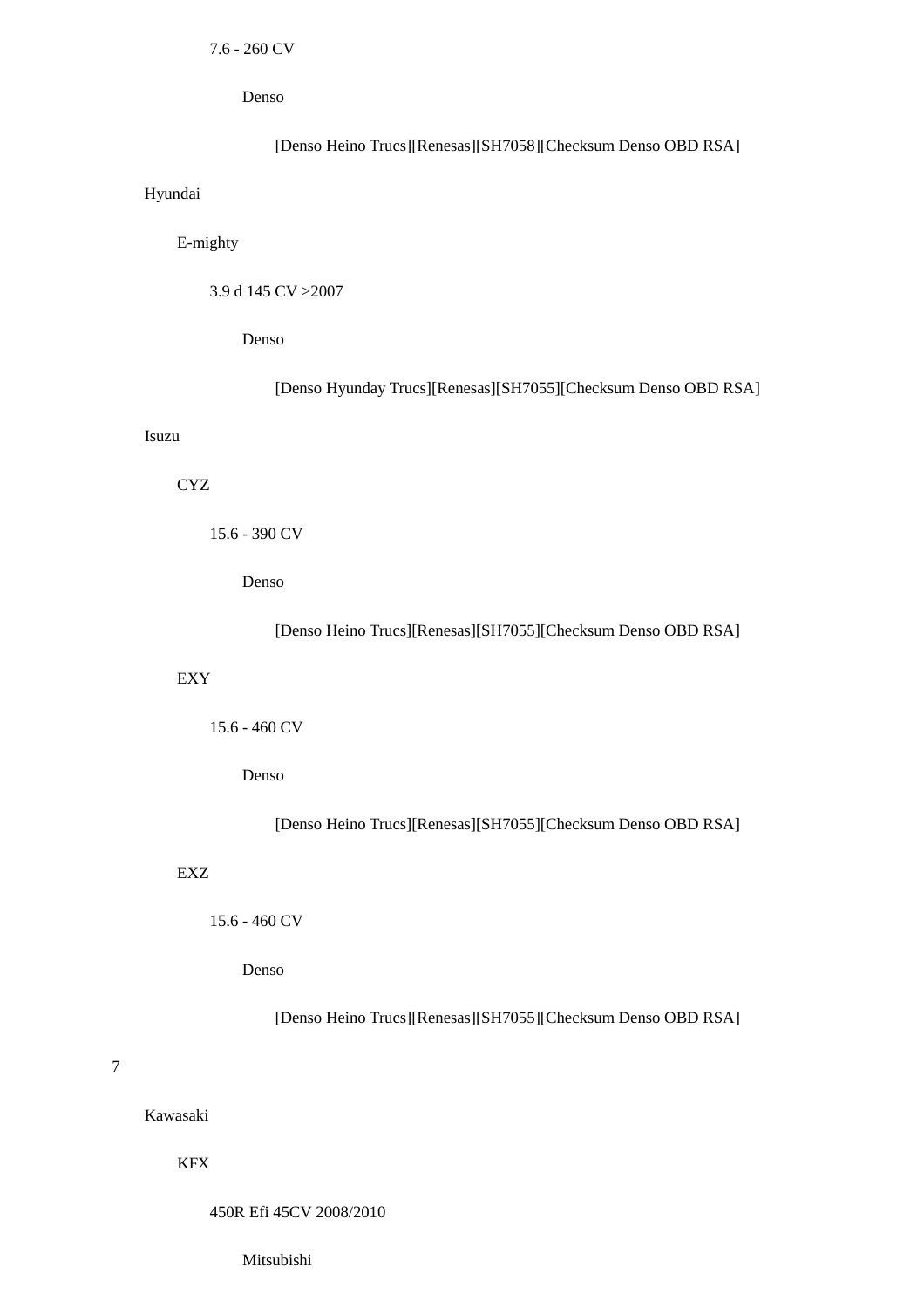### Teryx

750 Efi 46CV 2008/2010

Mitsubishi

[Mitsubishi-Kawasaki][Mitsubishi protocol][Mitsubishi 512Kbyte][No Checksum]

test

test

test

[Mitsubishi-Kawasaki][General KLINE protocol][Non computato][No Checksum]

#### 8

Ford

Escape

2.3 16V 147 CV >2007

Mitsubishi

[OBD II][Mazda OBD II protocol][Mazda CAN general][No Checksum]

Fiesta

1.6 tdci 110 CV

Bosch

## [OBD II][Ford CAN][EDC16C34][No Checksum]

1.6 tdci 90 CV

Bosch

[OBD II][Ford CAN][EDC16C34][No Checksum]

### Focus

1.6 tdci 110 CV

Bosch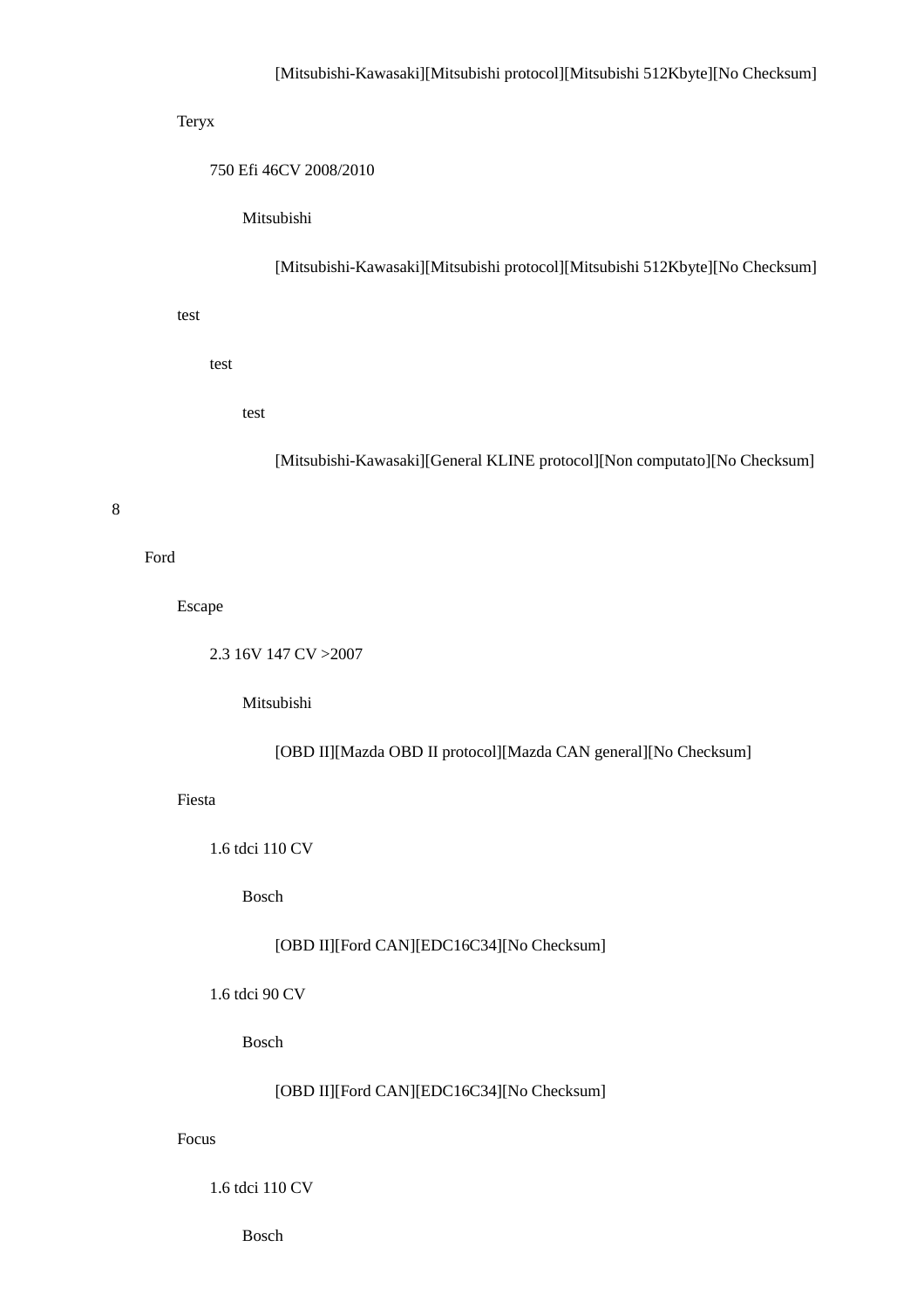### [OBD II][Ford CAN][EDC16C34][No Checksum]

1.6 tdci 90 CV

Bosch

```
 [OBD II][Ford CAN][EDC16C34][No Checksum]
```
### Fusion

1.6 tdci 110 CV

Bosch

[OBD II][Ford CAN][EDC16C34][No Checksum]

1.6 tdci 90 CV

Bosch

### [OBD II][Ford CAN][EDC16C34][No Checksum]

2.3i 161 CV >2005

Fomoco

[OBD II][Ford CAN][Ford CAN][Checksum Fomoco]

## Mazda

2

1.3 16V 86 CV

Denso

[OBD II][Mazda OBD II protocol][Mazda CAN Denso 2009][Checksum Denso

# OBD RSA]

1.5 16V 105 CV

Denso

 [OBD II][Mazda OBD II protocol][Mazda CAN Denso 2009][Checksum Denso OBD RSA]

3

#### 1.5 16V 115 CV >2008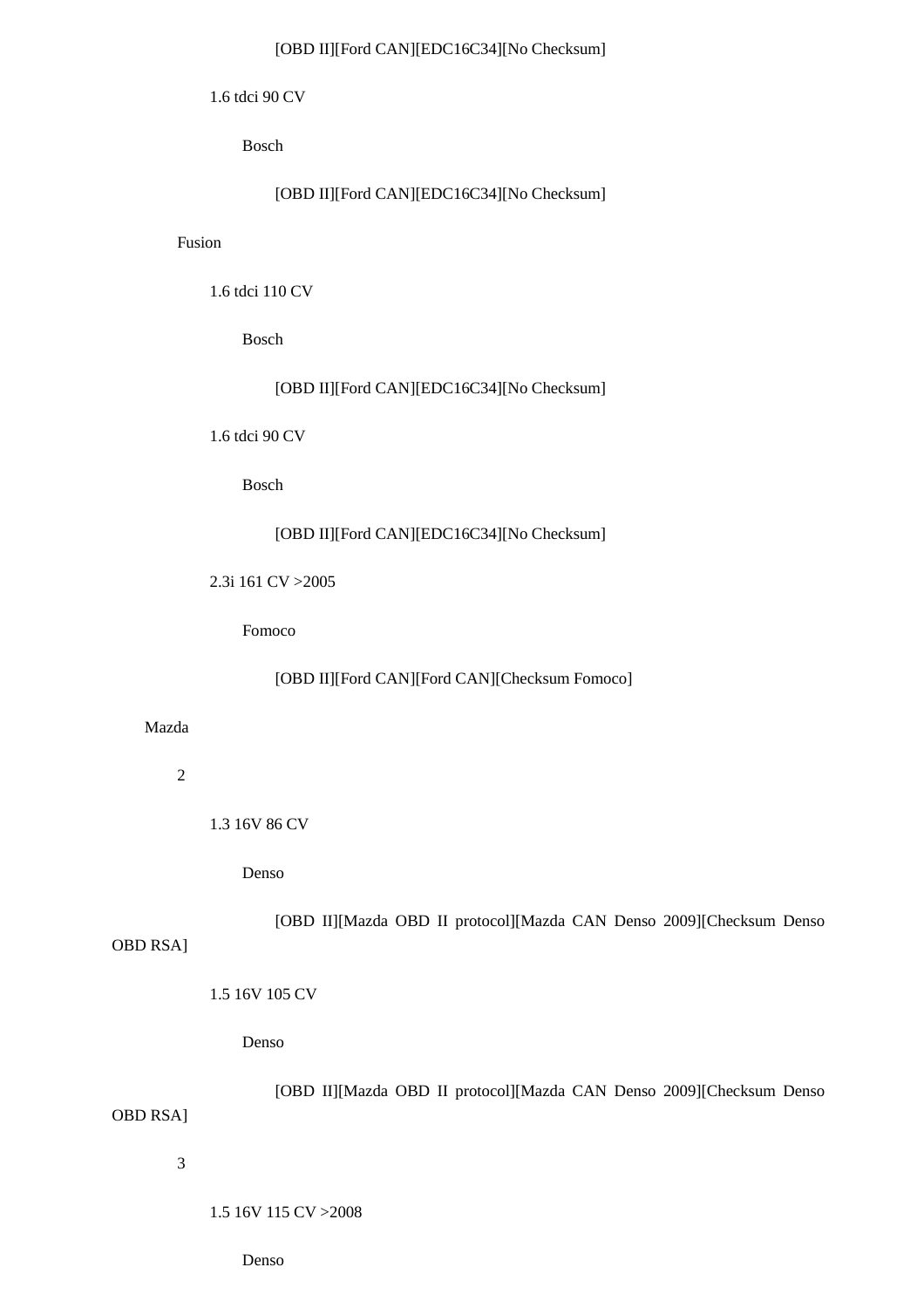### RSA]

# 1.6 16v 105 CV

Denso

[OBD II][Mazda OBD II protocol][Mazda CAN general][No Checksum]

1.6 16v 105 CV >2008

Denso 1Mbyte

[OBD II][Mazda OBD II protocol][Mazda CAN general][Checksum Denso OBD

# RSA]

1.6 tdci 110 CV

Bosch

[OBD II][Ford CAN][EDC16C34][No Checksum]

1.6 tdci 90 CV

Bosch

[OBD II][Ford CAN][EDC16C34][No Checksum]

1.8 16V 120 CV

Mitsubishi

[OBD II][Mazda OBD II protocol][Mazda CAN general][No Checksum]

2.0 16V 150 CV

Mitsubishi

[OBD II][Mazda OBD II protocol][Mazda CAN general][No Checksum]

2.0 16V 150 CV >2010

Mitsubishi

[OBD II][Mazda OBD II 2010][Mazda OBD II 2010][No Checksum]

2.0 dci - 143 CV >2006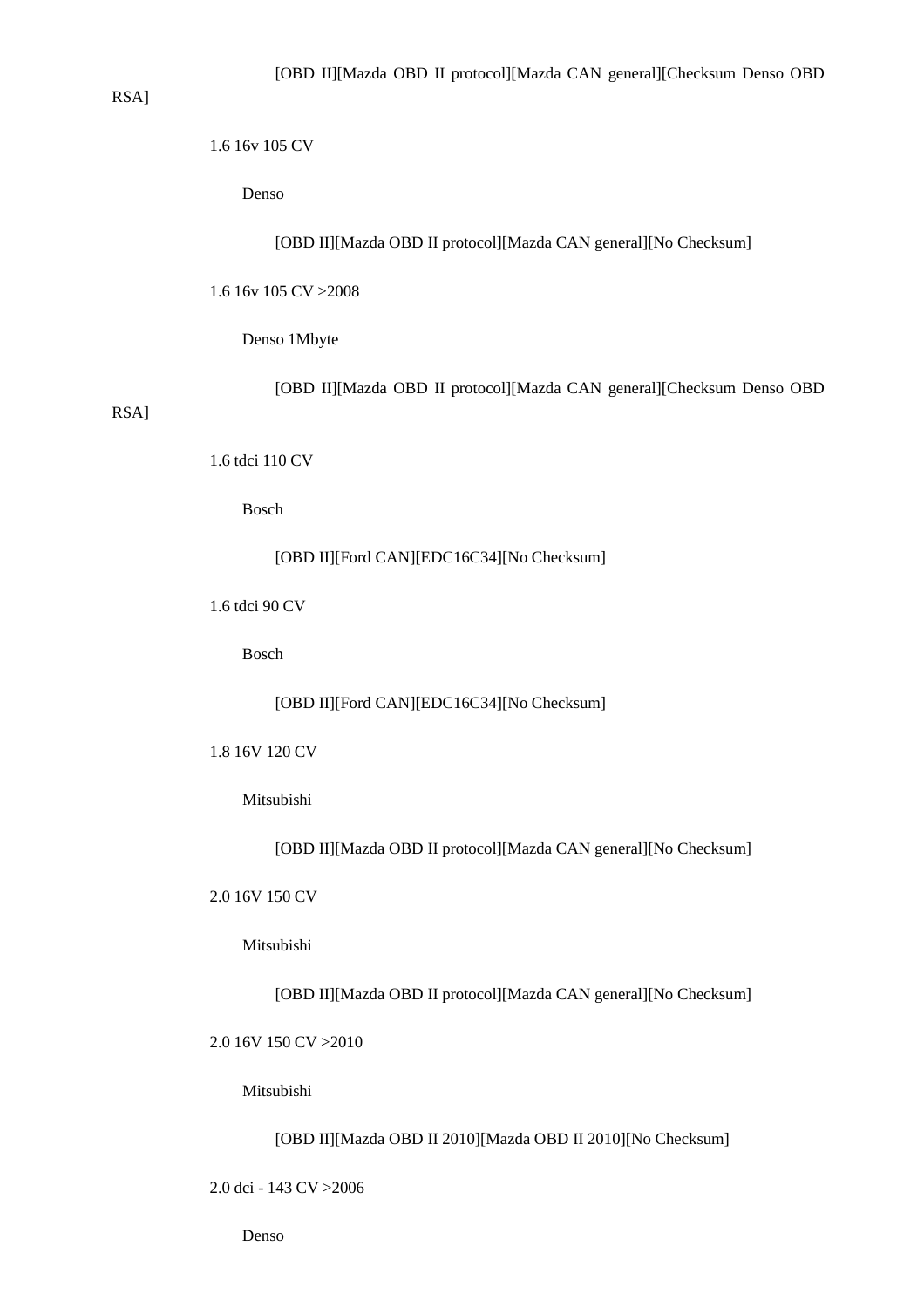RSA]

RSA]

#### 2.2 CD 150 CV >2009

Denso

[OBD II][Mazda OBD II 2010][Mazda OBD II 2010][Checksum Denso OBD

2.2 CD 185 CV >2009

Denso

 [OBD II][Mazda OBD II 2010][Mazda OBD II 2010][Checksum Denso OBD RSA]

2.3 16V 165 CV

Denso

[OBD II][Mazda OBD II protocol][Mazda RX8 2][Checksum Denso OBD RSA]

Mitsubishi

[OBD II][Mazda OBD II protocol][Mazda CAN general][No Checksum]

2.3 MPS 260 CV

Mitsubishi

[OBD II][Mazda OBD II protocol][Mazda CAN general][No Checksum]

2.3 MPS 265 CV >2010

Mitsubishi

[OBD II][Mazda OBD II 2010][Mazda OBD II 2010][No Checksum]

2.5 V6 170 CV >2010

Mitsubishi

[OBD II][Mazda OBD II 2010][Mazda OBD II 2010][No Checksum]

5

1.8 16V 115 CV

Mitsubishi DBW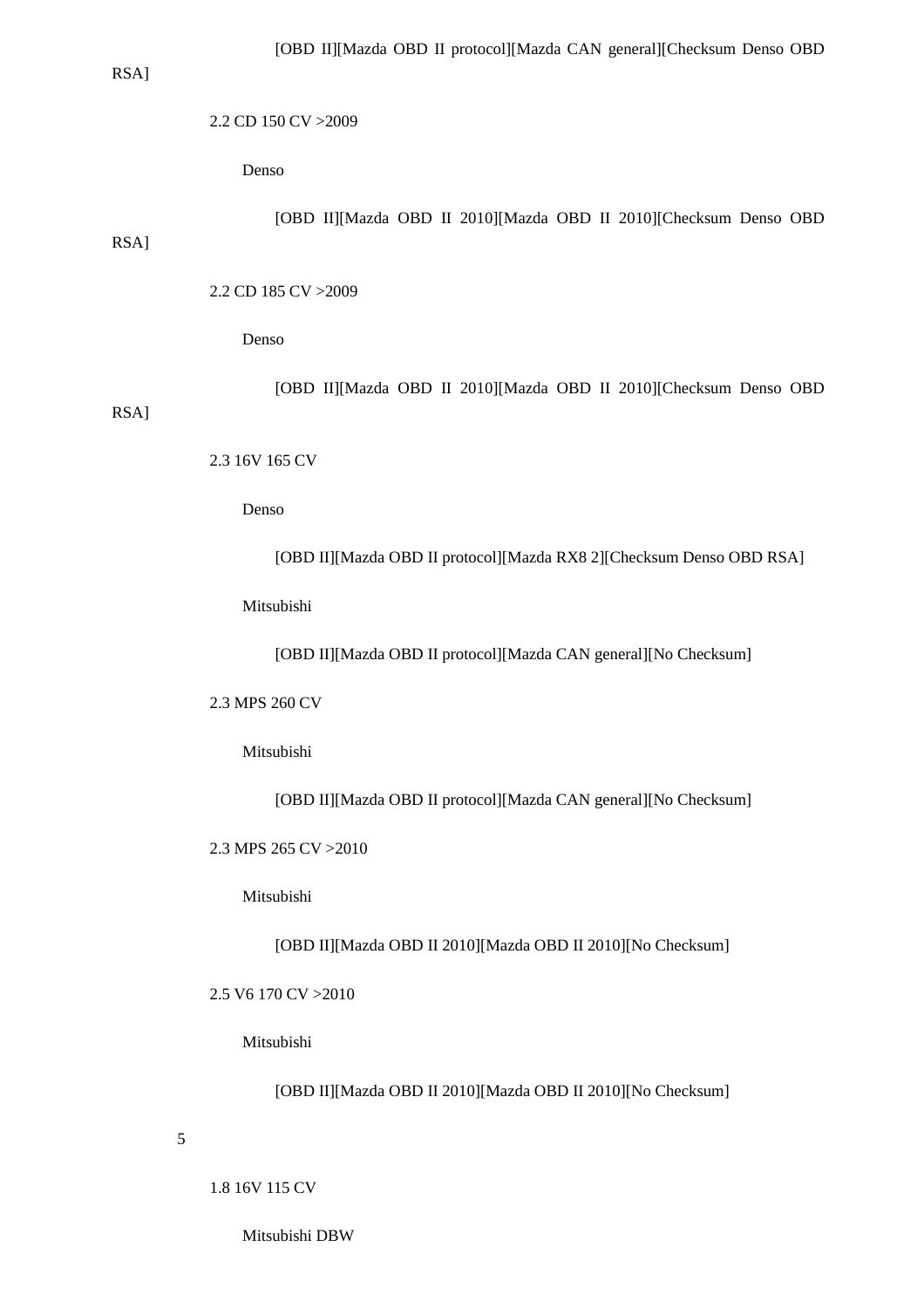2.0 16V 145 CV

Mitsubishi DBW

[OBD II][Mazda OBD II protocol][Mazda CAN general][No Checksum]

2.0 dci - 110 CV >2006

Denso

[OBD II][Mazda OBD II protocol][Mazda CAN general][Checksum Denso OBD

RSA]

2.0 dci - 143 CV >2006

Denso

[OBD II][Mazda OBD II protocol][Mazda CAN general][Checksum Denso OBD

RSA]

6

1.6 16V 105 CV

Denso

[OBD II][Mazda OBD II protocol][Mazda CAN general][No Checksum]

1.8 16V 120 CV

Mitsubishi DBW

[OBD II][Mazda OBD II protocol][Mazda CAN general][No Checksum]

2.0 16V 147 CV

Mitsubishi

[OBD II][Mazda OBD II protocol][Mazda CAN general][No Checksum]

2.0 16V 150 CV >2008

Mitsubishi

[OBD II][Mazda OBD II protocol][Mazda CAN Denso 2009][No Checksum]

2.0 dci - 120 CV >2006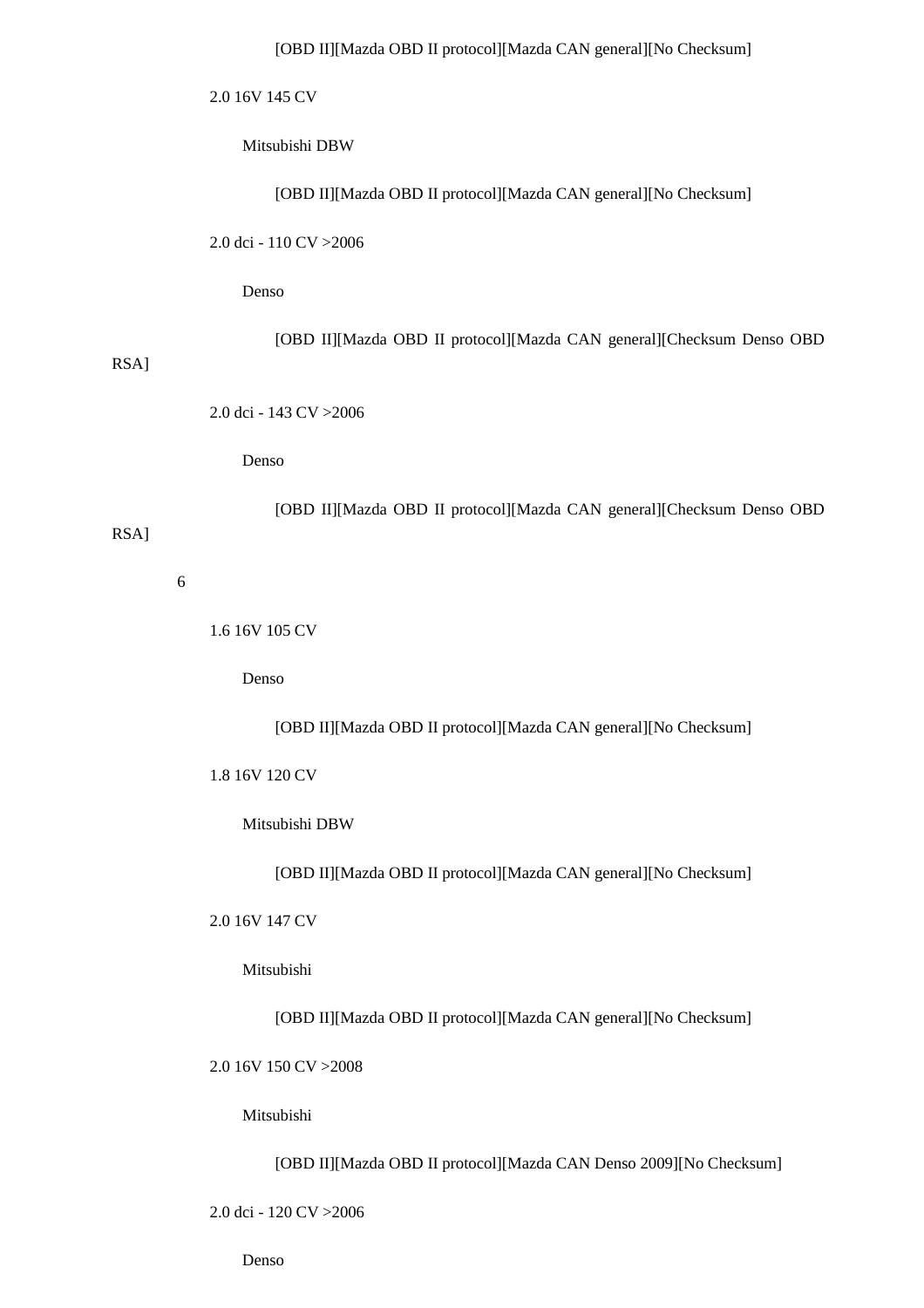### RSA]

2.0 dci - 143 CV >2006

Denso

[OBD II][Mazda OBD II protocol][Mazda CAN general][Checksum Denso OBD

# RSA]

2.3 16V 166 CV

Denso

[OBD II][Mazda OBD II protocol][Mazda RX8 2][Checksum Denso OBD RSA]

Mitsubishi

[OBD II][Mazda OBD II protocol][Mazda CAN general][No Checksum]

2.3 MPS 260 CV

Mitsubishi

[OBD II][Mazda OBD II protocol][Mazda CAN general][No Checksum]

2.5i 170 CV >2008

Mitsubishi

[OBD II][Mazda OBD II protocol][Mazda CAN Denso 2009][No Checksum]

CX7

2.2 DCI 173 CV >2009

Denso

[OBD II][Mazda OBD II 2010][Mazda OBD II 2010][Checksum Denso OBD

RSA]

2.3 16V 244 CV

Mitsubishi

[OBD II][Mazda OBD II 2010][Mazda OBD II 2010][No Checksum]

2.3 16V 260 CV Turbo

Mitsubishi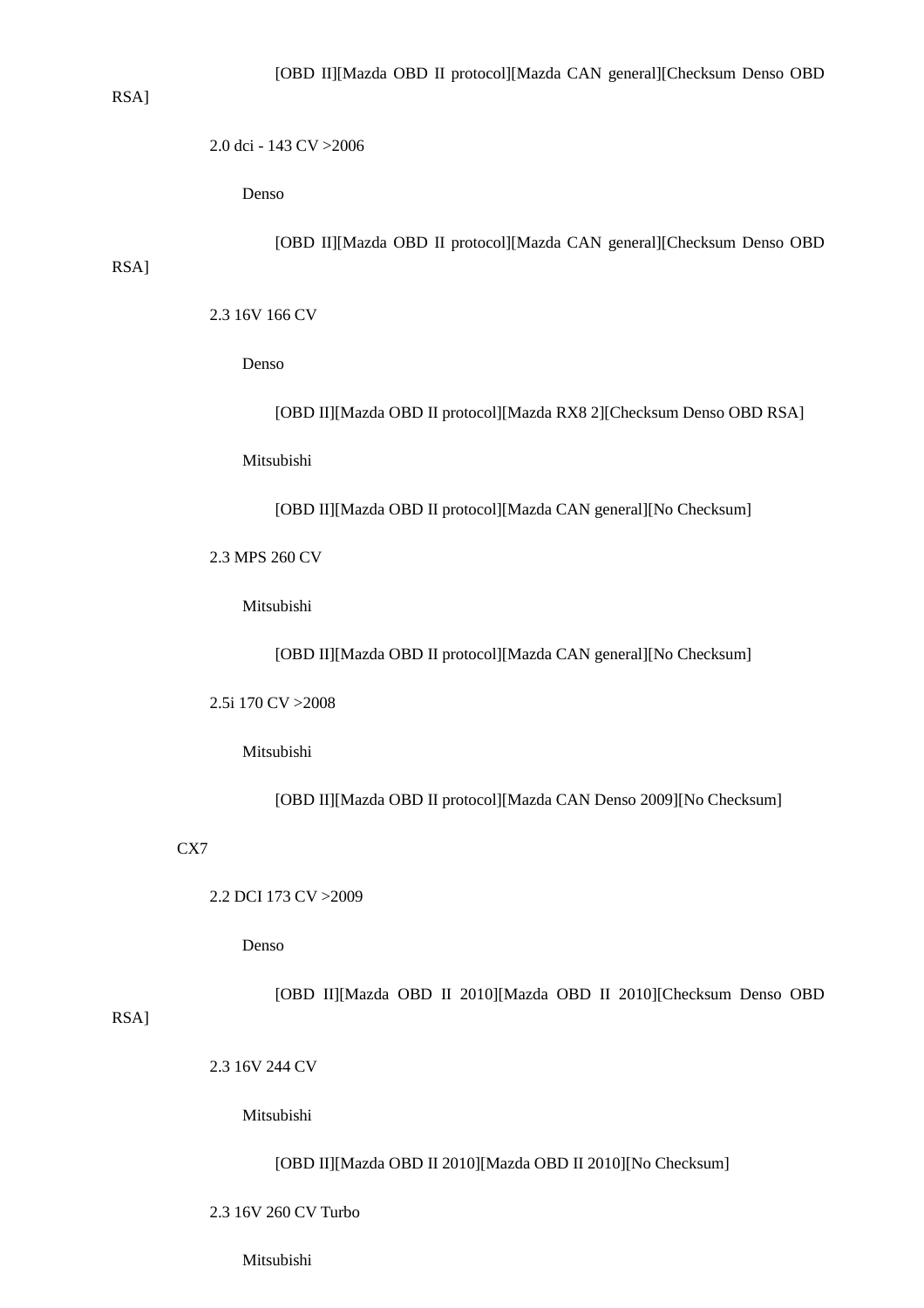### CX9

3.5 V6 - 263 CV >2007

Fomoco

[OBD II][Ford CAN][Ford CAN][Checksum Fomoco]

3.7 V6 - 273 CV >2008

Fomoco

[OBD II][Ford CAN][Ford CAN][Checksum Fomoco]

### MX5

1.8 16V 126 CV

Denso

[OBD II][Mazda OBD II protocol][Mazda CAN general][Checksum Denso OBD

# RSA]

2.0 16V 160 CV

Denso

[OBD II][Mazda OBD II protocol][Mazda CAN general][Checksum Denso OBD

# RSA]

RSA]

2.0 16V 160 CV >2009

Denso

[OBD II][Mazda OBD II protocol][Mazda RX8 2][Checksum Denso OBD RSA]

### RX8

1.3i 192 CV - >2003

Denso

[OBD II][Mazda OBD II protocol][Mazda CAN general][Checksum Denso OBD

1.3i 231 CV - >2003